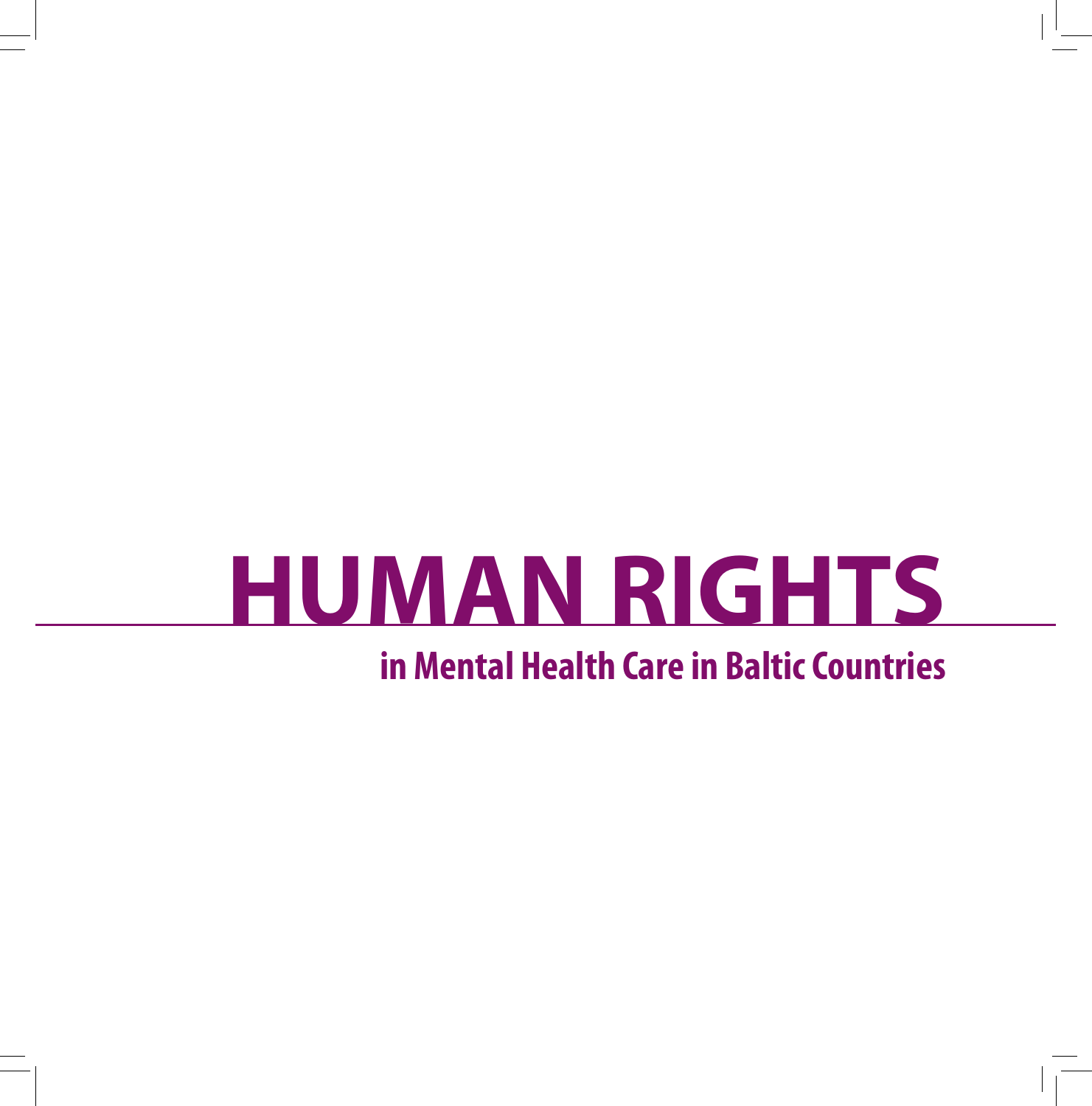#### *Authors*

**Arunas Germanavicius**, Vilnius University **Egle Rimsaite**, Global Initiative on Psychiatry **Eve Pilt**, Estonian Patients Advocacy Association **Dainius Puras**, Vilnius University **Dovile Juodkaite**, Global Initiative on Psychiatry **Ieva Leimane - Veldmeijere**, Latvian Centre for Human Rights

#### *Editors*

**Ellen Mercer**, Global Initiative on Psychiatry **Egle Rimsaite**, Global Initiative on Psychiatry

*Foreword*

**Robert van Voren**, Global Initiative on Psychiatry

## **HUMAN RIGHTS**

**in Mental Health Care in Baltic Countries**

This policy paper has been produced within the framework of the project "Monitoring Human Rights and Prevention of Torture in Closed Institutions: prisons, police cells and mental health institutions in Baltic countries", financed by European Community. The views expressed herein are those of authors an can therefore in no way be taken to reflect the official opinion of the European Commission.

*© Latvian Centre for Human Rights*

LATVIJAS **CILVEKTIESTBU** 

**LATVIAN CENTRE** FOR HUMAN





**Estonian Patient Advocacy Association EPE**



European Commission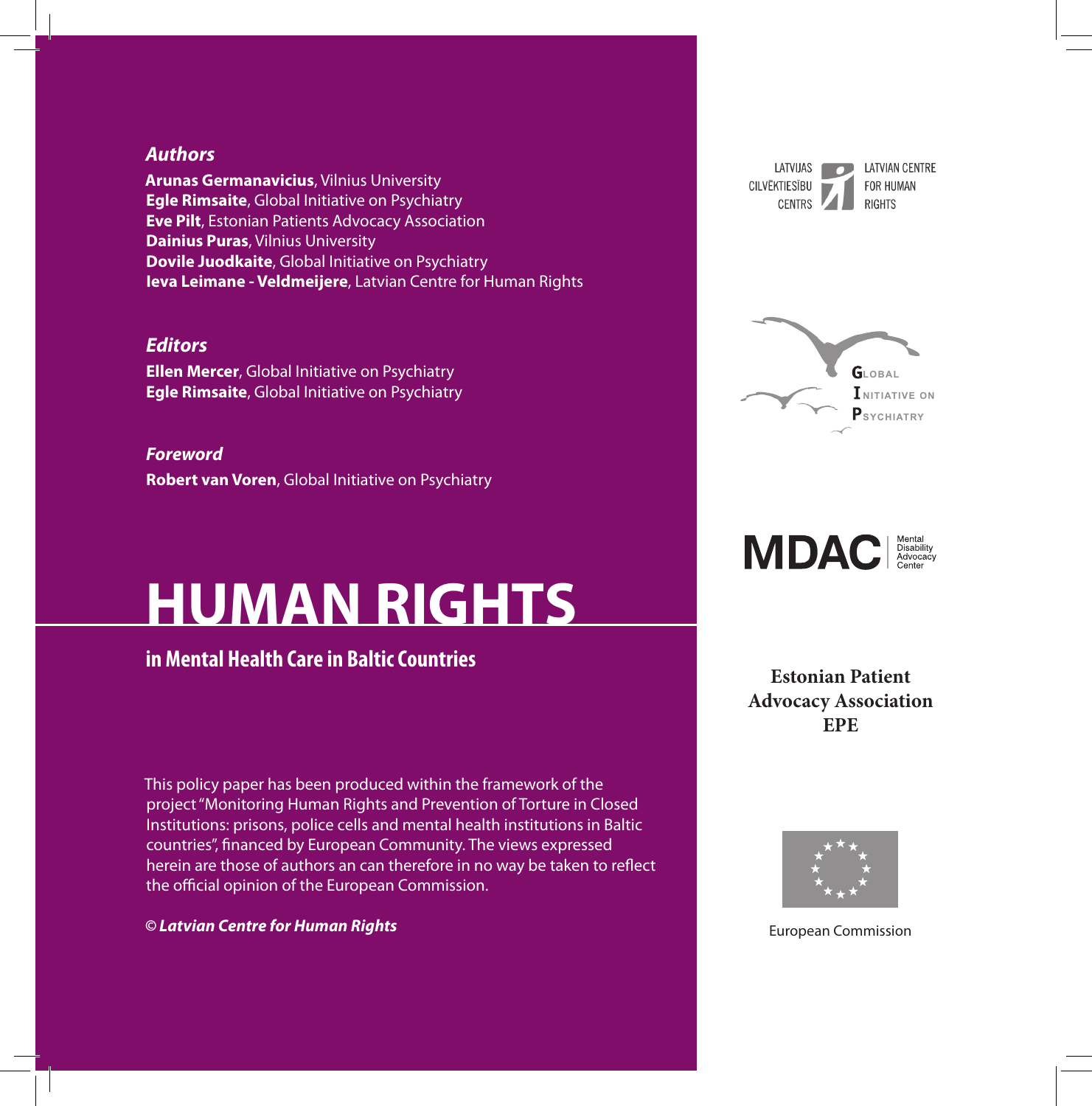#### **FOREWORD**

Modernizing mental health services and developing a humane, user-focused and community-oriented mosaic of mental health care services is a long-lasting, ongoing process to which there is practically no end. As society changes, so do the needs of people; thus, services need to remain open to this changing environment and adapt themselves continuously.

This process of change is difficult in developed societies, and even more so in countries that were under totalitarian rule for more than half a century, emerging into the light of freedom only fifteen years ago. The mental health care services of these countries are unquestionably lagging behind European standards of care after being set in a society that ignored individual human rights, ostracized persons with disabilities, both physical and mental, and looked upon mental illness purely from a biological perspective and for many years declined to invest in even maintaining existing services. Monitoring visits reveal serious shortcomings and often pinpoint clear violations of human rights. Unfortunately, in spite of fifteen years of hard work by the mental health reform community, there is still a lot to criticize.

However, criticism is useless when that is all it does. The question is not that one knows what is bad – the question is how to help resolve the existing problems. Constructive criticism is essential in this respect. Only through an analysis of the current situation and the challenges faced for the future can a careful balance can be found between acknowledgement of what has been done, with or without success, and the need for further change. The needs of persons with mental illness or handicap must be taken as the central focal point.

This report is an attempt to do just that. It does not hide shortcomings, but puts them in the actual context. And it provides suggestions and recommendations to the relevant authorities and institutions as to how they can resolve the problems encountered, and, thus, contribute to a better mental health care system.

I sincerely hope the report will have this positive effect. Because, let's be honest; it is as easy to ignore this report under the pretext that it is too critical and biased, as it is to write a report that only criticizes and fails to outline possible constructive steps. And neither will do any good for those who are affected by mental illness.

#### *Robert van Voren*

*Global Initiative on Psychiatry*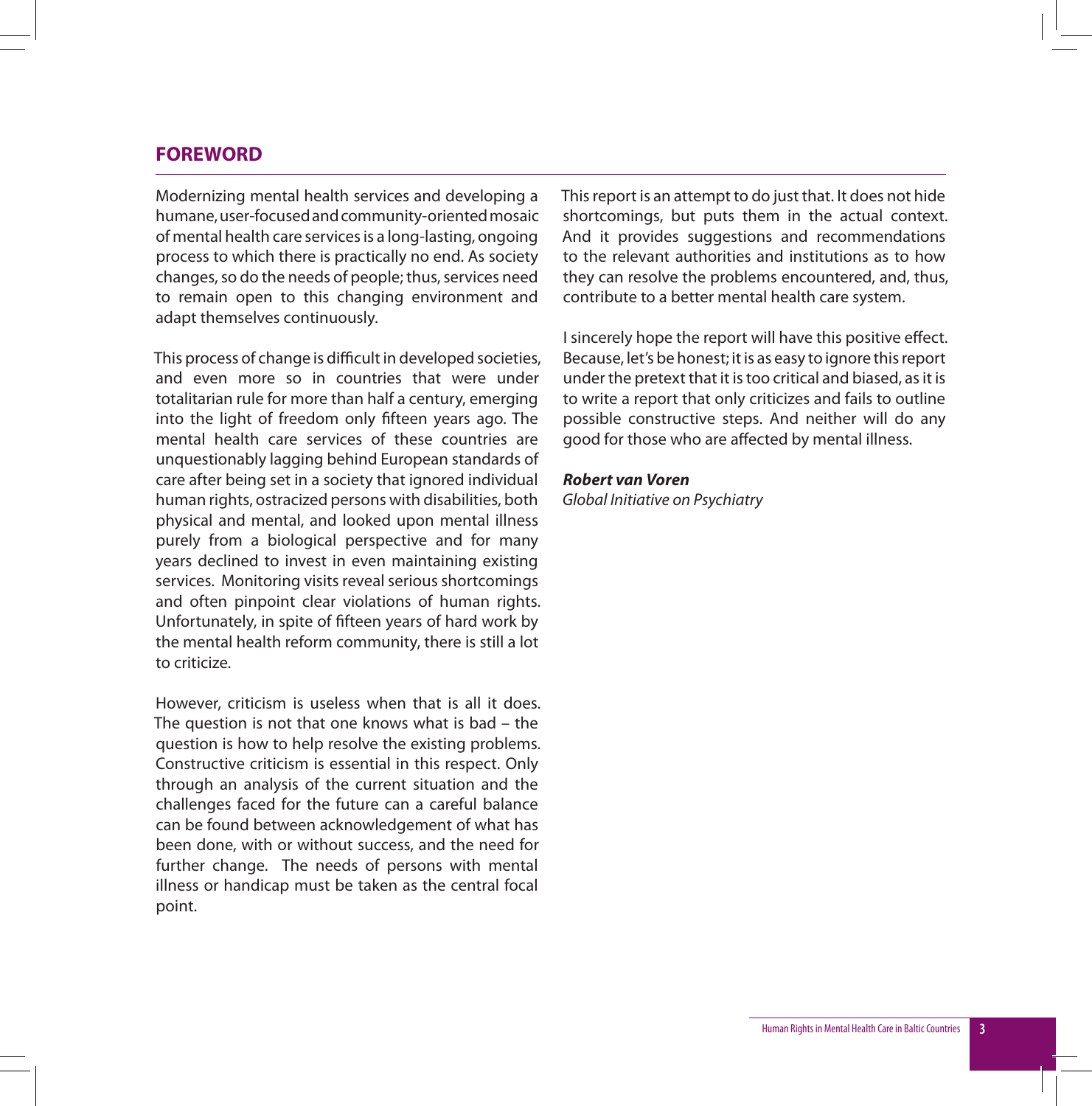#### **EXECUTIVE SUMMARY**

Throughout the Baltic region, people with mental disabilities still lack access to community-based services and their human rights are still ignored. The conditions in mental health care institutions are somewhat similar in all three Baltic countries: Estonia, Latvia and Lithuania. However, at a policy and legislative level, Lithuania and Estonia have moved forward more rapidly than Latvia.

This policy paper has been developed under the European Commission (EC) funded project, "Monitoring Human Rights and Prevention of Torture in Closed Institutions: Prisons, Police Cells and Mental Health Care Institutions in Baltic Countries." The paper was developed by the following partner organizations: the Latvian Centre for Human Rights and its partner organizations, the Vilnius office of Global Initiative for Psychiatry, the Mental Disability Advocacy Center, and the Estonian Patient Advocacy Association.

The policy paper gives an overview of current developments in mental health care policy in all three Baltic countries and provides recommendations to move services toward the norm of least restrictive care and community-based services and away from institutions. Recommendations are geared to governments, institutions in the countries addressed, national and international human rights advocates, and private and public donors. The text serves as a source of information for program planners, an advocacy guide for human rights organizations, and guidance for funds allocation for governments and donors.

The report urges Estonia, Latvia, and Lithuania to shift the focus of support for the mentally disabled to community-based services and create a detailed timetable for the move from institutional to community services. The report recognizes the lack of wellfunctioning independent inspection bodies and urges the Baltic countries to establish independent human rights monitoring mechanisms.

The lack of inter-ministerial co-operation has been also recognized as a problem in these countries and the need for facilitating links with other sectors has been suggested. The report also recognizes the need for strengthening the users' participation at a policy level and providing support for users' organizations.

The report also suggests improving access to justice for mentally disabled individuals in all countries by adopting a new mental health law in Latvia and Estonia and training judges and lawyers in Latvia, Estonia and Lithuania. All three country reports urge the strengthening of protections in guardianship legislation and suggest introducing partial guardianship programs.

In order to ensure the fundamental human rights for mentally disabled persons, the report urges Latvia to ratify the Council of Europe Convention on Human Rights and Biomedicine and Optional Protocol X on the collective complaint mechanism of the European Social Charter.

Specific recommendations have been drafted for each country separately and can be found at the end of each country section. This report has been published in English; separate reports including the introduction, country report and general recommendations will be published also in the national languages of Estonian, Latvian and Lithuanian.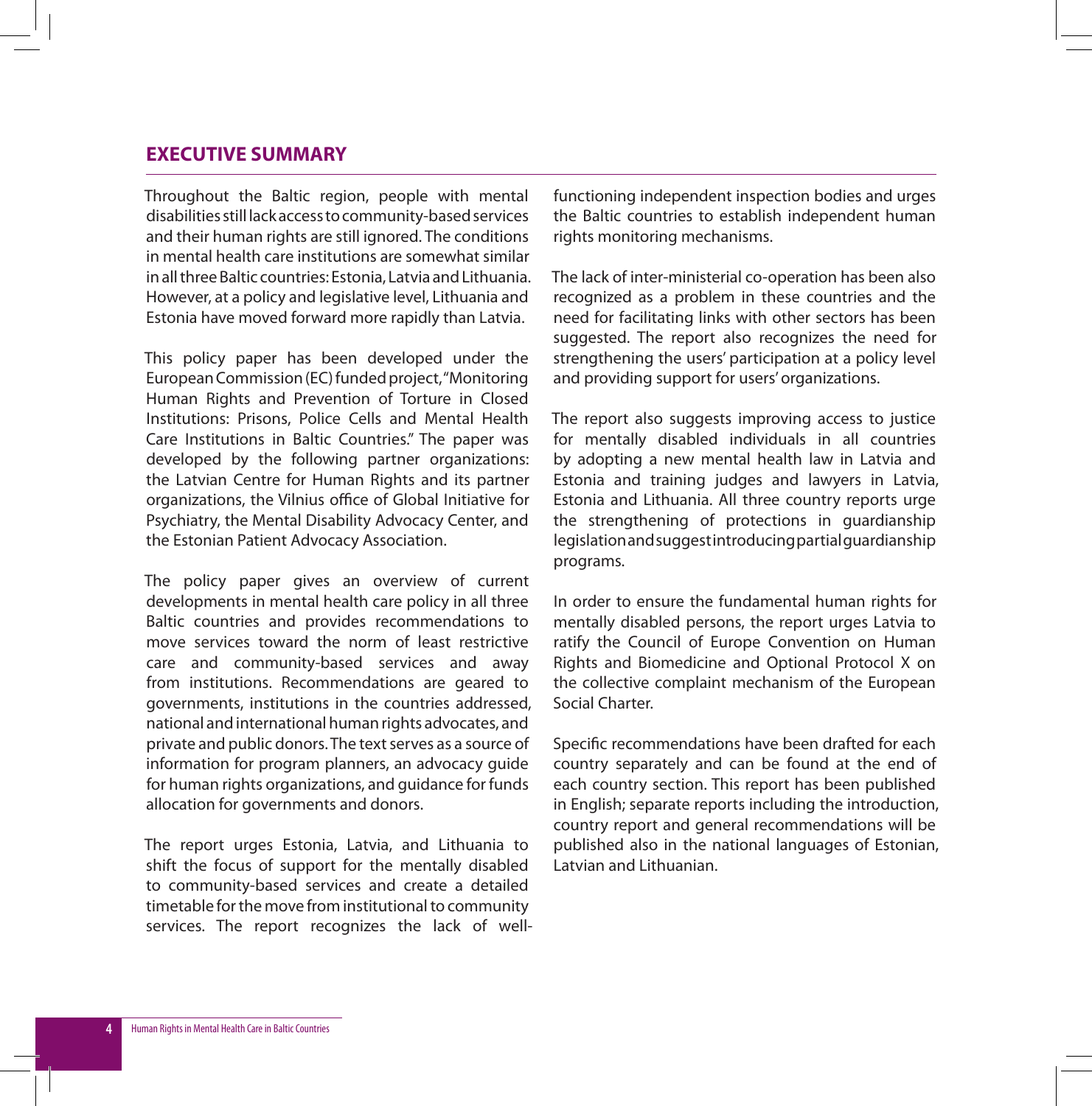#### **INTRODUCTION**

In late 2003 and early 2004, as part of a European Commission funded project, three partner organizations monitored psychiatric hospitals and social care homes (often called internats) in three Baltic States and the Kaliningrad region of the Russian Federation. Partners included – the Latvian Center for Human Rights (former Latvian Center for Human Rights and Ethnic Studies) – the main implementer of the project, the Vilnius Regional Office of Global Initiative for Psychiatry (former Geneva Initiative on Psychiatry), Estonian Patients Advocacy Association and the Mental Disability Advocacy Center. In 2004 – 2006, monitoring visits were continued on a regular basis in Latvia and Lithuania. This report gives an overview of current developments in mental health care policy of all three Baltic countries and provides recommendations to move services toward the norm of least restrictive care and community-based services and away from institutions. Recommendations are geared to governments, institutions in the countries addressed, national and international human rights advocates, and private and public donors. The text serves as a source of information for program planners, an advocacy guide for human rights organizations, and guidance for funds allocation for governments and donors.

People with mental disabilities in the Baltic States of Estonia, Latvia, and Lithuania and the Kaliningrad region of the Russian Federation too often reside in hospitals and long-term social care homes rather than in the community. Both those with intellectual disabilities and those with mental health problems are isolated in these facilities and denied opportunities to develop educationally, vocationally, socially, and emotionally. Apart from being deprived of their autonomy, residents may also be subject to clear human rights violations, such as being arbitrarily detained. Human and financial resources are often directed toward maintaining this damaging and costly institutionalization, rather than to developing and supporting community-based programs that would integrate, rather than exclude people with disabilities. While for the most part, living standards have improved within these facilities since the end of the Soviet Union, there has been no creation of meaningful community-based alternatives, beyond a few pilot initiatives.

#### **Obstacles to Reform**

The three Baltic States of Estonia, Latvia, and Lithuania all joined the European Union (EU) in May 2004. The only former Soviet countries in the EU, the Baltic States were required to improve human rights legislation and practice as part of the EU accession process. While many improvements were made in the treatment of ethnic and linguistic minorities and other vulnerable groups, the human rights status of the most stigmatized individuals, such as people with mental disabilities, has not significantly improved since independence. EU suggestions regarding the rights of people with mental disabilities were not always followed because: (1) the EU lacks concrete mechanisms to support compliance (2) EU recommendations are filtered through national priorities, and improving the status of people with mental disabilities was never a national priority, (3) EU human rights priorities were impacted by political expediency, and, as people with mental disabilities are generally not organized, largely disenfranchised, and isolated, they do not constitute a politically salient group.

Political will to transform the existing institutionallybased system continues to be inadequate, making persons with mental disabilities one of the groups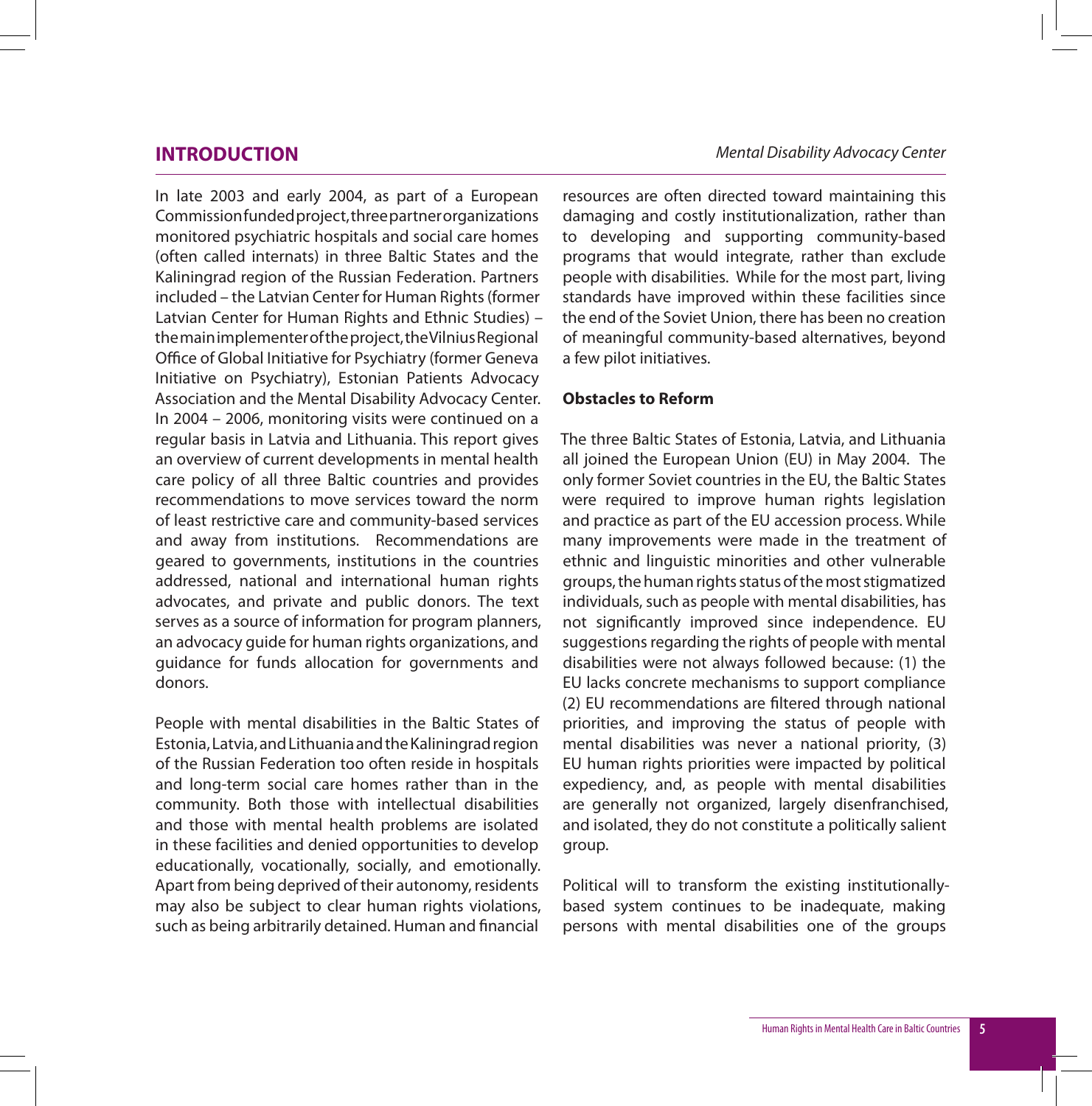most at-risk for human rights violations in the region Governments of the three territories addressed in this report should draw on the growing body of international human rights law and European standards and funds to develop concrete plans to integrate persons with mental disabilities into the community and to end the abusive detention and isolation of thousands of their citizens and residents.

Human rights violations occur in the Baltic States for a number of reasons: national law does not adequately reflect international law; an institution's internal policies fail to follow national law; and/or individual staff members are ignorant of the law or deliberately choose to act unlawfully.

Failure to respect human rights is due to a myriad of interlocking policy factors: the ongoing stigmatization of mental disability; state financial arrangements favouring institutionalization; resistance from institutions and professionals who fear job loss; inadequate training of mental health and social work professionals; lack of continuing education for currently employed personnel; poor knowledge among people with mental disabilities about their own rights, and the fact that health care providers, policy makers, and the public at large do not conceptualize people with mental disabilities as rights holders. Failure to perceive people with mental disabilities as deserving of human rights is arguably the biggest and most important obstacle; it explains the almost complete absence of governmental political will to make substantial improvements in the status of people with mental disabilities. Instead of participating as much as possible in family and society, thousands of individuals with mental disabilities languish in psychiatric hospitals and social care homes in the Baltic States.

Lack of community-based care means that those requiring any sort of assistance have no other alternative but to be placed into institutions, resulting in their de facto detention. Life in an institutional setting may decrease one's opportunities to ever achieve independent living, as overmedication and lack of stimulation exacerbate existing disabilities. Essentially, the hospitals and social care homes warehouse, rather than (re)habilitate, their residents, thereby perpetuating the stigma of mental disability. Suffering from discrimination, people with mental disabilities in the countries discussed live in poor conditions, are subject to abuses and have few opportunities for participation, in contravention to international law and acknowledged best practices.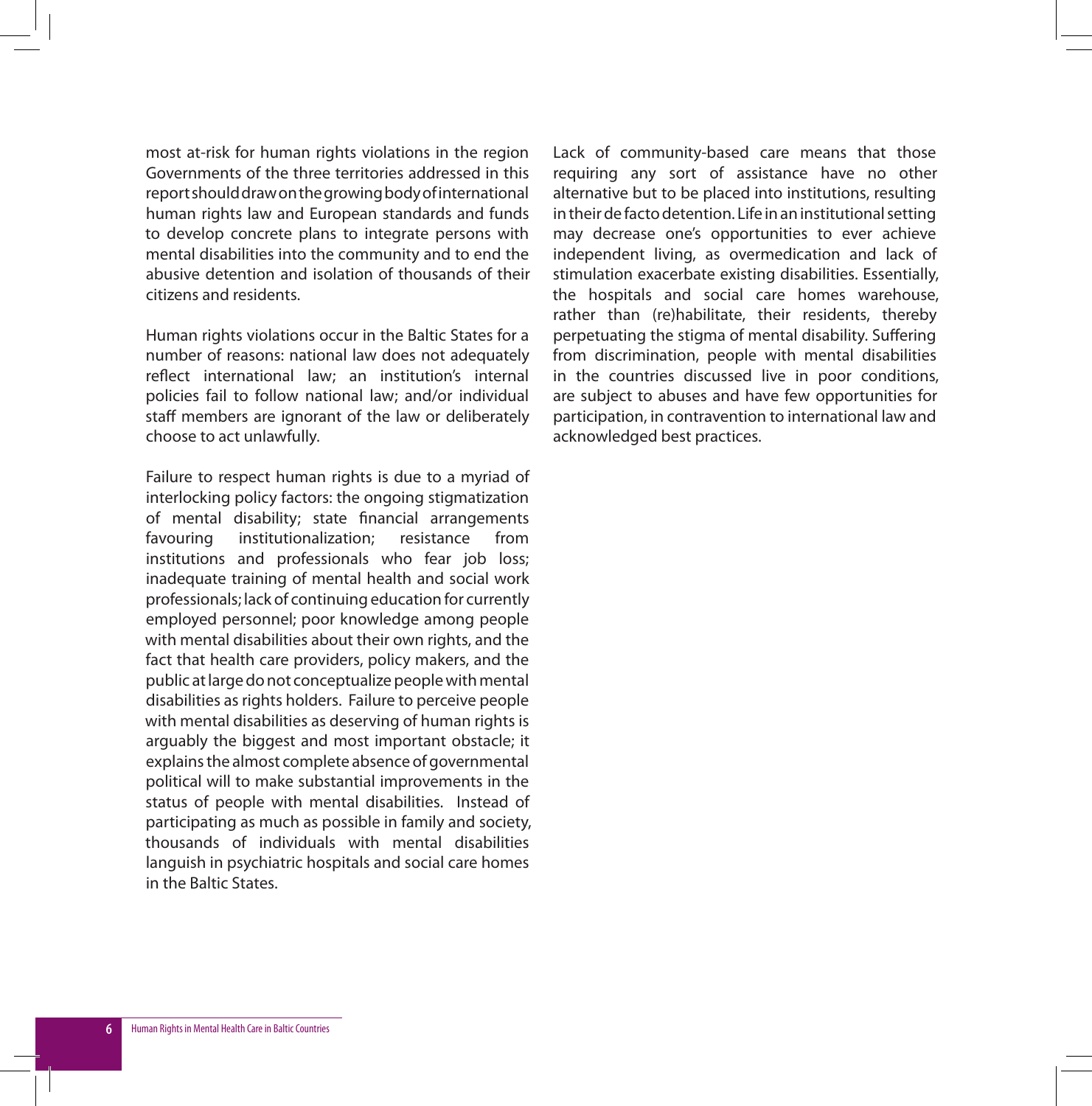#### **INTERNATIONAL LEGAL AND POLICY CONTEXT**

#### **Opportunities and Measures for Reform**

The European Year of People with Disabilities was 2003. The 1990s was the UN Decade of Disability, and the UN has begun the process of drafting a binding convention on the rights of people with disabilities. In January 2005, European Ministers of Health pledged at a World Health Organization (WHO) meeting in Helsinki, Finland, to:

"[T]ackle stigma and discrimination, ensure the protection of human rights and dignity and implement the necessary legislation in order to empower people at risk or suffering from mental health problems and disabilities to participate fully and equally in society."1

And, the Council of Europe is preparing a Disability Action Plan to be signed by CoE Member States in October 2005.

Policy makers and advocates can use these and other commitments to lobby governments to follow through on their obligation to promote the integration of people with mental disabilities. Moreover, international law, policy guidance propagated by UN agencies such as WHO, and EU funding mechanisms outline practices and standards that advocates can employ to identify gaps in current government law and/or practice and to suggest direction and routes for reform.

#### **International Law and Standards Relating to Mental Disability**

As noted, while medical approaches to disability continue to be salient in the Baltic States, the prevailing

international model has shifted dramatically over the past 30 years. Integrating people with disabilities has come to be understood as a human rights issue, and disability is viewed in keeping with the 'social model' or the 'human rights model.' According to this new view, impairments do not flow from individual differentiation, but from the way society is structured. In other words, the way resources are distributed, the way individuals interact, and the nature of the technologies we use in everyday life contribute to the social construction of disability. As opposed to the medical model, the social model understands discrimination, distributive injustice, and limited state capacity as unfairly limiting a person's functioning and participation. The state thus has a responsibility to alter the environment to accommodate persons with disabilities and to undertake affirmative action to facilitate equity.

These evolving concepts are manifested in international human rights law and standards. International law is binding, and is enshrined in treaties (often called 'covenants' or 'conventions'). States parties to covenants and conventions are required to respect, protect, and fulfil rights delineated therein. The Baltic States have signed both UN and CoE human rights treaties. International standards are delineated in UN, WHO, and CoE declarations and statements. They often flesh out the content of human rights law, providing greater detail regarding what constitutes respect for the human rights of people with disabilities.

All human rights treaties and declarations apply to people with mental disabilities. The Universal Declaration of Human Rights (UDHR), adopted by the UN in 1948, explains in Article 1 that: "all people are

<sup>1</sup> WHO European Ministerial Conference on Mental Health. EUR/04/5047810/6 14 January 2005. 52667. http://www.euro.who.int/document/mnh/edoc06.pdf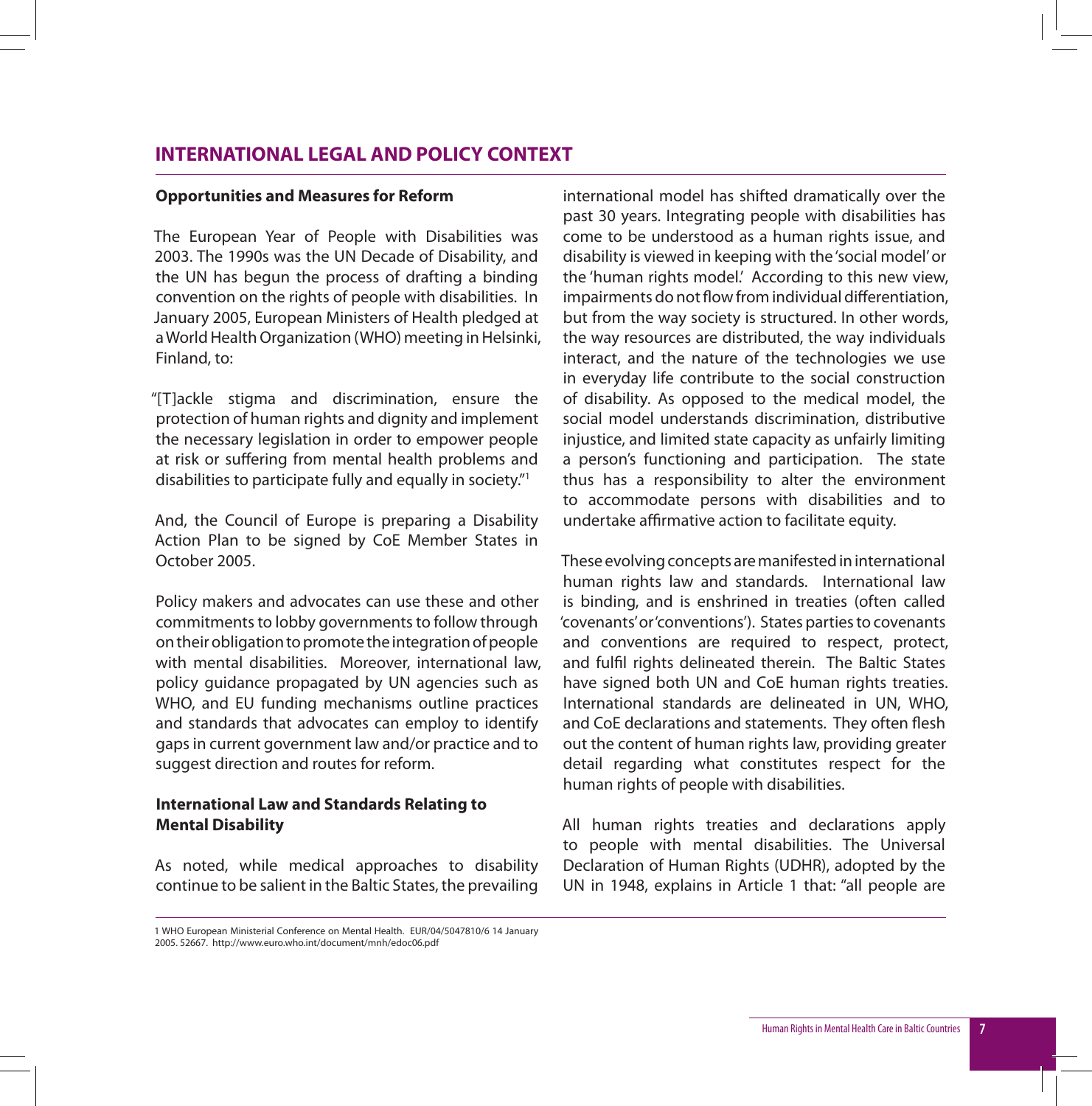free and equal in rights and dignity."2 Further, the International Covenant on Civil and Political Rights (ICCPR), the International Covenant on Economic, Social, and Cultural Rights (ISECR), the European Convention for the Protection of Human Rights and Fundamental Freedoms (ECHR), the European Social Charter (ESC), the European Convention for the Prevention of Torture and Inhuman or Degrading Treatment or Punishment (CPT), and the Convention for the Protection of Human Rights and Dignity of the Human Being with Regard to the Application of Biology and Medicine (Convention on Human Rights and Biomedicine) apply to persons with mental disabilities.

A recent report of the UN Secretary General to the General Assembly makes this point clear:

"The International Covenant on Civil and Political Rights…and the International Covenant on Economic, Social Cultural Rights…include specific provisions relating to non-discrimination, and provide persons with mental disabilities with the right to liberty and security of person, to fair trial and to recognition everywhere as a person before the law, and the right to the highest attainable standard or physical and mental health, to education and to work"3

The governments addressed in this report have signed and ratified most of these treaties, which require that they ensure domestic law is in line with international human rights treaty obligations. The following table summarizes pertinent treaty ratifications.

| <b>Country</b> | <b>ICCPR</b> | <b>ICESCR</b> | <b>ECHR</b> | ESC | <b>CPT</b> | <b>Convention on Human</b><br><b>Rights &amp; Biomedicine</b> |
|----------------|--------------|---------------|-------------|-----|------------|---------------------------------------------------------------|
| Estonia        |              |               |             |     |            |                                                               |
| Latvia         |              |               |             |     |            | Signed but not ratified                                       |
| Lithuania      |              |               |             |     |            |                                                               |

While they do not have the legal force of conventions, international declarations flesh out the rights specific to persons with disabilities (or persons living in an institution). These include the United Nations Standard Rules on the Equalization of Opportunities for Persons with Disabilities (1993) ('the Standard Rules') and the United Nations Principles for the Protection of Persons with Mental Illness and the Improvement of Mental Health Care (1991) (the 'MI Principles').

Several major rights laid out in the above mentioned conventions and declarations are routinely violated in the institutions addressed in this report. Some of the most important of these include: the right to private life, the right to liberty and security of person, the right to be free from inhumane and degrading treatment, and the right to community integration.

#### **The Right to Private Life**

Persons with mental disabilities residing in psychiatric hospitals and social care homes are often denied the right to private life. As is the case with many mental disability rights violations, failure to respect the right to privacy is supported by stigma. Institution staff and policy makers do not believe that people with mental disabilities have the capacity to enjoy the benefits or make the decisions associated with a private life. Psychiatric hospital staff, for example, may routinely open the correspondence of residents without considering that this intrusion violates fundamental elements of privacy.

International standards unambiguously establish the right of all human beings to privacy, including the right to refuse treatment. Article 8 of the ECHR states that:

2 Emphasis added. Universal Declaration of Human Rights. General Assembly resolution 217 A (III) of 10 December 1948. http://www.un.org/Overview/rights.html

3 United Nations General Assembly, 'Progress of efforts to ensure the full recognition and enjoyment of the human rights of persons with disabilities' Report of the Secretary General, 24th July 2003, pages 4 & 5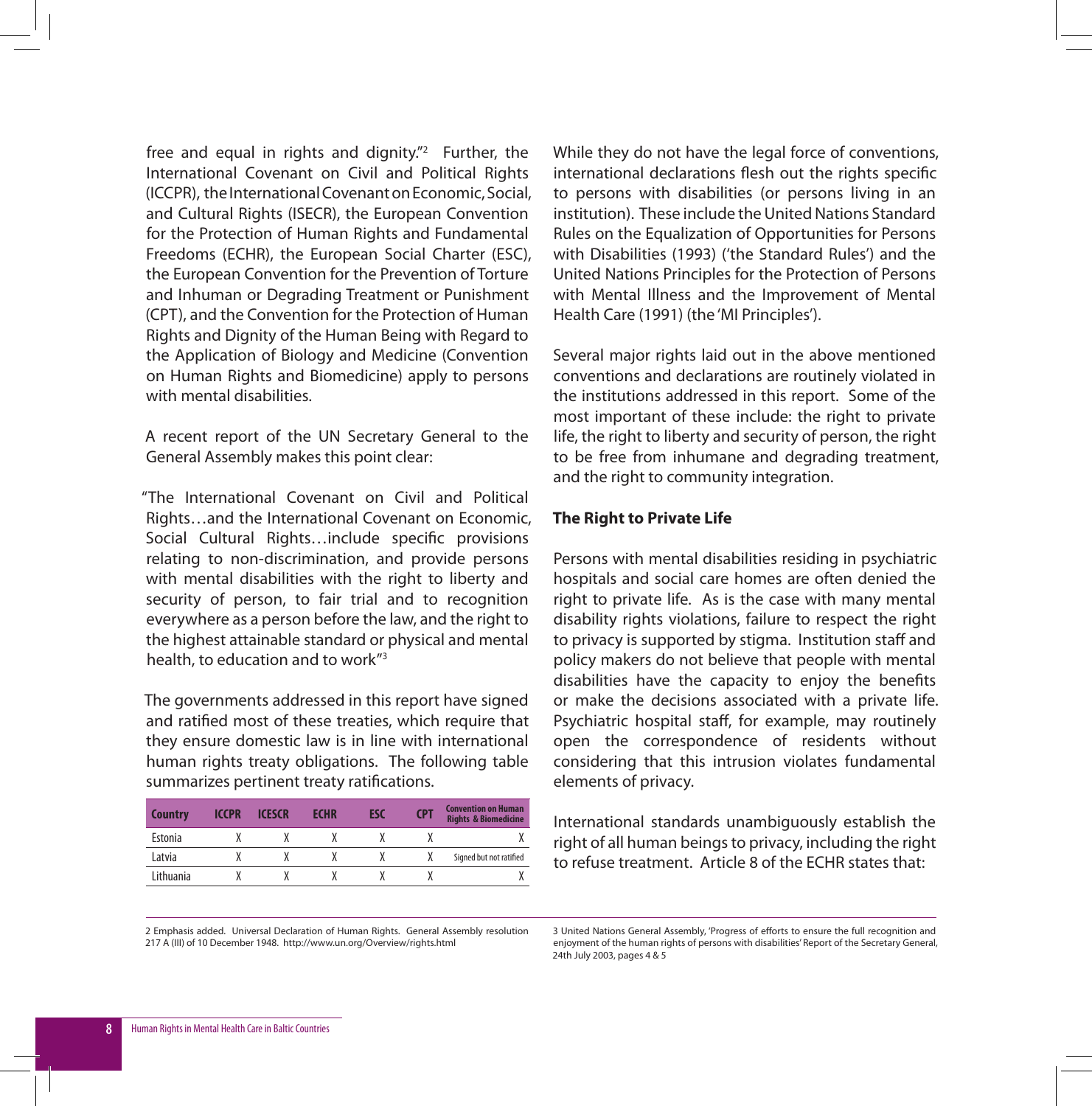"[E]veryone has the right to respect for his private and family life, his home and his correspondence. There shall be no interference by a public authority with the exercise of this right except such as is in accordance with the law and is necessary… in the interests of national security, public safety… for the prevention of disorder or crime, for the protection of health or morals, or for the protection of the rights and freedoms of others."4

Violations of the right to privacy that occur in institutions in the Baltic states and Kaliningrad often do not meet these requirements of mitigating a threat to public safety or protecting the rights and freedoms of others.

The MI Principles unequivocally state in Principle 13 that patients in mental health facilities have the right to full respect for their right to privacy and freedom of communication.5 MI Principle 11 also establishes the right to informed consent and to refuse treatment. The Principle lays out procedural safeguards that must be met in order for persons to be treated against their will. Treatment may be forcefully administered only if a patient has been lawfully involuntarily committed to an institution, if an independent authority determines that the patient lacks the capacity to give informed consent, or, if a qualified mental health practitioner decides that without treatment a patient poses an immediate threat to himself or to others.<sup>6</sup>

A newer CoE instrument, the Convention for the Protection of Human Rights and Dignity of the Human Being with Regard to the Application of Biology and Medicine, enumerates the rights to privacy, informed consent, and to refuse treatment. In contrast to the MI

4 Convention for the Protection of Human Rights and Fundamental Freedoms. Rome, 4.XI.1950. http://conventions.coe.int/Treaty/EN/CadreListeTraites.htm

Principles, this Convention has the force of international law, is enforceable in a court of law in states that have ratified the Convention, and is monitored by a Committee.7

#### **The Right to Liberty and Security of Person**

Persons with mental disabilities shall not be arbitrarily denied their liberty. However, as in the case of the right to privacy, the right to liberty is often violated because policy makers and institution staff do not believe that persons with mental disabilities are capable of making decisions about institutionalization. As will be shown in the subsequent country sections, some countries have policies that do not adequately integrate the safeguards to liberty written into European and international law. Other countries have adequate law and policy, but policies are violated by institution staff who are more concerned about expediency than they are about human rights.

Article 5 of the ECHR states that persons of "unsound mind" may be detained against their will. However, if arrest occurs, the individual in question "shall be informed promptly, in a language which he understands, of the reasons for his arrest and of any charge against him."8 Everyone detained has the right to appear before a court to speedily determine the lawfulness of her detention. These protections are key; in many cases in the Baltic States and Kaliningrad, persons of "unsound mind" are involuntarily committed to institutions, and are neither told why they have been committed nor given the opportunity to appear before a court.

<sup>5</sup> Principles For The Protection Of Persons With Mental Illness And The Improvement Of Mental Health Care, General Assembly resolution 46/119 of 17 December 1991. http:// www.who.int/mental\_health/policy/en/UN\_Resolution\_on\_protection\_of\_persons\_with mental\_illness.pdf

<sup>6</sup> Ibid.

<sup>7</sup> Convention for the protection of Human Rights and dignity of the human being with regard to the application of biology and medicine: Convention on Human Rights and Biomedicine CETS No.: 164. http://conventions.coe.int/Treaty/EN/CadreListeTraites.htm Neither Latvia nor Russia has ratified this treaty. It is currently in force in Estonia and Lithuania. 8 Convention for the Protection of Human Rights and Fundamental Freedoms. Rome, 4.XI.1950. http://conventions.coe.int/Treaty/EN/CadreListeTraites.htm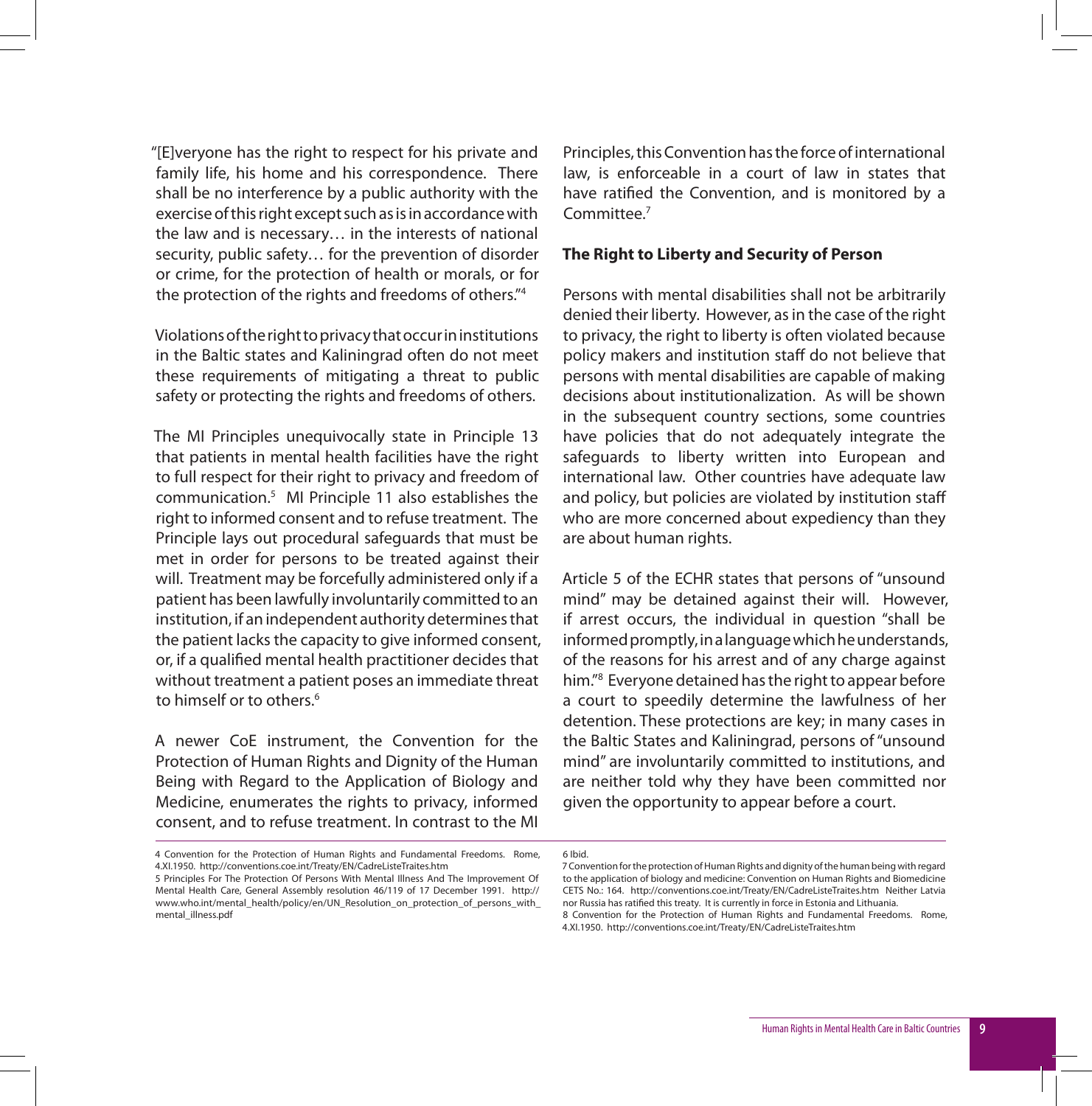#### **The Right to be Free from Inhuman and Degrading Treatment**

Article 3 of the ECHR and Article 7 of the ICCPR state that no one shall be subject to inhuman or degrading treatment or punishment.<sup>9</sup>

The MI Principles further flesh out the protections against inhuman and degrading treatment that is particularly applicable to persons with mental disabilities. Principle 11 outlines the conditions under which seclusion and restraint may be used: "only when it is the only means available to prevent immediate or imminent harm to the patient or others….All instances of physical restraint or involuntary seclusion, the reasons for them and their nature and extent shall be recorded in the patient's medical record."10 Recording all uses of restraint and seclusion is particularly important, as it allows the hospital or social care home to monitor the frequency and duration of restraint and seclusion.

Under the European Convention for the Prevention of Torture and Inhuman or Degrading Treatment or Punishment, the CoE created a Committee for the Prevention of Torture to visit any facility where persons are deprived of their liberty by a public authority, including psychiatric institutions and social care homes.<sup>11</sup> The Committee has elaborated even greater protections for the use of restraints and seclusion. The restraint of patients should be the subject of a clearlydefined policy. Staff should be trained in non-physical and manual control techniques, so that they may employ these methods before resorting to restraint. Neither restraint nor seclusion should be used as

a punishment, but rather as a physician-approved means of restraining a patient who may imminently harm herself or others. Finally, the CPT mandates that all institutions should maintain a separate register to record uses of restraint and seclusion.12 Such a register facilitates oversight of restraint on a facility-wide basis (as opposed to patient by patient).

As shown in the subsequent country sections, living conditions in state-run hospitals and social care homes are often unhygienic and/or not conducive to individual development. These conditions may constitute degrading treatment. Individuals should not have to subject themselves to living conditions that entail inadequate food, clothing, heat, or hot water just to receive needed mental health treatment or support. Similarly, they should not have to undergo the humiliation associated with repeated violations of the right to privacy, such as shared showers or bathroom stalls.

Residents of hospitals or social care homes are often provided with little or inappropriate stimulation. In the case of the Baltic States and Kaliningrad region, this may mean being closed into a room with no activities, or being provided with a television or children's toys as the only means of entertainment. While this may not constitute degrading treatment on any single occasion, the cumulative effect may be degrading, as the social and other skills of institutionalized individuals deteriorate. Indeed, the Human Rights Committee, which is charged with reviewing states reports on the implementation of the ICCPR, has noted that the duration of a practice will be taken into account when

<sup>9</sup> Convention for the Protection of Human Rights and Fundamental Freedoms. Rome, 4.XI.1950. http://conventions.coe.int/Treaty/EN/CadreListeTraites.htm; International Covenant on Civil and Political Rights. http://www.ohchr.org/english/law/ccpr.htm

<sup>10</sup> Principles For The Protection Of Persons With Mental Illness And The Improvement Of Mental Health Care, General Assembly resolution 46/119 of 17 December 1991. http:// www.who.int/mental\_health/policy/en/UN\_Resolution\_on\_protection\_of\_persons\_with\_ mental illness.pdf

<sup>11</sup> European Convention for the Prevention of Torture and Inhuman or Degrading Treatment or Punishment. Strasbourg, 26.XI.1987. http://conventions.coe.int/Treaty/en/Treaties/ Html/126.htm

<sup>12</sup> European Committee for the Prevention of Torture and Inhuman or Degrading Treatment or Punishment. The CPT standards "Substantive" sections of the CPT's General Reports. CPT/ Inf/E (2002) 1 - Rev. 2004. http://www.cpt.coe.int/en/documents/eng-standards.doc 59. 13 Department of Mental Health and Substance Dependence, World Health Organization. (2004). The Role of International Human Rights in National Mental Health Legislation. http:// www.mdri.org/pdf/WHO%20chapter%20in%20English\_r1.pdf 55.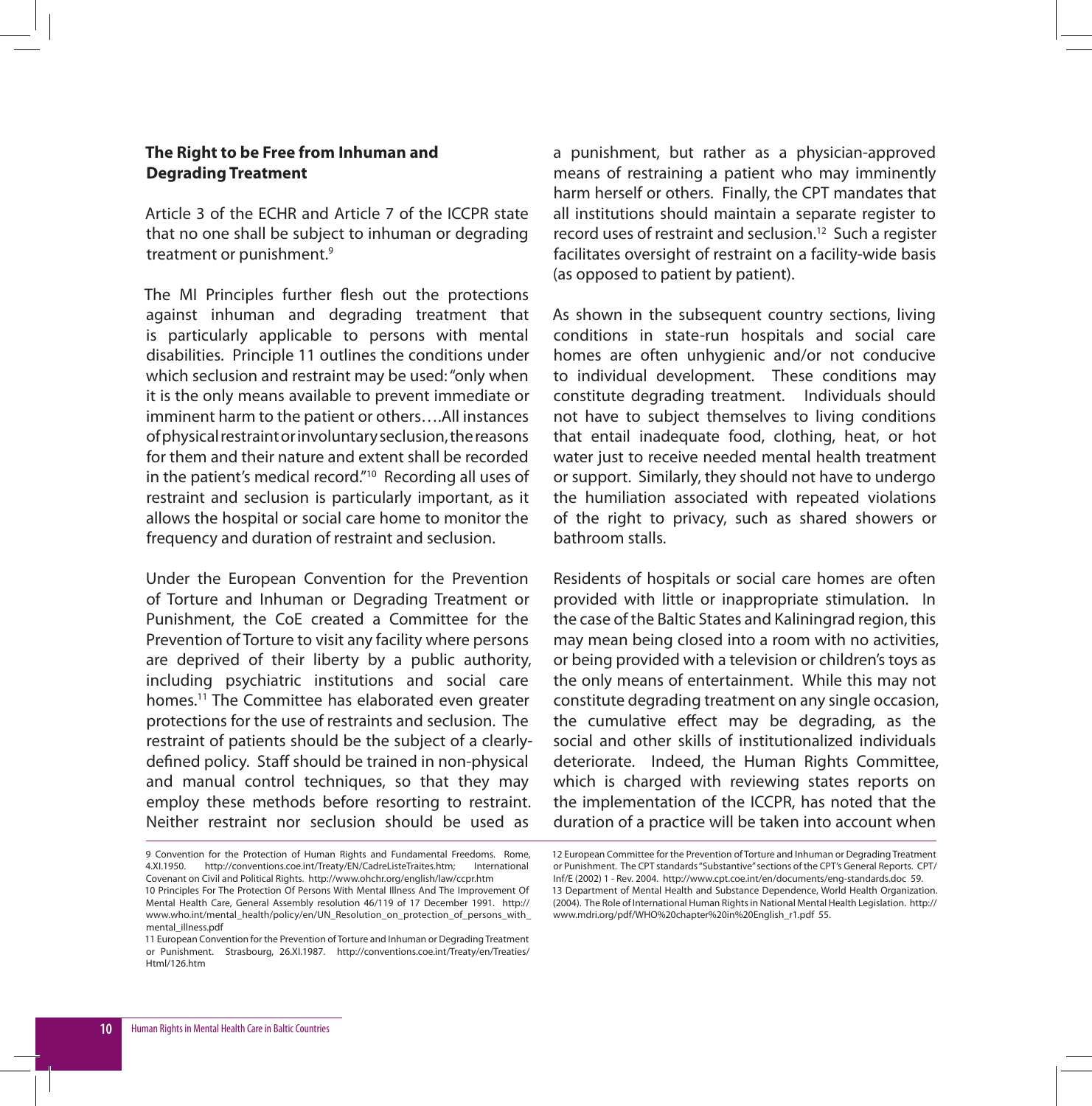determining if it constitutes degrading treatment.<sup>14</sup> Moreover, in an explanation of its interpretation of what constitutes degrading treatment, the CPT explained that:

"[T]he CPT closely examines patients' living conditions and treatment; inadequacies in these areas can rapidly lead to situations falling within the scope of the term 'inhuman and degrading treatment.' The aim should be to offer material conditions which are conducive to the treatment and welfare of patients; in psychiatric terms, a positive therapeutic environment."15

The CPT goes on to clarify that these material conditions include adequate amounts of living space, the presence of personal effects, dignified eating and sanitary facilities, and the provision of lockable space to every resident.<sup>16</sup>

#### **The Right to Autonomy and Community Integration**

Article 1 of both the ICCPR and the ICESCR state that: "[a]ll peoples have the right of self-determination. By virtue of that right they freely determine their political status and freely pursue their economic, social and cultural development." Due to their isolation and residence in facilities with inadequate educational, cultural, and vocational resources; or to their isolation in communities with inadequate community-based services; persons with mental disabilities are often unable to freely pursue their own development. As will be shown, treatment and management practices in institutions often undermine, rather than enhance individual empowerment. Residents are regarded as wards of the institution, rather than as individuals

14 As cited in: Ibid, 56.

with a right to services that develop autonomy and community participation.

General Comment 5 of the Committee on Economic, Social and Cultural Rights explains some actions that must be taken to ensure self-determination for citizens of all abilities. According to the Committee, the right to health implies that states should provide people with disabilities "with rehabilitation services which would enable them to reach and sustain their optimum level of independence and functioning."<sup>17</sup> In the realm of education, states should further "recognize the principle of equal primary, secondary and tertiary educational opportunities for children, youth and adults with disabilities, in integrated settings."18 Finally, "[s]tates should ensure that persons with disabilities have the opportunity to utilize their creative, artistic and intellectual potential...[t]he same applies to... recreation, sports and tourism."19 In short, governments have an obligation to take steps to maximize the independence and social integration of persons with disabilities. This obligation entails more than allowing the disabled to participate, but requires that states facilitate access to a range of services, activities, and resources, and make these resources appropriate to the needs of persons with mental disabilities.

Other standards elaborate the right to autonomy. The MI Principles require that "the treatment of every patient shall be directed towards preserving and enhancing personal autonomy."20 Autonomy of persons living in institutions discussed in this report is often limited by institutional policies and practices. For example, rules prohibiting the private use of telephones or conjugal relations constrain, rather than develop, independence.

<sup>15</sup> European Committee for the Prevention of Torture and Inhuman or Degrading Treatment or Punishment. The CPT standards "Substantive" sections of the CPT's General Reports. CPT/ Inf/E (2002) 1 - Rev. 2004. http://www.cpt.coe.int/en/documents/eng-standards.doc 53. 16 Ibid, 54.

<sup>17</sup> Committee on Economic, Social, and Cultural Rights. General Comment 5. Eleventh Session. 1994. Para 34. 18 Ibid, para 35. 19 Ibid, para 36.

<sup>20</sup> Emphasis added.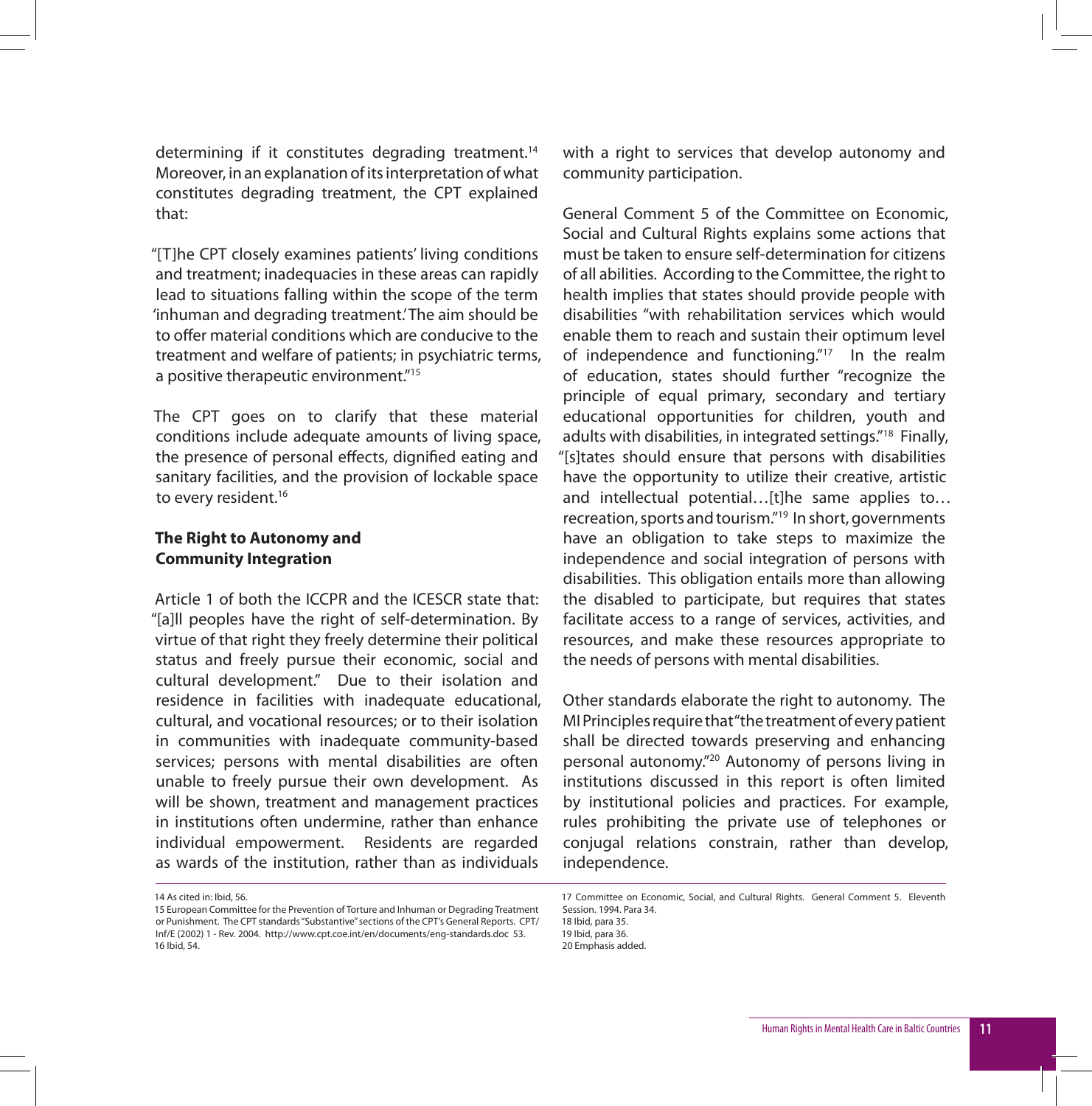Autonomy is also curbed by guardianship. In many cases, people living in an institution have been determined by a court to be legally incapacitated, and they are placed under guardianship of an individual who makes decisions regarding treatment and financial transactions, among other things. Because of guardians' wide-ranging decision-making powers, the practice of guardianship has often resulted in neglectful or even exploitative situations. The CoE Committee of Ministers has noted the importance of recognizing different degrees of incapacity, and of preserving the autonomy of people with mental disabilities to the highest possible degree. To this end, the Council of Ministers Recommendation 99(4) prohibits the automatic deprivation of a person's right to vote, to draw up a will, to enter into business transactions, and to give or refuse consent to medical interventions.<sup>21</sup> The following policy analyses of each country show that, in some cases, procedures for involuntary institutionalization entail the automatic revocation of these rights, arbitrarily preventing a person's participation in society.

Finally, the MI Principles explicitly establish the rights of people with mental disabilities to live in the community, wherever possible. Principle 3 states that "[e]very person with a mental illness shall have the right to live and work, to the extent possible, in the community."<sup>22</sup> Although the ECHR does not specifically address this issue, decisions of the European Court of Human Rights, which is mandated to ensure state compliance with the Convention, have upheld the right to live in the community. For example, in the case of Litwa v. Poland, the Court held that the detention of an individual is such a serious measure that it is only justified where other, less severe measures have been considered and

found to be insufficient to safeguard the individual or public interest which might require that the person concerned be detained.<sup>23</sup>

#### **Non-Discrimination, Participation, and Adequate Progress**

Three norms run through most human rights treaties – non-discrimination, true participation, and adequate progress.24 These norms are particularly significant to examining the rights of people with mental disabilities. Because persons with mental disabilities are among the most marginalised and stigmatised groups in the countries addressed in this report, they are subject to discrimination in many sectors of public life. Moreover, due in large part to their stigmatised status, people with mental disabilities are often denied the right to participate in society, as well as in setting priorities for their own care. As shown in the following sections, in practice, people with mental disabilities are often passive recipients of services. They have few chances to participate in determining the course of their own treatment, in prioritizing the services provided in the institution, or in social and cultural life. Finally, while many governments - including those examined in this report – do not have substantial financial resources, they are bound to make adequate progress toward fulfilling their rights obligations. Governments must take concrete steps toward respecting all the rights of persons with mental disabilities in the following suggested ways: passing new legislation; creating independent bodies to monitor respect for human rights within institutions; improving the university curricula for psychiatrists; and dedicating resources to the creation of community-based services. Particularly because institutionalization is often more costly than

<sup>21</sup> Council of Europe Committee of Ministers. Recommendation No. 4 of 1999 "Principles Concerning the Legal Protection of Incapable Adults."

<sup>22</sup> Principles For The Protection Of Persons With Mental Illness And The Improvement Of Mental Health Care, General Assembly resolution 46/119 of 17 December 1991. http:// www.who.int/mental\_health/policy/en/UN\_Resolution\_on\_protection\_of\_persons\_with mental\_illness.pdf

<sup>23</sup> Witold Litwa v. Poland, Application no. 26629/95, Judgment 4 April 2000

<sup>24</sup> United Nations Development Program. (2000). Using Indicators for Human Rights Accountability. In: Human Development Report: 2000. 95. http://hdr.undp.org/reports/ global/2000/en/pdf/hdr\_2000\_ch5.pdf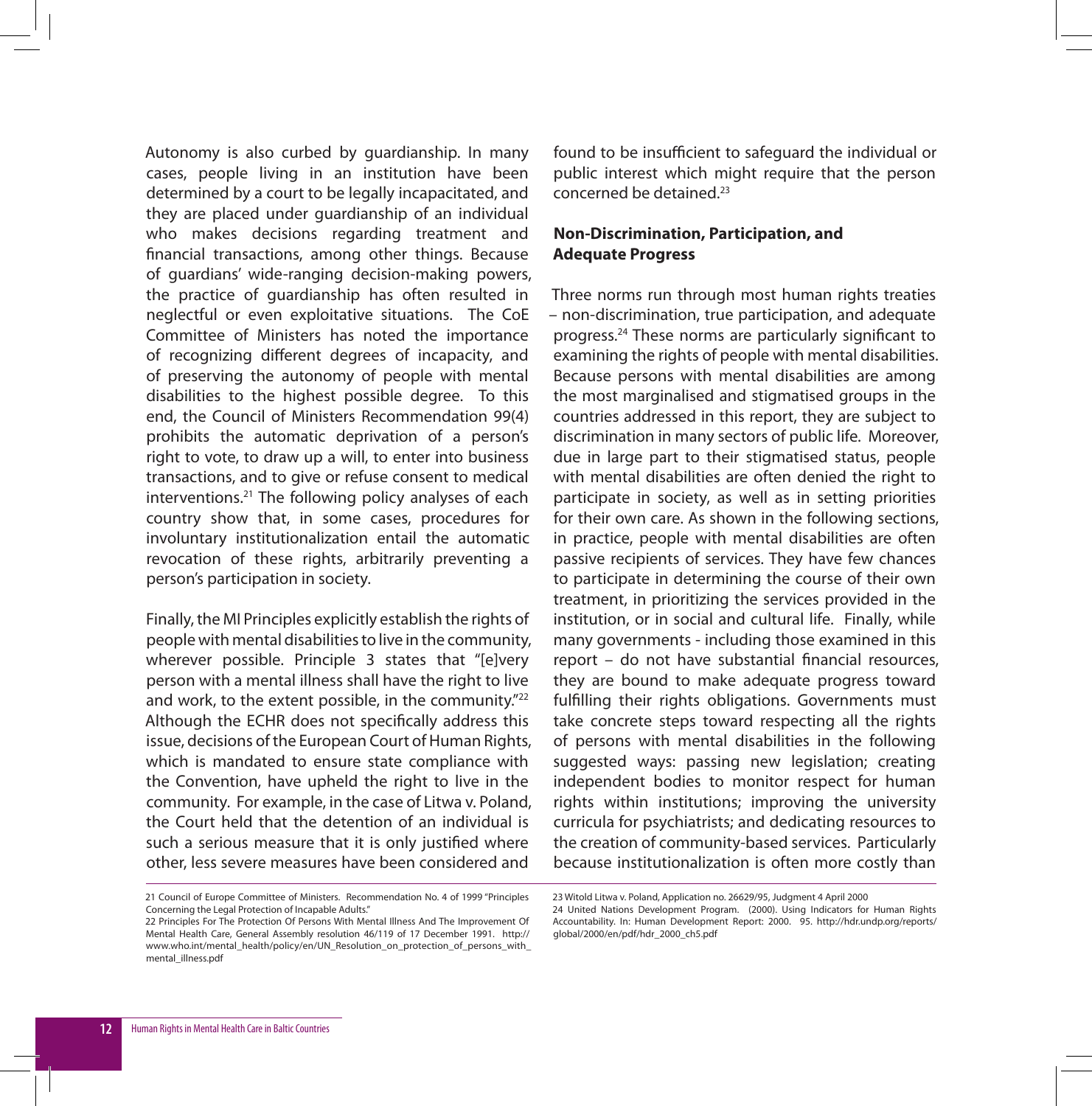community-based care, lack of financial resources is no excuse for state inaction. Inadequate financial resources may never be used as a rationale for the violation of socalled basic rights, which include the right to be free from torture, cruel, inhumane or degrading treatment or punishment.

#### **The right to be free from DISCRIMINATION**

In addition to the non-discrimination clauses contained in international human rights treaties, The UN Committee on Economic, Social, and Cultural Rights has explained that polices that segregate and isolate persons with mental disabilities are discriminatory. "Both de jure and de facto discrimination against persons with disabilities has a long history and takes various forms. They range from invidious discrimination, such as the denial of educational opportunities, to more 'subtle' forms of discrimination such as segregation and isolation achieved through the imposition of physical and social barriers<sup>"25</sup>

In fact, the right to be free from discrimination in the context of disability means more than equality before the law; the right requires so-called "special measures" to ensure that citizens are equally protected.<sup>26</sup> Special measures include reasonable accommodation, which can be defined as policies or services that facilitate disabled access to institutions or facilities. The Committee on Economic, Social, and Cultural Rights has concluded that denial of reasonable accommodation constitutes discrimination:

"[D]isability-based discrimination' may be defined as including any distinction, exclusion, restriction or preference, or denial of reasonable accommodation based on disability which has the effect of nullifying or impairing the recognition, enjoyment or exercise of economic, social or cultural rights."27

The Standard Rules on the Equalization of Opportunities for Persons with Disabilities states that people with disabilities should enjoy the same rights as everyone else, and that persons with disabilities have the right to mediating services.

"Persons with disabilities are members of society and have the right to remain within their local communities. They should receive the support they need within the ordinary structures of education, health, employment and social services… the principle of equal rights implies that the needs of each and every individual are of equal importance…"28

#### **The right to PARTICIPATION**

The UN, among other organizations, has stressed the importance of actively facilitating participation by the mentally disabled in civil society. The 1982 UN World Programme of Action Concerning Disabled Persons (WPA) requires member states to: "eliminate barriers to full participation, … establish or mobilize relevant public and private organizations, and support the establishment and growth of organizations of disabled persons."29

<sup>25</sup> Committee on Economic, Social, and Cultural Rights, General Comment 5, supra note 2. 26 Department of Mental Health and Substance Dependence, World Health Organization. (2004). The Role of International Human Rights in National Mental Health Legislation. http:// www.mdri.org/pdf/WHO%20chapter%20in%20English\_r1.pdf 40.

<sup>27</sup> Committee on Economic, Social, and Cultural Rights. General Comment 5. Eleventh Session. 1994. Para 15.

<sup>28</sup> UN G.A. Res. 48/96, Dec. 20, 1993, at 26 & 204.

<sup>29</sup> As cited in: RL Metts. (2000). Disability Issues, Trends and Recommendations for the World Bank. Washington DC: World Bank. 15.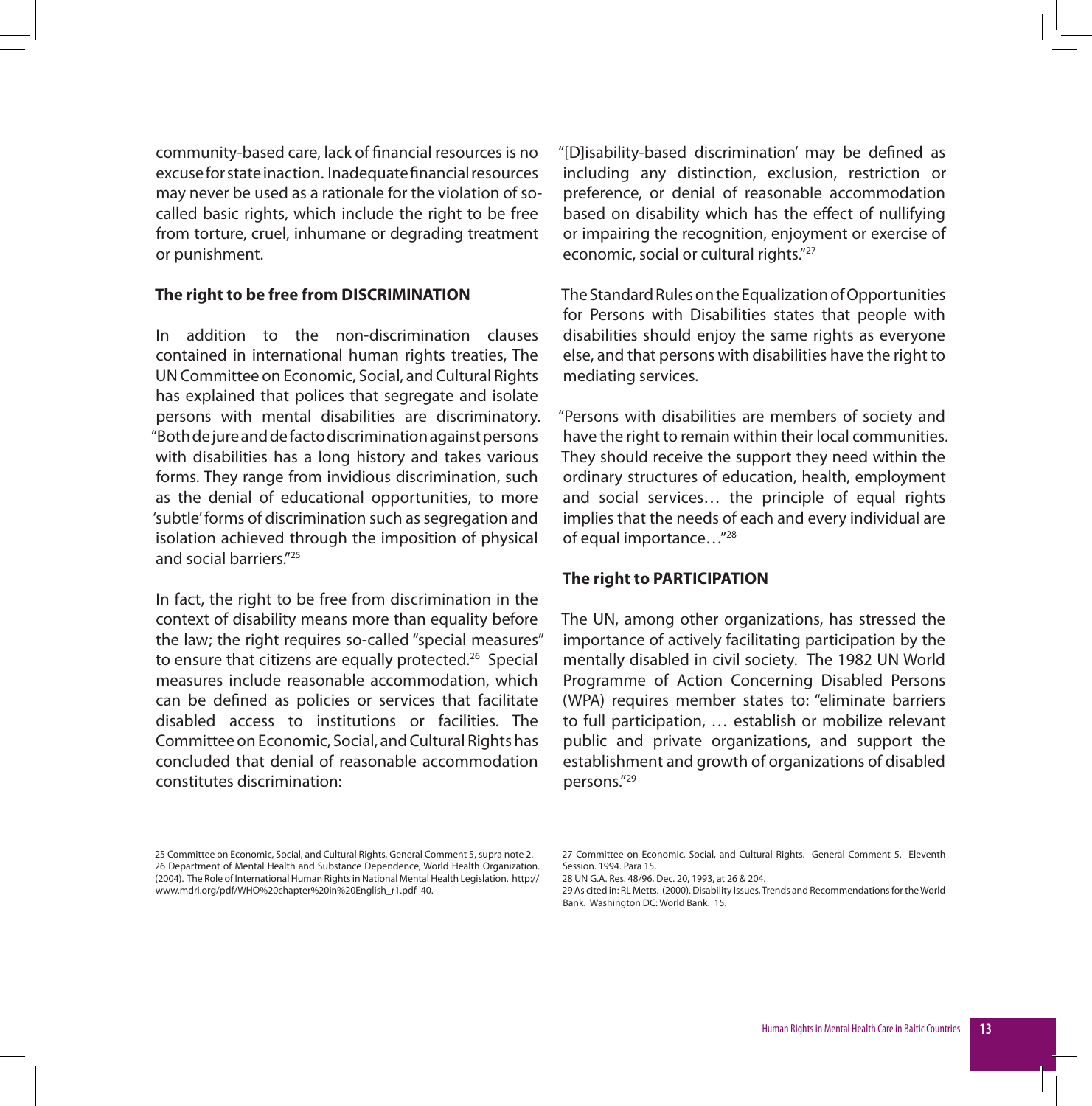The state's role entails more than creating an enabling policy environment; governments should financially support consumer, or user groups comprised of disabled persons to participate in policy monitoring and development. Rule 18 of the Standard Rules on the Equalization of Opportunities for Persons with Disabilities affirms that:

"States should encourage and support economically and in other ways the formation and strengthening of organizations of persons with disabilities, family members and/or advocates. States should recognize that those organizations have a role to play in the development of disability policy."30

At the January 2005 WHO meeting in Helsinki, Finland, European Ministers of Health stated that a priority for the next decade is to: "recognize the experience and knowledge of service users and carers as an important basis for planning and developing mental health services."31 The Ministers pledged to "stimulate the creation of nongovernmental and service user organizations."32 They particularly welcome organizations active in "organizing users who are engaged in 'empowering vulnerable and marginalized people and advocating their case."<sup>33</sup>

#### **Necessity of ADEQUATE PROGRESS**

Due in part to persistent lack of progress in the domain of mental disability rights, the UN, CoE, and other entities have taken steps to encourage states to actively combat the discrimination and social exclusion affecting the mentally disabled. A 2003 CoE Parliamentary Assembly Recommendation asserted that people with disabilities are:

"[D]enied full and meaningful enjoyment of rights which other people take for granted… the right to receive support and assistance… is not enough… Equal status, inclusion, full citizenship, and the right to choose should be further promoted and implemented."<sup>34</sup>

Other instruments stress the importance of adequate progress in the type and aim of treatment and support provided to people with mental disabilities. General Comment 14 to the International Covenant on Economic, Social and Cultural rights explains that states should take steps in developing community-based services for people with mental disabilities. "Such steps must be deliberate, concrete and targeted towards the full realization of the right to health."<sup>35</sup>

Finally, in recognition that states have failed to make adequate progress, in 2001, the UN General Assembly established an ad hoc committee to consider proposals for a comprehensive international convention for the protection of the rights of people with disability.<sup>36</sup>

#### **Other principles and norms concerning human rights of people with mental disabilities**

Apart from international law, important guidance regarding the necessity of de-institutionalization, the creation of community-based services, and standards for institutional care has originated from the World Health Organization (WHO), the European Union (EU), and the World Bank. National Action Plans or reform

<sup>30</sup> Standard Rules on the Equalization of Opportunities for Persons with Disabilities, A/RES/ 48/96, 85th Plenary Meeting 20 December 1993. http://www1.umn.edu/humanrts/instree/ disabilitystandards.html

<sup>31</sup> WHO European Ministerial Conference on Mental Health. EUR/04/5047810/6 14 January 2005. 52667. http://www.euro.who.int/document/mnh/edoc06.pdf Para 7. 32 Ibid.

<sup>33</sup> Ibid.

<sup>34</sup> Emphasis added. Council of Europe Recommendation 1592 (2003). www.coe.int/T/E/ Comunication\_and\_Research?press?events?2.-Parliamentary\_Assembly\_Sessions/2003/ 2003-01\_Winter\_session/ONG\_Decl.asp#TopOfPage

<sup>35</sup> Committee on Economic, Social, and Cultural Rights. International Covenant on Economic, Social and Cultural Rights, General Comment No. 14, U.N. Doc. E/C.12/2000/4 22nd Sess., art 12 (2000).

<sup>36</sup> G.A. Res. !68, U.N. GAOR, 56th Sess. Agenda Item 119(b), U.N. Doc A/RES/56/168 (2001).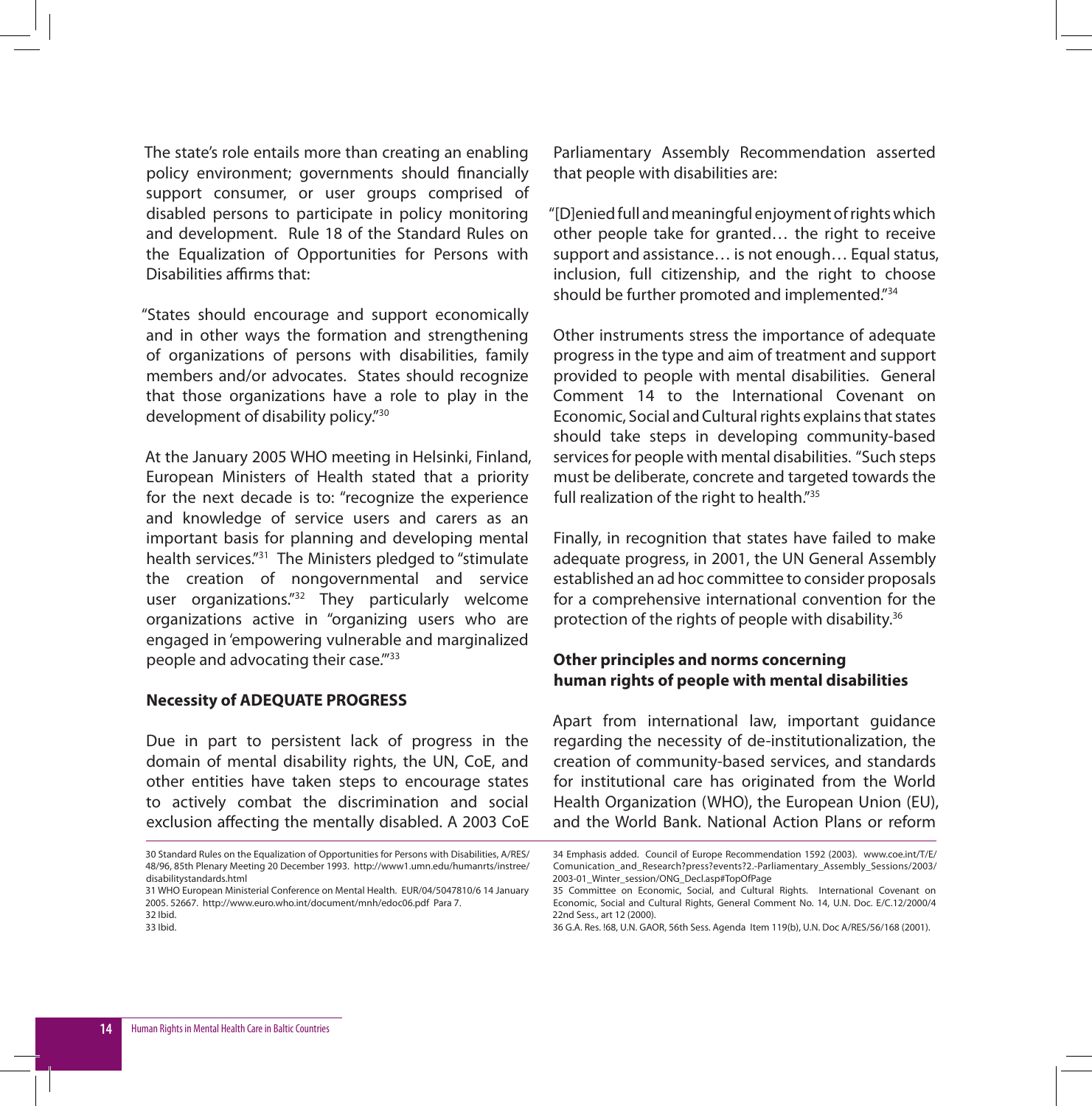strategies of state Ministries of Social Welfare or Health can also be used as a yardstick for evaluating respect for the rights of people with mental disabilities. However, it is important to note that these national plans or strategies may not adequately reflect the principles enshrined in international recommendations or law. Similarly, domestic law may not incorporate – and may even directly contravene – standards articulated in international law.

WHO recommendations explain the human rights, clinical, and policy rationale for de-institutionalization and the creation of community-based services. WHO's main concerns regarding institutionalised care (many of which are similar to those iterated above) are summarised as follows:

**· Human Resources**: Institutions consume most of the available human resources for mental health. Staff are often un-motivated and unsupported, and do not possess adequate clinical skills or a human rights approach.

**· Clinical Outcomes**: Many institutions provide only custodial care of the kind found in prisons, frequently of extremely poor quality. Poor clinical care, violations of human rights, the isolating and un-stimulating nature of institutional care, and lack of rehabilitative activities result in poor clinical outcomes. In other words, rather than making progress in their overall functioning, the institutionalized often lose their capacity for autonomous decision-making.

**· Acceptability**: Because deep-seated stigma is associated with segregated mental hospitals and few community-based services are available, persons requiring assistance often do not seek mental health services, except as a last resort. This, in turn, adversely affects clinical outcomes.

**· Human Rights Abuses**: Institutions have a history of serious human rights violations. In both developed and developing countries, persons residing in institutions have been subject to violations perpetrated by staff or other residents, or to violations resulting from the lack of services provided.

**· Access**: As they are usually based at some distance from urban areas and have poor transport links, institutions, by their very nature, limit resident capacity for participation in family, social, political, and cultural life.

**· Financial Costs**: Maintaining the infrastructure and bureaucracy of institutions is expensive, and institutions often consume a substantial portion of the budget available for mental health services, leaving few resources for important community-based services. As a result, many of those who could live in the community with support end up living in institutions, and the mentally disabled who do live in the community have little or no access to needed services.<sup>37</sup>

WHO has outlined key elements of needed policies and programs to provide services to persons with mental disabilities living in the community. These include:

- **·** Mental health services provided by primary care professionals
- **·** Psychiatric services in general hospitals
- **·** Formal out-patient community mental health services
- **·** Specialist mental health services<sup>38</sup>

38 Ibid.

WHO has also explained that providing services in the community entails de-institutionalization.

<sup>37</sup> The above was summarized from: World Health Organization. Mental Health Policy and Service Guidance Package: Organization of Services for Mental Health. 2003. 20-22.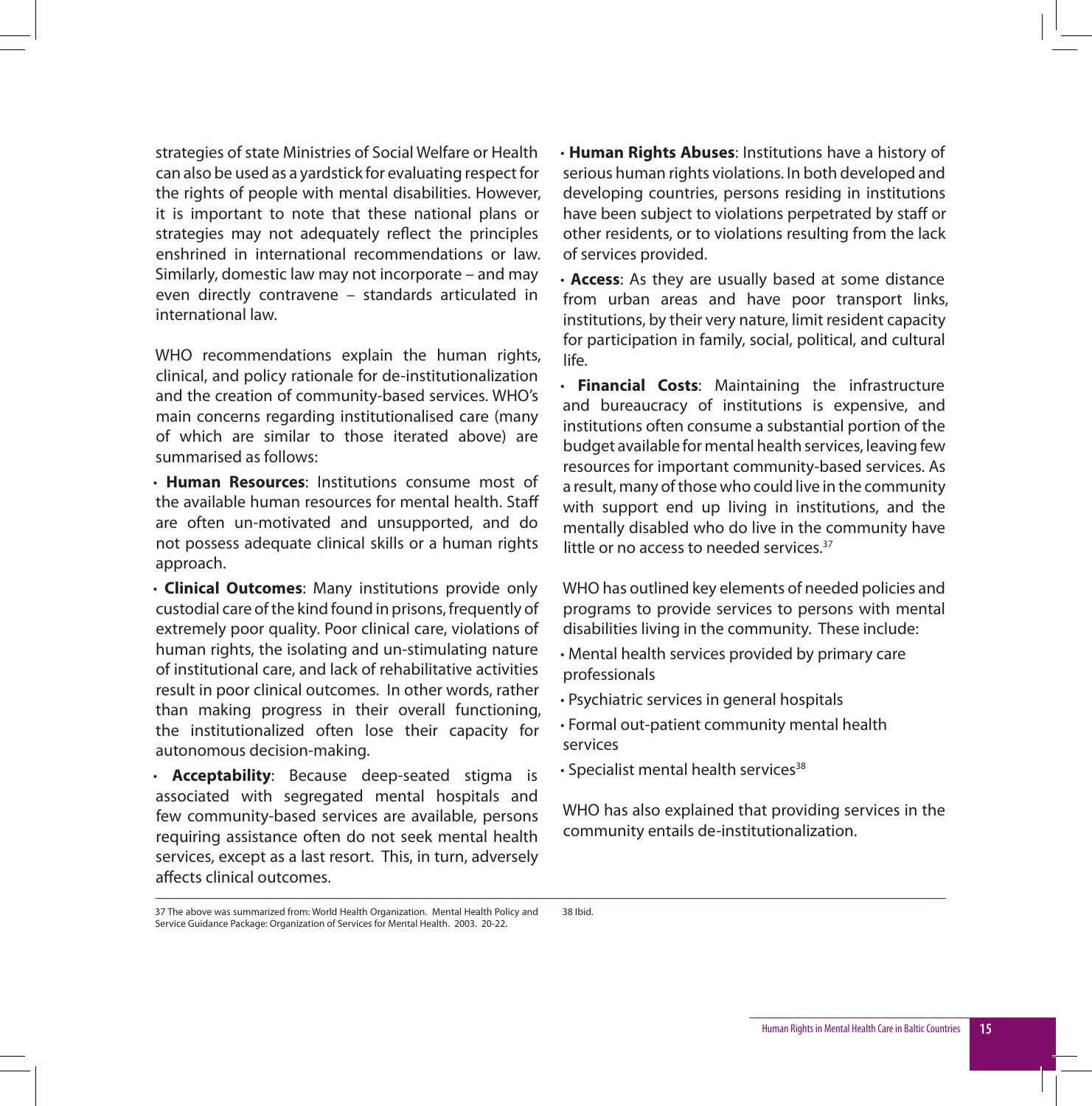"Large custodial mental hospitals should be replaced by community care facilities, backed by general hospital psychiatric beds and home care support, which meet all the needs of the ill that were the responsibility of those hospitals. This shift towards community care requires health workers and rehabilitation services to be available at community level, along with the provision of crisis support, protected housing and sheltered employment."39

In the absence of community-based services, people requiring assistance are less likely to receive mental health care during the early stages of any mental health problems, and people with moderate disabilities have few options but to reside in institutions. Providing these services in the community will increase the chance that more people with mental disabilities are receiving needed services, that fewer people with mental disabilities require hospitalization, and that fewer people develop severe mental health problems.

#### **Other opportunities for improving the lives of people with mental disabilities in the Baltic States**

Laws and norms provide important monitoring tools, while EU-related social policy coordination and financial assistance mechanisms provide opportunities for mental disability rights organizations to advocate vis-à-vis their own governments or to implement their own rights-based programming. Two major EU mechanisms can be used to improve the quality and number of services available to persons with mental disabilities in the Baltic States:

**1. Open Method of Coordination on Social Inclusion and the Joint Memoranda on Social Inclusion.** All EU Member States have recently begun coordinating their social inclusion policy via the Open Method of Coordination. As part of this process, the newest members (which include the Baltic States) drafted the Joint Memoranda on Social Inclusion, which, upon accession, they developed into National Action Plans (NAPs). According to the EU, priority issues to be addressed in the NAPs include: homeless people, people with disabilities, migrants and ethnic minorities, children in care, and illiterate people. NAPs are often not adequately funded or supported at the governmental level. However, they do lay out governmental commitments to which NGOs can refer in efforts to hold governments accountable.<sup>40</sup>

**2. European Social Funds.** The ESF is one of the four structural funds of the EU. It supports projects in the following fields: "active labour market policies, equal opportunities and social inclusion for all, lifelong learning, adaptable workforce and adaptability in work organization, [and] women's access to and participation in the labour market."41 It was originally designed to support the European Employment Strategy, but it is sometimes used for social inclusion projects. ESF funds have been used in several countries to support projects that increase access of persons with mental disabilities to employment.<sup>42</sup> NGOs and governmental agencies may apply.43

39 World Health Organization. World Health Report 2001. Mental Health: New Understanding, New Hope. http://www.who.int/whr/2001/chapter5/en/index1.html 40 Joint Report on Social Inclusion, European Commission, 2003, 30.

<sup>41</sup> European Commission (2003c)

<sup>42</sup> See: http://europa.eu.int/comm/employment\_social/news/2004/jan/esf\_in\_action en html

<sup>43</sup> For information on the ESF in the Baltic States, go to: http://europa.eu.int/comm/ employment\_social/esf2000/member\_states-en.htm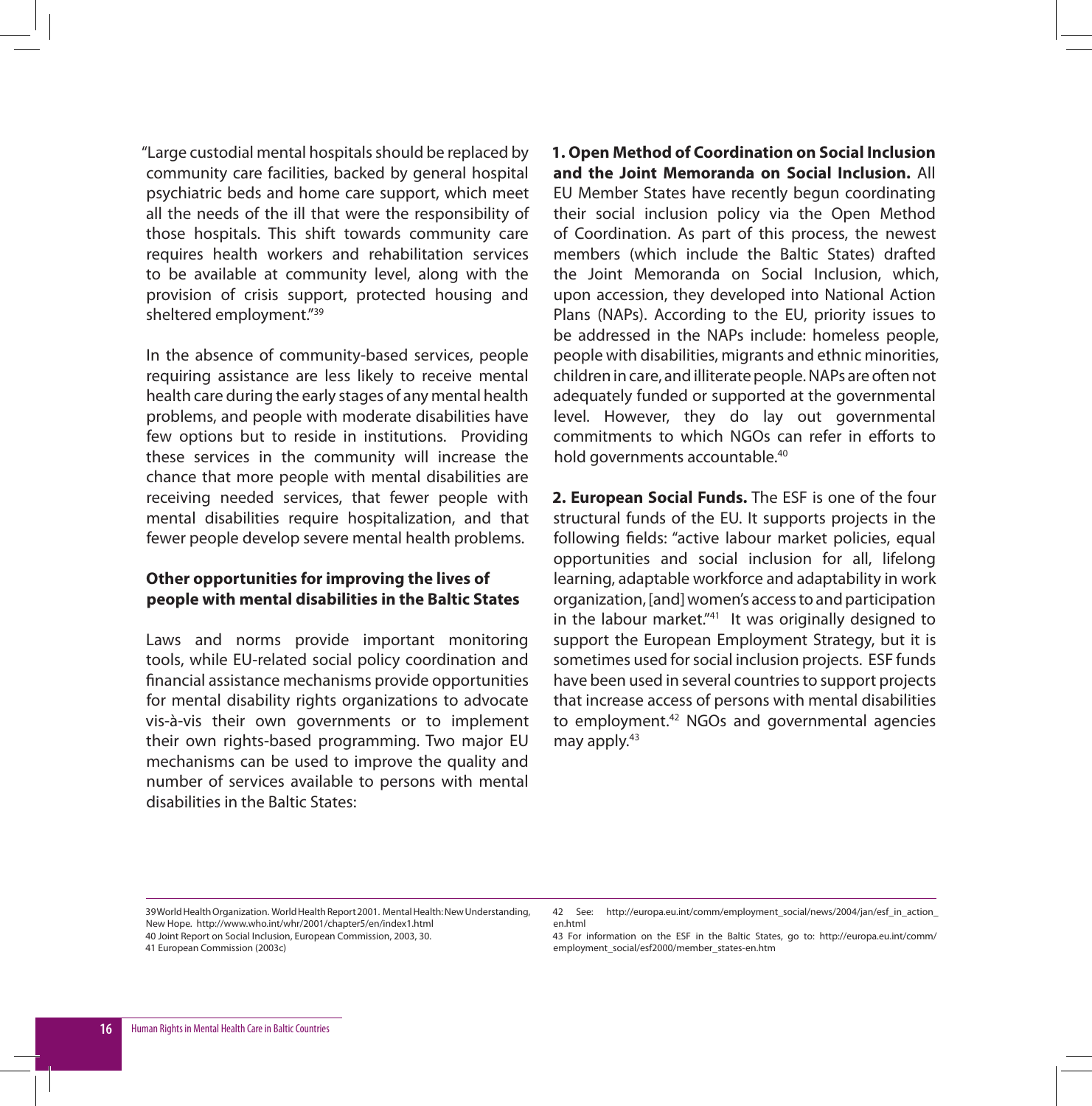#### **ESTONIA**

#### **1. Mental health reform in Estonia since the end of the USSR**

From the former Soviet Union, Estonia inherited politicised psychiatric care, an institutionalised social welfare system and a non-existent mental health policy. The conscious and purposeful action towards introducing change into health care and social welfare systems began in early 1990s. One of the very first activities of the Ministry of Social Affairs (MSA) was drafting the Health Services Organization Act, adopted in May, 1991. To address the need for a helping hand from the state by different groups of disabled people and to cope better with their need for services and material concerns, the Social Welfare Act was drafted and became effective on 1 April 1995. The act defined goals of the Estonian social care system, including increasing resource allocation to social inclusion and participation rather than institutionalization, developing rehabilitative programming, and increasing client responsiveness.44

According to information provided by MSA, the Estonian social welfare system for the mentally disabled began in 1998.45 Prior to this, state funds for the mentally disabled were dedicated entirely to institutionalization. In 1999, the state budget expanded to include day-care services, and in 2000, rehabilitation services were added.<sup>46</sup>

MSA is responsible for implementing state social welfare programs. From 2000 to 2003, the main goals of the program were: introducing public care services, preventive work in the social sector and reorganising

*Eve Pilt Estonian Patient Advocacy Association*

of social welfare institutions.<sup>47</sup> In 2004, the Ministry initiated a new program valid until 2006, targeted to children and mentally disabled persons. The target group of the program is comprised of 384,212 inhabitants including disabled children and adults. The main goals of the program are to develop services that support independent management and other measures to facilitate development and social inclusion and to improve the quality of life of the target group.<sup>48</sup> The money provided for launching the project in all Estonian counties is 87,861.60 euro covering activities of three years.49

Although society acknowledged the evident need for mental health reform, the Mental Health Act wasn't adopted until 1997, mainly because of the doctors' lobby. The Mental Health Act (1) regulates the procedure and conditions for provision of psychiatric care, (2) outlines the duties of the state and local governments in the organization of psychiatric care, and (3) delineates the rights of persons receiving psychiatric care.

In March 2004, draft amendments to the Social Welfare Act were introduced. According to the explanatory letter to the draft Act, the number of persons participating in rehabilitative activities should increase from 600 in 2004 to 25,000 in 2008.

In 2005, a new regulation for providing rehabilitation services was accepted, but it did not bring the promised relief to disabled persons. The accessibility to these services by all target groups and especially of long-term

<sup>44</sup> Hoolekande kontseptsiooni eelnõu. Sotsiaalministeerium. 2004, p.3. Available at: http:// www.sm.ee/www/gpweb\_est\_gr.nsf/HtmlPages/HKK08/\$file/HKK%2008.04(VIIMANE).doc 45 Social care of people with psychiatric special needs in Estonia (Psüühilise erivajadustega inimeste hoolekanne Eestis). Ministry of Social Affairs in Estonia et al. 2000/2001, p. 51. Available at: http://www.sm.ee/est/HtmlPages/ psüühilisteerivajadustegainimestehoolekanneEestis2000/\$file/psyyherivajad.pdf

<sup>46</sup> Ibid.

<sup>47</sup>Programs of social welfare services (Hoolekandeprogrammid), available at http://www. sm.ee/est/pages/index.html 48Ibid.

<sup>49</sup>Regulation no 10 of the Minister of Social Affairs of 30.05.2005.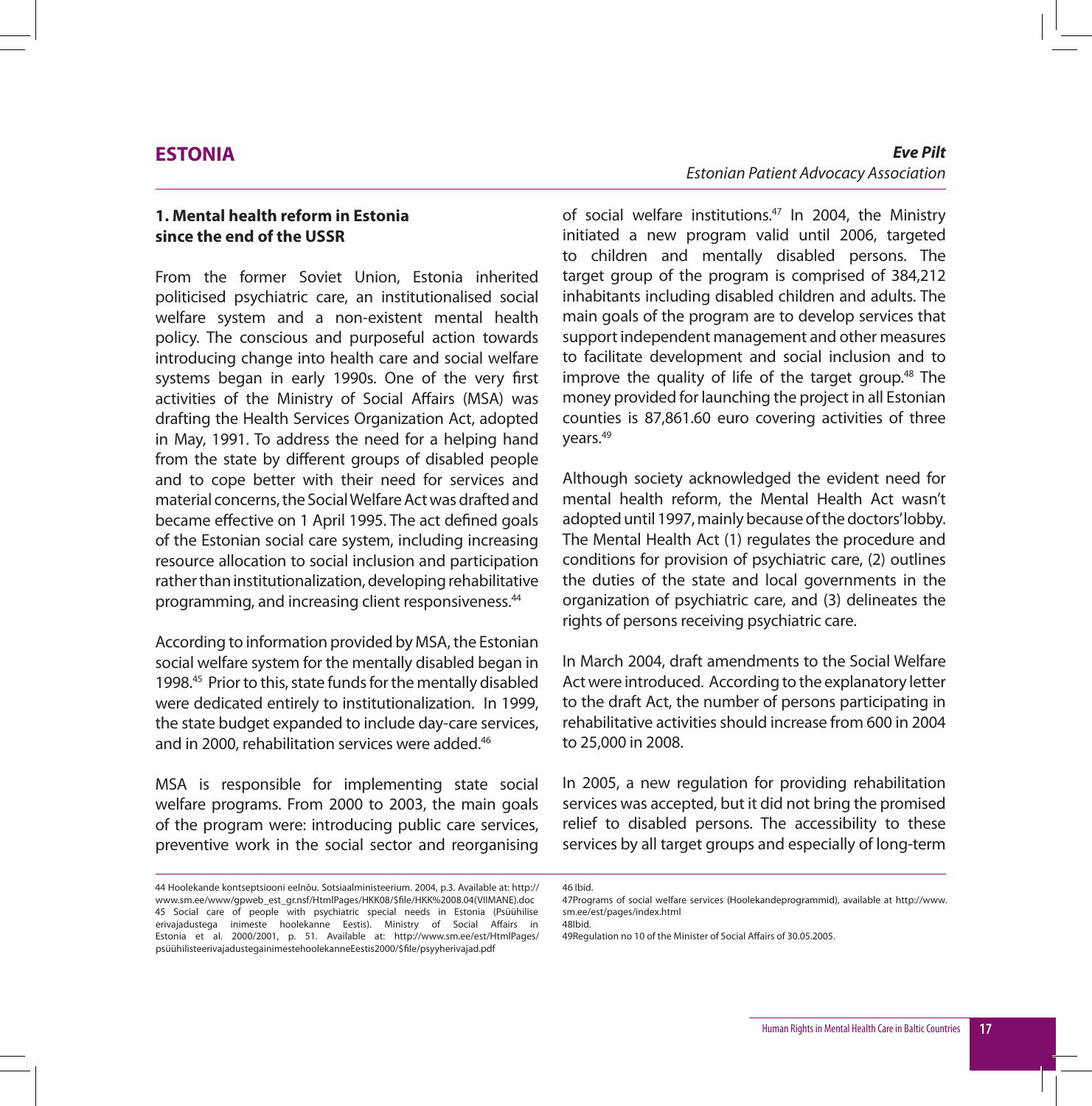inhabitants of closed institutions is still very poor. In 2006, lack of money for rehabilitation services due to over spending in 2005 has become a hot topic. Major health care providers have reported a total lack of funds to provide the rehabilitation services later this year.<sup>50</sup>

If a person under the age of pension with a mental disorder is admitted into a social welfare institution, the person must have been assessed by the rehabilitation team and have a valid rehabilitation plan. $51$  Implementation of this regulation provided by the law still varies to a great extent. Even if a person has a valid rehabilitation plan, due to limited funding and complicated access to rehabilitation services, the closed institutions are most often not in a position to provide inhabitants active help in receiving the rehabilitation services to which they are entitled. Most of the closed institutions still carry the mentality that their role in the social welfare system is to provide their target group with food and accommodation only.

A detailed mental health system assessment was completed in 2002. The document was a result of a oneyear process that involved civil society representatives (including patients' rights groups), service providers and users, relevant public bodies, political and church leaders.52 It outlines the most pressing gaps in the current mental health system and possible solutions. Unfortunately during the following years the stakeholders who were committed to completing the assessment have experienced a lack of interest towards taking active steps in improving the situation in the mental health field in Estonia, based on findings and conclusions of this research by MSA.

MSA has been involved in the process of drafting and

adopting the Green Paper by European Commission in 2005. The Ministry has acknowledged the state's obligations under the Green Paper.<sup>53</sup> Although the state has formally accepted the obligations under the international covenants, according to the information provided by MSA, in Estonia, the fact is that mental health funding for mental health has been reduced since 2003.

There is good research concerning the problems of suicidal behavior in the Estonian population because of the input of the Estonian-Swedish Mental Health and Suicidology Institute. Due to its sustainability and reliability, the Institute has a leading role in carrying out international and internal projects related to mental health. Unfortunately, only a few of them are targeted to mental health promotion and prevention policies (for example EMIP funded by EC). According to the Institute the latest good news are, that Estonia does not occupy any more a award-winning place in suicidal behaviour among EU nations.

Although annually celebrating World Mental Health Day on 10 October has become a traditional event with many participants, stigmatisation of mental health problems is continually a problem in Estonian society.

#### **Structure of the mental health system**

#### **2.1 Health care services**

MSA is responsible for the overall coordination of mental health policy and service provision. The hospitals in general were state-owned until 2002. Due to major ownership reform in the health care system, the state owned health care institutions were reorganised to be mostly foundations ("sihtasutus" in Estonian) and some

<sup>50</sup>See http://www.epl.ee/artikkel.php/ID=319012

<sup>51</sup>Social welfare Act section 11.2

<sup>52</sup> See www.sm.ee/est/HtmlPages/vaimterv/\$file/vaimterv.pdf

<sup>53</sup>See http://www.sm.ee/est/pages/index.html

<sup>54</sup>See http://www.suicidology.ee/index.php/page=3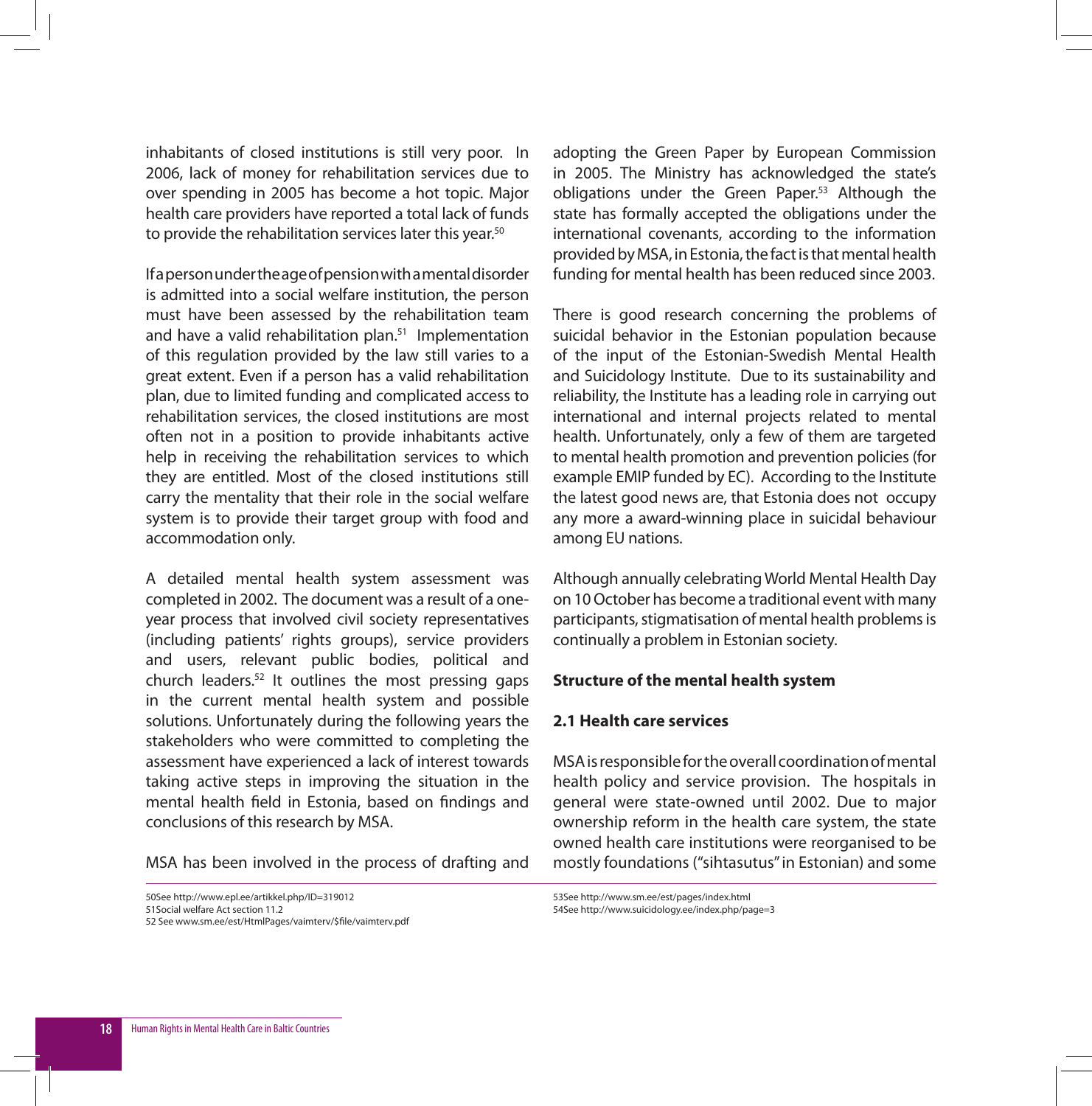of them are private public companies. They provide services mainly on a contractual basis with Estonian Health Insurance Fund that is buying health care services as provided by the Health Care Organization Act, the Health Insurance Act, and Estonian Health Insurance Fund Act. The source of income for the Health Insurance Fund is social tax collected in the amount of 13% of income as regulated in section 2 of the Social Tax Act. Nine hospitals provide in-patient services for mental health service users. The list of the services, funded by the Health Insurance Fund is regulated by a ruling adopted by the Estonian government. The list is annually reviewed by the government and corrected according to patients' potential need for health care services. Based on funds allocated to the Health Insurance Fund, the latter concludes contracts with service providers.

Following the ownership reform of health care facilities, a profound legal reform took place in 2002 with serious consequences to patients. Until 1 July 2002, the state or the local municipality government held responsibility for medical negligence cases as owners of health care facilities. In 2002, the State Liability Act became effective stating clearly that the state is no longer responsible for violations in providing health care services due to its jurisdiction to private law.57 The Law of Obligations Act, in effect from 1 July 2002, contains a separate chapter entitled the Contract of Providing Health Care Services. According to the provided regulation, patients have the burden of proof in medical negligence cases.<sup>58</sup> The health care service providers have to prove that a patient was offered relevant information concerning services provided.<sup>59</sup> Since the legislation does not provide any effective pre-court remedy for solving

55See http://www.legaltext.ee/et/andmebaas/ava.asp/m=022 56Whttp://www.tervishoiuamet.ee 57See subsection 3 of section 1 of State Liability Act

patient complaints, litigation is the only way to address violations of patients' rights. But due to long waiting periods, the burden of proof by patients and problems with accessibility to highly qualified legal assistance and un-proportionally high court expenses, few patients have filed a complaint with a court. Due to the aforementioned reasons, the court procedure may appear to be a great disappointment and an additional source of stress.

#### **2.2 Social welfare services**

The structure of the administration of social welfare services is provided in chapter 2 of the Social Welfare Act. The administrative bodies are MSA, the county governor and local governments. Until recently, social care institutions were owned either by the state or local governments. So called specialised social care homes, established for providing services to mental health services users, were owned and supervised by the state through MSA. Ordinary or general social care homes were owned and operated by the local governments. Recently there has been a shift of responsibility concerning specialised social care homes – the supervision is currently exercised by the county governor personally through the appropriate department of a county government. The main role of MSA is the development of national social welfare policy and drafting of legislative acts as well as acting as a coordinator in national welfare programs. In some cases, the MSA contracts with private businesses or NGOs to provide social welfare services. Unfortunately, due to a lack of sustainability in funding, the role of NGOs is quite modest and is one of the main obstacles in development of welfare services, made available within society. There are a few NGOs that, despite the

58See section 770 of Law of Obligations Act 59Ibid, section 766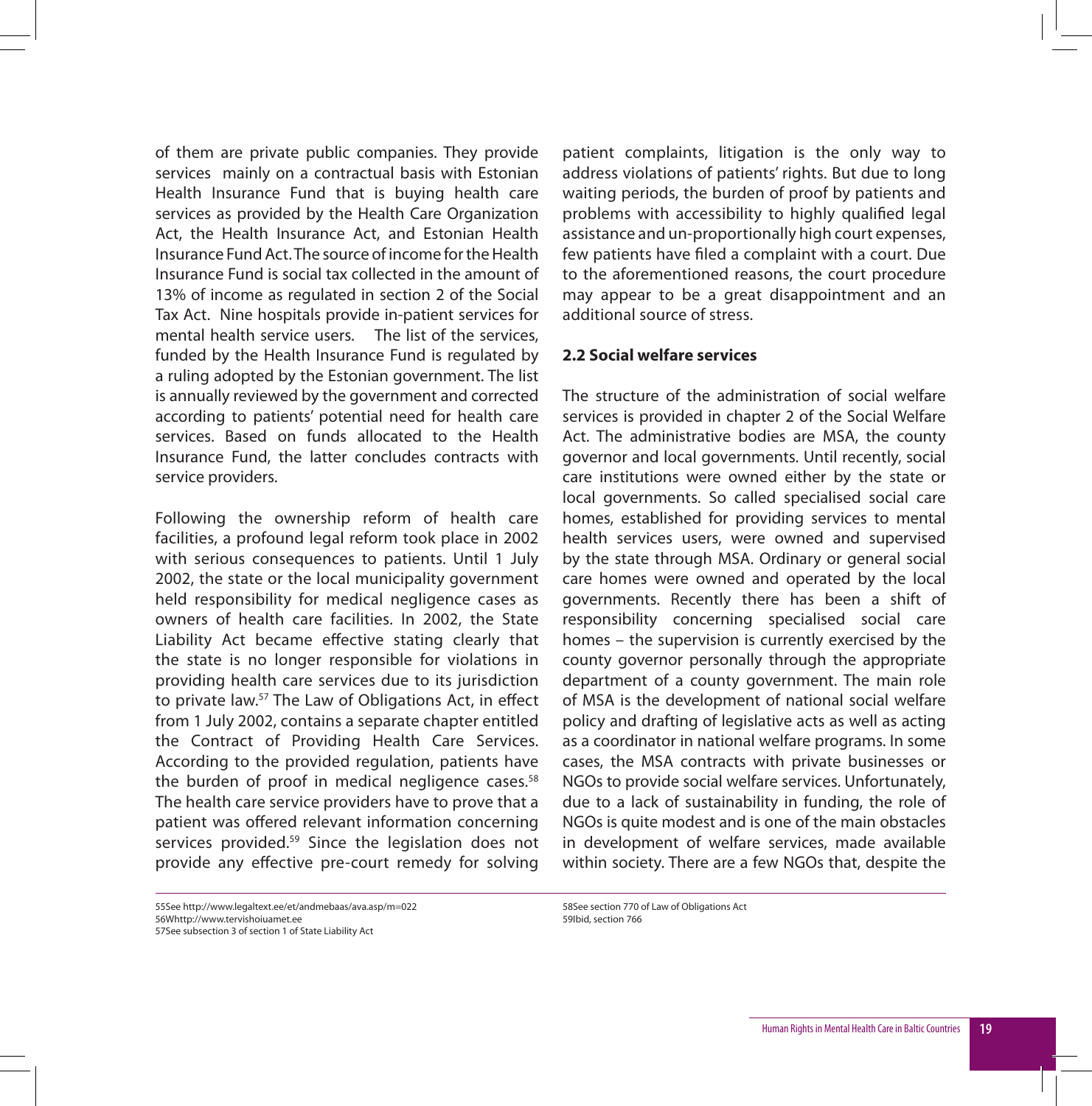uncertainty, have managed to keep providing services. To mention some of the successful survivors: Estonian Mentally Disabled People Support Organization.<sup>60</sup> Independent Life,<sup>61</sup> and the Estonian Patients Advocacy Association.62 Twenty-four specialized welfare institutions provide 24-hour care for persons with disabilities.<sup>63</sup> and five of them (Kernu, Valkla, Koluvere, Võisiku and Erastvere social care homes) provide the 24-hour care service with strengthened supervision (involuntary care taking) for persons detained under court order.

According to regulation No 4 of the Minister of Social Affairs adopted on 3 January 2002, "The obligatory requirements for social welfare institutions and social welfare services" outline the role of social care institutions ("Regulation  $4"$ ).<sup>64</sup> Apart from those services mandated by the Mental Welfare Act, the state should provide the following services:<sup>65</sup>

#### *Provided by contracted businesses or NGOs in day care centers and assisted living facilities*

**·** Case management: overseen by the Social Insurance Board with case managers employed by regional pension departments

- **·** Supporting of everyday life
- **·** Supported housing
- **·** Assisted living in the community
- **·** Supported employment
- **·** 24-hour care taking
- **·** 24- hour care taking with strengthened support
- **·** 24-hour care taking with strengthened supervision

As a rule, the families are not funded for the purposes of care-taking. Until 1 April 2005, benefit was paid for the state budget to care givers of persons with profound disability. In many cases, the entitled person was a family member. After the above date, the source of the benefit is budgets of local government. Due to a lack of funds, the benefit is now usually paid only in the case the caregiver is a non-working person and is not a relative to the person with disability.

#### **Legal and Policy Analysis**

The Estonian Constitution (1992) guarantees a wide range of human rights to all inhabitants of Estonia. Particularly pertinent articles to people with mental disabilities include:

**· Article 12:** everyone is equal before the law and discrimination based on a number of factors, including "social status," or "other grounds," is illegal.

**· Article 13:** everyone has the right to state protection, but citizens are also protected from the arbitrary exercise of state authority.

**· Article 18 (in line with Article 3 of the ECHR):** no one shall be subjected to torture or to cruel or degrading treatment or punishment.

**· Article 20 (in line with Article 5 of the ECHR):** everyone has the right to liberty and security of person. No one shall be deprived of his/her liberty unless pursuant to the law. The law provides that, among other things, the state may detain a person suffering from an infectious disease, a person of unsound mind, and an alcoholic or a drug addict if the person is a danger to himself or to others.

**· Article 21:** Everyone who is deprived of his/her liberty shall be informed promptly, in a language and manner which he/she understands, of the reason for the

60See http://www.vaimukad.ee/uus/UK/index\_uk.htm 61See http://www.iseseisev-elu.ee/engind1.html 62See http://www.epey.ee/ 63//whttp://www.sm.ee/est/pages/index

64See ruling of Minister of Social Affairs no 4, adopted on 03.January 2002, The obligatory requirements to social welfare institutions and welfare services" 65See subsection 2 of section 1 of Regulation 4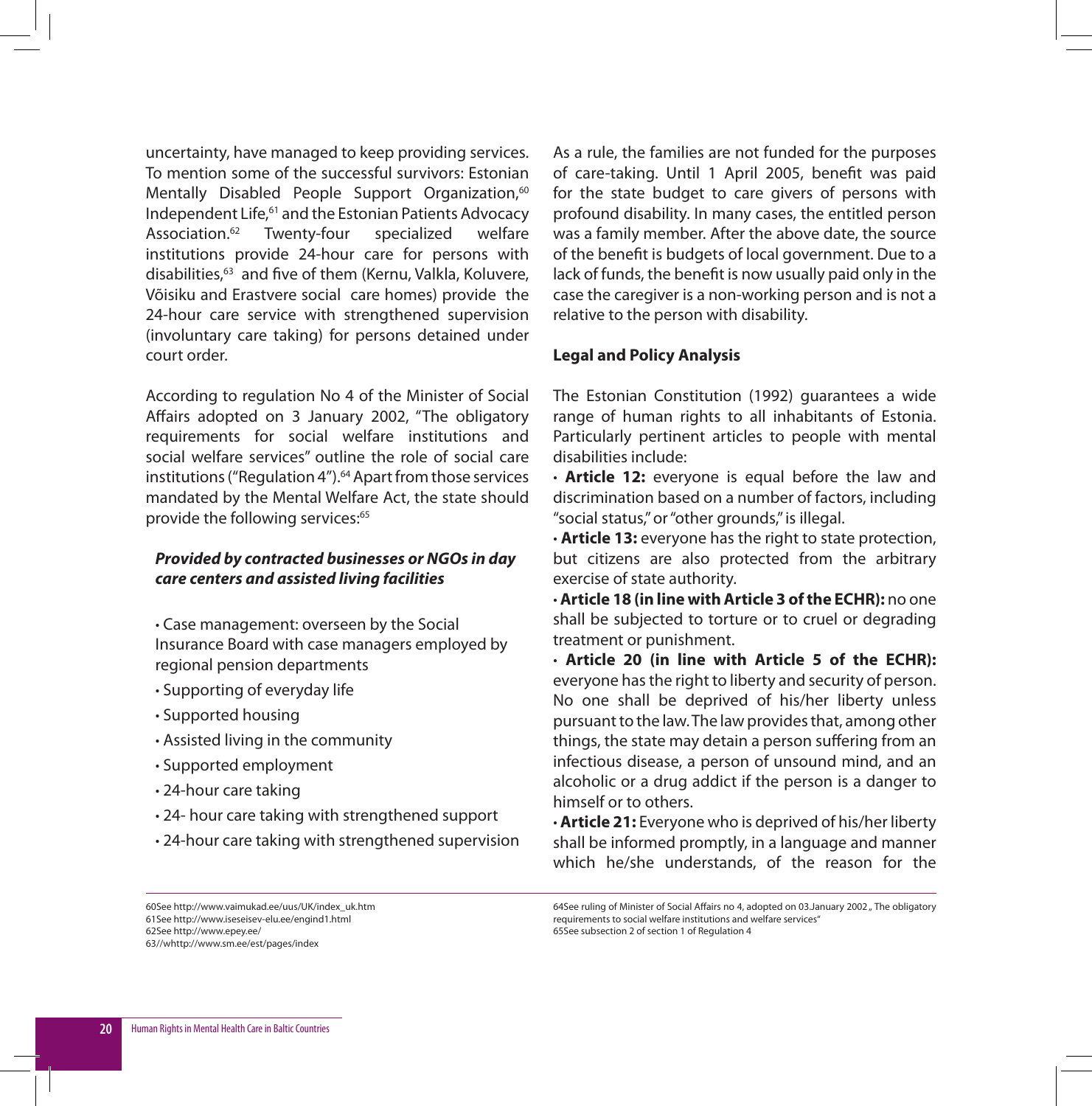deprivation of liberty and rights. No one shall be held in custody for more than forty-eight hours without the specific authorisation of a court. The decision of the court shall be promptly communicated to the person in custody in a language and manner which he/she understands.

**· Article 24:** Everyone has the right to be present during his/her trial. Court sessions shall be public. A court may, in the cases and pursuant to procedure provided by law, declare that a session or a part thereof be held in camera to protect a state or business secret, morals or the private and family life of a person, or where the interests of a minor, a victim, or justice so require. Everyone has the right of appeal to a higher court against the judgment in his or her case pursuant to procedure provided by law.

**· Article 28:** everyone has the right to the protection of health. An Estonian citizen has the right to state assistance in the case of old age, incapacity for work, loss of a provider, or need.

Despite these legal guarantees, several Estonian laws violate the rights enshrined in the Constitution. Most importantly, the detention procedures outlined in the Mental Health Act that was in effect until 1 January 2006, in the Social Welfare Act, as well as the procedure for restricting legal capacity as outlined in the Estonian Code of Civil Procedure, conflict rights guaranteed in the Constitution and European and international human rights law.

#### **3.1. Mental Health Act66**

#### **3.1.1. Regulation until 01 January 2006**

The Act, adopted in 1997, contained inadequate rights protections, and in some cases, directly contravened human rights as outlined in the Estonian constitution and in international human rights instruments. The first major gap was (and continues to be) the lack of guidance regarding involuntary detention of a person with a mental disability, other than in the case of an emergency. According to ECrtHR case law, domestic mental health legislation must provide for an assessment by an expert who assesses whether a person's mental health is of a "kind or degree warranting compulsory confinement."67

Other major gaps in the Act included:

1. No review of detention by an independent psychiatrist

2. Detention for 14 days without a court order

3. No right to a hearing in the detention process

4. No right to a court hearing when an administrative judge reviewed the detention procedure

5. No right to present oneself before a judge

6. No provision for a patient to obtain the evidence sent by a hospital to a judge

7. No possibility for the detained to initiate a revocation procedure

8. No obligation on the judge to communicate the court's decision to a patient, nor to state reasons for the decision

9. No provisions for a patient to be legally represented at any stage in the proceeding

Thus, either through failure to outline procedures to ensure specific rights or through the elaboration of processes that encroach upon rights , the Mental Health Act violated articles 3, 12, 20, 21 and 24 of the Estonian Constitution.

66http://www.legaltext.ee/et/andmebaas/ava.asp/m=022 67 See 2 ECHR 387, Winterwerp v Holland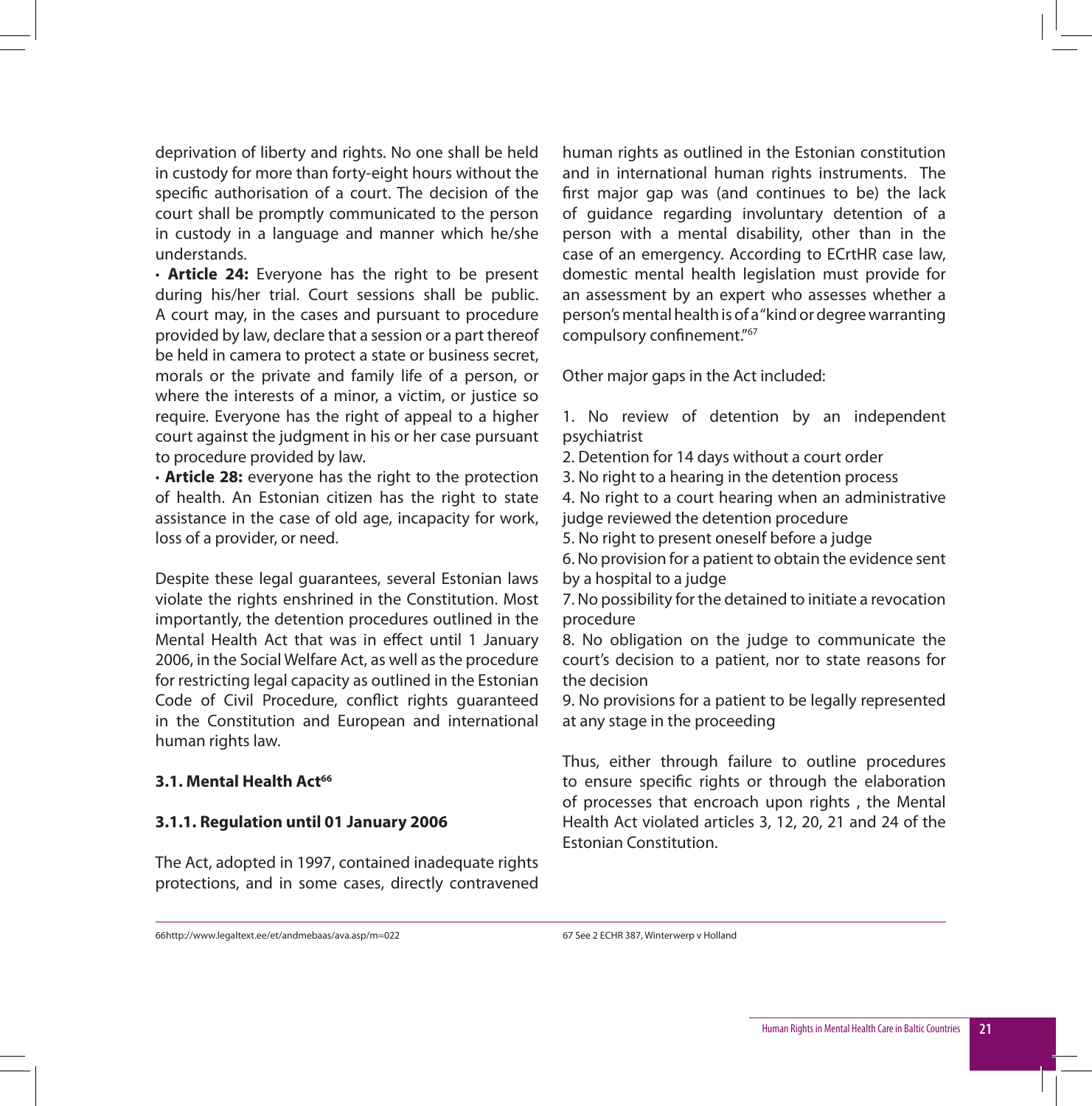#### **3.1.2. Amendments in Mental Health Act**

On 1 January 2006, the amendments to the Mental Health Act became effective. The most significant change in Mental Health Law is that the involuntary treatment lasting longer than 48 hours may be exercised based on a court ruling only. The involuntary treatment cases are heard in civil courts (county courts) under chapter 54 of the Code of Civil Procedure – Placement into closed institutions. In essence, detention in a psychiatric hospital is exercising state authorities against the subjected person. Accordingly, the administrative court would have been more logical jurisdiction.

The court gives a ruling for placement mainly as an interim measure (provisional legal protection) with an initial duration of a maximum of three months, to be extended up to six months. Although the maximum duration of placement into a psychiatric hospital may last as long as three years,<sup>68</sup> it will likely be used in very rare cases. Combined with a fact that there are no obligatory reviews set forth by the law, this provision is clearly incompatible with relevant regulations of international law of human rights. An exception to the rule that an application for placement into a closed institution may be filed with a court only by a local government, an application for applying an interim measure to place a person into a psychiatric hospital may be filed by a chief doctor or the deputy chief doctor of the psychiatric hospital.<sup>69</sup>

Today all stakeholders acknowledge the fact that the Mental Health Act is in need of major repairs or a totally new Mental Health Act should be drafted. The Ministry of Social Affairs has made an unofficial promise to initiate the drafting process later in 2006 by gathering a relevant think tank.

#### **3.2 Social Welfare Act70**

#### **3.2.1 Before 1 January 2006**

Among the other issues, the Social Welfare Act regulates the admission of mentally and intellectually disabled patients to social care homes. Similar to the Mental Health Act, the Social Welfare Act did not contain either adequate procedures or rights protections for the subjected persons. Moreover, the rights protection theoretically provided under the old version of Code of Civil Procedure was often ignored in practice.

According to practice "unique" to Estonia, a civil court was able to order placement into a social care home for one year if the person:

1) was of unsound mind, an alcoholic, or a drug addict;

2) could otherwise pose a danger to himself or to others;

3) the application of earlier measures had not been sufficient or no other options for care existed; $71$  and 4) the individual in question or his/her legal guardian did not consent to placement in a social care home.

Together with a question of involuntary placement, the court was authorised to decide (and in most cases this power was used) the question of appointing a legal guardian.

In practice, persons placed involuntarily in social care homes almost never received any information concerning their placement and their restricted legal personality. At no time were they given the opportunity to speak for themselves or to choose their legal guardian. As a rule, they did not receive decisions made by the court and were unable to file an appeal.

68See subsection 2 of section 538 of Code of civil Procedure 69See subsection 1 of section 13 of Mental Health Act and subsection  $1^1$  of section 534 of the Code of Civil Procedure

70http://www.legaltext.ee/et/andmebaas/ava.asp?m=022 71See subsection 1 of section 19 of Social Welfare act, valid till 01.01.2006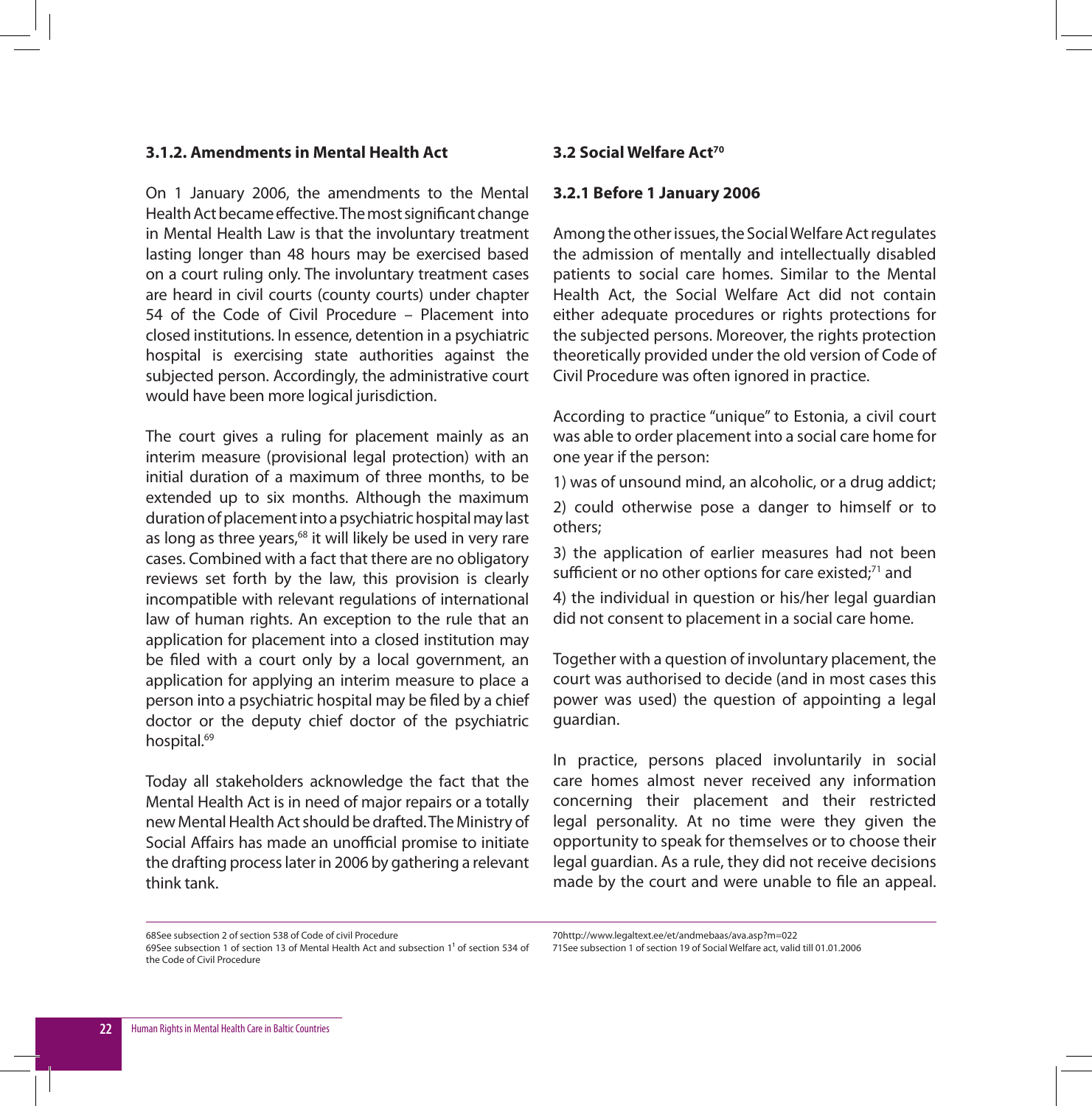Finally, in most cases they did not have the opportunity to be represented by a lawyer appointed and paid by the state.

According to the Social Welfare Act, placement in a social welfare institution without his/her consent had to be terminated by the director of the social care home if any of the circumstances elaborated above ceased to exist. Unfortunately, with few exceptions, in very rare occasions the person was allowed to leave the care home before the due time until their court decision was over. The Act also provided the possibility to extend the detention period for one year each time. Continuous detention was very widespread, especially due to lack of other more relevant community services.

EPAA has evidence about the fact that in some cases local governments and next to kin of a disabled person used involuntary care as a means of becoming free of their monetary responsibilities. Provision of 24 hour care taking under one's own strengthened supervision was (and still is) exceptionally paid by the state. The subjected person had the obligation to pay monthly for food and accommodation and a fixed amount as ordered by the county governor.

Moreover, as care homes received additional state funds for offering namely 'strengthened care-taking services,' they had an economic incentive to keep residents classified as more incapacitated than they were. Violence and abuse of rights of mental health patients were caused by the fact, that together with mental health patients, drug and alcohol addicts were also target groups of the involuntary care service.

In the case of termination of detention in social care homes, the person under question could formally restore his/her capacity if the requirements for appointing a guardian had ceased to exist. The guardianship authority (local government) had the right to file an application with a court to restore the individual's legal capacity.72 However, this process rarely occurred, as the local government often failed to file the documents or was not interested in filing them. In cases where an individual's legal personality was restored, he/she often had no place to go, and voluntarily became a resident of another department of the same social care home.

#### **2.2.2. After 1 January 2006**

In the beginning of 2006, changes where introduced into Section 19 of the Social Welfare Act. The fact that alcohol and drug addicts are not any more placed into social care homes under Section 19 of the Social Welfare Act may be mentioned as a positive change. Unfortunately, there are also negative changes to be outlined:

1) The time period for placing the person into social care homes under court order was extended from one to three years.73 According to the regulation, the time for initial placement may be up to three years. The period of extension is obligatorily three years.

2) Only the county court is authorised to make a decision about termination of the detention, based on an application filed by a local government or using its own powers.

72See section 268 of the Code of Civil Procedure, valid till 01.01.2006 73See subsection 3 of section 19 of Social Welfare Act, valid from 01.01.2006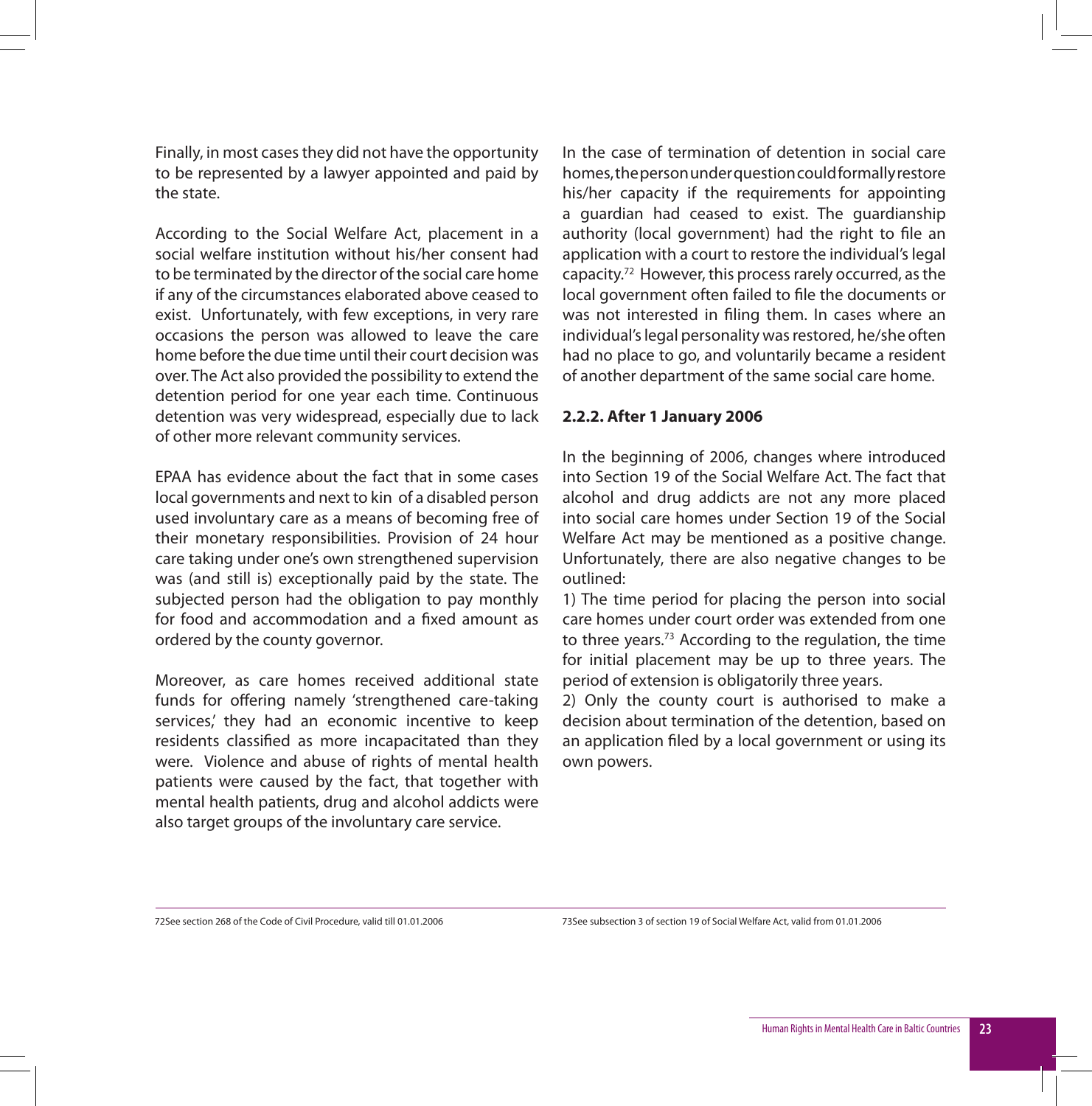#### **3.3. General Part of the Civil Code Act and Family Law**

A new General Part of the Civil Code Act was enacted on 1 July 2002; the family law act took effect on 1 January 1995. According to the regulation provided by the General Part of the Civil Code Act, persons have restricted active legal capacity if they are permanently unable to understand or direct their actions due to mental illness, mental disability or other mental disorder. Consequently, restricted capacity is a question of fact. AThis conseption has positive and negative aspects:

**·** On the positive side, if the person suffering from mental illness, mental disability or other mental disorder has harmed his/her proprietary rights, the court may declare this transaction to be ineffective from the very beginning. The court has no obligation to solve the question of restricted capacity in a separate proceeding at first, as it used to be before 1 July 2002.

**·** On the negative side, despite very strict regulations for handling the confidential information of these individuals, there have been many cases when the fact that a person used the services of psychiatrist in the past was misused as a formal reason to initiate a procedure for appointing a guardian.

The person is presumed to have restricted capacity if the quardian has been appointed.<sup>75</sup> Guardianship is established for the protection of proprietary and personal rights and interests of an adult with restricted active legal capacity.<sup>76</sup> According to the construction in the law, the model of the guardianship used is partial. But in the case the legal guardian is appointed and the incapacitated person has no rights to do any kind of transactions, the person is considered to be divested of legal capacity to elect.<sup>77</sup>

Restricted legal capacity has many profound legal consequences. For example, adults with restricted capacity who have been appointed a guardian are not allowed to marry.<sup>78</sup> The governmental authorities are entitled to deny these persons access to reception and responses to their written requests need not to be given.<sup>79</sup> Adults with restricted capacity have no capacity in court proceedings except in cases where the procedure of appointing of a guardian or placement into closed institution is initiated. In cases where individuals are incapacitated but the requirements for involuntary placement are not fulfilled, the legal guardian is also entitled to initiate the procedure of sending the adult in question to a social welfare institution based on a contract concluded with a guardian. Usually the opinion of the person under question is not taken into account. The guardianship system, as it exists in Estonia, further breaches fundamental human rights. Estonian legislation does not offer less restrictive measures as suggested with regulation (1999)4 of the Committee of Ministers of European Council to member states: On Principles Concerning Legal Protection of Incapable Adults.

#### **3.4. Code of Civil Procedure**

#### **3.4.1. Before 1 January 2006**

Although the regulation provided in the law contained the possibility to include the person with mental health problems into the process of appointing a guardian or sending to involuntary care taking, as an interested party, it was almost never used. The Code of Civil Procedure did not contain a relevant and separate procedure for considering involuntary care taking cases. These cases were heard as a matter on

<sup>74</sup>See subsection 2 of section 8 of General Part of the Civil Code Act

<sup>75</sup>See subsection 3 of section 8 of General Part of the Civil Code Act

<sup>76</sup>See subsection 4 of section 92 of Family Law Act

<sup>77</sup>See subsection 2 of section 4 of Law of Obligations Act, General Part of the Civil Code Act and Private International Law Act Implementation Act

<sup>78</sup>See subsection 3 of section 4 of Family Law Act

<sup>79</sup>See subsections 2 of section 4 and subsection 9 of section 5 of Response to Memoranda and Requests for Explanations Act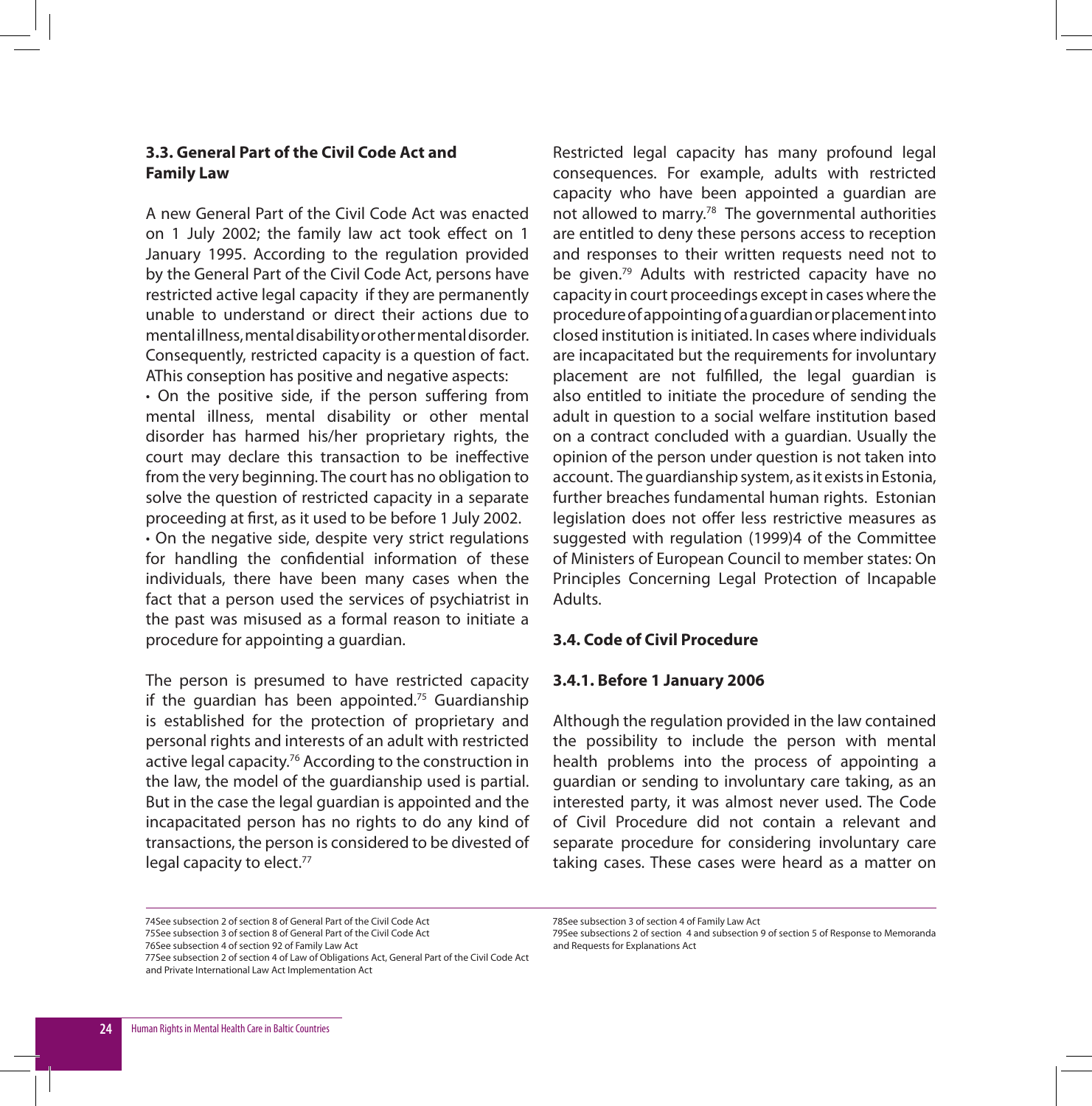petition based on analogy with appointing a guardian. The most widespread practice was that the person in question had no information about ongoing court procedures and the judgement made. There was a case when the person under question was informed of the enforced guardianship judgement after two years had passed.

Although the Family Code Act prescribed that only a physical person could have been appointed as a guardian, in the total lack of relevant candidates, local governments were appointed to act as guardians. Since the local governments were also authorised to act as the supervisors to the appointed guardians, this practice sometimes created a severe conflict of interest.

In some cases where the person in question was incapacitated and simultaneously sent involuntarily to a care home, the court judgement was executed almost a year after the judgement had come into effect. The legislation did not provide any guaranteed interim measures to question the court's judgement, especially its proportionality and the necessity for its execution as compared to the alleged dangerousness of the person under question. To challenge this court practice, EPAA provided legal aid to nine clients in filing petitions to correct court errors in guardianship and/ or involuntary care cases with the Estonian Supreme Court. In all cases, the judgements as ruled by the county or city courts were declared to be null and void and the judgements were sent for reconsideration by the first court. The Supreme Court altogether annulled 12 relevant judgements. For example, in M.V. case, the position of the Civil Chamber of the Supreme Court was as follows:

"8. According to §249, section 1 of the Code of Civil Procedure, the court will review a proceeding on petition according to the provisions of an action proceeding, taking into account the particulars specified for proceedings on petition. In section 2 of the same paragraph, the court will review a petition in a matter on petition with the participation of the petitioner and interested parties. The court must involve all parties interested in the matter even if the petitioner has not applied for their involvement. The Chamber finds that a person, for whom application is being made for the assignment of a guardian and involuntary placement in a care-giving facility, is a party interested in the matter and must be involved in the review of the matter, if his/ her conditions allows. The fact that the County Court has called X.XXXXX to the hearing that took place on 20 September 2003 does not in itself mean that the City Court has fulfilled all the requirements of a civil court proceeding to involve X.XXXXX in the matter.

According to §259 of the Code of Civil Procedure, the petition for the assignment of a guardian will be reviewed in the presence of the petitioner and guardianship authority, and if his/her mental state allows, in the presence of the person for whom application is being made for the assignment of a guardian. Therefore, in the preliminary proceeding, the court must ascertain whether the mental health allows for the person to participate in the hearing and to defend his/her own interests.

To achieve this, based on §258 section 1 of the Code of Civil Procedure, the court, when assigning an expert assessment, must also present the expert with a question as to whether the person is capable of participating in the hearing. In the case of uncertainty, the court must conduct additional actions, to achieve the maximum level of conviction regarding whether to call or not call the person to the hearing. If possible, the court may ascertain the person's ability to participate in the hearing by meeting with the person together with the expert. The court may not deprive the person of a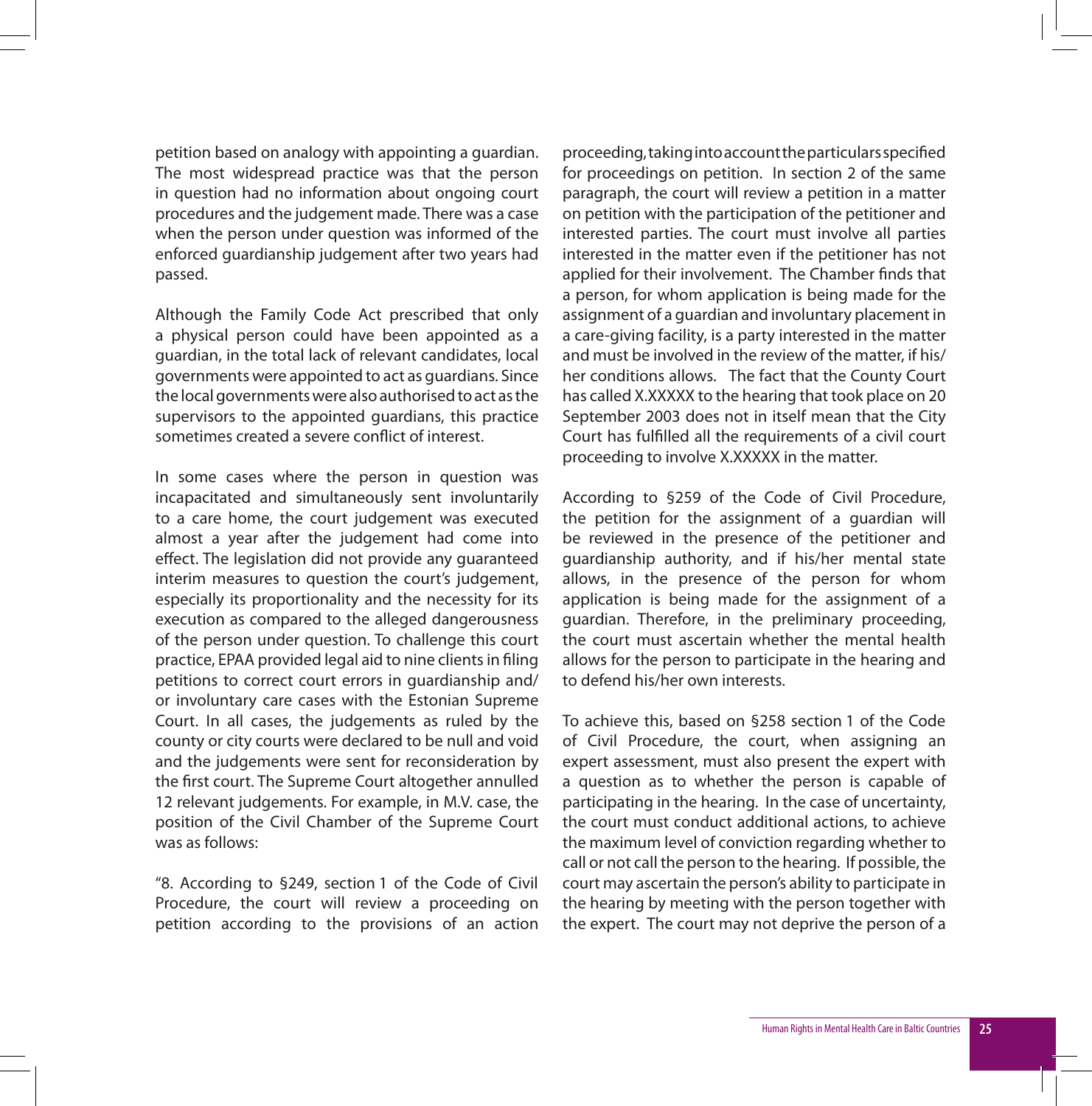hearing if the expert is of the opinion that the person is not capable of permanently understanding the meaning of his/her actions and to direct these actions, but has no opinion regarding the ability of the person to participate in the court hearing. The Supreme Court has taken the same position with a decision on civil matter no. 3-2-3-5-03 on 13 November 2003 (RT III 2003, 35, 362) and on civil matter no. 3-2-3-2-04 on 16 November 2004 (RT III 2004, 33, 348). In this matter, the court has not presented the expert with a question regarding the ability of X. XXXXX to participate in the court hearing. From the materials regarding the matter, it does not appear that the court conducted any other actions to find an answer to this question. Thereby, the court violated §249, section 2 and 3 as well as §259 of the Code of Civil Procedure.

10. The Chamber finds it necessary to note that in this matter the expert has not personally met with the examinee. The Chamber finds that in a proceeding which restricts a person's active legal capacity and/or a person is placed in a department of a care-giving facility with increased supervision, it is unacceptable that an expert, without meeting with the examinee, provides an opinion regarding his/her mental health and also regarding the danger that he/she poses to him-/herself or others. In proceedings in which the legal consequence is the restriction of moral rights, the Chamber finds that the expert must personally examine a person who is capable of speech and contact.

11. The Chamber is of the opinion that if a person's mental state does not allow him/her to defend his/ her own rights, and he/she has not appointed a representative, then based on the analogy of §83, section 3 of the Code of Civil Procedure, a lawyer must be appointed for the person. If the person is insolvent, then, according to the same provision, the lawyer will be appointed at the expense of the state.

12. The Chamber does not accede to the assertion in the petition to correct court errors that §19 of the Social Welfare Act is in conflict with the Constitution and international rights since the court is lacking rules on which to base their review of the involuntary placement of a person in a care facility. The Chamber, in its solution no. 3-2-3-2-04 on 16 November 2004 (RT III 2004, 33, 348), has found that according to §9 section 2 of the Code of Civil Procedure, in cases where the provision for regulating the procedural relationship is missing from the law, the court will apply the provision that regulates relationships that are closely related to the relationship in dispute. If such a provision of the law is missing, the court will be guided by the general meaning of the law. Also, the Chamber found in the referred solution that in proceedings on petition, the rights of people regarding whom petitions for confinement in a care-giving facility have been submitted are protected by the active role of the court in the proceeding."80

Unfortunately the court did not consider it necessary to address the arguments concerning violation of the international laws challenged in the same petition. After the courts started to appoint legal representatives to the subjected persons in guardianship and involuntary placement cases, there appeared to be new problems concerning bad performance and arrogance of the appointed lawyers. The attorneys, paid by the state, did not meet with their clients nor did they take instructions from them. In many cases, the attorney did not represent and protect the clients' interests but, instead, those of the opposite party.

To effectively protect her violated rights, L.N. filed an application with EcrtHR to argue that her rights under article 5 of ECHR were violated under the following circumstances. She had been detained in a social care home for a year and a half, including half a year without a court decision. Finally, the court extended

80 See court decision of Supreme court in a civil case no 3-2-3-3-04, www.nc.ee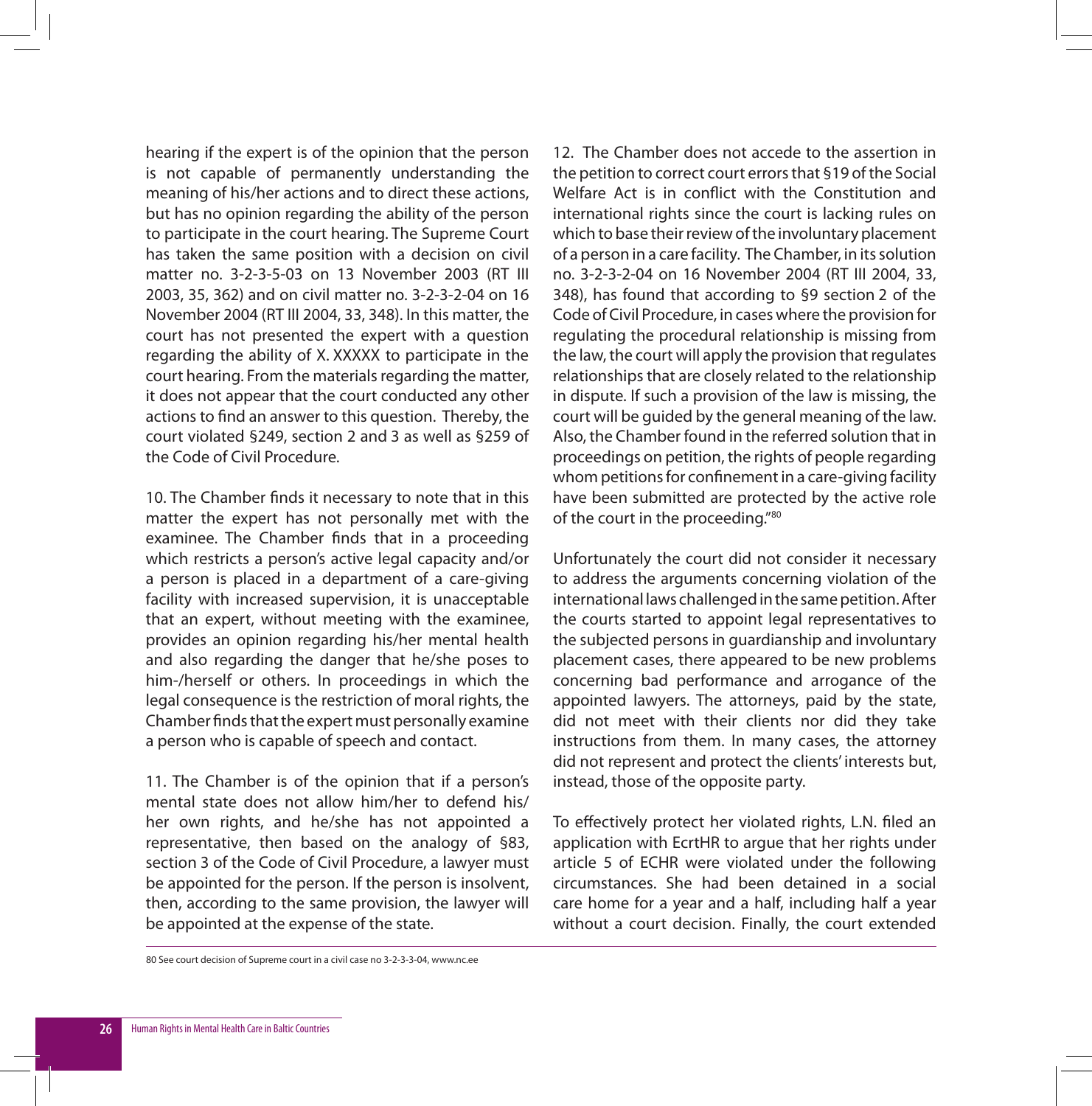her detention period. She was not provided a court judgement and could not file an appeal. Her petition for correction of court errors was rejected by the Supreme Court on the grounds that she had had an appointed lawyer.

#### **3.4.2 After 1 January 2006**

A new Code of Civil Procedure became effective on 1 January 2006. The new regulation did not bring any change into the practice of handling guardianship and involuntary placement cases as matters on petition. The court has an obligation to take an active role in these proceedings even in the case where there are no objections to the applications filed with the court. The Code expressly said that the person in guardianship and detention cases has the right to be personally heard by the judge $81$  and the right to legal representations, $82$  in the case of insolvency, paid by the state.

Compared to the former legislation, the right of the person in question to appeal has been reduced. Formerly the decision in guardianship and in involuntary care cases was made with a court judgement. According to the new regulation, the decision is passed with a court ruling. This means that instead of potential protection provided by an additional two court judgements (circuit courts and Supreme Court), the only remedy is an appeal against the court ruling filed with a county court and if acceptable, decided by a circuit court. In matters on petition, there is no access to the Supreme Court. In order to comply with international law (especially with article five of ECHR), Chapter 54 of the new code introduced a new regulation of placement into closed institutions. The persons subjected to placement without their consent into closed institutions are the following:

1) A mentally ill person to be placed in a psychiatric hospital or a social welfare institution against his or her will together with deprivation of the liberty of the person;

2) Persons suffering from a communicable disease, if this is necessary for the prevention of the spread of an especially dangerous infectious disease;

3) Other matters of placement of a person in a closed institution provided by law.<sup>83</sup>

The court shall conduct proceedings in the above matters based on a petition by the rural municipality or city government of the residence of the person. There is a correct place to outline for second time that the maximum duration for placement into a closed institution is three years as provided with subsection 2 of section 538 of the Code. EPAA has highlighted the apparent nonconformity of the aforementioned section and the absence of obligatory periodical review of the detention with the international human rights law. with the Legal Chancellor's office. As a result according to the latest information, the Ministry of Justice filed a draft law with the Parliament to decrease the possible detention time back to one year.

Although the new law seems to protect the rights of target groups subject to this regulation, already some cases have been communicated to EPAA when the procedural rights of the subjected person have been violated mainly by not providing information about initiating court procedures. The time limits (48 hours) to receive a ruling from a court, as provided by the new law, puts great pressure on every party involved, especially the local municipality government. Their obligation is to assist the court in gathering information required by the court for placement into closed institutions.<sup>84</sup> Chapter 53 of the Code of Civil Procedure contains a regulation for appointing a guardian by the court.

81See sections 525 and 536 of the Code of Civil Procedure 82See subsection 2 of section 520 and secton 535 of Code of Civil Procedure 83See section of 533 of the Civil Procedure Code 84See ibid subsection 3 to section 536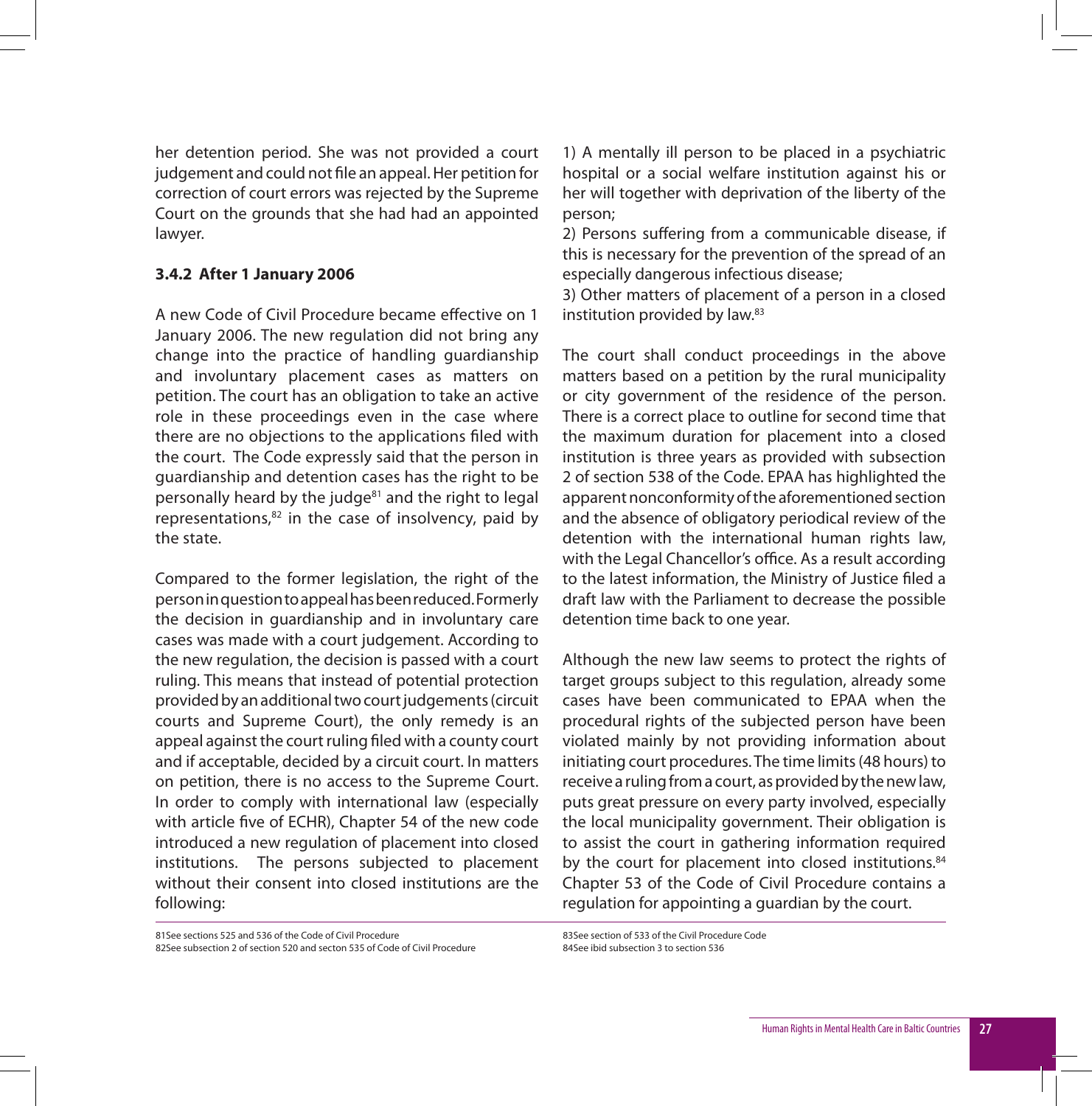As a small positive change in this regulation, the guardian may be appointed only for three years.<sup>85</sup> As a rule the subjected person's opinion about the proposed guardian must be taken into consideration by the court. The person's opinion is not taken into account in the case of appointing a temporary guardian as a provisional measure.<sup>86</sup> A temporary quardian may be appointed for a maximum period of one year.

#### **3.5 Forensic treatment according to the Penal Code and Criminal Procedure Law**

According to the Code of Criminal Procedure, enacted on 1 July 2004, in criminal trials, persons who are not able to represent themselves due to physical or mental disabilities are required to be represented by an attorney; in the case of their insolvency, by a stateprovided one.87

According to the Penal Code, in effect since 1 September 2002, if an individual is found guilty of a criminal act, he/she is subjected to forensic psychiatric treatment if an individual "lacked capacity" at the time a crime was committed, or, if he/she "becomes mentally ill or feeble-minded or suffers from any other severe mental disorder" before serving the full sentence<sup>88</sup>

Forensic treatment in Estonia is provided in the only licensed forensic hospital located in the village of Jämejala, close to Viljandi. The facility provides two different regimes and is built for 80 patients.

#### **4. Statistics**

Statistics, concerning the provision of various health care and social services, including services for adults with specific mental needs (i.e mental health service users) is available for 2002 to 2004.

#### **Psychiatric Hospitals**

| <b>Services provided</b>      | 2004    | 2003    | 2002        | 2001      |
|-------------------------------|---------|---------|-------------|-----------|
| Consultations for outpatients | 110997  | 96365   | 92053       | 96112     |
| Inpatients, written out       | 14886   | 14465   | 15045       | 14761     |
| Total no. of bed days         | 241619  | 239948  | 275177      | 382443    |
| Average length of stay        | 16 davs | 17 davs | $18,3$ days | 25,9 days |
| No. of deaths among patients  | 48      | 54      | 51          | 51        |

The total number of bed days decreased enormously after the ownership reform undertaken in health care facilities in 2002. The average length of stay in hospital as an inpatient has also reduced significantly, due to the same aforementioned process.

#### **Social Care Homes**

| <b>Characteristic</b>                                                    | 2004 | 2003           | 2002 |
|--------------------------------------------------------------------------|------|----------------|------|
| No. of specialised welfare institutions offering 24 care taking services | 75   | 74             |      |
| Persons receiving social welfare services                                | 4247 | 4118           | 2457 |
| Staff providing services for persons with specific needs                 | 993  | No information | 1200 |

More precise information about social welfare services provided was available on MSA homepage concerning 2004.

85See ibid subsection 3 of section 526 86See ibid subsection 4 of section 521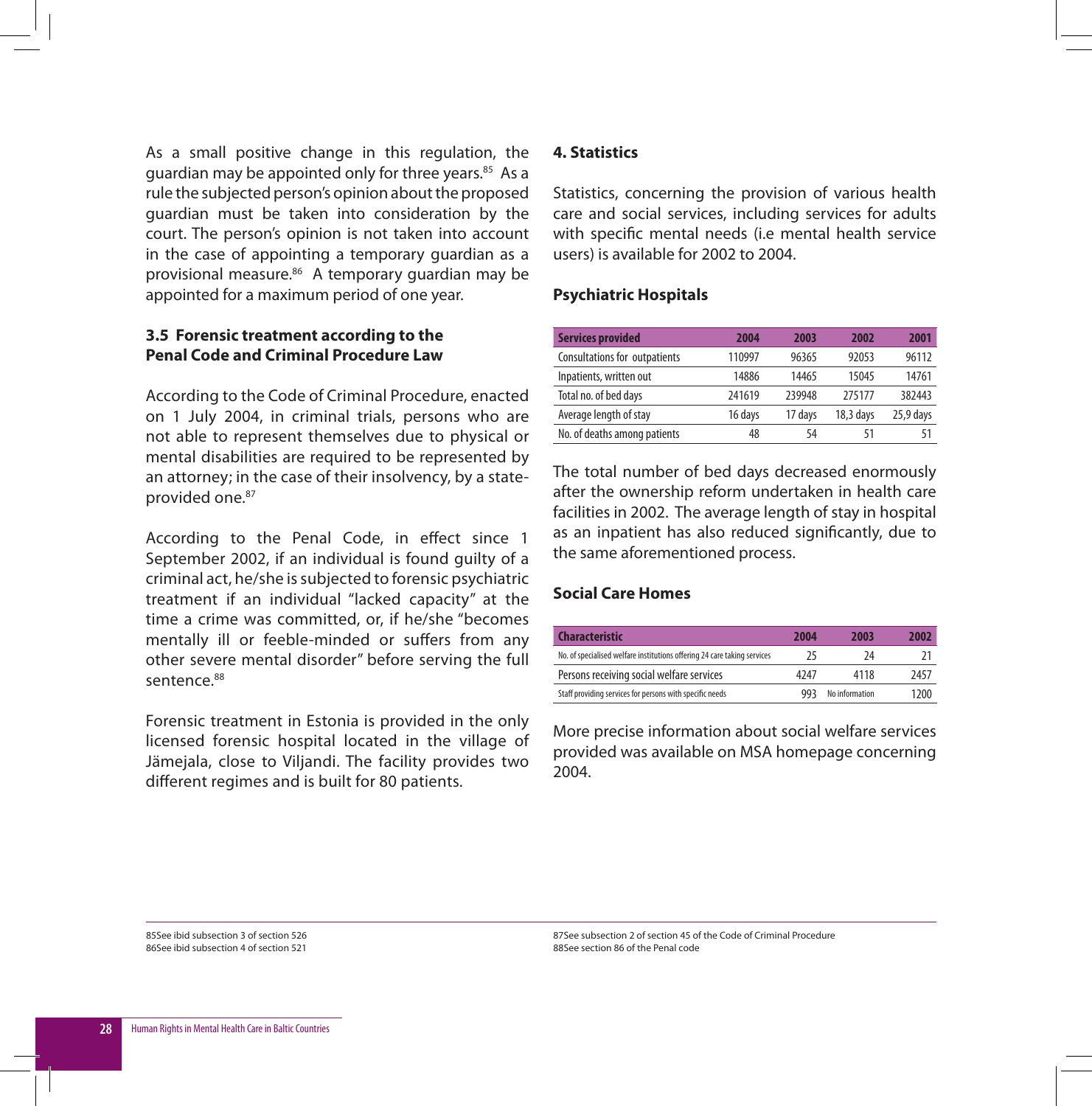| <b>Service</b>                                    | No of persons | <b>Total expenditure EEK</b> |
|---------------------------------------------------|---------------|------------------------------|
| Supporting of everyday life                       | 1668          | 16 656 970                   |
| Supported housing                                 | 562           | 12 808 682                   |
| Assisted living in the community                  | 32            | 2324519                      |
| Supported employment                              | 548           | 3873927                      |
| 24-hour care taking                               | 2074          | 89 888 003                   |
| 24-hour care taking with strengthened supporting  | 171           | 11639179                     |
| 24-hour care taking with strengthened supervision | 198           | 12084060                     |
| <b>Accomodation service</b>                       | 37            | 14 3 61 7 61                 |
| <b>Total</b>                                      | 5290          | 150 712 101                  |

There has been a very slight decrease (3.3%) in the number of places in social care homes from 2001. At the end of 2002, 2,457 intellectually disabled individuals resided in the homes, 44 of whom were receiving only general social care services. Of the 314 residents who left social care homes in 2002, 3.8% left to live independently with the support of the state or their families. The rest died, moved to another social care home, or left for other reasons.<sup>89</sup>

At the end of 2002, there were 1200 employees in social care homes. The majority were management or care taking staff. There were only 5 social workers, 1 physiotherapist, 8 activity therapists, and 1 psychologist. Only 21.3% of the personnel working in the social care homes had a particular professional education, higher or professional school.<sup>90</sup>

#### **Community-based social services**

In 2002, there were 737 social workers who provided home visits in Estonia.<sup>91</sup> This service was used by 5,964 persons in 2002, 49% of whom were diagnosed with some type of disability.<sup>92</sup>

#### **5. Patient's rights/human rights/NGO reports on mental disability**

Since Estonia gained independence, international human rights entities and national NGOs have undertaken monitoring mental disability rights in Estonia. The Estonian Patient's Advocacy Association (EPAA), established in 1994 for protecting rights of psychiatric patients, assessed conditions for those undergoing forensic psychiatric treatment. EPAA visited the Department of Forensic Psychiatric Treatment at the hospital Jämejala in September 2003. Their investigation revealed that those detained in this facility were not afforded the rights and procedures as provided by Article 6 of the ECHR (the right to a fair trial); and the Estonian constitution, penal code, and criminal procedure law. Forty-one persons (37 men and 4 women), out of 81 detained, voluntarily completed a survey.

The results of this survey revealed that only five had participated in his/her court hearing. Fourteen were not offered an opportunity to consult with their lawyer prior to the trial, and 37 did not receive any information concerning the hearing. Only four had received a copy of the court ruling ordering the forensic treatment. Five were informed of their right to appeal their detention. After receiving the information that they had the right to appeal, 17 were interested in exercising this right.

EPAA, in co-operation with Mental Disability Advocacy Center (MDAC),<sup>93</sup> filed a shadow report with UN Human Rights Commission addressing the nonconformity of Estonian legislation to Article 9 of International Covenant on Civil and Political Rights. EPAA has a

<sup>89</sup> Täiskasvanute eritüüpi hoolekandeasutused – 2002, p. 3

<sup>90</sup> Täiskasvanute eritüüpi hoolekandeasutused – 2002, p. 6

<sup>91</sup> Koduteenust osutanud sotsiaaltöötajate arv maakonniti 1998-2002, Available at: http://www.sm.ee/est/HtmlPages/koduteen1998-2002hooldaja/\$file/koduteen1998- 2002hooldaja.xls

<sup>92</sup> Koduteenuste osutamine 2002. aastal. Available at: http://www.sm.ee/est/HtmlPages/ koduteenused2002/\$file/koduteenused2002.pdf 93 http://www.mdac.info/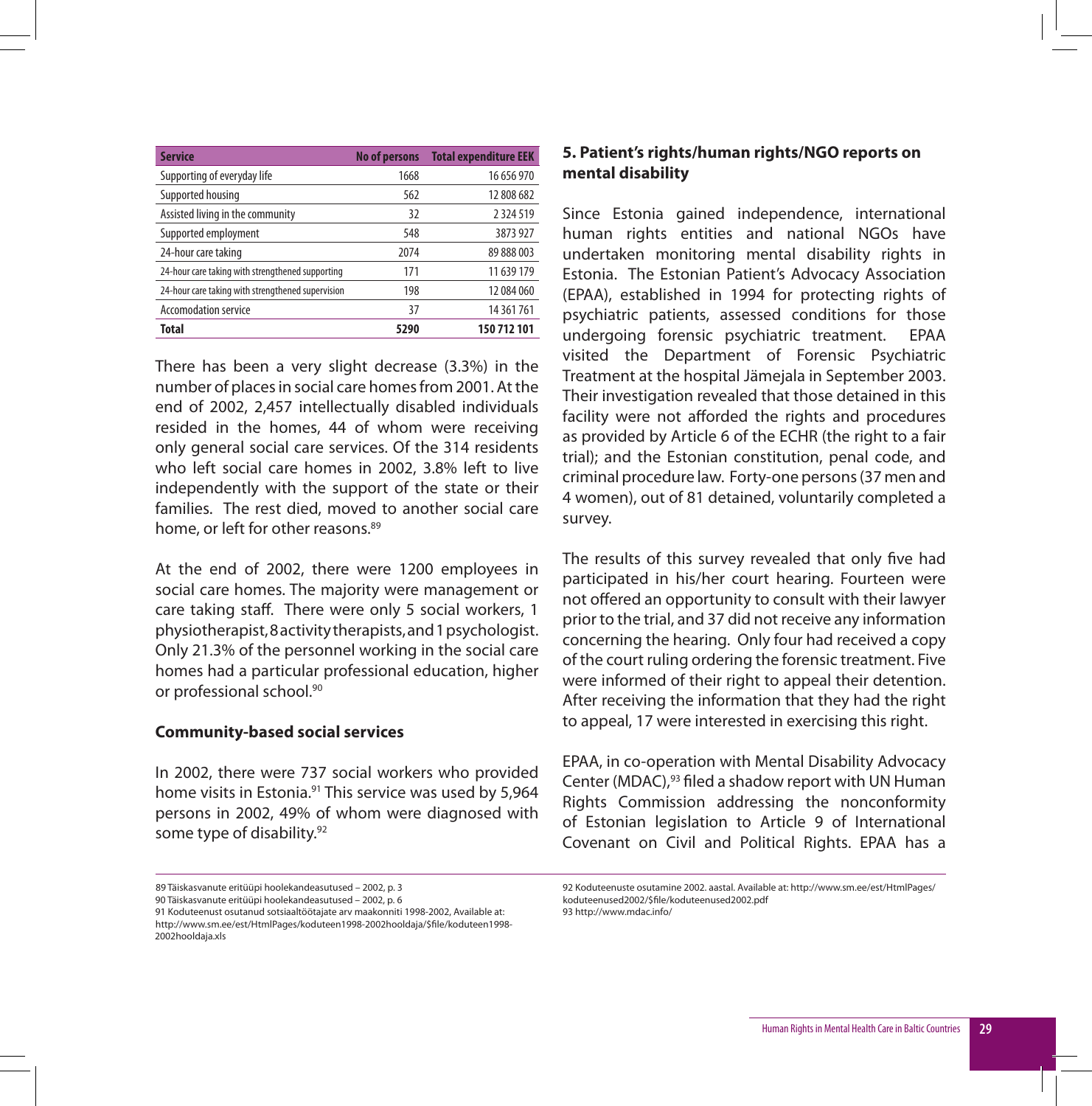joint litigation project named "Watchdog" funded by European Commission, addressing guardianship and involuntary treatment cases. The European Committee for the Prevention of Torture and Inhuman or Degrading Treatment or Punishment (CPT) has visited Estonia five times, the most recent of which was in the fall of 2003. CPT visited Ahtme Psychiatric Hospital and Kernu Social Care Home. CPT in its report gave precise instructions to the Estonian government how to address in a more compatible way to providing services in social care homes. The CPT report together with the response of Estonian Government are available at Council of Europe's (CoE) website.<sup>94</sup>

The CoE Commissioner for Human Rights, Mr. Gil Robles, released a report regarding his October 2003 visit to Estonia. He outlined that although the government has increasingly emphasized independent living, lack of rehabilitative services inhibits reintegration. Moreover, only 13% of persons with disabilities are employed, and the salary paid for work at special facilities is half the minimum wage (point no  $38$ ).<sup>95</sup>

The Commissioner also commented on the lack of harmonisation between Estonia's international human rights obligations and national law and practice. His report criticises, in particular, the fact that, according to the Mental Health Act, those who are involuntarily committed to a psychiatric institution do not have the right to challenge the lawfulness of their detention for a period of up to 14 days. Those criminally detained, on the other hand, have the right to review after 48 hours. Apart from violating the right to a remedy, this practice constitutes discrimination against those committed to a psychiatric institution.

94 http://www.cpt.coe.int/en/states/est.htm 95 http://www.coe.int/T/E/Commissioner\_H.R/Communication\_Unit/Documents/pdf. CommDH(2004)5\_E.pdf 96 ibid

The Commissioner consequently recommended that Estonian law be modified to afford protections consistent with ECHR Article 5 to all who are detained in Estonia. The report goes on to criticise the fact that the Mental Health Act does not clearly differentiate between the procedures for involuntary admission to a psychiatric facility and medical treatment without consent.(point no 43).96

The UN Human Rights Commission has also criticised the 14-day allowance for review of detention. $97$ Moreover, the Commission noted that the number of detentions terminated after the 14-day period calls into question the legitimacy of the detentions in the first place.<sup>98</sup>

97 Concluding Observations of the Human Rights Committee: Estonia 15/04/2003 CCPR/ CO/77/EST. The Committee found the procedure to contravene Article 9 of the ICCPR. 98 Ibid.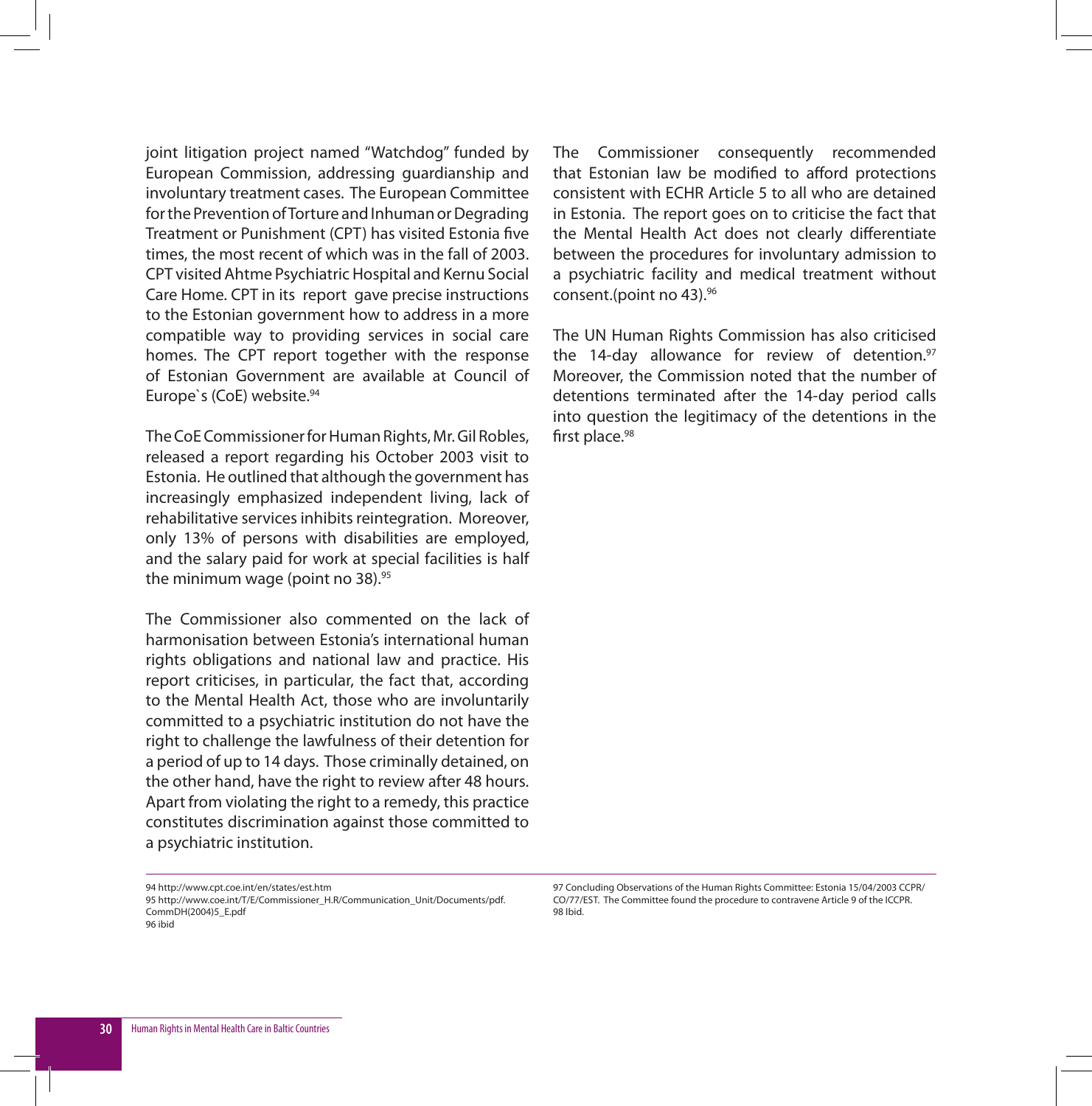#### **RECOMMENDATIONS**

#### **As Introduced in 2004**

#### **To the Estonian Ministry of Social Affairs**

1. To initiate a process of vast changes in legislation and in the attitude of society concerning the human and procedural rights of persons of unsound mind and restricted legal capacity. In execution of a mental health policy, the Ministry should rely on the principles of international human rights law and on those introduced in the basic document of mental health adopted in 2002 by a wide and prominent range of stakeholders. Recommendations for activities that this process should involve follow:

**·** In Article 10 of its Concluding Observations concerning Estonia from 3 April 2003, the UN Committee on Human Rights declared that the state party should ensure that measures depriving an individual form his/her liberty, including for mental health reasons, comply with Article 9 of CCPR. The COE Commissioner of Human Rights in Article 43 of his final conclusions CommDH(2004)5 concerning Estonia states that the Estonian Mental Health Act is in controversy with Article 5 of the European Convention of Human Rights and Liberties.

**·** With reference to aforementioned facts – recommendation is made to annul the Mental Health Act (Psühhiaatrilise abi seadus) and urgently start the drafting process of a new relevant law that will be in compliance with the international treaties ratified by the Estonian state as well as with recommendations approved by international organizations, especially UN Committee on Human Rights and the Committee of Ministries of the European Council. All measures must be taken and each stakeholder invited to participate in order to guarantee that the new Mental Health Act draft law will be in compliance with the following:

**·** UN resolution No. 46/119 from 19 December 1991 and Recommendation No. R(99) 4 on Principles Concerning the Legal Protection of Adults with restricted legal capacity,

**·** Rec (2004)10 on Principles of Protection Human Rights and Dignity of Persons with Mental Disorder,

**·** Rec (2006)5 Council of Europe Action Plan to promote the rights and full participation of people with disabilities in society: improving the quality of life of people with disabilities in Europe 2006-2015 of the Committee of Ministers of Council of Europe.

2. To annul Article 19 of the effective Social Care Act stipulating that the persons may be deprived of their liberty by sending them to social care homes without the consent of the person in question or his/her legal guardian. As the procedure itself is not regulated by any of the Estonian procedural codes, there have been several cases of malpractice. In some cases, the persons have been deprived of liberty even based on an order of an County Governor (representative of the Estonian State in each County) that is in clear contradiction with the Estonian Constitution.

3. To stipulate that a person may be placed into a closed institution only by the decision of the court, provided that a rehabilitation team is of the opinion that this is the only relevant and necessary service to the client and other means do not exist or are not effective enough. It must be also clearly stipulated in the law that a person may be admitted into a social care home based on a contract with a legal guardian of the person provided the rehabilitation team has clearly indicated it.

4. To regulate clearly and unambiguously how much a resident of a social care home has to pay for the services provided in the care home to avoid cases when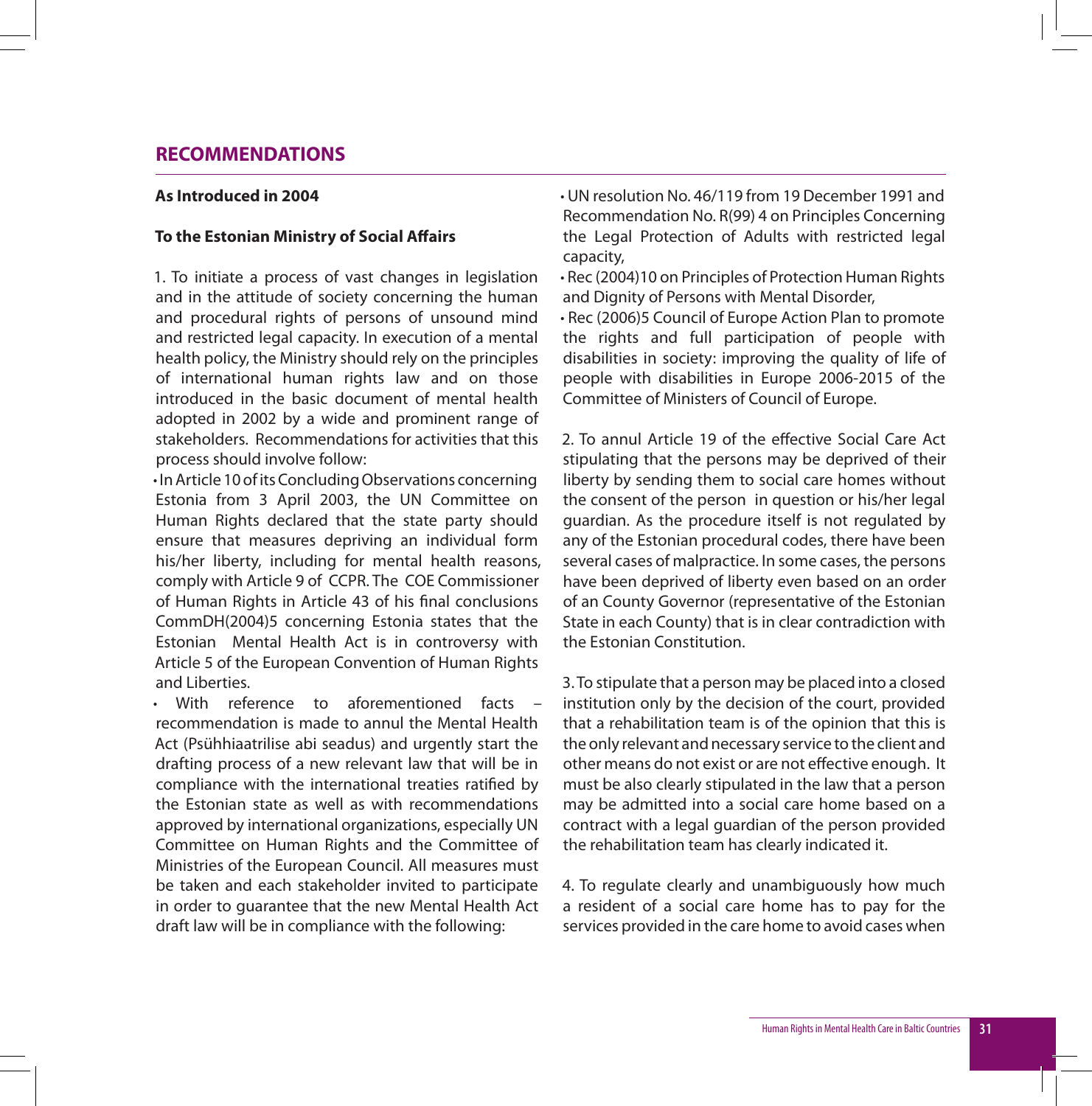residents are billed differently for services of the same amount and quality.

5. To avoid cases when placement of persons with restricted legal capacity into social care homes under the court order is evidently unfounded, it should be clearly stipulated that when a legal guardian and/or local community initiates the admission of a person into a social care home, they are obliged to pay part of the expenses of said services in the home.

6. In cooperation with the Ministry of Science and Education and local communities concrete measures should be taken to enable the offering of broad range mental health services in various population groups. especially those of a preventive and supportive nature and educational programs for children and adults aimed at maintaining and/or achieving good mental health.

7. In cooperation with local communities, the range of offered public services should be broadened (especially public care taking services and the system of supportive persons, supported living and working) to include the maximum services corresponding to the different individual needs of the person in question.

8. The State should determine that a certain amount of financing is guaranteed to every person who is in need of services to increase the expenses related to the appropriate level of coping with everyday life. Instead of connecting the allocated money with a certain service to be provided, the rehabilitation team in cooperation with the person in question should have relatively free to use the money for the best interests of the individual. The provided type of services should be reviewed every six months to estimate whether or not the needs of the person have changed. This is a good method to use money provided by the state more effectively and in accordance with individually determined needs.

9. The person should be involved in the process of creating the rehabilitation plan and the person should sign it if the plan is acceptable. Any rehabilitation plan not agreed to by the person in question should not be implemented as it would violate the person's right to self determination.

10. Improve the accessibility to different types of service, including a rehabilitation service, and to guarantee a sufficient amount of financing from the State budget.

11. Propitiate participation of NGOs in providing social care services funded from the State budget by extending the range of social care services and pronouncement of long-term (for a period at least 5 years) public procurement of relevant services.

12. NGOs providing services to persons with mental disorders MUST BE TREATED AS EQUAL PARTNERS.

13. All residents of closed institutions are entitled to receive special medical care (including dental care) funded by the State.

14. Take measures for establishing an automatic and independent control mechanism with the purpose of reviewing whether or not the placement of a person into a closed institution without his/her consent has been warranted. The Ministry should also encourage the directors of special social care homes and psychiatric hospitals to terminate the involuntary hospitalization on their own initiative in the cases they consider to be unwarranted.

15. Initiate a law with relevant regulations to establish a transparent and independent system of guardianship authority.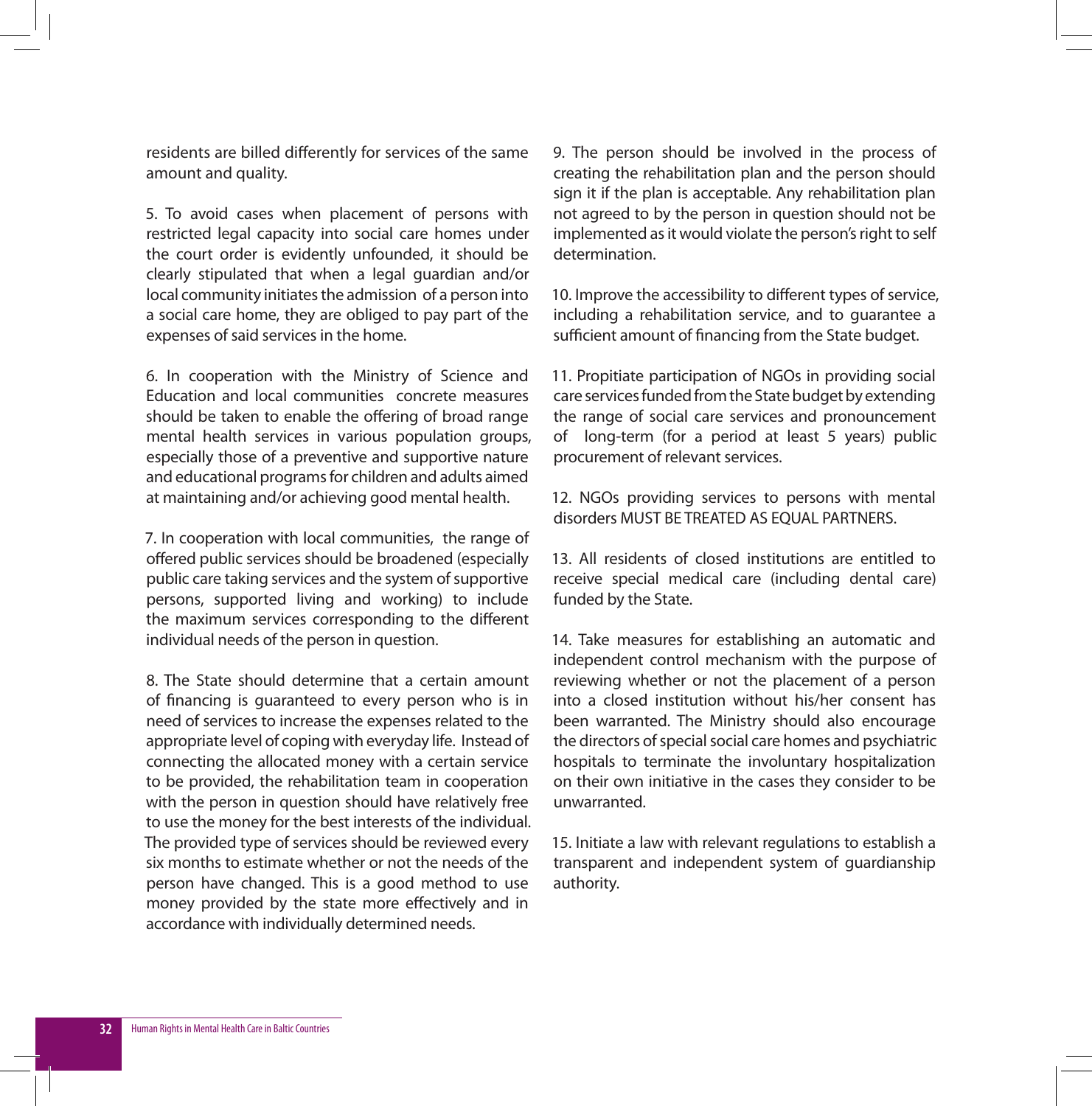#### **To the Estonian Ministry of Justice**

1. Stipulate in the draft law of Civil Procedural Code that a process of appointing a legal guardian may be initiated only on a decision of the rehabilitation team. The court`s judgment regarding restriction of a person`s civil capacity should be based on a relevant evaluation of the individual's particular needs by the rehabilitation team (for example - entering into civil contracts, decisions about using money, ability to marry and to vote) according to the person`s individual needs. It must be clearly explained to court practitioners that making a decision of inclusive restriction of a person`s legal capacity without having handled evidences referring to one particular right is a very clear violation of human rights. The court's practice of making decisions to restrict civil capacity based on the opinion of a single psychiatric expert resolutely must be stopped. According to the Civil Procedural Law, the court has the obligation to collect other evidence on its own initiative.

2. It is strongly recommended to change the formulation of Article 8(2) of the General Part of Civil Code Act stipulating that persons who are under 18 years of age (minors) and persons who due to mental illness, mental disability or other mental disorder are permanently unable to understand or direct their actions, have restricted active legal capacity. This article clearly discriminates against persons having any sort of psychiatric diagnosis or even having visited a psychiatrist.

3. Validate explicitly the requirements that the opinion of the court psychiatric expertise should meet or to diminish decisively the role of this document in favor of the decision of rehabilitation team expressed in the rehabilitation plan. To change relevantly Articles 257 and 258(1) of Civil Procedural Law and stipulate that the rehabilitation plan is an obligatory annex to the appointment of a legal guardian filed into Court. This recommendation has many positive sides:

**·** The court will receive a complex document evaluating an individual's mental health state and management skills level;

**·** The same document indicates clearly the proper means and services for the person;

**·** Helps to cut expenditure to psychiatric expert opinions (as a rehabilitation team also includes a psychiatrist).

4. Annul Article 4(3) of the Family Law Act stipulating that a marriage shall not be contracted between persons of whom at least one is an adult who has been placed under guardianship due to his or her restricted active legal capacity. The ability to marry must be a separate object of evaluation in every particular case.

5. The Family Law Act should clearly stipulate that only a physical person can be appointed as a legal guardian by the court. Malpractice in accordance to what local communities, being at the same time institutions of guardianship authority, are appointed as legal guardians, should be resolutely stopped to avoid possible corruption. The State should consider establishing an independent institution being part of Chancellor of Justices office, to provide services to protect personal and proprietary rights of incapable persons, funded from the State budget.

6. Annul Article 262(1) of the Civil Procedural Law stipulating that only a guardianship authority is entitled to submit a petition for the termination of the authorisation of a guardian to the court of the residence of the ward. In cases where the guardianship authority is at the same time the legal guardian, it is evident that the guardianship authority is not able to exercise this right and to act in protection of the rights of the person with restricted capacity.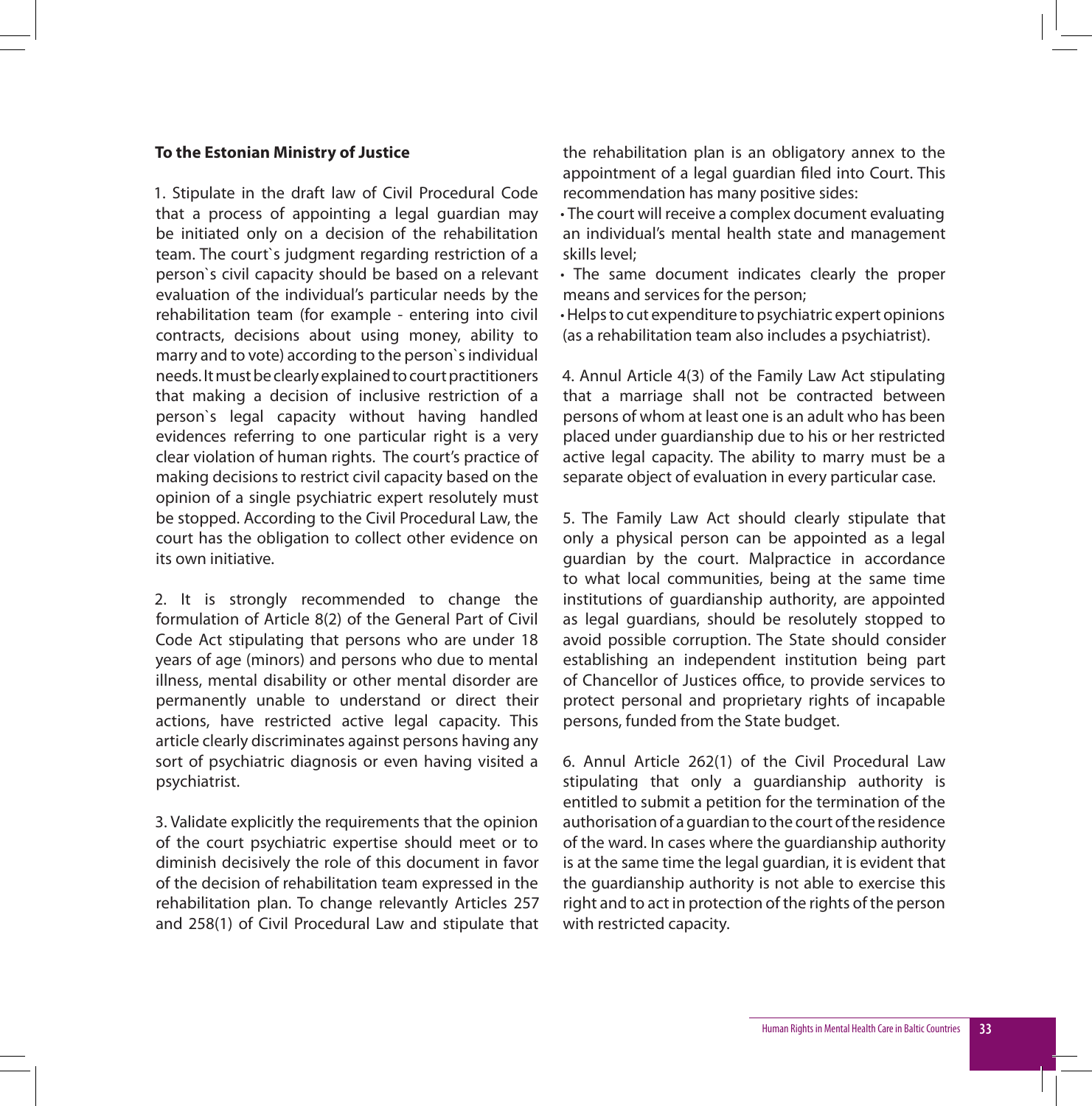7. Prevent and minimize cases when the persons with restricted capacity do not receive legal help, they are entitled to be provided assistance by the members of Estonian Bar Association, based on Article 31 of the State Provided Legal Assistance Law to enter into contracts with NGOs who are experienced in providing legal assistance to persons of unsound mind, familiar with relevant laws, and willing to do this work. These contracts entered into with NGOs should include precourt legal counselling as well as legal assistance in cases of appointing of legal guardian and/or placement of a person into closed institutions (such as involuntary treatment of patients having infectious diseases or psychiatric patients, involuntary placement into care homes, forensic treatment in criminal cases, etc.).

#### **To the Estonian Chancellor of Justice**

1. Visit regularly closed departments of special care homes and psychiatric hospitals. To provide closed institutions with written informational material for the purpose of increasing the awareness of residents and patients concerning their rights and possibility of filing a written complaint to the Chancellor of Justice office in the case of violation of their human rights.

2. Exercise constant controls and review procedures regarding decisions restricting and/or violating individual rights with a purpose of finding out if deprivation of liberty is unfounded or not.

3. With reference to the Chancellor of Justice letter No. 6-8/736 from 9 September 2003, to declare that Articles 1(1), 12(3), 13(1, 3-6.2) are in nonconformity with Articles 3, 11, 13, 14, 15, 20 and 21 of the Estonian Constitution and to start the constitutional review procedure concerning the Mental Health Act as prescribed in Article 1(1) of the Chancellor of Justice Act.

#### **To the Estonian Health Insurance Fund**

1. Increase funding for psychological counselling and psychotherapy for both in-and out-patients.

2. Approve funding for inpatient voluntary treatment longer than 14 days in the case of medical necessity.

3. Fund supervision services for psychiatrists to prevent their burn-out syndrome.

#### **To the Estonian Health Care Board**

Exercise thorough (not only formal) supervision over involuntary treatment as implemented in Article 13(9) of Mental Health Act.

#### **To the County Governments**

1. Exercise better control in care homes and pay more attention to complaints of residents and their family members.

2. Decisively deny the attempts of courts to delegate to county governments the decision-making regarding the involuntary placement of persons into special care homes.

#### **To Local Community Governments**

1. Exercise constant control over legal guardians appointed by the court and demand from legal guardians the filing of annual reports as stipulated in Section 101(1) in the Family Law Act.

2. Take measures for establishing a separate institution for dealing with property of persons placed into closed institutions (i.e. maintenance of the property during the period when the person is in the closed institution).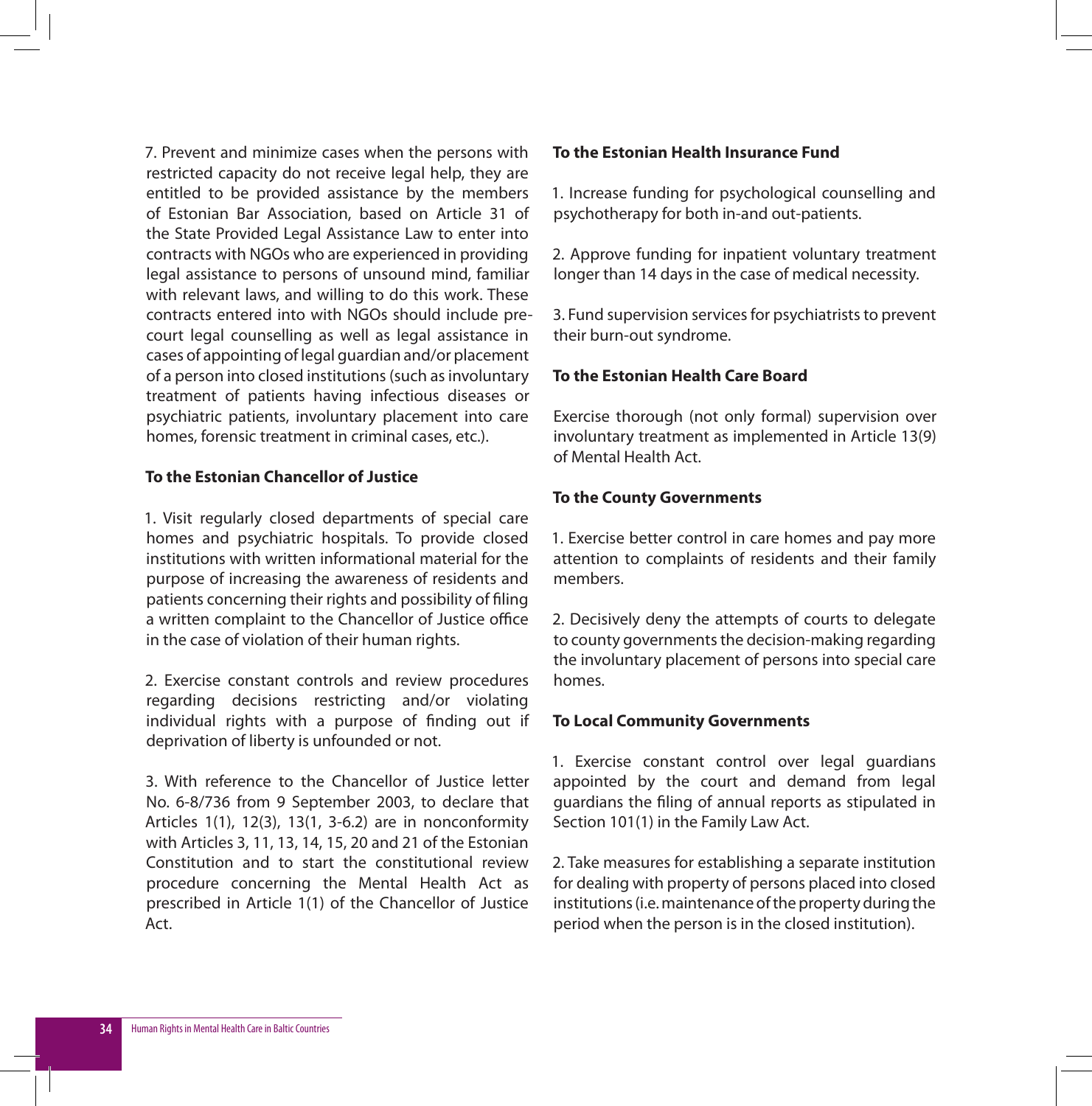3. Make strong efforts to provide all possible help and the best level of services to persons having difficulties with their subsistence

4. In cooperation with the Ministry of Social Affairs, support the preservation of farms, gardens, and orchards in care homes as one of most important sources of providing the residents with a job and the opportunity to supplement their food ration.

#### **To Care Homes**

1. Or different and accessible activities for improving the level of subsistence for the residents of care homes.

2. Take all measures to fulfil rehabilitation plans – to compose an individual plan for each resident to improve his/her level of subsistence and mobilize all possibilities to implement this plan by offering appropriate assistance services and creating conditions with the goal of better self-management and return to society.

3. Charge residents an equal amount of money for equal services provided.

4. The contracts that residents and care homes enter into should contain a detailed description of services offered and also an in-house and pre-court complaint mechanism.

5. Make efforts to find vacant jobs for the residents outside of care homes and provide help to residents in the negotiation process with employers.

6. In the event that a resident is provided with a job inside the care home, management of the care home and the resident should enter into an employment contract. The amount of the money earned should be equal to the amount paid for similar work done in other organizations

7. Improve accessibility to special medical treatment in care homes in cooperation with medical professionals with relevant diagnoses and proper treatment in due time.

8. Patients should not be treated against their will, nor should unfounded doses of neuroleptics be used with the sole purpose of strengthening control over residents and tranquillizing them with purposes other than treatment prescribed by a licensed psychiatrist.

9. Residents should be provided accurate information concerning their rights.

10. Residents should be encouraged to participate in the decision-making process (for example, through a representatives elected among the residents or an elected resident as a member of some counselling body).

11. A transparent complaint mechanism should be introduced that is publicly accessible for all residents.

12. Separate registries should be introduced to register cases of the use of seclusion.

#### **To Psychiatric Hospitals**

1. Establish in-house rules for assessing the level of dangerousness of a patient with a purpose to make the decision making more transparent in cases where involuntary treatment is necessary. The decision that a patient is dangerous has to be made with a good cause relying on concrete facts and evidence based on law and by using a relevant, internationally recognized assessment tool.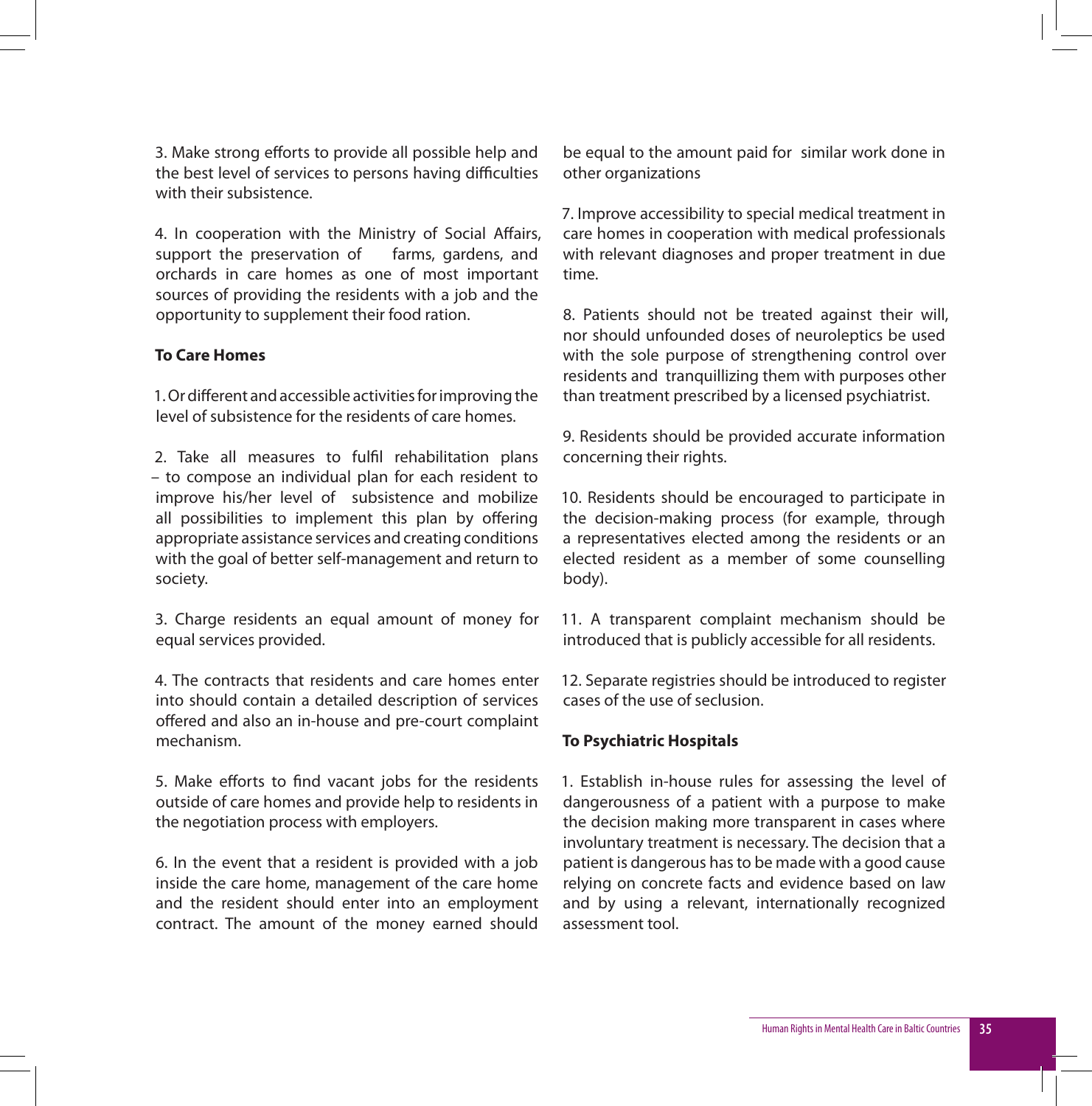2. All patients (in-door and out-door) should be provided all necessary information regarding their diagnosis and treatment in a comprehensible way.

3. All patients should be enabled to exercise their will to participate in the decision-making process during treatment and they should be allowed to give their informed consent (irrespective of the fact if the person is treated involuntarily or has a legal guardian).

4. In-house principles and rules should be composed and implemented for measuring the patients' capacity for exercising their will and if a patient is lacking this specific capacity, a substitute person should be appointed to make decisions for the patient, according to patient's best interest.

5. Separate registries should be introduced to register cases of the use of seclusion and/or restraint.

6. A transparent complaint mechanism that is publicly accessible for all patients should be introduced and should provide information about the authorities exercising supervision (as Health Care Board and Chancellor of Justice).

7. The practice of using restraints should be changed (to reduce the fixed time of the patient to the minimum amount needed).

8. Better in-house training (including psychology) should be provided for assistance personnel.

#### **As Introduced in 2006**

Most of the recommendations made in 2004 are valid in 2006 as well. There have been slight positive changes in the rising awareness of society concerning mental health issues. For example, the judges and the state provided attorneys have understood that deprivation of a person's liberty and restricting his/her personal and proprietary rights are not formal issues and should be considered very seriously.

There have been some positive changes in the Code of Civil Procedure; especially that persons with restricted capacity have the civil procedural capacity in the case of the appointment of a guardian and placement into closed institutions. The procedural rights of incapacitated persons are more closely followed, etc. There has not been enough time for testing this new law in practice yet to introduce ideas for change, except the strong demand that the possible three year detention period set forth in subsection 2 of section 538 of the Code of Civil Procedure and subsection 4 of section 19 the Social Welfare Act should be changed as quickly as possible.

Although the regulation addressing rehabilitation services in the Social Welfare Act is very precise compared with the regulation in 2004, the problems with accessing the services and funding still continue to exist.

According to the European Green Paper, Estonia is one of the very few countries that does not have a separate budget for mental health services. According to unofficial information, funding of mental health services has been reduced since 2003. The Ministry of Social Affairs should take measures to approve using of some internationally recognized method (like HCR-20) of assessing the potential dangerousness of persons with mental disorder.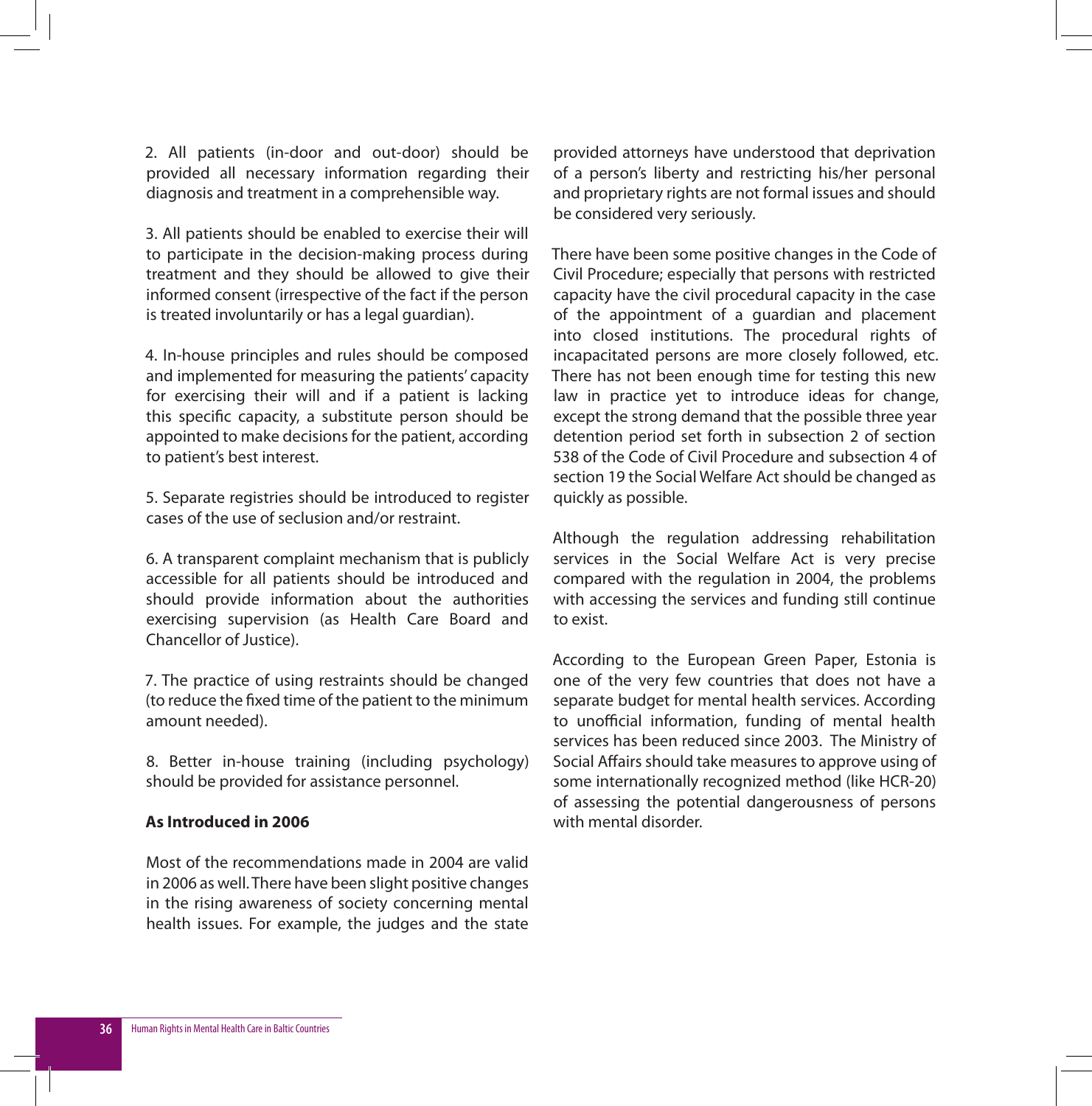# **LATVIA**

## **1. Mental Health Reform in Latvia since the end of the USSR**

Reform of the mental health care system in Latvia has been slow. Changes in the overall health care system began in 1989, with the development of a new concept of health care system protection. In 1991, the project of both so-called 'Regional Sickness Funds'99 and state compulsory health insurance system was initiated.

A system of primary health care was developed and implemented in 1997, and, in 1998, the Latvian government made an agreement with the World Bank regarding further reform of the health care system in the period of 1999 to  $2004.<sup>100</sup>$  This agreement indicated that Bank funding would be used to fund the implementation of a long-term health services restructuring strategy, including the development of a State Health Care Master Plan, which aims to improve primary, outpatient, and emergency care services, and decrease the number of hospitals. Although the draft of the Master Plan was developed in 2002, the Implementation Program of the Master Plan was approved by the Cabinet of Ministers only on December 2004. A year later, on 27 December 2005, the Cabinet of Ministers adopted the Action Plan for period of 2005 – 2010 of the Development Program of Providers of Outpatient and Inpatient Health Care Services. The Action Plan foresees to decrease the number of psychiatric beds from 3048 beds in 2004 to 2540 beds in 2010. A certain part of the budget for 2005 and 2006

## *Ieva Leimane-Veldmeijere Latvian Centre for Human Rights*

has been planned to invest in reconstructing works of several psychiatric hospitals, as well as in building new premises in two psychiatric hospitals. Moreover, the Law on State Budget for 2006 envisages the State warranty for reconstruction and renovation works at five psychiatric hospitals ("Gintermuiza", Strenci, Daugavpils, Ainazi and Akniste). The envisaged State warranty varies from 1.9 million lats (2.7 million euros) for Strenci psychiatric hospital to 10 million lats (around 14 million euros) for Daugavpils, as well "Gintermuiza."<sup>101</sup> These plans for reconstruction and building new premises raise serious concern if the current developments in mental health care do not contradict other policy documents, such as a draft National Mental Health Policy, as well to World Health Organization's Helsinki Declaration and Action Plan of 2005. From an effective policy and budget planning perspective, it would be more reasonable to start investments in psychiatric hospitals only when clear National Mental Health Policy and Action Plan are adopted.

The following donors have funded projects to reform mental health care in Latvia by providing community based services to people with mental illness: the Open Society Institute, the Soros Foundation-Latvia, the Canadian International Development Agency (CIDA), the Co-operating Netherlands Foundations for Central and Eastern Europe (Queen Juliana Foundation) and the Swedish International Development Agency (SIDA). However, all of these projects remain only at the pilot level.

<sup>99</sup> Regional Sickness funds are responsible for coordinating health care services and for ensuring cost-effective health care services to inhabitants. In 1993, the system of Sickness funds was created all over Latvia. By the end of 1993, it was defined which health care services should be funded from the State budget, the amount of patient payments, and which patient groups should be exempted from patient's payments. Since January 2005 the system has been reorganized and functions of Sickness funds have been taken over by Health Compulsory Insurance State Agency.

<sup>100</sup> SIA DEABALTIKA, Veselības aprūpes pakalpojumu groza pašreizējā stāvokļa izvērtējums, tā ietekmējošo faktoru analīze un nākotnes tendence, Rīga, 2002, <http://www.politika. lv/polit\_real/files/lv/vesel\_grozs2002.pdf > (last accessed on the web at 03.02.2005.) 101 The Law on State budget for 2006 (in Latvian), [Likums par Valsts budžetu 2006. gadam], <http://www.fm.gov.lv/page.php?id=4> (last accessed on the web at 05.05.2006.)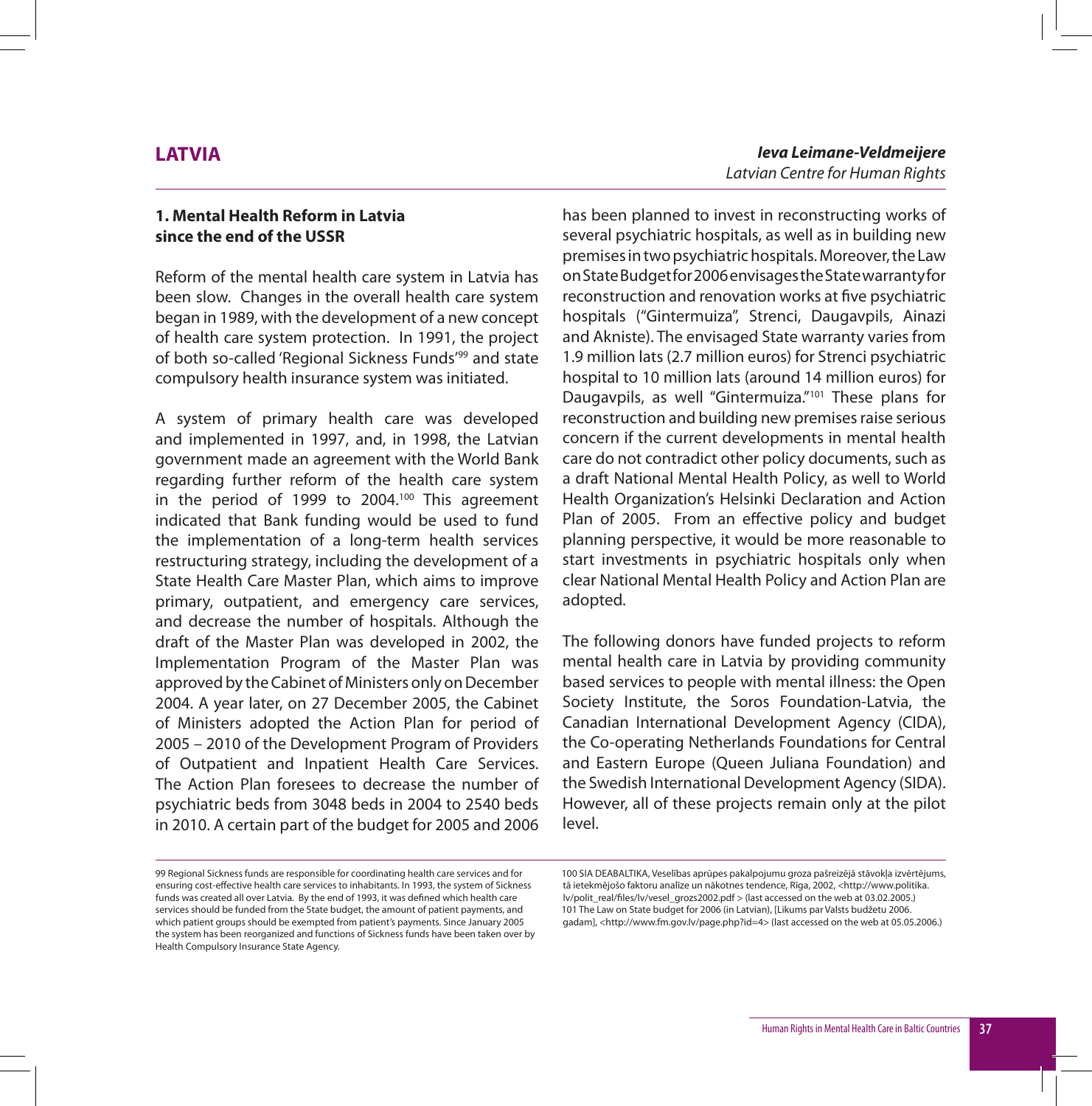Mental health care reform included changing diagnostic classifications from the International Classification of Disease-9 (ICD-9) to ICD-10. Reform also entailed a drastic reduction in the number of beds in psychiatric hospitals. During the period of 1998 to 2002, the number of beds in psychiatric hospitals has been reduced by 20% due to the more effective usage of existing resources and the reduction of length of stay of acute patients.<sup>102</sup> According to data from the Mental Health Government Agency, the number of psychiatric beds per 10 000 population has decreased from 16.4 in 2000 to 13.8 in 2004, while the number of beds per one in-patient psychiatrist has been reduced from 26 in 2000 to 22 in 2004. The average bed occupancy was 94.75% in 2004.103 Although Latvia has been successful in decreasing the number of beds, the development of community-based care has not kept pace. Thousands of the mentally disabled living in the community lack access to quality and community residential services.

### **2. Structure of the mental health system**

Mental health care in Latvia is financed from different sources, depending on the type of services provided. The health care budget funds psychiatric hospitals and outpatient psychiatric care, while the Ministry of Welfare (MoW) budget supports social care homes and day centers for persons with intellectual disabilities. Additionally, a few municipalities support NGOs to operate community services for the intellectually disabled. With one exception, municipalities have not funded psychiatric care. Jelgava municipality (the 4th largest city in Latvia) took over the management of a day center for persons with schizophrenia from the Jelgava Psychiatric Hospital in 2003.

102 Draft National Mental Health policy document (in Latvian), [Veselības ministrija, Pamatnostādnes "Iedzīvotāju garīgās veselības uzlabošana no 2006. gada līdz 2016. gadam], p.8, <http://www.mk.gov.lv/index.php/lv/28/search?search=37ed01630bf5c80a81 840a9c68c4afba> (last accessed on the web at 05.05.2006.)

Psychiatric care in Latvia is provided under the aegis of the Ministry of Health. There are nine psychiatric hospitals, and psychiatric departments in 3 general hospitals. Outpatient care is provided by four outpatient consultative departments by four mental hospitals in Riga, Daugavpils, Liepaja (Piejuras Hospital) and Jelgava ("Gintermuiza"), 22 mental health care consulting-rooms at municipal medical out-patient institutions. Outpatient care to an undetermined number of patients is also provided by 55 additional private psychiatrists' practices of which sixteen practices in 2004 fulfilled public procurement.104 Of the nine hospitals, one is for children, and two are for longterm residents with mental illness.

Long-term institutionalized care for people with disorders of a mental nature<sup>105</sup> is organized and funded by the MoW, and is provided in 31 social care home for adults. Because of lack of community-based care, social care homes are the major source of services for those with intellectual disabilities, as well as for people diagnosed with schizophrenia. In 2005, approximately 850 people were on a waiting list for a place in a care home.

The MoW has delegated the responsibility to local municipalities to provide home care, day care, and group homes for people with disorders of a mental nature, mainly for people with intellectual disability. When municipal reform is completed (by 31 December 2007), the MoW will transfer responsibility for all state social care homes to the municipalities.

<sup>103</sup> The Statistics Yearbook, 5th issue, of Mental Health Government Agency, Ministry of Health of Latvia, Mental Health Care in Latvia in 2004, Riga, 2005, p.44, <http://www.gvva. gov.lv/en\_publik/2004.pdf> (last accessed on the web at 05.05.2006.) 104 Draft National Mental Health policy document (in Latvian), [Veselības ministrija,

Pamatnostādnes "Iedzīvotāju garīgās veselības uzlabošana no 2006. gada līdz 2016. gadam], p.7-8, <http://www.mk.gov.lv/index.php/lv/28/search?search=37ed01630bf5c80a 81840a9c68c4afba> (last accessed on the web at 05.05.2006.)

<sup>105</sup> The MoW in all its legislative acts regards persons with mental disabilities is using the term "persons with disorders of a mental nature". However this term is not defined in any legislative act and there is no clear policy from MoW on whether it may also include people with mental health problems, because in practice the term is mainly related to persons with intellectual disabilities.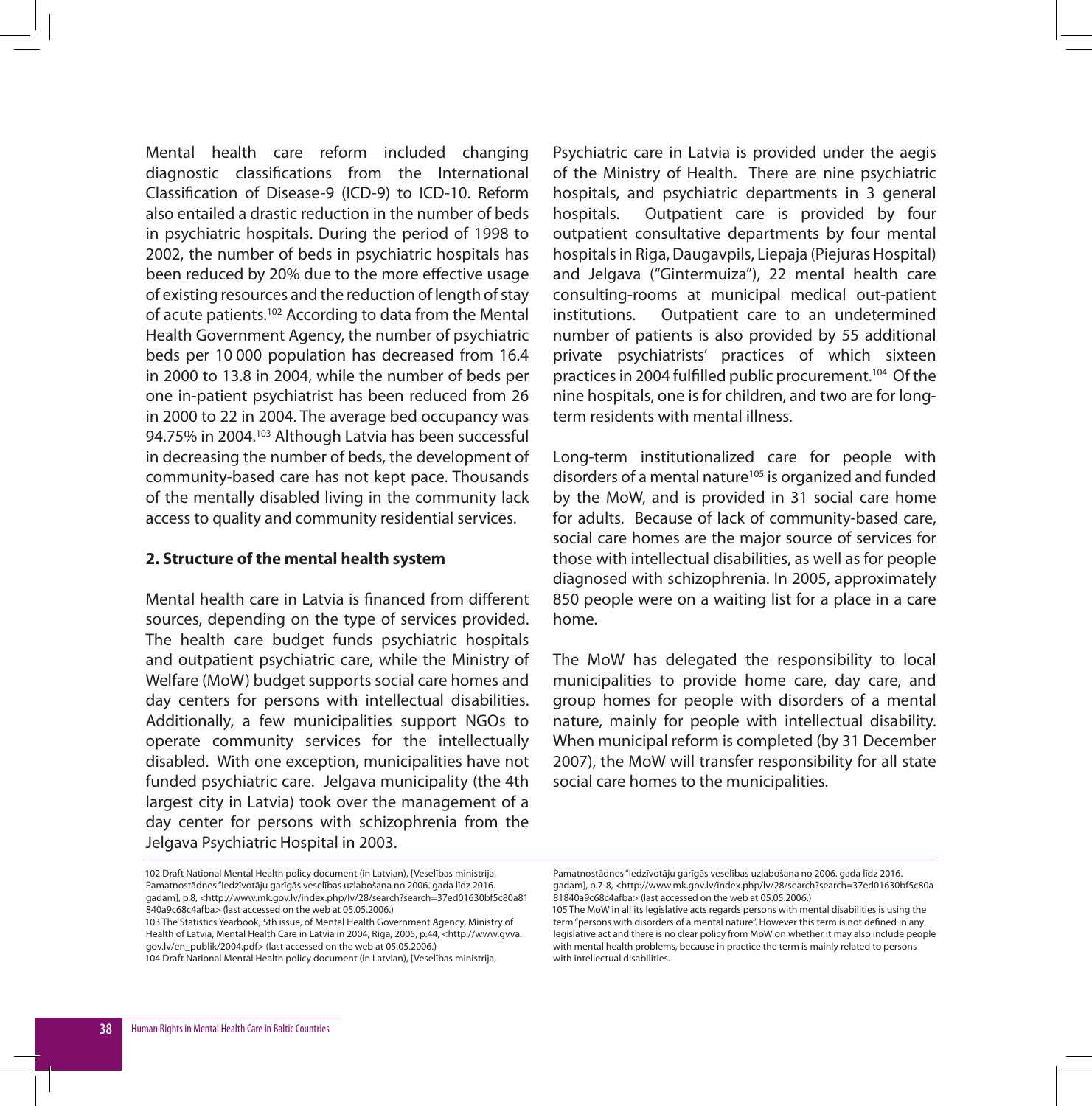Despite the fact that an inadequate number of services exist, the MoW through the Social Services Board together with respective municipalities has funded some community-based services for those with intellectual disabilities, including 18 day care centers and two group homes. However, the Ministry has been reluctant in providing similar services for the psychiatrically disabled<sup>106</sup>, because the mental health problems (psychiatric disabilities) until now have been perceived as diseases that should be addressed by the MoH. Social welfare professionals generally do not believe that people with mental problems could benefit from multi-disciplinary services.

## **3. Legal and policy analysis (psychiatry and social care)**

### **3.1 Health Care**

The mental health care system is regulated by the 1997 law "On Medical Treatment." Article 65 of the law states that "all persons with mental disorders and mental diseases must be provided all civil, political, economic and social rights envisaged by law. Mental disorder and mental diseases cannot be grounds for discrimination." However, the law does not detail the rights of the psychiatrically disabled, nor does it specify any mechanisms for rights enforcements or remedy.

Over the last ten years, the Latvian government is in the process of developing a new mental health law – the Law on Psychiatric Assistance. The first draft with assistance of the experts, funded by the Canadian government, was completed in 1998. The draft has subsequently been changed several times, but has not yet been adopted. In 2003, the Latvian Centre for Human Rights (LCHR – former Latvian Centre for Human

106 In 2005 for the first time MoW (through Social Services Board) provided the funding for opening the day care center "Gaismas stars" for persons with schizophrenia in Riga. 107 Press Release of MDAC, <http://www.mdac.info/documents/

Latvia%20Press%20Release.doc> (last accessed on the web at 03.02.2005). Article 5 of the

Rights and Ethnic Studies) and the Mental Disability Advocacy Center (Budapest) urged the government of Latvia to revise the draft law, stating that "the review procedure for detention on the grounds of mental disability fails to meet human rights standards – the draft does not meet conditions mandated by Article 5 of the European Convention on Human Rights (ECHR)."107 Because of these requests, the draft had been altered, and had been submitted to the Cabinet of Ministers on 30 December 2004. Afterwards the draft law was repeatedly reviewed at the Cabinet's Meeting of State Secretaries on 14 July 2005 and it was decided to revoke the draft law. There have been no further developments after 14 July 2005 and the Action Plan of MoH for 2006 currently does not foresee any further activities regarding the adoption of the Law on Psychiatric Assistance. Since in October 2006 Latvia will have new parliament elections, it is likely that further developments regarding adoption of a new mental health law can be expected only in 2007.

#### **3.2 Involuntary Commitment**

According to the current law regarding medical treatment, "Psychiatric assistance shall be on a voluntary basis. In-patient assistance shall be provided by mental institutions if, due to the state of health of the patient, such assistance cannot be provided on an outpatient basis or at the place of residence (Section 67)."<sup>108</sup> Section 68 (1) of the law also states the principles for involuntary commitment: "outpatient or in-patient examination and medical treatment against the will of a patient may be performed only in the following cases:

1. If, due to a mental disorder, the behavior of the patient is dangerous to his or her health or life, or to the health or life of other persons;

European Convention on Human Rights lays out the rights to liberty and security of person. 108 Law on Medical Treatment of 1997, <http://www.ttc.lv/New/lv/tulkojumi/E0233.doc> (last accessed on the web at 18.10.2004).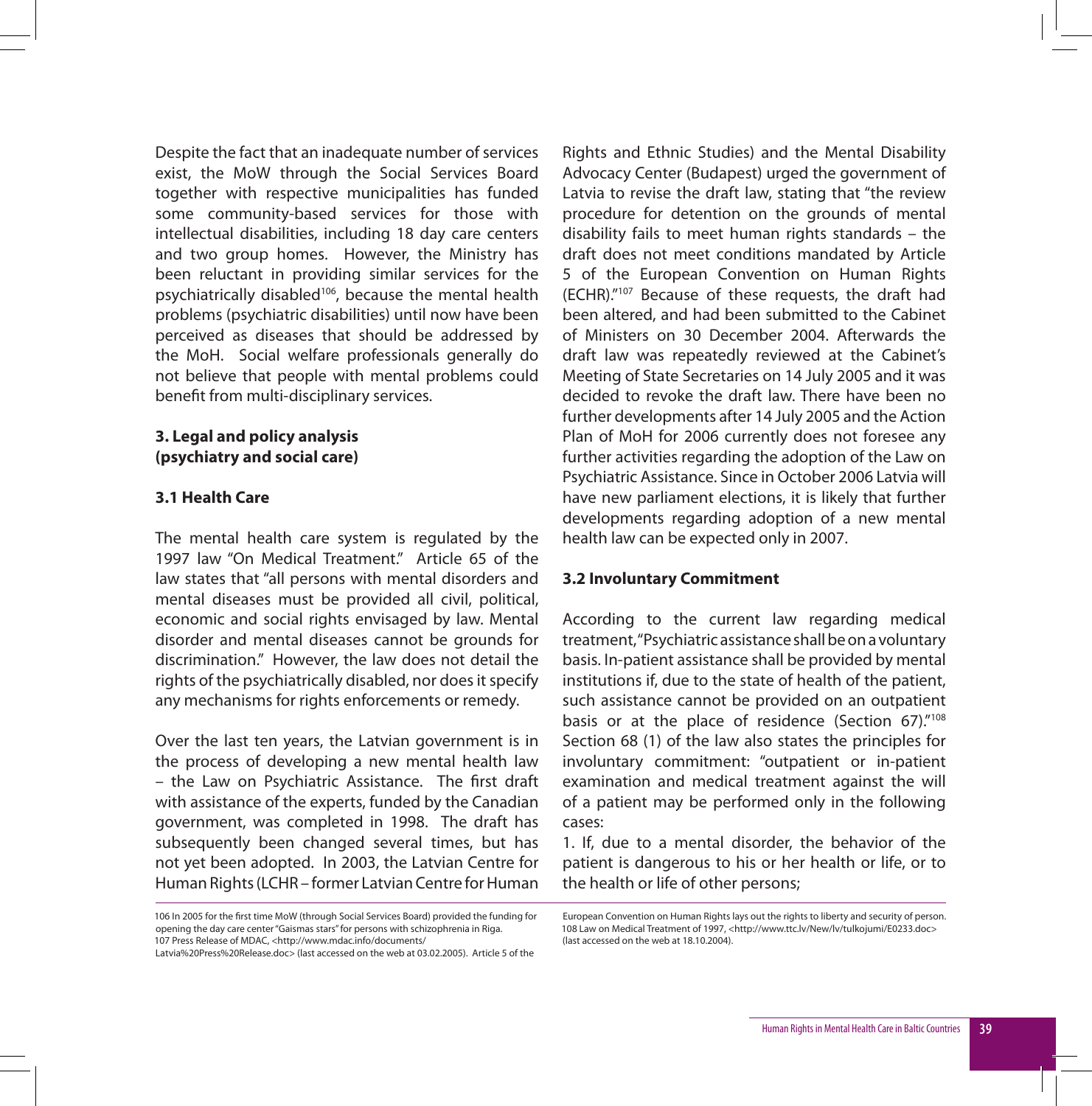2. If, due to a mental disorder or its clinical dynamics, the psychiatrist prognoses that such behavior of the patient is dangerous to his or her health or life or to the health or life of other persons; and

3. If the mental disorder of the patient is such as to prevent him or her from making informed decisions, and refusal to undergo medical treatment may lead to a serious deterioration in health and social status, as well as to public disturbances."

According to Article 68 (2), if a patient is hospitalized against his or her will, a council of psychiatrists shall, within a 72-hour period, examine the patient and speak with his or her family members or lawful representatives. If the psychiatrists are unable to meet with family or lawful representatives within 72 hours. the family shall be sent a notice in writing, which shall be recorded in the patient's registration card.

The law governing involuntary commitment, as well as the law governing medical care provision, fails to provide for the right of the patient to challenge his or her involuntary detention and treatment before an independent and impartial tribunal. Thereby, Latvia still violates Article 5 of the ECHR.

### **3.3 Psychiatric Care Policy**

The first comprehensive psychiatric care policy in Latvia was approved in 2000. The need for developing a psychiatric care policy was mentioned also in the National Programme for Integration into the European Union, as the European Commission had indicated shortcomings in mental health care in its 1999 report of Latvian progress toward EU accession. Covering the period of 2000 to 2003, the Government Strategy for Psychiatric Assistance aimed to reform the existing

mental health care system through the introduction of community based services and a reduction in the number of psychiatric beds. However, no implementation plan and no funding were foreseen for the reform  $109$ 

Following the WHO Helsinki Declaration and Action Plan of 2005, the Ministry of Health of Latvia decided to develop a new Mental Health Policy document and Action Plan for the period of 2006 to 2016. The draft policy document "The Improvement of Mental Health of Inhabitants of Latvia for Period of 2006 -2016" was placed in the public domain in May 2005. The draft Mental Health Policy document envisages to shift the focus of support for mentally disabled from institutional care to community based services, including residential community services (e.g. half-way houses and small size group homes for 4-12 individuals, etc.). It is planned to develop 40 community based centers, including 10 community mental health centers, 10 half-way houses and 20 group homes. Although the Cabinet of Ministers was scheduled to adopt the Mental Health Policy document in July 2005, the submission of draft policy document to the government was rescheduled for 2006. The World Health Organization and its experts provided significant assistance to Latvia when drafting the policy document. The WHO will continue its support in drafting the National Action Plan, which is the next step after adopting the Mental Health Policy. In January 2006 the Biennial Collaboration Agreement for 2006-2007110 between MoH and the Regional Office for Europe of the WHO was signed. Agreement sets the main priorities for WHO's assistance, including the development of the National Action Plan for mental health and substance use disorders, as well developing the mental health promotion and anti-stigma strategies.

109 Leimane (2000), A.Kamenska & Leimane-Veldmeijere (2003) 110 <www.euro.who.int/eprise/main/WHO/Progs/BCA/agreements/20060309\_22> (last accessed on the web at 05.05.2006.)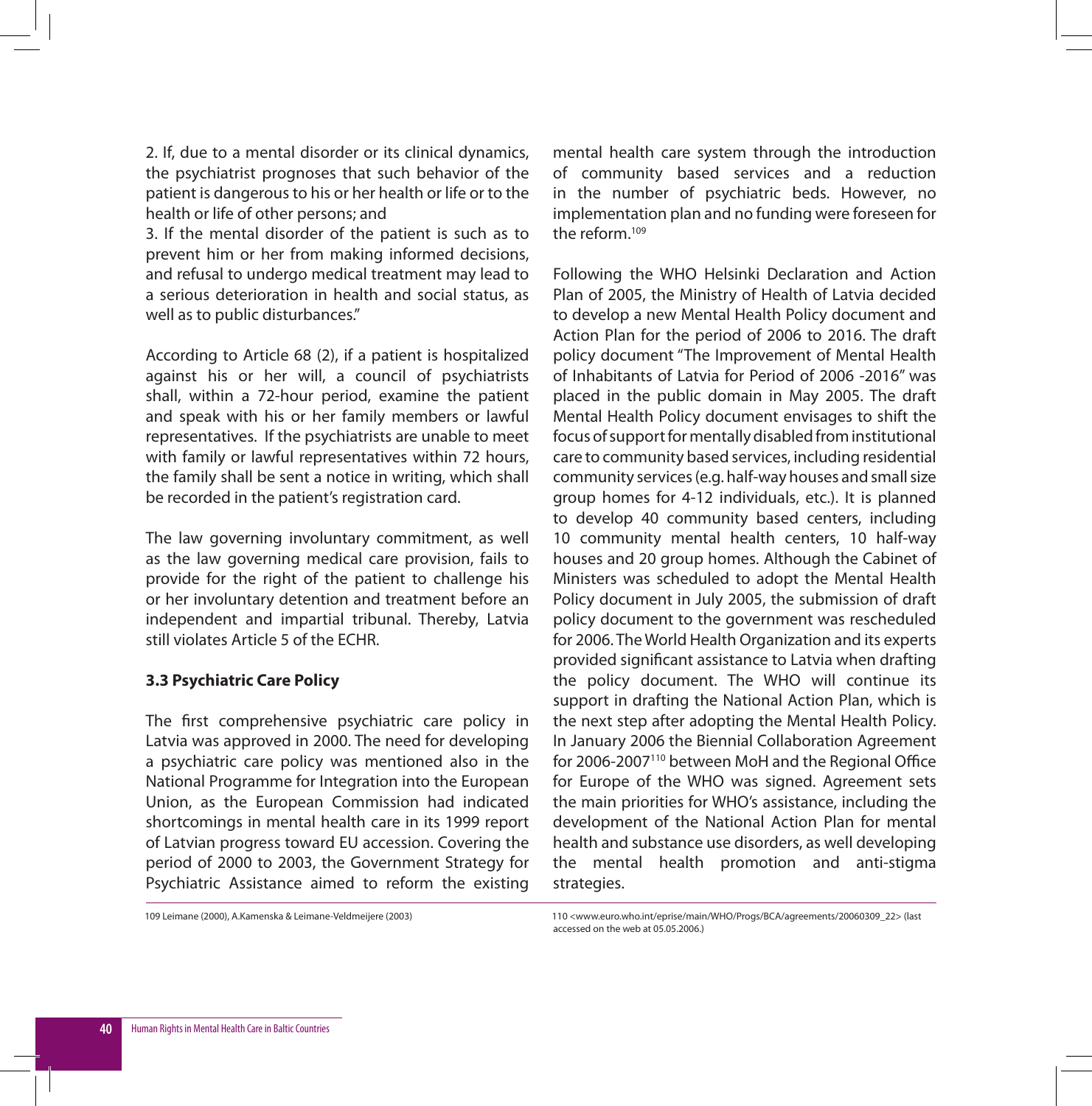Although during drafting the Mental Health Policy some non-governmental organizations were consulted, the Latvian Centre for Human Rights considered that the users' opinion on needed services is missing. Therefore, in 2005 the Latvian Centre for Human Rights in cooperation with Latvian Psychiatric Nurses Union carried out the survey of psychiatrically disabled users of mental health services in six psychiatric hospitals and seven social care homes for mentally disabled to discern their needs and opinions on current services. The survey results are to be published in June 2006 and will be submitted to the Ministries of Health and Welfare in order to introduce consumer priorities to the reform agenda.

### **3.4 Social Care Policy**

Policy and principles of the current social care system were defined by the 1997 White Book,<sup>111</sup> which identified three main principles for the reform of social care:

**·** financial principle: money should follow the client (as opposed to being used to maintain beds in psychiatric institutions);

**·** all social assistance services should be delegated to local municipalities;

**·** community-based alternatives to institutional care should be developed.

In 1998, the government approved the concept "Equal Opportunities for All,"112 which outlined government goals and a 10-year action program for the integration of people with disabilities, including also people with intellectual disabilities. As part of this, the government passed a new law on social services and social assistance in 2003. The law addresses social care for people with intellectual disabilities as well as people with mental health problems, residing in long-term social care and social rehabilitation institutions.<sup>113</sup> In August 2005 the government adopted the Policy Guidelines for Reduction of Disability and its Consequences for period of 2006 to 2010.<sup>114</sup> The main goal of the Policy Guidelines is to improve the state social security system in order to reduce a risk of becoming a disabled people for those of potential disability, as well to reduce a social exclusion risk of persons already having a disability. Besides other tasks, the new policy guidelines intend to provide assistance for 10 thousand disabled people with severe functional disorders (including people with severe mental disorders) and implement support programs (for example, workshops, various classes) for persons with severe mental disorders, who are placed in medical or long-term social care and rehabilitation institutions. Following the Policy Guidelines, the government has to adopt also the Action Plan and budget for implementation of the adopted Guidelines.

### **3.5 Deinstitutionalization**

In 2003, Latvia and the European Commission signed the Joint Memorandum on Social Inclusion in Latvia.115 The Memorandum defines key social policy challenges, including income inequality. Those identified as most at risk for social exclusion included unemployed people with disabilities.116 The Memorandum discusses policies for inclusion in areas such as the labour market and employment, health care, housing, education and social security.

<sup>111</sup> Pamatnostādnes "Sociālās palīdzības sistēmas attīstības Baltā grāmata", 13.05.1997., http://ppd.mk.gov.lv/ui/DocumentContent.aspx?ID=1519 (last accessed on the web at 03.03.2005).

<sup>112</sup> Koncepcija "Vienādas iespējas visiem", 30.06.1998., <http://ppd.mk.gov.lv/ui/ DocumentContent.aspx?ID=1539> (last accessed on the web at 03.02.2005). 113 Law On Social Services and Social Assistance, 31.10.2002., <http://www.ttc.lv/New/lv/ tulkojumi/E0667.doc> (last accessed on the web at 20.02.2005.)

<sup>114</sup> Press Release, Government approves the Policy Guidelines for Reduction of Disability and it's Consequences, http://www.lm.gov.lv/index.php?sadala=640&id=1689 (last accessed on the web at 05.05.2006.)

<sup>115</sup> The Joint Memorandum on Social Inclusion in Latvia, <http://www.lm.gov.lv/doc\_upl/ JIM\_Latvia\_Final\_11\_12\_03.pdf> (last accessed on the web at 05.06.04).

<sup>116</sup> The Joint Memorandum on Social Inclusion in Latvia, accessed on the web at <http:// www.lm.gov.lv/doc\_upl/JIM\_Latvia\_Final\_11\_12\_03.pdf> (last accessed on the web at 05.06.04).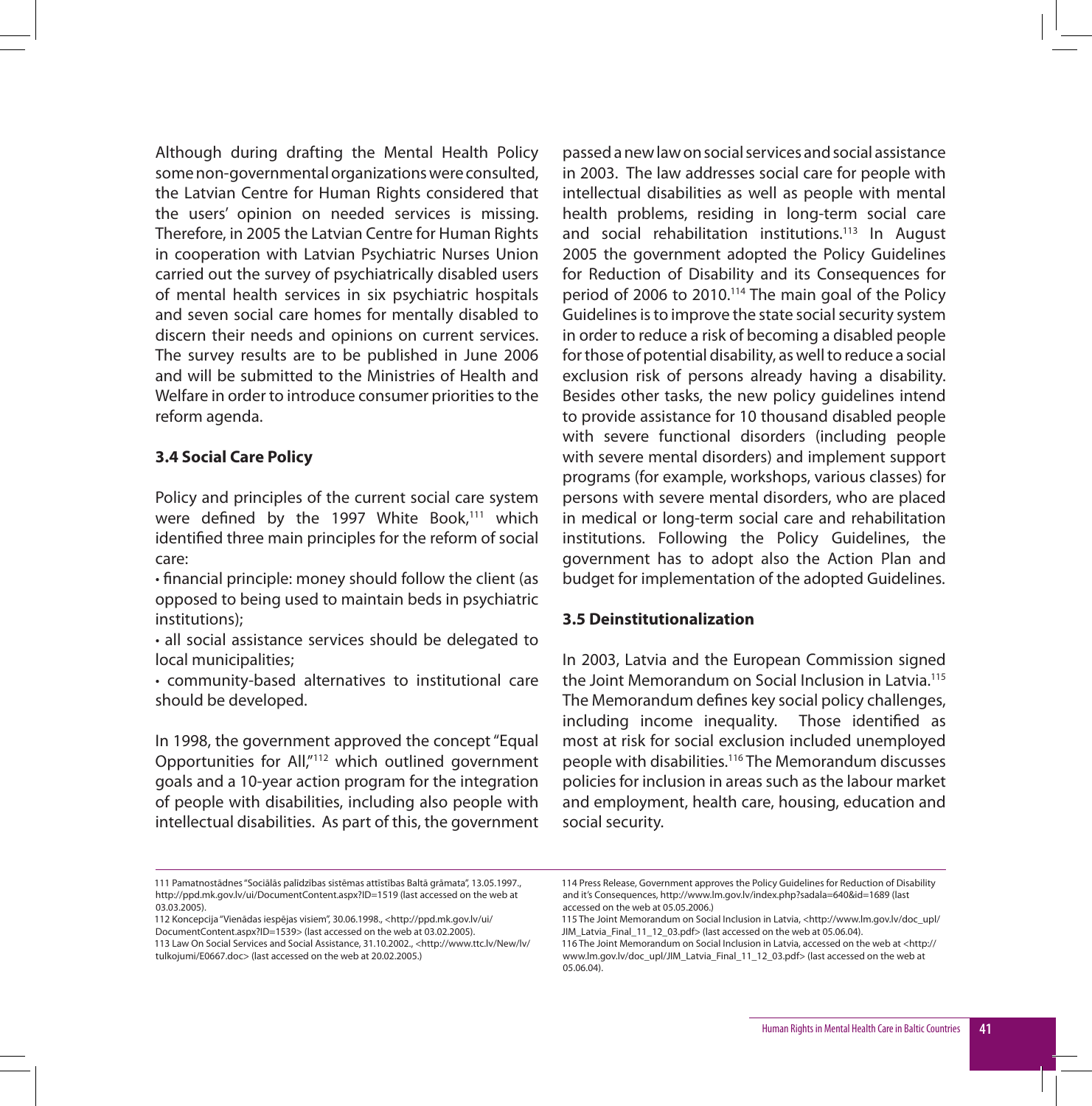Despite this public acknowledgement of exclusion, the government has not shown real political will to facilitate de-institutionalization on a national scale. With World Bank support, an evaluation of clients of all social care homes was undertaken in 2002. The study concluded that out of 4,138 evaluated mentally disabled clients of social care homes at least 4% or 183 could live in the community, and 5% or 189 could live in general care homes for the elderly. However, no action to de-institutionalize those identified has been undertaken. Of the 624 clients who left social care homes in 1999, only 4% returned to their families, and only 2.7% started independent lives.<sup>117</sup>

The MoW has however, developed a national program to increase the scope and number of communitybased services available. The program, "Improvement of infrastructure and equipment of social care and social rehabilitation institutions," will be implemented with financial support from the European Regional Development Fund. Planned activities include the development of day care centers, social rehabilitation programs, life skills programs, sheltered workshops, group homes, and half-way houses in each of Latvia's five administrative regions.

Half-way houses will be developed within six existing social care homes for the mentally disabled in Liepaja district, Valka district, Daugavpils district, Jelgava and Riga district (Allazi, and Ropazi).118 On 28 December 2005, the first half-way house was opened in Kalupe (Latgale region). In its annual report of 2004, the Latvian Centre for Human Rights (LCHR) raised concern that MoW National programme does not envisage a mechanism on re-training of staff to facilitate transition

117 Data of Social Assistance Foundation.

to community based residential services.<sup>119</sup> Therefore, in 2005, the Open Society Institute and Soros Foundation-Latvia funded the Mental Disability Advocacy Program of LCHR that decided to provide funding to union "Pasparne"120 for staff training and preparing of a training manual. The staff training is scheduled to start during the first half of 2006.

Another disadvantage of the MoW National program is that it does not envision working with long-term clients of psychiatric hospitals, as these clients are currently living in facilities managed by the MoH (as opposed to the MoW).

### *Example of Good Practice*

*Union "Pasparne" has been co-operating with one of the MoH-run long-term psychiatric hospitals, Akniste, and since 2002 has been managing a half-way apartment, life-skills programs, and a community based consumer-run crafts shop and café. Many of the users involved in these activities are ready to transition to life in the community. With support from the local government of Garsene village, OSI, Soros Foundation-Latvia and the Latvian Centre for Human Rights, the development of a group home in the community for these users has begun. However, the renovation of premises provided for the group home by Garsene local government needs a lot of additional financial investment. Therefore, the project developers currently are still in a process of fundraising. "Pasparne" is looking forward to state funding which should be available for development of group homes in the amount of up to 50% from January 2007 after amending the Social Services and Social Assistance Law.*

<sup>118</sup> Nacionālā programma "Sociālās aprūpes un sociālās rehabilitācijas institūciju infrastruktūras un aprīkojuma uzlabošana (Eiropas Reģionālās attīstības fonds)", 21.07.2004., <http://www.lm.gov.lv/doc\_upl/soc.pr.un\_soc.rehab.(2).doc> (last accessed on the web at 20.2.2005.)

<sup>119</sup> LCHRES, Human Rights in Latvia in 2004, p. 19-20, <http://www.humanrights.org. lv/html/news/publications/28368.html?yr=2005> (last accessed on the web at 05.05.2006.) 120 Union "Pasparne" (based in Garsene village, co-operating with Akniste psychiatric hospital) has developed the first half-way housing program, as well together with the Latvian Psychiatric Nurses union has developed life skills training program for people with mental disabilities.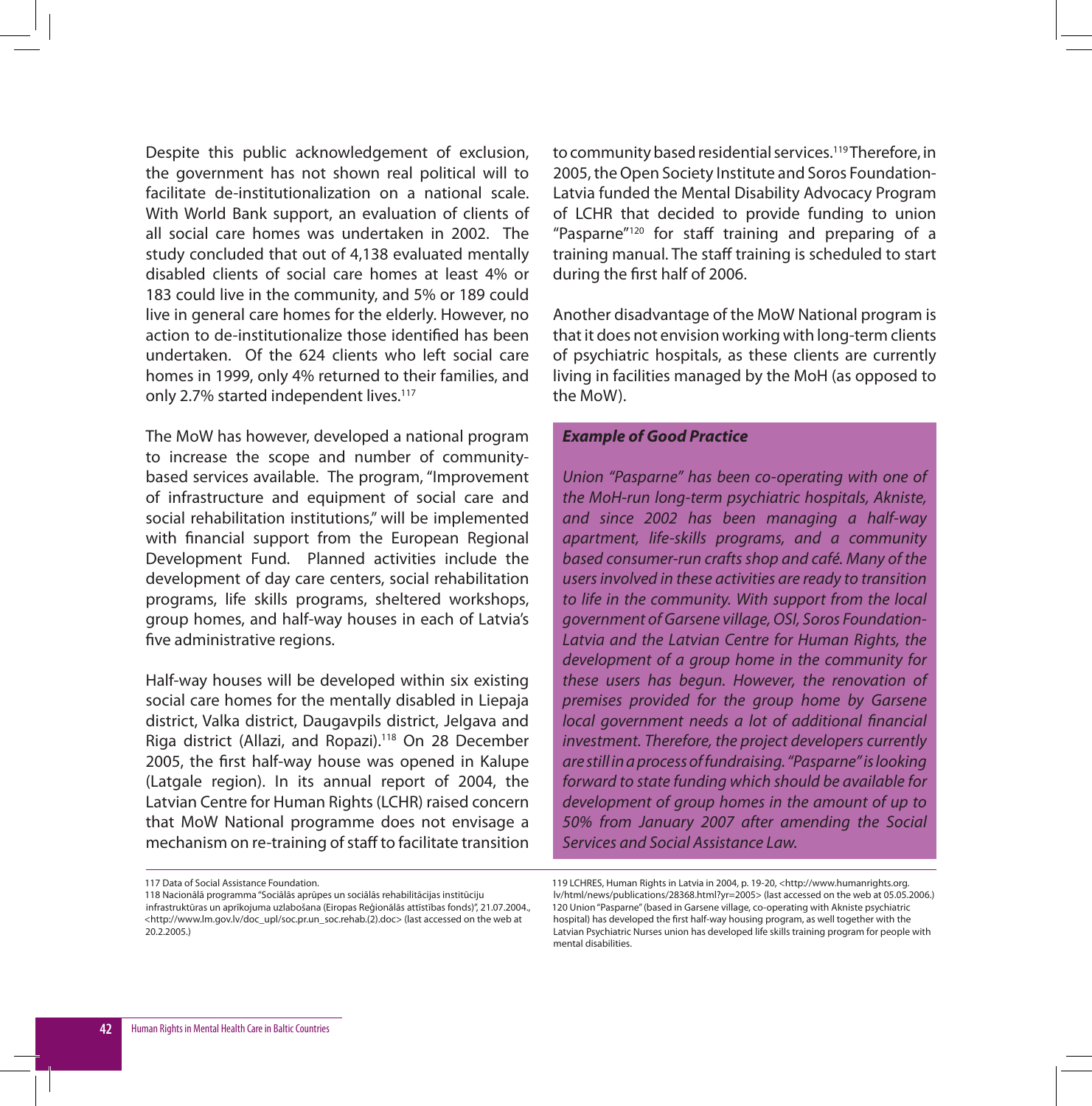Unfortunately, all of these innovative programs at Akniste have been supported only by foreign donors. The MoW has shown no interest in assuming financial responsibility for the programs, or in applying for European Union Structural Funds. This oversight is not due to ill-will on the part of the MoW, but more likely to the persistent belief that those residing in psychiatric hospitals require health, rather than social assistance.

Because of the perceived split between medical and social assistance, government efforts in deinstitutionalization have focused on persons with intellectual, as opposed to psychiatric, disabilities. As a result, psychiatric rehabilitation (and thus de-institutionalization of persons with mental health problems) is not a concept in Latvian law or policy strategy. According to the current policy, rehabilitation programs are provided only by large national rehabilitation centers, which mostly provide rehabilitation to the physically disabled. However, several hospitals, mainly through efforts of the Latvian Psychiatric Nurses Union, have adopted rehabilitation models from Sweden, the Czech Republic, and the Netherlands. In 2003, for example, the rehabilitation center "Rasa" was opened in Strenci mental hospital. The Center provides occupational therapy, art therapy, music therapy, and life skills training for clients of Strenci psychiatric hospital as well as for clients living in several local municipalities. Thus, although 'on paper' there is no psychiatric rehabilitation, some services are available.

Disability rights advocates hoped that European Structural Funds for the period 2004-2006 would be available for developing rehabilitation programs in psychiatry. However, possible grantees have already been disappointed, because Structural Funds can only be used to create rehabilitation programs for persons who already fall into a so-called 'disability group.'<sup>121</sup> Since it may take several years from the time of the first episode of mental illness to classify an individual with a psychiatric illness into a 'disability group,' many of those who require psychiatric rehabilitation are in fact ineligible to participate in programs supported by Structural Funds.

#### *Example of Good Practice*

*In 2004, a pilot project for the social integration of individuals with mental disabilities was initiated in Vidzeme122 region. The project aims to overcome the traditional split between medical and social assistance by providing both services to persons with intellectual disabilities and to persons with mental health problems. Although the program has been developed, it has not been implemented yet, as it needs further financial support from the local governments.*

### **4. Statistics**

### **4.1 Psychiatric Care**

Latvia has approximately 2.3 million inhabitants and around 64,452 registered people with mental disabilities (including about 14,686 persons with intellectual disability).<sup>123</sup> Each year, around 6,000 new patients are diagnosed as having a mental disability.

<sup>121</sup> Disability is defined by the Law on the Medical and Social Protection of Disabled Persons 1992. Article 4 states that "a disabled person is a person who, due to the impairment of the functions of the system of organs caused by diseases, traumas or innate defects needs additional medical and social assistance and to whom a disability status has been attributed in the procedure set in this Law and other normative acts." In accordance with the Law on the Medical and Social Protection of Disabled Persons 1992, a person with disabilities is classified as having either severe disabilities (for people within Disability

Group I (the most severe) and Disability Group II) or mild disabilities (Disability Group III). 122 Latvia is divided in 5 administrative regions: Vidzeme, Zemgale, Latgale, Kurzeme and Riga district.

<sup>123</sup> The Statistics Yearbook, 5th issue, of Mental Health Government Agency, Ministry of Health of Latvia, Mental Health Care in Latvia in 2004, Riga, 2005, p.19 <http://www.gvva. gov.lv/en\_publik/2004.pdf> (last accessed on the web at 05.05.2006.)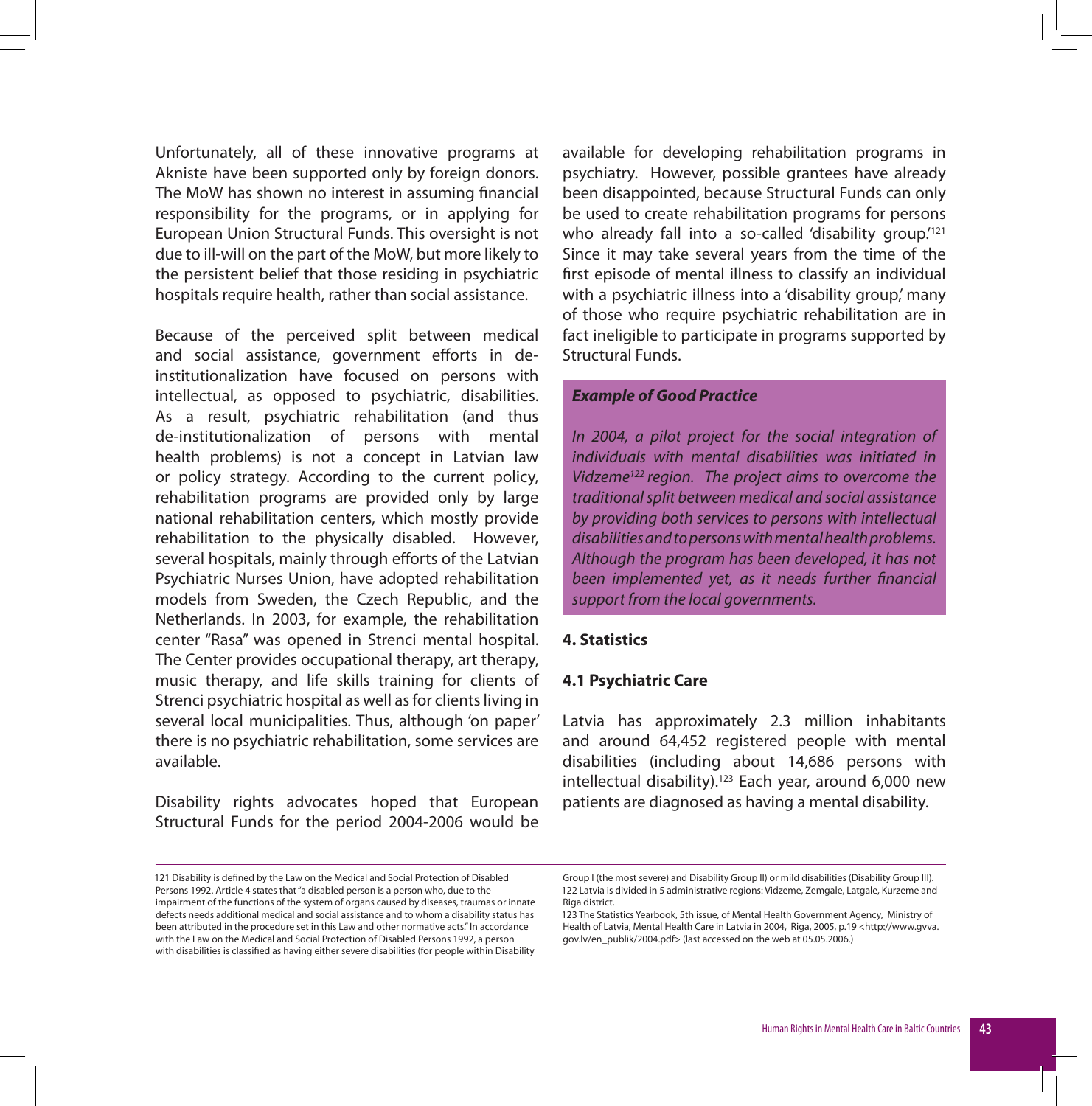According to 2004 data from the Mental Health Government Agency, the highest registered morbidity is with schizophrenia, schizotypal and delusional disorders - 29% (18,095), organic mental disorders – 24% (15,477) and mental retardation – 23% (14,686).

In 2004, Latvia had 64 psychiatrists working in outpatient care. This translated into 813 patients per outpatient care psychiatrist. The total number of psychiatric beds in 2004 was 3197 or 13.9 per 10 000 population. In 2004, out of nine mental hospitals of Latvia, two hospitals had fewer than 100 beds, two hospitals had fewer than 200 beds, three hospitals had 200 to 500 beds, and two hospitals had 500 to 800 beds.124

### **4.2 Social Care**

In 2005, there were 4,133 persons in 30 social care homes for the people with intellectual disabilities or mental health problems, accommodating 1764 persons with intellectual disabilities, 1502 with schizophrenia and 642 persons with dementia.<sup>125</sup> Additionally there were 3 social care homes for children with intellectual disabilities, accommodating 359 children in 2005.126 In 2005, approximately 850 persons were on a waiting list for a place in a social care home. In 2004, there were 19 day care centers and group homes for persons with intellectual disabilities, providing services to a total of 651 clients.<sup>127</sup> In 2005, out of 4,133 residents of 30 social care homes, 517 persons were declared as legally incapable and 462 persons had been appointed guardian.128

## **5. Patient's rights, human rights, NGO reports and activities**

After regaining its independence from the Soviet Union in 1990, Latvia renewed its historical Constitution (Satversme) of 1922. As the 1922 Constitution did not contain any human rights provisions, in 1998, Parliament (Saeima)129 added a Chapter on "Fundamental Human Rights" to the Constitution,<sup>130</sup> thereby "bringing Latvia's Constitution into line with European standards and ending uncertainty about the place of human rights in Latvia's legislative hierarchy."<sup>131</sup>

Patients' rights are outlined by the Law on Medical Treatment of 1997, which includes the patient's "right to receive information from a doctor in a way that s/ he can comprehend regarding the diagnosis of his or her illness, examination and medical treatment plans, as well as regarding other medical treatment methods and the prognosis (Section 20);" and, "the right to refuse, in full or in part, examination or medical treatment offered by certifying such refusal with his or her signature (Section 23)." These standards have been criticized by outside observers, including the CoE, which objected to the fact that "Section 23 says nothing about securing informed consent (…), which is not the same as the right to refuse – if informed consent cannot be obtained or is withdrawn then whatever is being offered cannot be done."<sup>132</sup>

In response, a new law on patients' rights was drafted and placed in the public domain in 2003 and it was adopted by the Parliament in 1st reading on 5 May 2005.

<sup>124</sup> All the statistical data are taken from the Statistics Yearbook, 5th issue, of Mental Health Government Agency, Ministry of Health of Latvia, Mental Health Care in Latvia in 2004, Riga, 2005, pp.105 <http://www.gvva.gov.lv/en\_publik/2004.pdf> (last accessed on the web at 05.05.2006.)

<sup>125</sup> Data from Social Services Board, <http://www.socpp.lv/lv/files/Tab\_1\_1.xls>, <http:// www.socpp.lv/lv/files/Tab\_7.xls>, (last accessed on the web at 05.05.2006) 126 Data from the Social Services Board, <http://www.socpp.lv/lv/files/

<sup>1.1.%20</sup>Bērnu%20skaits%20iestādē.xls>, (last accessed on the web at 05.05.2006.) 127LM Sociālo pakalpojumu pārvalde, Sociālie pakalpojumi un sociālā palīdzība Latvijā 2004. gadā, 47.lpp., <http://www.socpp.gov.lv/lv/?a=396>, (last accessed on the web at 05.05.2006.)

<sup>128</sup> Data from the Social Services Board, <http://www.socpp.lv/lv/files/Tab\_9.xls>, (last accessed on the web at 05.05.2006.)

<sup>129</sup> The Saeima is the Parliament of the Republic of Latvia and has 100 parliamentarians. 130 Chapter VIII on "Fundamental Human Rights", Constitution (Satversme) 1998, accessed on the web at <http://www.ttc.lv/New/lv/tulkojumi/E0013.doc> (last accessed on the web at 18.10.04).

<sup>131</sup> N.Muiznieks, A.Kamenska, I.Leimane, S.Garsvane, Human Rights in Latvia in 1998, Riga: Latvian Center for Human Rights and Ethnic Studies, 1999, p.33.

<sup>132</sup> Dr. Michael Abrams (United Kingdom), Comments of the Draft Law on Medical Treatment of Latvia, Council of Europe, Strasbourg, 16 September 1998, p.2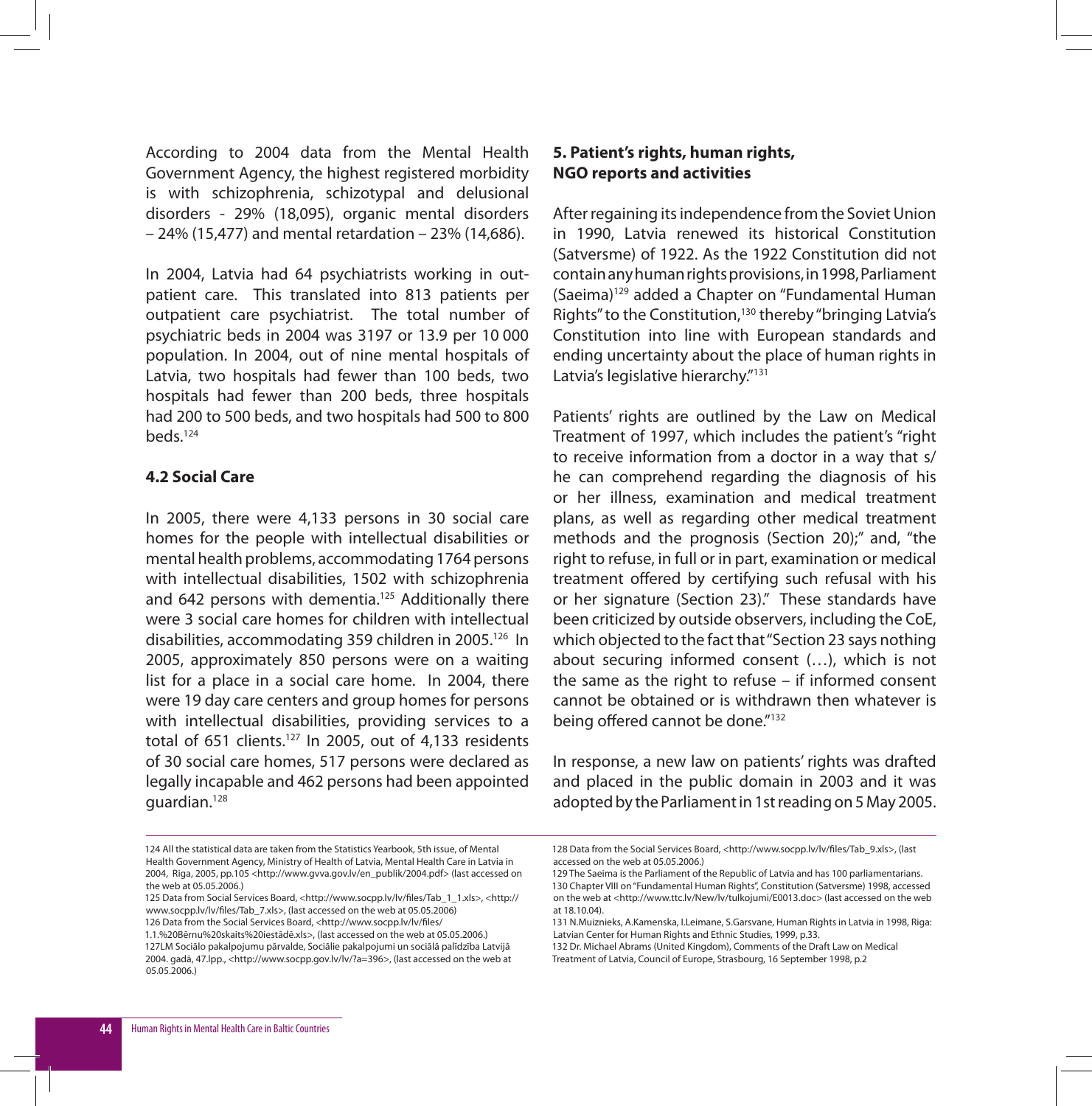It was expected that also a new draft law on psychiatric assistance would be submitted to the Parliament by the end of 2004, but, unfortunately, the draft law on psychiatric assistance still has to go through the process of review by the Cabinet of Ministers as of early 2006.

Thus far, there have only been a few cases of persons with a mental health problem applying to the Court for a remedy. Only one of those cases was regarding the right to see one's medical file and to receive information regarding diagnosis and treatment.

Several State institutions are responsible for reviewing complaints and controlling quality of care in mental health care institutions. For instance, the National Human Rights Office (NHRO) - an ombudsman-like institution, receives and analyses complaints regarding human rights of mentally disabled individuals and carries out visits to psychiatric hospitals and social care homes for mentally disabled. In 2004, NHRO received 13 written and 37 oral complaints regards violation of rights in mental health care institutions.133

Issues regarding quality of medical care are controlled by a state institution – the Ministry of Health's Medical Care and Work Quality Control Inspectorate. The Inspectorate must investigate every oral or written complaint regarding the quality of medical care, and, if wrongdoing or neglect is found, may levy monetary fines or annul licenses. The decision of the Inspectorate can be appealed in court. In 2004, the Inspectorate reviewed 892 complaints and 55 percent were recognized as well-founded. The majority of complaints referred to primary care, followed by medical care in prisons and psychiatric treatment related issues.<sup>134</sup> In

2005, the Inspectorate reviewed 1224 complaints and only 20 percent were recognized as well-founded. Out of all the complaints – 33 were on mental health care and only 10 of those were recognized as wellfounded<sup>135</sup>

Issues regarding conditions and care in social care homes for mentally disabled are controlled by another state institution – the Ministry of Welfare's Social Services Board, which has to investigate complaints and carry out regular control visits to state and municipal institutions providing all kinds of social services. In 2004, apart from controlling the quality of care in social care homes, the Social Services Board analysed the services provided by day care centers.<sup>136</sup> In 2005, the Social Services Board carried out around 85 visits to state and municipal institutions providing social services and received 206 complaints from the clients. Unfortunately, there were no data available on number of complaints received particularly from the clients of social care homes for mentally disabled.<sup>137</sup>

### **Non-governmental organizations (NGOs)**

There are several NGOs with interest in advocacy for various patients groups in Latvia. However, there is only one NGO in Latvia specializing in general patients' rights issues and providing legal aid – the Latvian Patients Rights Office - and one NGO specializing in rights advocacy for mentally disabled – the Latvian Centre for Human Rights (LCHR) – formerly the Latvian Centre for Human Rights and Ethnic Studies. Both organizations provide free legal aid to any inhabitant of Latvia. LCHR has undertaken monitoring of psychiatric hospitals and social care homes on a regular basis.

<sup>133</sup> Valsts Cilvektiesibu birojs, Valsts Cilvektiesibu biroja 2004. gada zinojums, Riga, 2005, 90.lpp. <http://www.vcb.lv/zinojumi/2004.gada\_zinojums.pdf> (last accessed on the web at 05.05.2006.)

<sup>134</sup> Latvian Center for Human Rights and Ethnic Studies, Human Rights in Latvia in 2004, Riga: Puse Plus, 2005, p.40, <http://www.humanrights.org.lv/html/news/publications/ 28368.html?yr=2005> (last accessed on the web at 05.05.2006.)

<sup>135</sup> MADEKKI, 2005. gada Inspekcijas darba rezultati, <http://www.madekki.gov.lv/index. php?sadala=120&id=98>, (last accessed on the web at 05.05.2006.)

<sup>136</sup> Socialo pakalpojumu parvalde, 2004. gada parskats, Riga, 2005, 19.lpp., <http://www. socpp.gov.lv/lv/files/SPP\_2004\_gada\_publ\_paarskats\_viss.doc>, (last accessed on the web at 05.05.2006.)

<sup>137</sup> Interview of Ieva Leimane-Veldmijere with Dzintra Mihailova and Kaspars Jasinkevics from Social Services Board, Riga, 25 January 2006.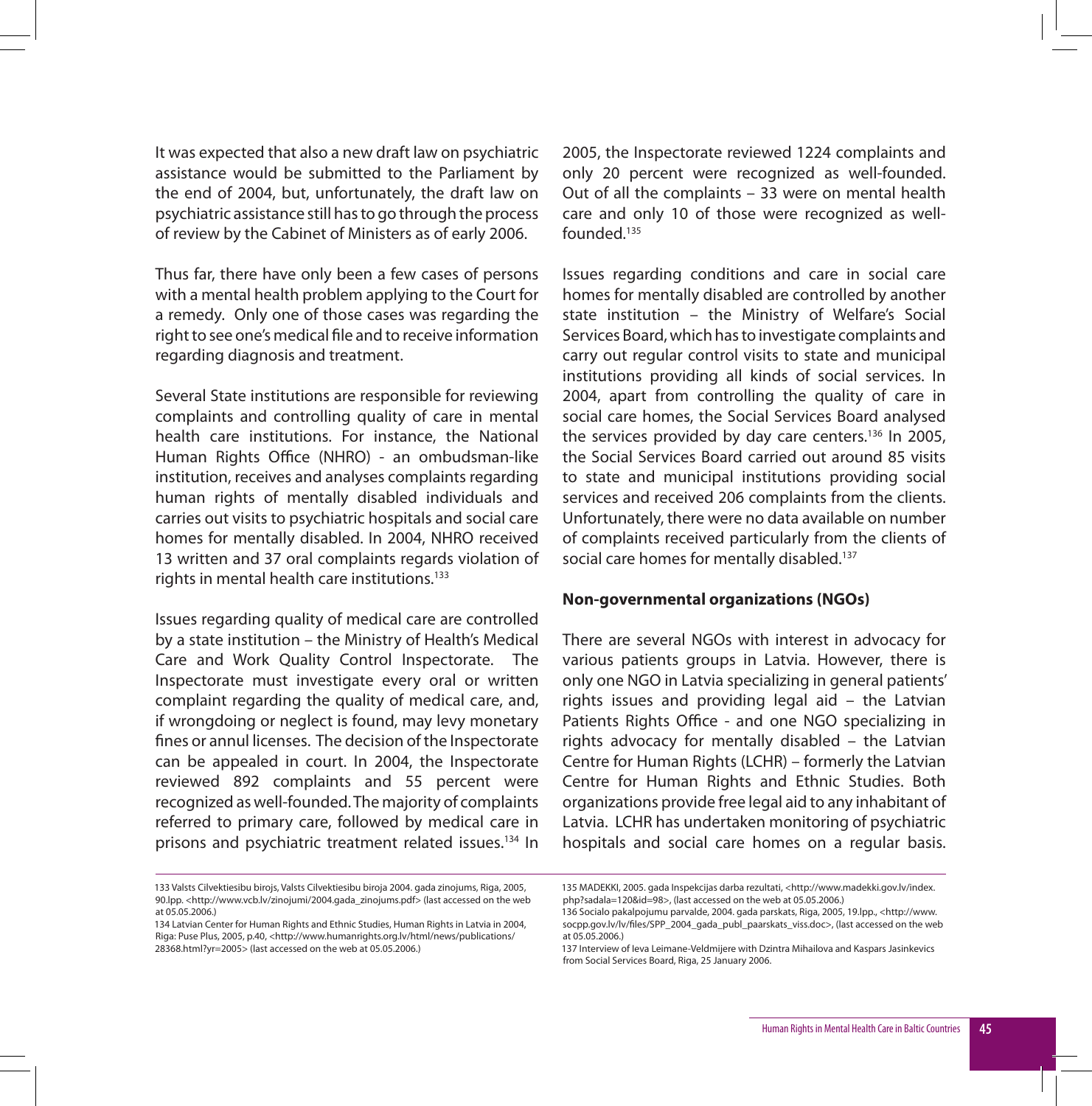The findings are included in LCHR' Annual Reports on Human Rights, and are sometimes disseminated as separate reports. In 2002 - 2003, with financial support from the Danish Embassy, the LCHR team conducted extensive monitoring of 18 social care homes for mentally disabled. In 2003-2006 LCHR continued monitoring psychiatric institutions also under the EC project "Monitoring Human Rights and Prevention of Torture in Closed Institutions: Prisons, Police Cells and Mental Health Care Institutions in Baltic Countries."

## **Monitoring of mental health care institutions, carried out by LCHR in 2003 - 2006**

During the project's first year (2003), monitoring visits were carried out together with international experts from 26 to 31 October 2003.138 The team visited three psychiatric hospitals and a forensic department of the Mental Health Care Center (all under the MoH), and 3 social care homes (under the MoW).<sup>139</sup>

After the visits of 2003, the project's team had concerns about the human rights situation in Daugavpils Mental Hospital and Litene Social Care Home; therefore, LCHR had an informal meeting with MoH representatives and suggested that the MoH should carry out their own inspection visit to follow up the situation at Daugavpils Mental Hospital. Similarly following the monitoring visit at Litene Social Care Home, LCHR contacted the Social Services Board and stated that the conditions of intellectually disabled men labelled as "severely aggressive" were unacceptable and should be changed.140 A follow-up visit to both institutions were made by a LCHR team – in 2005 (Litene Social Care Home) and in 2006 (Daugavpils Mental Hospital).

During 2004 – 2006, monitoring was continued on a regular basis by the LCHR monitoring team<sup>141</sup> which, in 2004-2005, carried out twenty monitoring visits to social care homes and, in 2005-2006, ten monitoring visits to mental hospitals. Based on monitoring results in social care homes, a staff seminar was organized in order to discuss the quality of medical care and the need for guidelines regarding isolation rooms and use of restraints. The project's monitoring report is to be published in June 2006.

### **International organizations**

International organizations have also assessed respect for human rights in Latvian closed institutions. For instance, the CoE Committee for the Prevention of Torture (CPT) regularly visited Latvia in 1999 and 2002, and once on an ad hoc visit in 2004. The reports from 1999 and 2002 have been published thus far. Having visited the Riga Neuropsychiatric Hospital in 1999, the Delegation "heard no allegations of illtreatment – and gathered no other evidence of such treatment – of patients by staff at RNH or in other psychiatric institutions in Latvia."142 The Committee made recommendations in several areas, including the importance of separating juveniles from adults, moving

<sup>138</sup> The team consisted of Ieva Leimane-Veldmeijere - Human Rights Researcher, Mental Disability Advocacy Program Director of the Latvian Center for Human Rights, Eva Ikauniece - Social Worker, Assistant of Mental Disability Advocacy Program of the Latvian Center for Human Rights, Lauris Neikens - 4th year law student of the University of Latvia, Oliver Lewis - international human rights lawyer, Legal Director of the Mental Disability Advocacy Center (Budapest), Arunas Germanavicius - psychiatrist, Consultant of Vilnius Regional Office of Global Initiative for Psychiatry, Dainius Puras - psychiatrist, Consultant of Vilnius Regional Office of Global Initiative for Psychiatry.

<sup>139</sup> The Daugavpils Psychiatric Hospital, Akniste Psychiatric Hospital, Jelgava Psychiatric Hospital, and the Department for Forensic Examination and Coercive Treatment at the Mental Health Government Agency; Piltene social care home, Litene social care home and social care home "Atsauciba" were visited.

<sup>140</sup> One of rooms at Litene care home was designated for men who were labelled "severely aggressive." This room measured approximately 4m x 6m, and had metal sheeting covering the empty walls. At least some remedial action was taken after LCHR applied to Social Services Board and since 2004 the room was determined to be unsuitable for patients and is now used only as a storeroom.

<sup>141</sup> LCHR mental health care institutions' monitoring team: Ieva Leimane-Veldmeijere – team leader, human rights researcher, Eva Ikauniece – social worker, outside experts - Uldis Veits – psychiatrist and Lauris Neikens – lawyer.

<sup>142</sup> Committee for the Prevention of Torture, (2001). Report to the Latvian Government on the Visit to Latvia. CPT/Inf (2001) 27. <http://www.cpt.coe.int/documents/lva/2001-27-infeng.pdf> (last accessed on the web at 03.02.2005).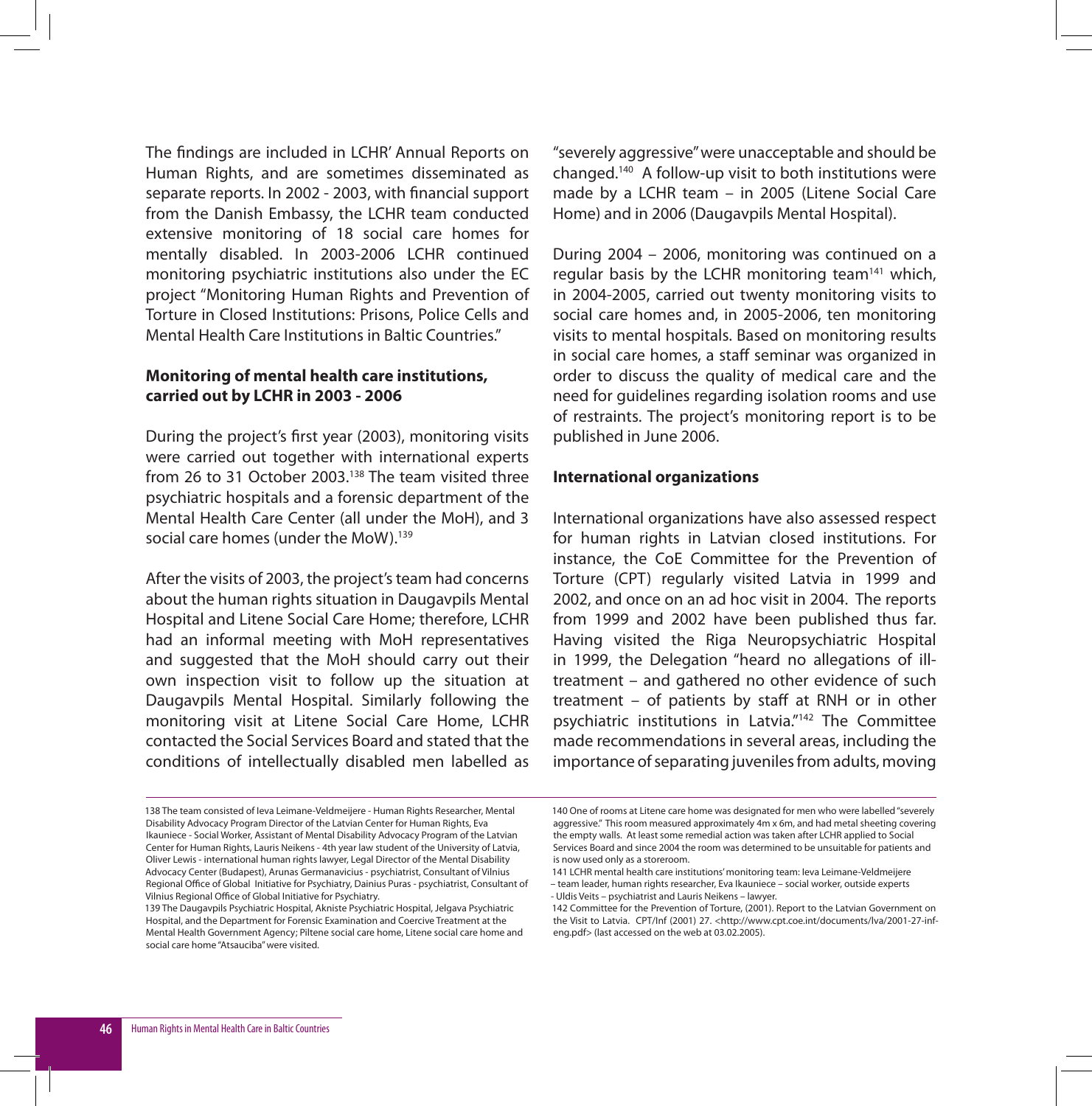forensic patients to a newly built Forensic Department, establishing a separate register for the use of restraints and ECT, providing and allowing individualized clothing, and creating more opportunities for rehabilitative and therapeutic activities.<sup>143</sup> Some of these recommendations have been addressed by the Latvian government. After visiting two mental health care institutions for children in 2002, the Committee in its report recommended that "steps be taken to ensure that patients/residents who are admitted without their consent to a psychiatric hospital/social welfare institution are granted the right to be heard in person during the process of appeal against such placement." Furthermore, the Committee recommended that "steps be taken to ensure that the need for such placement is reviewed by an appropriate authority at regular intervals<sup>"144</sup>

#### **Human rights reports on mentally disabled**

The following is a list of available reports on human rights that address the rights of the mentally disabled in Latvia.

1. Market Lab, Opportunities in Labour Market for the People with Disorders of Mental Nature, May 2006 (available only in Latvian).145

2. Open Society Institute, EU Monitoring and Advocacy Program, Mental Health Initiative, reporter - Ieva Leimane-Veldmeijere, Monitoring Report Human Rights of People with Intellectual Disabilities. Access to Employment and Education. December 2005146

3. Latvian Centre for Human Rights and Ethnic Studies, Annual Reports on Human Rights of 1997 - 2004<sup>147</sup> 4. Inclusion Europe, Latvian Association "Rupju berns",

Human Rights of Persons with Intellectual Disability, April 2004.

5. Latvian Centre for Rights and Ethnic Studies, Monitoring Closed Institutions in Latvia, May 2003<sup>148</sup> 6. Latvian Centre for Human Rights and Ethnic Studies,

Report to UN Committee Against Torture, submitted before the review of Latvia Report in 2003

7. Report of CoE Committee for the Prevention of Torture, visit to Latvia in 2002<sup>149</sup>

8. Ieva Leimane, Needs Assessment for the Mental Disability Advocacy Program, July 2000<sup>150</sup>

9. Report of CoE Committee for the Prevention of Torture, visit to Latvia in 1999<sup>151</sup>

147 The reports from the last years are available in English on a web page of LCHR – <http:// www.humanrights.org.lv>. The shortened versions of LCHR Annual reports have been included in the Report of International Helsinki Federation for Human Rights every year. 148 Available in English on <http://www.cpt.coe.int/documents/lva/2005-08-inf-eng.pdf > 149Available in English on <http://www.cpt.coe.int/documents/lva/2001-27-inf-eng.pdf> 150 Available in English on <http://www.politika.lv/polit\_real/files/lv/0\_HumMentalDis.pdf> and on <http://www.humanrights.org.lv/html/news/publications/28498.html> 151 Available in English on <http://www.cpt.coe.int/documents/lva/2001-27-inf-eng.pdf>

<sup>143</sup> Ibid.

<sup>144</sup> Committee for the Prevention of Torture. (2005). Report to the Latvian Government on the visit to Latvia. CPT/Inf (2005) 8. < http://www.cpt.coe.int/documents/lva/2005-08-infeng.pdf > (last accessed on the web at 26.05.2005.)

<sup>145&</sup>lt; http://www.research.lv/projects/20050501-20060430/default.htm> (last accessed on the web at 05.05.2006.)

<sup>146</sup> Available in English and Latvian on <http://www.eumap.org/topics/inteldis/reports/ national/latvia/id\_lat.pdf> and <http://www.humanrights.org.lv/html/news/publications/ 28564.html?yr=2005>, (last accessed on the web at 05.05.2006)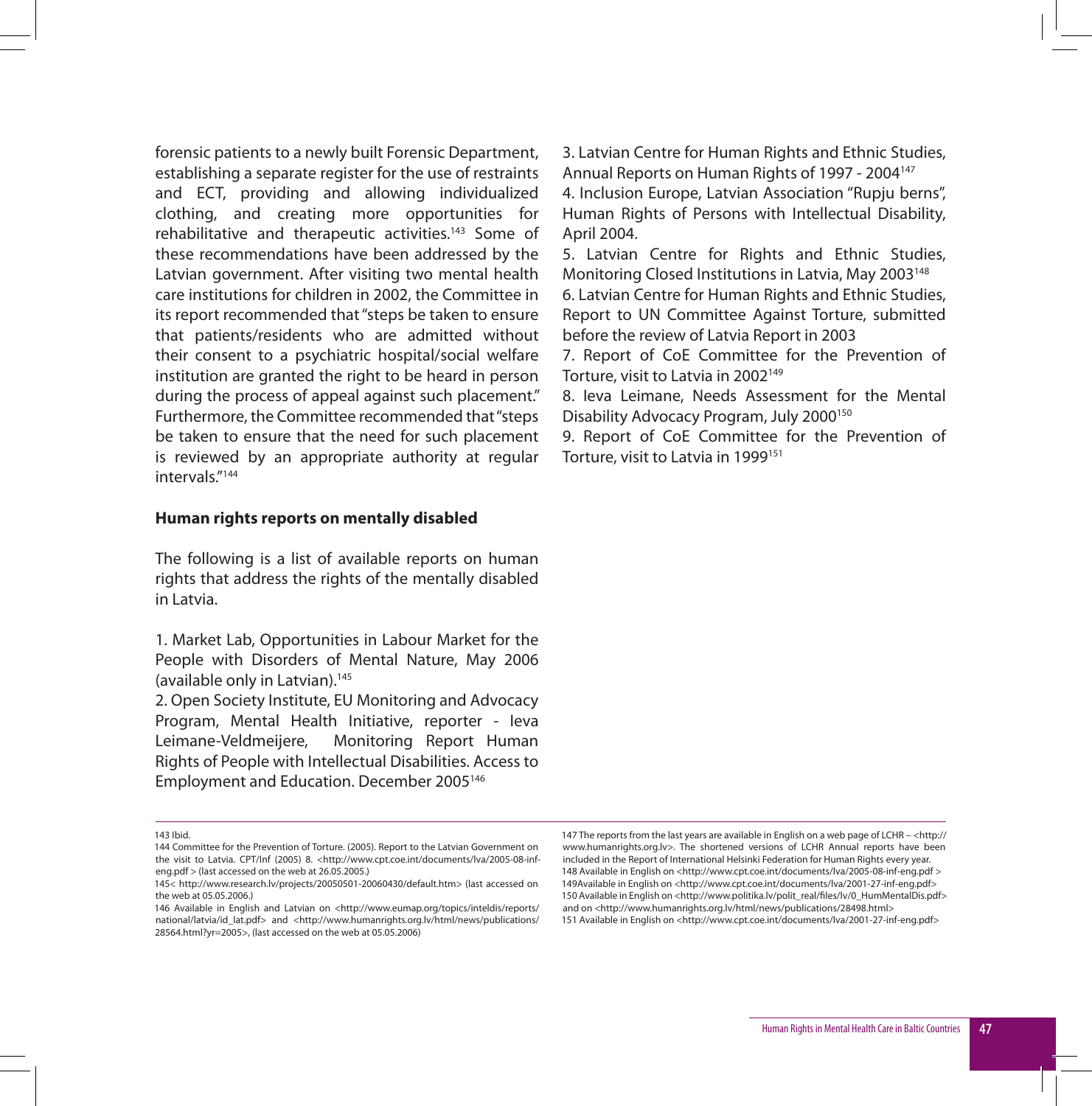## **RECOMMENDATIONS**

### **To the Latvian Government:**

1. Shift the focus of support for the mentally disabled to community-based services. While needs exist at the level of psychiatric hospitals and care homes, the main priority in policy, legislation, and funding should be the creation of community-based care for persons with psychiatric and intellectual disabilities. The government (and pertinent ministries) should create a realistic action plan that includes details of implementation and a funding strategy. Policy planners can leverage the experience of pilot de-institutionalization projects, such as the life skills training and half way house at Akniste, the community outreach project operated by Strenci Mental Hospital, and the Jelgava mobile treatment team project. Funds should be sought for service development and provision, particularly mobile multidisciplinary mental health treatment teams, day care centers for the psychiatrically and intellectually disabled, group homes, programs of supported employment, and support for users' advocacy and selfhelp groups. The need for community-based services is large; staff at hospitals and social care homes noted that as many as 25% of their residents could live in the community with support. Facilities are overcrowded and over 800 Latvians are on a waiting list for a place in a social care home.

2. Establish an independent monitoring mechanism. Monitoring of mental health care institutions should occur regularly. The government should fund an independent entity comprised of relevant ministry staff and representatives of human rights NGOs that regularly monitors all hospitals and social care homes, and, in the future, community-based services.

3. The government should ratify the Council of Europe Convention on Human Rights and Biomedicine. The purpose of this Convention is to: "Protect the dignity and identity of all human beings and guarantee everyone, without discrimination, respect for their integrity and other rights and fundamental freedoms with regard to the application of biology and medicine."152 Ratifying it would require that the Latvian government ensure that domestic legislation is in keeping with Convention laws relating to access to medical care, informed consent, involuntary treatment of the mentally disabled, and right to information.

4. The government should ratify the revised European Social Charter and Optional Protocol X, the collective complaint mechanism. Currently Latvia has ratified only an older version of the Charter dating from 1961. Moreover, when it ratified the 1961 version, the government did not consider as binding Article 15, which states that states must "take adequate measures for placing of disabled persons in employment, such as placement services, facilities for sheltered employment and measures to encourage employers to admit disabled persons to employment."153

5. The government should sign and ratify the Optional Protocol to the United Nations Convention against Torture (OPCAT). The aim of the OPCAT is to prevent torture and other forms of ill-treatment by establishing a system of regular visits to places of detention, including psychiatric institutions, carried out by independent international and national bodies.

152 Convention on Human Rights and Biomedicine. Article 1. http://conventions.coe.int/ treaty/en/treaties/html/164.htm

153 See: http://conventions.coe.int/Treaty/en/Treaties/Html/163.htm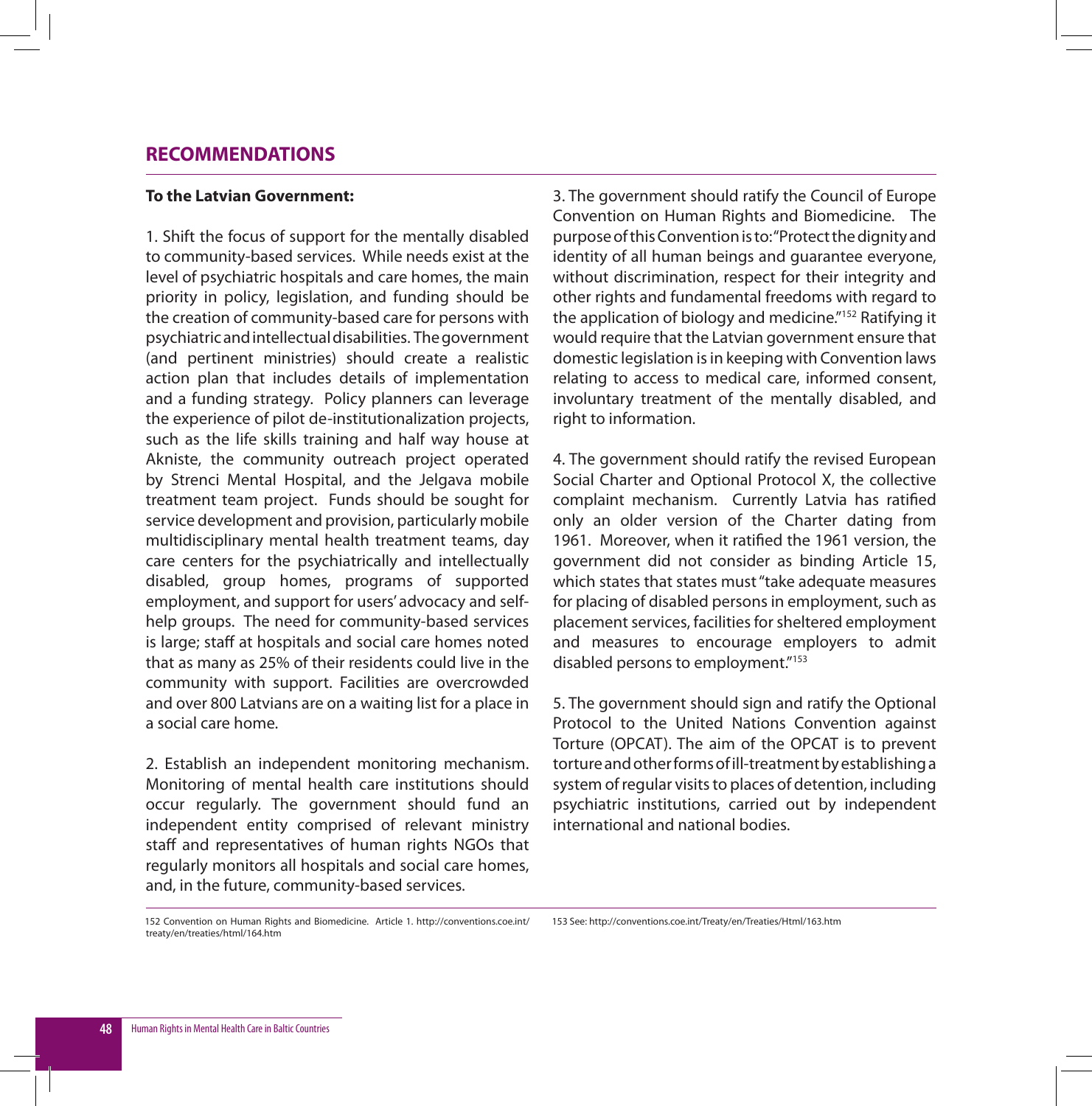### **To the Ministry of Health:**

1. Adopt a new mental health law. Latvia does not have adequate mental health care legislation. The chapter on psychiatry in the existing law on Medical Treatment is not in compliance with relevant international human rights standards. Moreover, due to lack of judicial review, Latvian procedures violate Article 5 of the European Convention on Human Rights. To remedy this and other gaps, the Ministry of Health should develop and seek passage of a new mental health law.

2. Ensure civil society participation in the development of the new ministerial strategy on mental health care development. The strategy is currently submitted to the government and will be followed by development of the Action plan. The Ministry of Health should take concrete steps to actively involve human rights NGOs, professional associations, and consumer organizations in preparing an action plan for the new Mental Health policy.

3. Create a mechanism to ensure the right to a review/ second opinion. Currently, psychiatric hospital or social care home residents (or those in the process of being involuntarily committed) do not have the possibility to apply to independent experts/psychiatrists in order to seek a second opinion or to appeal to a decision made by a psychiatrist.

4. Develop regulations on the use of restraints and isolation rooms. LCHR monitoring team noted that each psychiatric hospital has their own understanding and practice of documenting the use of restraints and isolation. Staff in several hospitals mentioned the lack of clear rules regarding isolation and use of restraints.

### **To the Ministry of Welfare:**

1. Develop regulations for isolation and restraint use. The new law on Social Assistance and Social Services allows for social care homes to have isolation rooms. Several care homes are also regularly using physical restraints. However, there are no detailed MoW regulations detailing what an isolation room should look like, what kind of documentation is required to confine a resident to such a room, who may make decisions regarding the use of physical restraints, how long restraints can be used, and so on. In developing such guidelines, the Ministry should consult with stakeholders, including the State Agency of Mental Health, which has similar experience in this field.

2. Implement the recommendations made following the 2002 evaluation of social care home clients. According to European standards, a facility with 30 places is an institution.<sup>154</sup> Latvia has not made sufficient efforts to phase out facilities of this size. In 2002, the MoW undertook an evaluation of residents of all care homes to discern how many could live in the community and with what level of support. The Ministry has not taken adequate steps to respond to the results of this study.

3. Social care homes should have adequate rehabilitation and occupational therapy programs.

4. All deaths should be investigated. As a matter of policy, as opposed to on an ad hoc basis, there should be an autopsy of all cadavers, and a comprehensive investigation should be carried out.

<sup>154</sup> See the report and recommendations from "Included in Society", Results and Recommendations of the European Research Initiative on Community –Based Residential Alternatives for Disabled People, EC project report.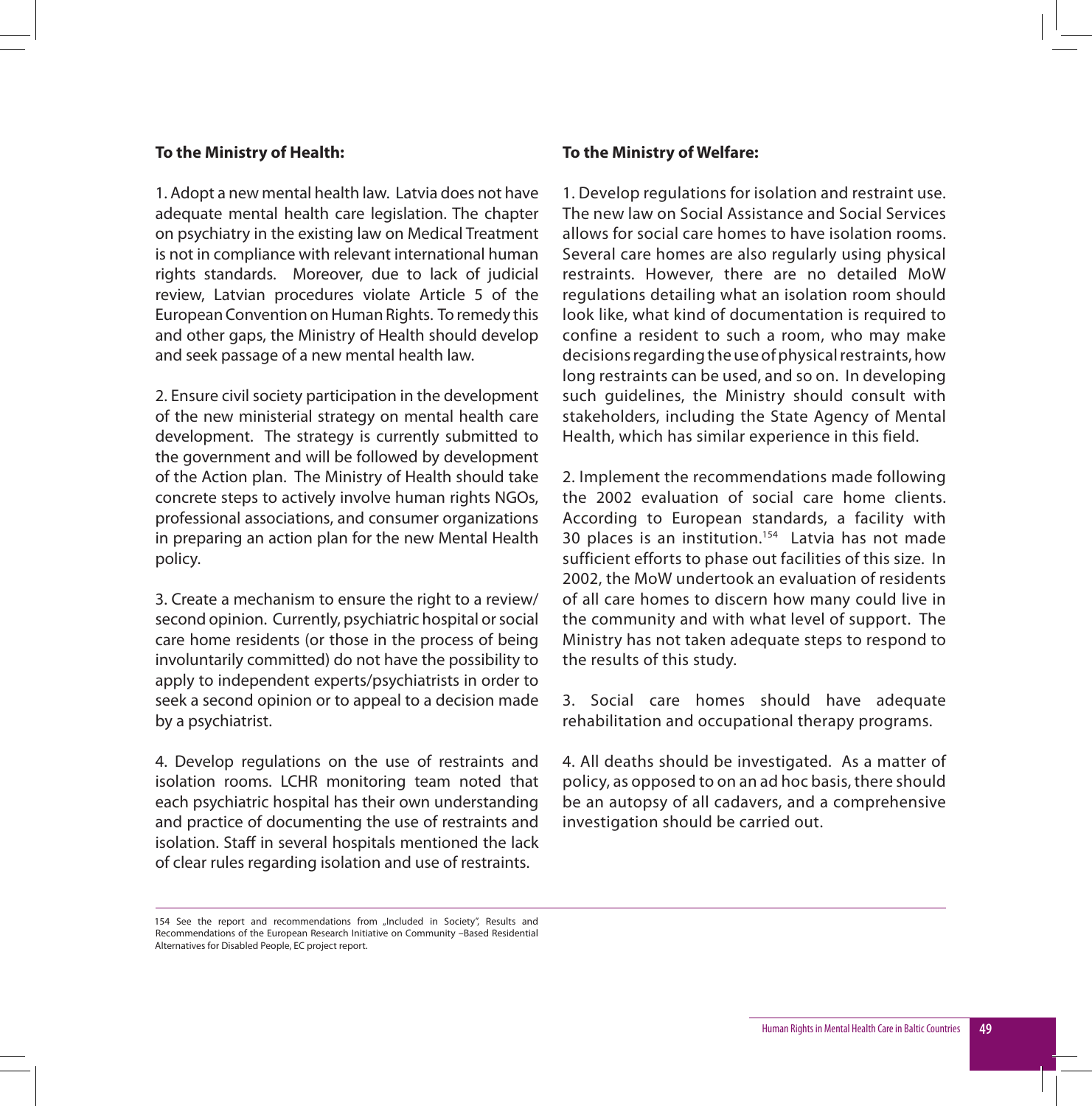5. Strengthen cooperation with NGOs. The Ministry should increase its interactions and support of NGOs. This could include the development of a small-grants program to support self-help groups or psychiatrically and intellectually disabled persons.

6. Strengthen links with other Ministries, particularly the Ministry of Health. The Ministry should work actively to erode the dichotomy between those who fall under the tutelage of the MoH (primarily persons residing in psychiatric hospitals) and those residing in social care homes.

## **To the Ministry of Justice:**

1. Train judges, prosecutors, and other MoJ staff in the procedures for involuntary hospitalization.

2. Establish legal protections for commitment and treatment consistent with European standards. Ensure the right to review by an independent judicial authority and access to a lawyer before a trial or hearing begins. In addition, ensure that in cases of defining someone as legally incapable, the person in question has the right to a fair trial, meaning that he/ she has the right to participate in the court hearing and to receive and appeal the court' s judgement.

3. Restrict the naming of social care home staff as legal guardians. In cases where there is no family member to act as guardian, the MoW has suggested naming social care home staff as guardians. However, this could engender conflicts of interest, and should be avoided. The Child Custody Court should monitor guardianship relationships where this is currently the case. The Ministry should dedicate resources to reform of the guardianship system, such as declaring fewer people incapacitated, hiring professional guardians, and introducing the concept of partial guardianship.

## **To Local Municipalities:**

1. Begin planning for assuming control of social care homes (taking over responsibility from the national government). Municipalities should decrease the size of these social care homes by establishing community-based services, increasing cooperation with the health and social welfare sectors, and training additional social workers. The Vidzeme program for social integration can be used as a model for coordinating health and social care services in order to respond to the needs of each individual client with mental or intellectual disabilities.155

## **To Psychiatric Hospitals:**

1. Operationalize the right to informed consent. The LCHR monitoring team saw few cases where residents of hospitals were able to say that they had been briefed and accepted their treatment. Hospitals should ensure that all residents have the opportunity to speak to a psychiatrist (as opposed to a nurse), hear and ask questions about their treatment, and refuse treatment.

2. Develop individualized rehabilitation plans for all residents.

3. Ensure the support for users' activities. In some psychiatric hospitals, there is good support from administration for users' activities. The experience of Akniste Psychiatric Hospital in a work with Patients' Council can be consulted.

<sup>155</sup> The program in Latvian is available on the web page of LCHR - http://www.humanrights. org.lv/html/lv/jomas/garigi/28616.html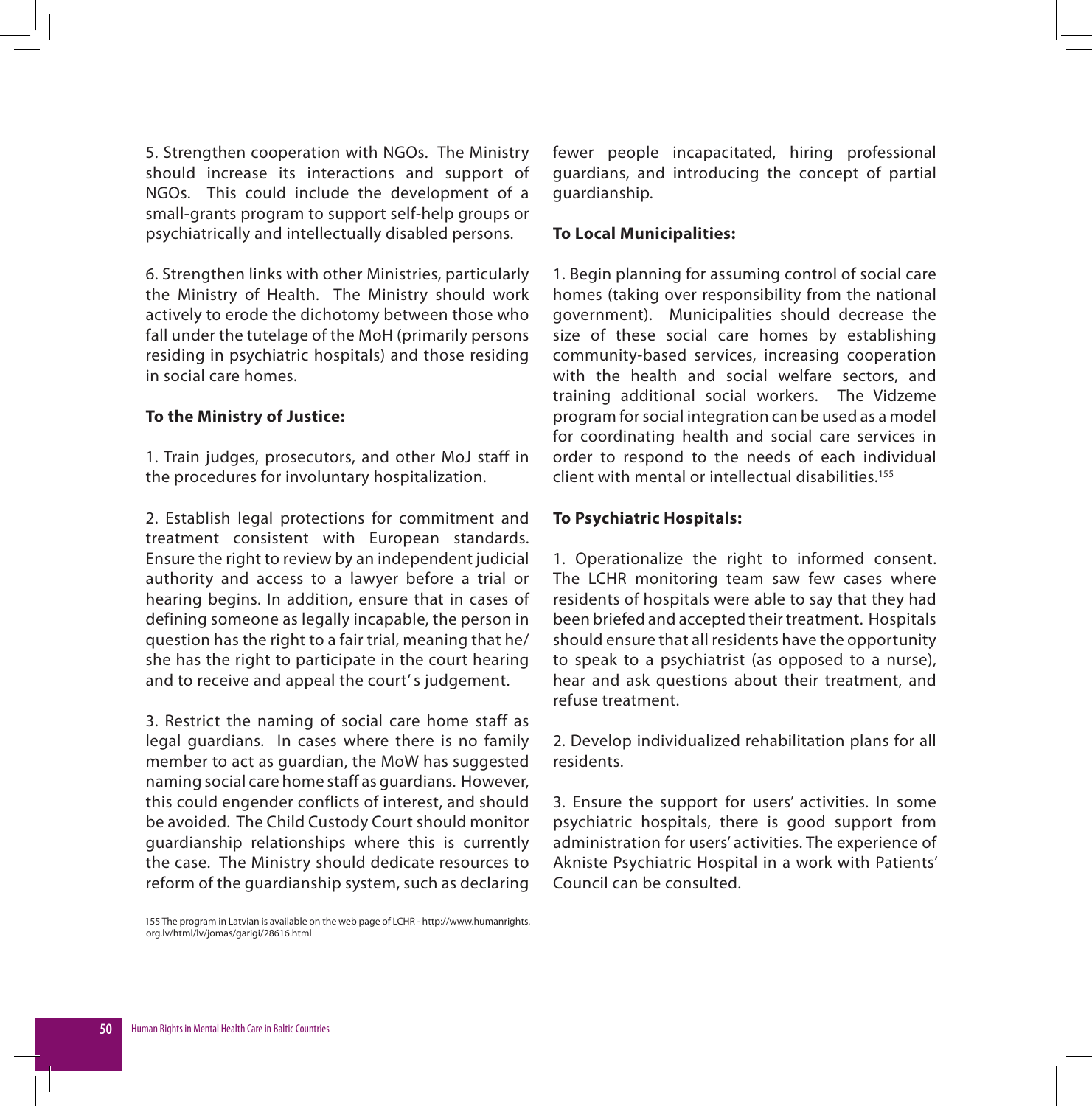4. Ensure that patients' rights information is available. LCHR has noted that one of major complaints from hospitalized patients is a lack of information regarding their rights and where to turn for assistance. Since currently there are no materials produced on mentally ill rights by state, ensure that information leaflets produced by NGOs are accessible.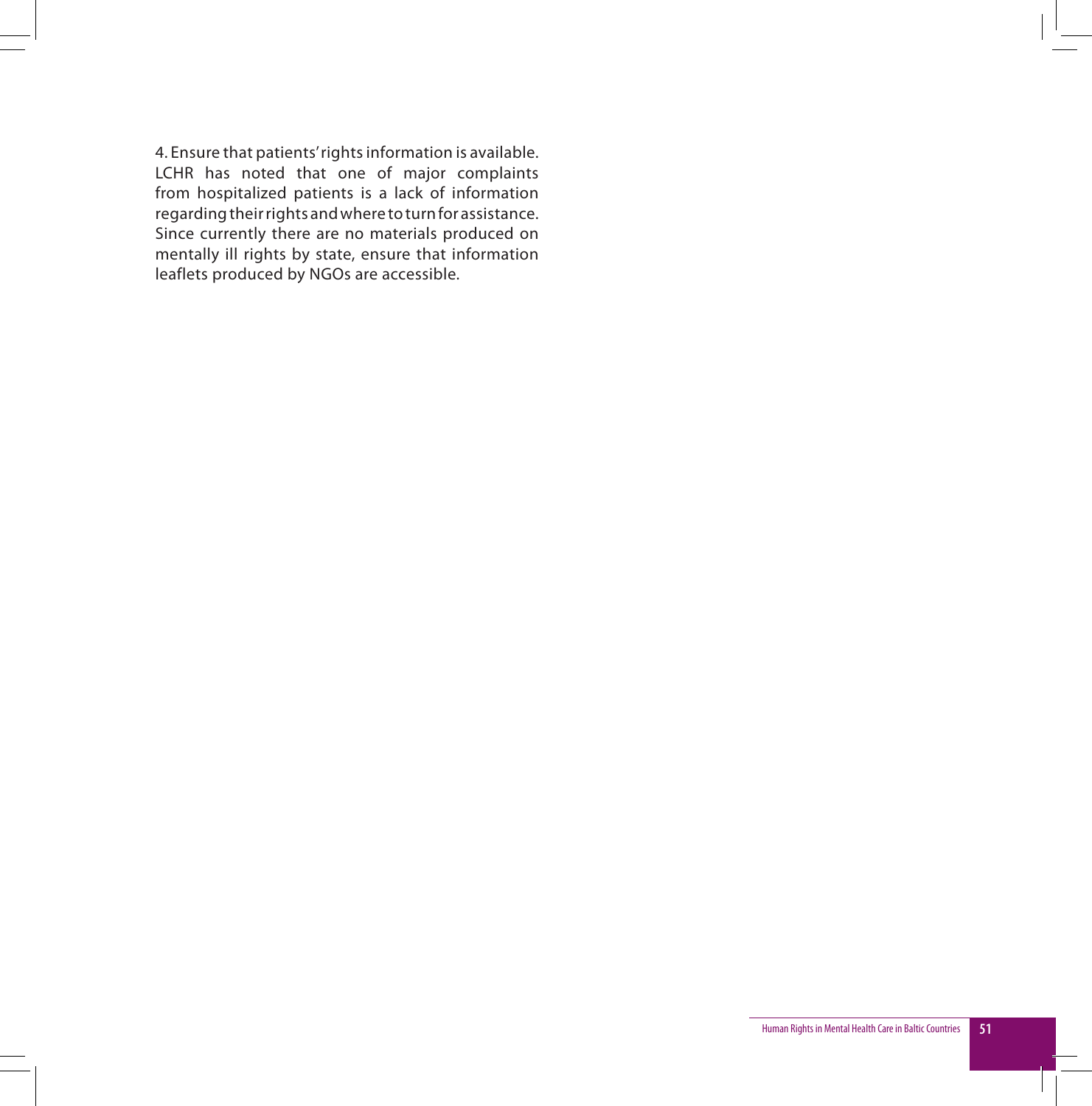## **LITHUANIA**

### **Mental health care reforms since USSR**

The objectives of Lithuania's health care system are to create and implement health care policy that will ensure public health, high quality of health care services and the rational use of resources based on health insurance and the right of permanent residents to free basic treatment, as well as the right of the patients to choose their doctor or a medical establishment<sup>156</sup>

In the case of Lithuania, as well as of other postcommunist states, a difficult threefold task is emerging in the reform of mental health care<sup>157</sup>:

1. Firstly, difficulties in the transitional period, experienced in the last decade of the 20th century, revealed a very unfavorable mental health situation, which is expressed through high suicide rates, the prevalence of alcoholism and a sharp increase in the number of drug addicts.

2. Secondly, the model of psychiatric care was inherited from the previous system, which was mostly based on the isolation of persons with mental disorders. This model reflects the attempts of the closed society to ignore severe mental health problems and also reveals strong discriminatory tendencies towards mental health patients, treating them as dangerous people for the society.

3. Thirdly, there is resistance to the approach that mental health problems are problems of communities and modern public health efforts are needed to solve such problems. These attitudes are predetermined by habitudes or myths about mental disorders and mental patients. Financial constraints faced by municipalities, lack of social support, and traditions at the localcommunity level also are important factors.

Since 1989, four stages can be distinguished in efforts to create a modern mental health care system relevant to international standards:<sup>158</sup>

1. The first stage (1989-1993) is described as the period when severe problems hidden by Soviet ideology were disclosed. New mental health services, NGOs, and professional associations were established in the early 1990s. Identification of newly emerging mental health problems and increasing prevalence of suicides, violence, and substance abuse attracted attention from governmental and nongovernmental sectors.

2. The most important achievement of the second stage (1994-1996) was the Law on the Mental Health Care adopted by the Lithuanian Parliament (Seimas) in 1995. The foundations for reforms in the mental health care system, prevention of mental illness, and proper use of psychiatry were laid down in the law.

3. In the third stage, from 1997 to 2000, a few steps towards the formation of the state mental health policy were achieved: the State Mental Health Center was established; the State Program on Prevention of Mental Disorders was adopted; and the State Mental Health Commission was established. The National Health Board also paid a lot of attention to mental health issues. In 1999, the board prepared the strategic proposals on the development of the mental health care system and the prevention of mental disorders. During this period, several attempts to introduce the institution of the General Practitioner (GP) were made. Hundreds of physicians, who formerly have been

156 www.sam.lt

158 International mental health policy, programs and services project. Country profile Lithuania. Issues to consider in the assessment and further development of mental health policy, programs and services

<sup>157</sup>International mental health policy, programs and services project. Country profile Lithuania. Issues to consider in the assessment and further development of mental health policy, programs and services.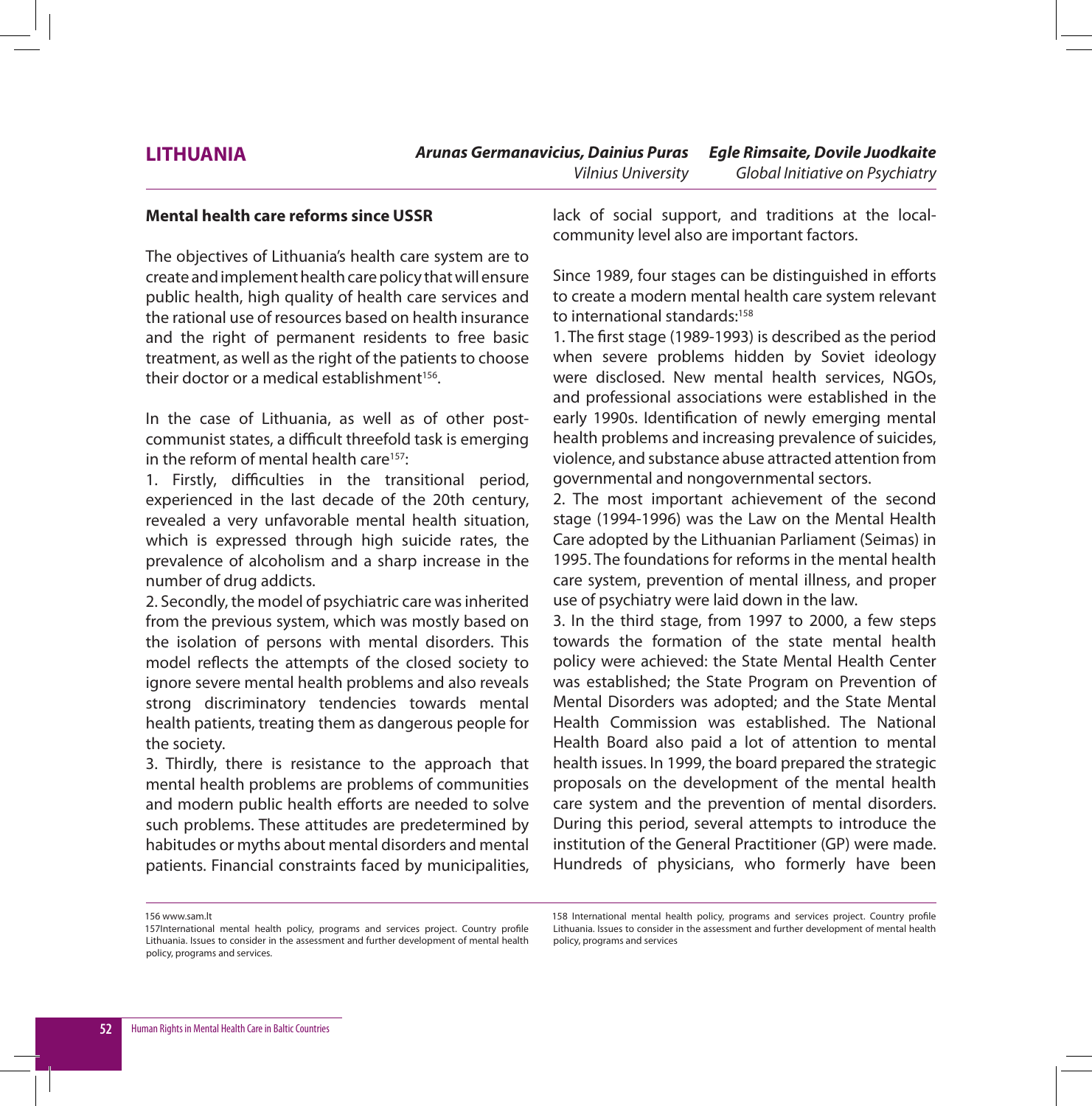working as internists or specialized care providers (i.e. pediatricians) in state polyclinics, were trained in diagnostics and treatment of most prevalent illhealth conditions (including mental disorders) in the general population. Part of them used loans from the World Bank and opened relatively small private group practices; however, in reality they very rarely provide services for mentally ill patients. With the development of mental health care centers at the primary care level, the amount of services for this target population has been constantly shrinking. This is also due to the financing of primary care, where all mental health care budgets pay for specialized primary mental health care teams, rather than for GPs.

4. When WHO issued its annual report, "Mental Health: New Understanding, New Hope," a new period in mental health development started, both at the international and national level. Mental health became a main part and priority within the public health system. After WHO's Helsinki conference in 2005, Lithuania started developing its National Mental Health Strategy. Its aim is to create a mental health system that would effectively and rationally strengthen public mental health and provide overall support to persons with psychiatric and behavioral disorders.

One of the most important components of mental health reform, indicated in the Law on Mental Health Care, is the establishment and development of mental health care centers at the local (municipality) level. Nowadays, such mental health centers based on teams of specialists are operating in the majority of municipalities. Currently, 65 (including two private ones)<sup>159</sup> mental health centers are functioning in Lithuania. Outpatient services in these centers are provided by psychiatrists (some of them do have licenses for treatment of people

159 Data from the State Mental Health Center website accessed at http://www.vpsc. lt/centrai2.html

with chemical dependencies), child and adolescent psychiatrists, social workers, psychologists, mental health nurses. Although the number of psychiatric and child psychiatric beds is slowly increasing in general hospitals, the majority of stationary psychiatric services are still provided by specialized psychiatric hospitals, where treatment conditions improved.

There are still significant problems among people with chronic mental illnesses. It continues to be difficult to find an alternative for the traditional place, inherited from the previous system (long - term isolation in social care homes). Reintegration of mental patients is encumbered by the lack of social rehabilitation traditions in the community, and to the absence of inter-sectorial collaboration crucial to achieving good results in the field. It is important to acknowledge the fact that even after investments had been made in the early treatment of the disorders, the immediate effect is hardly expected. Such investments include the establishment of a network of psychosocial services at the community level and education of specialists at the primary level (teachers and general practitioners) as to how to work with problematic children.

Legal and policy analysis of mental health care and social care systems in Lithuania

### **Mental health care**

### **Overall Organizational Structure of Health Services**

In Lithuania, the health care system is organized on national (state), regional (counties) and local (municipality) levels and health care services are provided on primary, secondary and tertiary health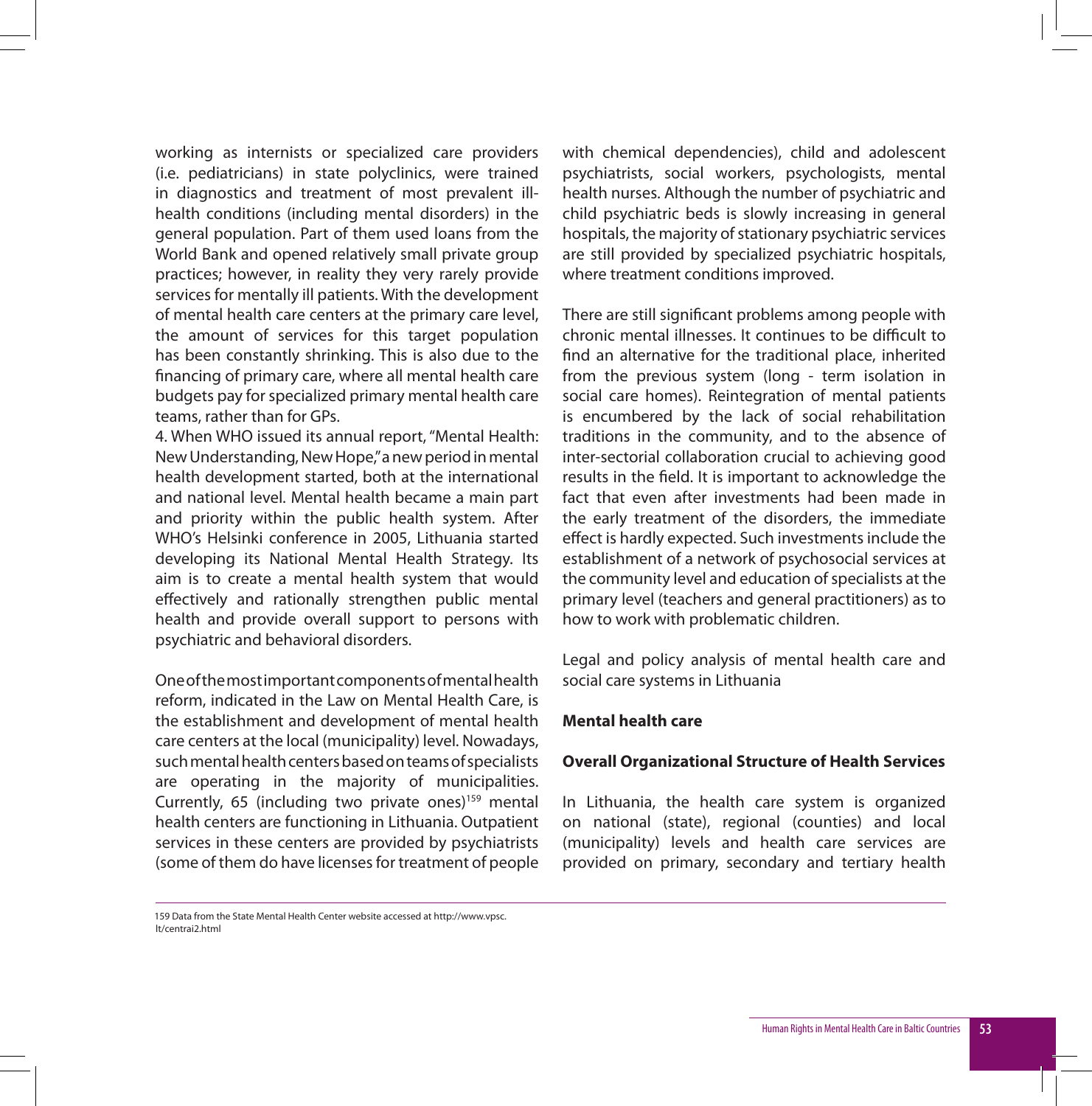care levels. Secondary health services (inpatient care and specialist outpatient care) by law are under county administrations; but, in reality, most municipalities continue to run both hospitals and policlinics with a mixture of primary and secondary outpatient care. The chief institution of the county organizes secondary personal and public health care while the dimension and character of activities is regulated according to the Ministry of Health. The Ministry of Health and other respective state institutions under its supervision (e.g. State Mental Health Care Center) execute and organize the personal and public health care activities of the State. Health care institutions of the tertiary level are certified by the Ministry of Health. They can provide primary and secondary health care services only for the purpose of the science and training. The specialized health care institutions established by the Internal Affairs and Defense Ministries are organizing personal health care services independently.

In Lithuania, certain legal mechanisms exist foreseeing health activities management, coordination and control subjects and their competencies (since Government and the Ministry of Health represent the national level, county physician, the regional level, and the municipality physician, the local level), there economic mechanisms also exist anticipating peculiarities of health activities financing and regulation; however, the respective mechanisms are not developed well enough yet<sup>160</sup>. Budget allocation in the past was controlled more on the local level. However, after the recent move towards a single payer insurance scheme, changes are developing in the control of health care budgets. The licensing process has traditionally been centralized, but it is moving towards control at the local level. Price setting is also very centralized. The Ministry of Health has maintained control over this aspect of the system.

Currently, in Lithuania, there are 10 administrative units (counties) and 60 municipalities. The majority of health care institutions are public, i.e. non-profit institutions. The Ministry of Health is responsible for the general supervision of the health care system. It also prepares legal documents in the field of health care. Maintenance and development of tertiary level health care institutions are also under the competence of the Ministry of Health.<sup>161</sup>

### Legal analysis of mental health care system

All fundamental human rights are specified in the Constitution of the Republic of Lithuania.162 The Constitution provides that the person shall be inviolable; human dignity shall be protected by law. It shall be prohibited to torture, injure, degrade, or maltreat a person, as well as to establish such punishments. No person may be subjected to scientific or medical testing without his or her knowledge thereof and consent thereto. All people shall be equal before the law, the court, and other State institutions and officers. A person may not have his rights restricted in any way, or be granted any privileges, on the basis of his or her sex, race, nationality, language, origin, social status, religion, convictions, or opinions.

Article 53 of the Constitution of the Republic of Lithuania specifies that the State takes care of people's health and guarantees medical aid and services in the event of sickness. The Law provides free medical aid to citizens at state medical facilities. Health care of persons with disabilities is carried out according to the functioning health care system with mental health care being a part of it, within the framework of the functioning system of determining disability.<sup>163</sup> The Law on Social Integration of People with Disabilities 2004 specifically indicates, that "in order to secure equal opportunities of persons

<sup>160</sup> International mental health policy, programs and services project. Country profile Lithuania. Issues to consider in the assessment and further development of mental health policy, programs and services

<sup>161</sup> International mental health policy, programs and services project. Country profile

Lithuania. Issues to consider in the assessment and further development of mental health policy, programs and services

<sup>162</sup> The Constitution of the Republic of Lithuania//State News. 1992, No. 33-1014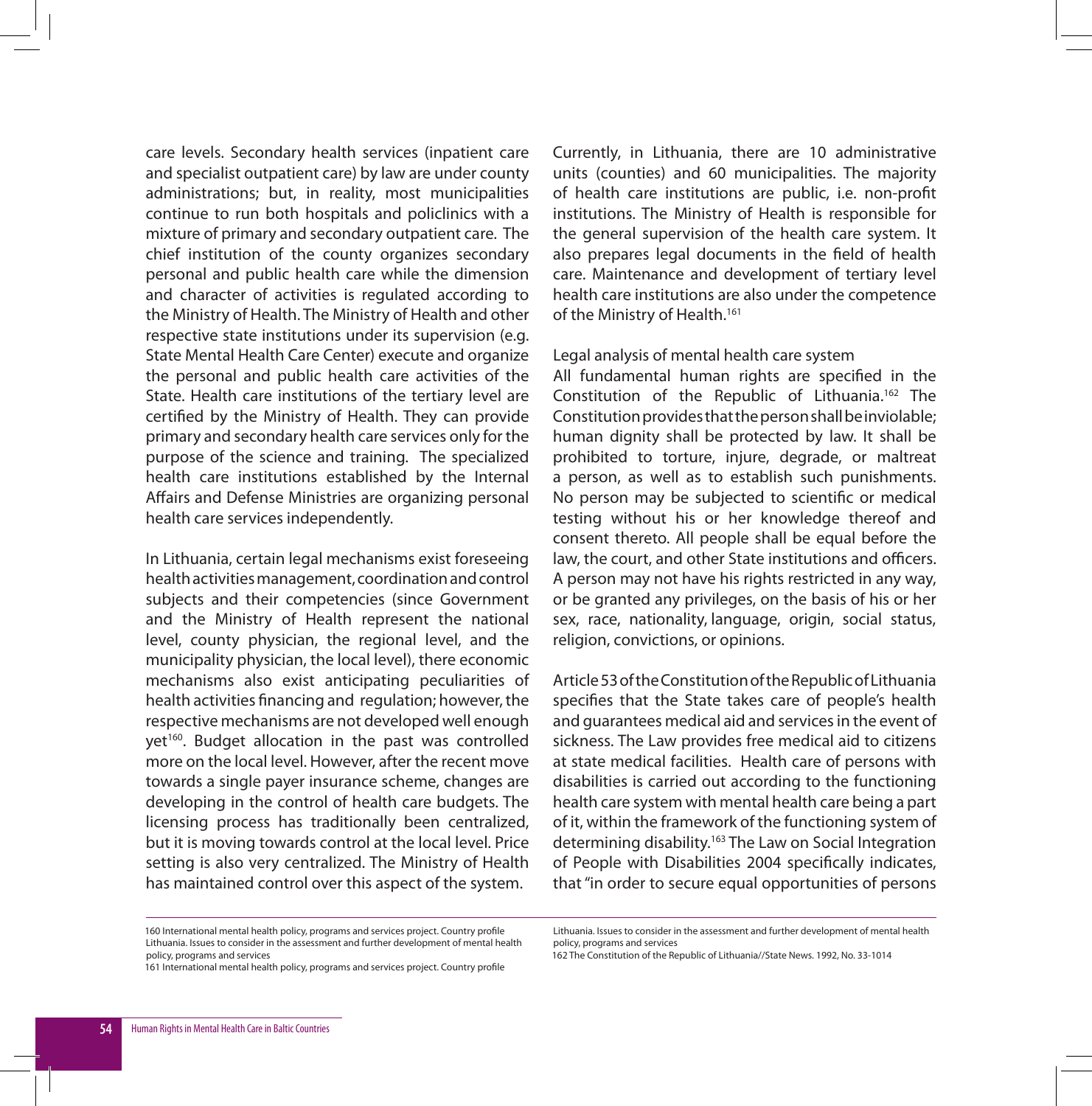with disabilities within the sphere of health care, the health care services to the persons with disabilities are provided of the same level and within the same system as for other society members."164

The health care system in Lithuania is regulated by a number of different laws and other legislation. Most of them are of a general nature and encompass the health care of all Lithuanian residents, including persons with disabilities. The Law on Health Care System<sup>165</sup> establishes the entire Lithuanian national health care system and the main principles of its organization and functioning. The Law on Health Care Institutions<sup>166</sup> (1998 edition) establishes the qualifications of health care institutions, requirements for their licensing, activity, basis of state regulation, control mechanisms, intercourse between health care institutions and patients, grounds of liability for breach of laws, etc.

Psychiatric hospitals are currently the main health care institutions that provide in-patient services for persons with mental disability. Psychiatric hospitals, like all other health care institutions, have the right, in accordance with the procedure set by laws and other legislation, to provide health care services only when they have received their license and have registered with the State Health Care Institutions Register. The Ministry of Health of Lithuania is responsible for the licensing of institutions and maintains the register. Following national laws and international standards, the Ministry of Health regulates the different medical and hygienic norms, health care methodologies, etc., of these institutions.

The Lithuanian Law on Health Insurance<sup>167</sup> was approved in 1996 (new addition is in effect from 1 January 2003). It foresees a compulsory health insurance for all permanent residents in Lithuania, independent of their citizenship. This compulsory health insurance is executed by one state institution – the State Patients' Fund (SPF). Visits to the doctor, treatment at the hospital (including medicine) and rehabilitation (physical rehabilitation or treatment programs in sanatoriums, but not psychosocial rehabilitation) are completely compensated from the Compulsory Health Insurance Fund. Depending on the health status and disability group<sup>168</sup> (working capacity) level established, expenses of basic prices of medicine and means of medical care, as well as basic prices of medical rehabilitation and sanatorium treatment are compensated fully for persons with no working capacity established, and partially for persons with partial working capacity. In 2003, the SPF spent 158,8 Euro on average per one insured person. Those who are not insured may apply only for a necessary medical aid. Such persons should pay for other services under the prices set by the Ministry of Health. An additional private health insurance is foreseen in the Health Insurance Law; however, it is still not popular in Lithuania and is used only by a small part of the population with high income.

<sup>163</sup> Until recently the Law on Social Integration of People with Disabilities 1991 (this version of the Law was valid until 1 July 2005) established the functioning system of determining disability. The Law regulated the establishment of disability, medical, vocational and social rehabilitation for disabled persons, the adjustment of conditions for the disabled, as well as the development and education of the disabled. Disability establishment procedure was based on medical evaluation criteria not taking into account the loss of the capability to work and income and the possibility to apply rehabilitation measures. The disability assessment procedures for adults (age 18 and over) established an individual's disability according to one of three disability groups, I, II or III. Indicated group of disability provided the right to receive state social insurance and other pensions, benefits, privileges. Disability is established in accordance with medical evaluation criteria not taking into account the loss of the capability to work and income and the possibility to apply rehabilitation measures.

<sup>164</sup> The Law on the Social Integration of People with Disabilities, No. IX-2228//State News, 2004, No. 83-2983, (hereafter, Law on Social Integration 2004).

<sup>165</sup> Law on Health care system. New edition of 1 December 1998 No. VIII-946//State News, 1998, No.112-3099

<sup>166</sup> Law on Health care institutions. New edition of 24 November 1998 No. VIII-940//State News, 1998, Nr. 109-2995

<sup>167</sup> Law on health insurance. New edition 3 December 2002, No. IX-1219//State News, 2002, No. 123-5512

<sup>168</sup> According to the Law on social integration 2004 instead of disability group individual's working capacity (graded in percentage) is established, when the person is considered as having no working capacity (0-25 percent of working capacity), having partial working capacity (30-55 percent) and full working capacity (60-100 percent).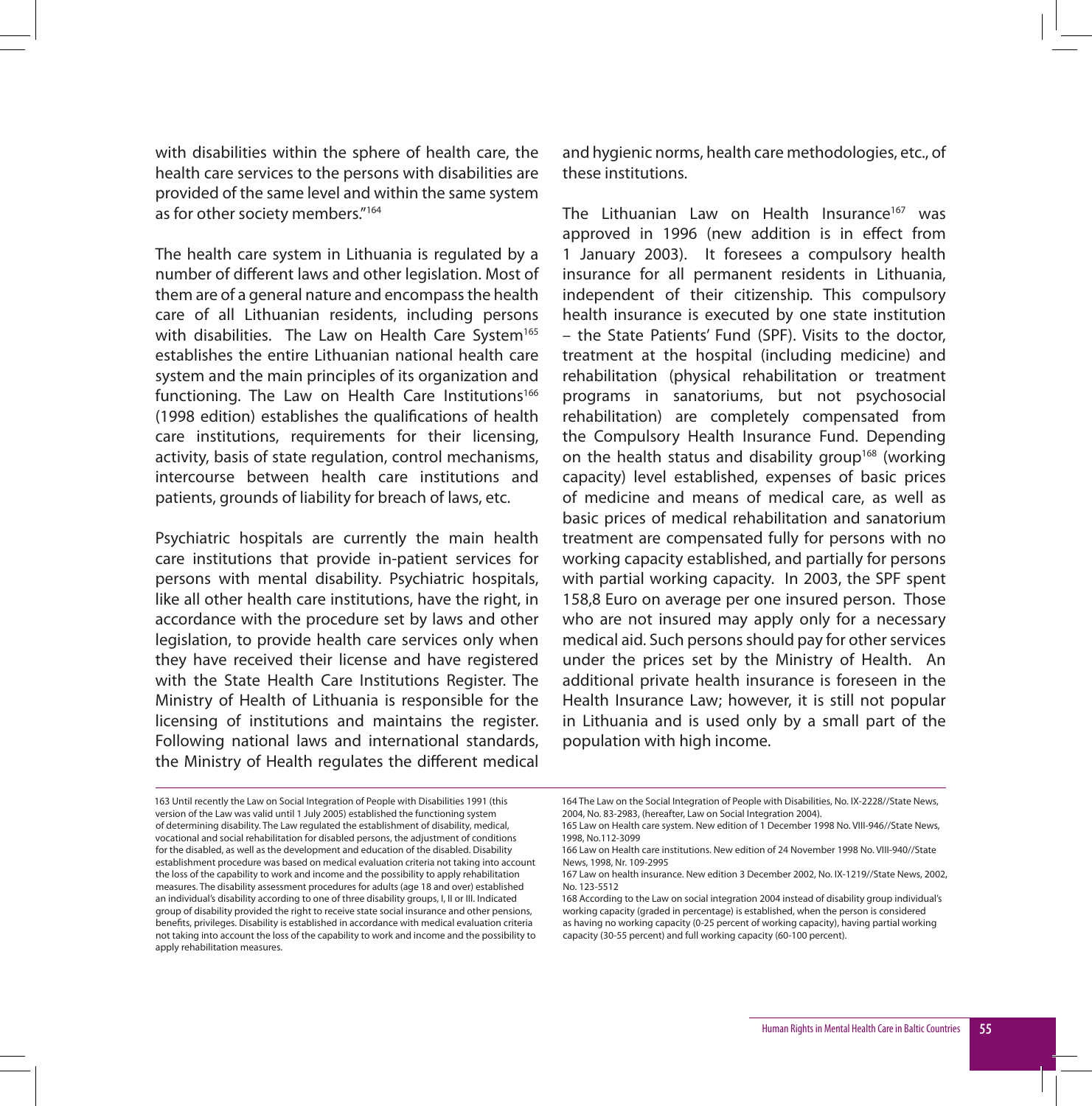The rights of individuals who enter the health care system are regulated by the 1996 Law on the Rights of Patients and Compensation of the Damage to their Health (revised edition is in effect from 1 January 2005).169 The Law provides patients with the following rights: the right to accessible health care, the right to select a physician, nursing staff member, health care institution, the right to information, the right to refuse treatment, the right of complaint, and the right to inviolability of Personal Privacy. In addition, the law establishes the rights of patients and the procedure of assessing and compensating the damage inflicted on their health. New amendments<sup>170</sup> to the law, which came into effect in the beginning of 2005, focus on compensation for damage endured during the provision of treatment or services. Compensation is based on the culpable actions of healthcare specialists $171$  and the actions of individuals conducting examinations who do not comply with biomedical research standards.172 The law particularly stresses the importance of the patient's choice and consent to his/her treatment.173

There are some laws that provide the priority of medical help for persons with disabilities. The Law on Mental Health Care<sup>174</sup> of the Republic of Lithuania adopted in 1995 is aimed at regulating the procedure and control of mental health care, as well as the rights of persons within the mental health care system. The Law on Mental Health Care insures mentally ill patients of all political, economic, social and cultural rights and non-discrimination on the grounds of mental illness. The State must provide mentally ill persons with possibilities for development, help them acquire work

them into community life. This law also establishes the rights of hospitalized patients to communicate with other persons (including other patients); freedom of access to all means of communications; to receive, in private, regular visits from their representatives and other visitors; to study and expand their knowledge and to take part in activities suited to their social and cultural background which are aimed at promoting rehabilitation and reintegration in the community, etc. Patients have the right to receive appropriate, accessible and suitable health care. The conditions of a patient's mental health care at the time of his/her hospitalization must not be inferior to the treatment and nursing conditions of any person being treated. The administration of a psychiatric hospital is responsible for the implementation of the rights of its patients. Specific patients' rights may be restricted on the psychiatrist's decision only in the event of a real threat to the patient himself or to others and in other cases established by laws of the Republic of Lithuania. The patients have a right to access their medical information and all medical documents. Patients have the right to refuse treatment; no treatment shall be given to a patient without his consent (to the minor - without the consent of one of the parents or guardians). This right may be restricted in cases when involuntary hospitalization is needed, also when mental health care services are provided for

skills, change their qualifications, rehabilitate and return

In-patient hospitalization is the last resort for a person's health care. A patient can be admitted to the in-patient institution in accordance with the recommendation of

convicted persons with mental health problems.

<sup>169</sup> Law on the Rights of Patients and Compensation of the Damage to their Health, 3 October 1996, No. I-1562//State News, 1996, No.102-2317.

<sup>170</sup> Law on the Amendment of the Law on Patients Rights and Compensation for the Damage Caused to the Health, No. IX-2361//State News, 2004. No. 115-4284. 171 Healthcare institutions and relevant staff are deemed at fault when a patient's health is partially or fatally impaired as a result of failure to comply with legal regulations governing provision of health care services and treatment and/or in the methods used for diagnosis and treatment. Healthcare institutions and relevant staff are further at fault when a patient's health is impaired due to deliberate actions of health care providers which may

not necessarily violate legal requirements and/or when healthcare providers have been negligent in their duty.

<sup>172</sup> The respective law issued on 13 July 2004 amended the Law on Ethics of Biomedical Research by focusing responsibility on the technician conducting biomedical research for liability in physical damage due to impairment or death and moral damage resulting from the research, unless evidence shows that the damage occurred to reasons unrelated to the biomedical research or the deliberate actions of the examined person.

<sup>173</sup> Lithuanian Mental Health Policy: shifting from deinstitutionalization towards community integration. Vilnius, 2005.

<sup>174</sup> Law on Mental health care, 6 June 1995, No. I-924//State News, 1995, No. 53-1290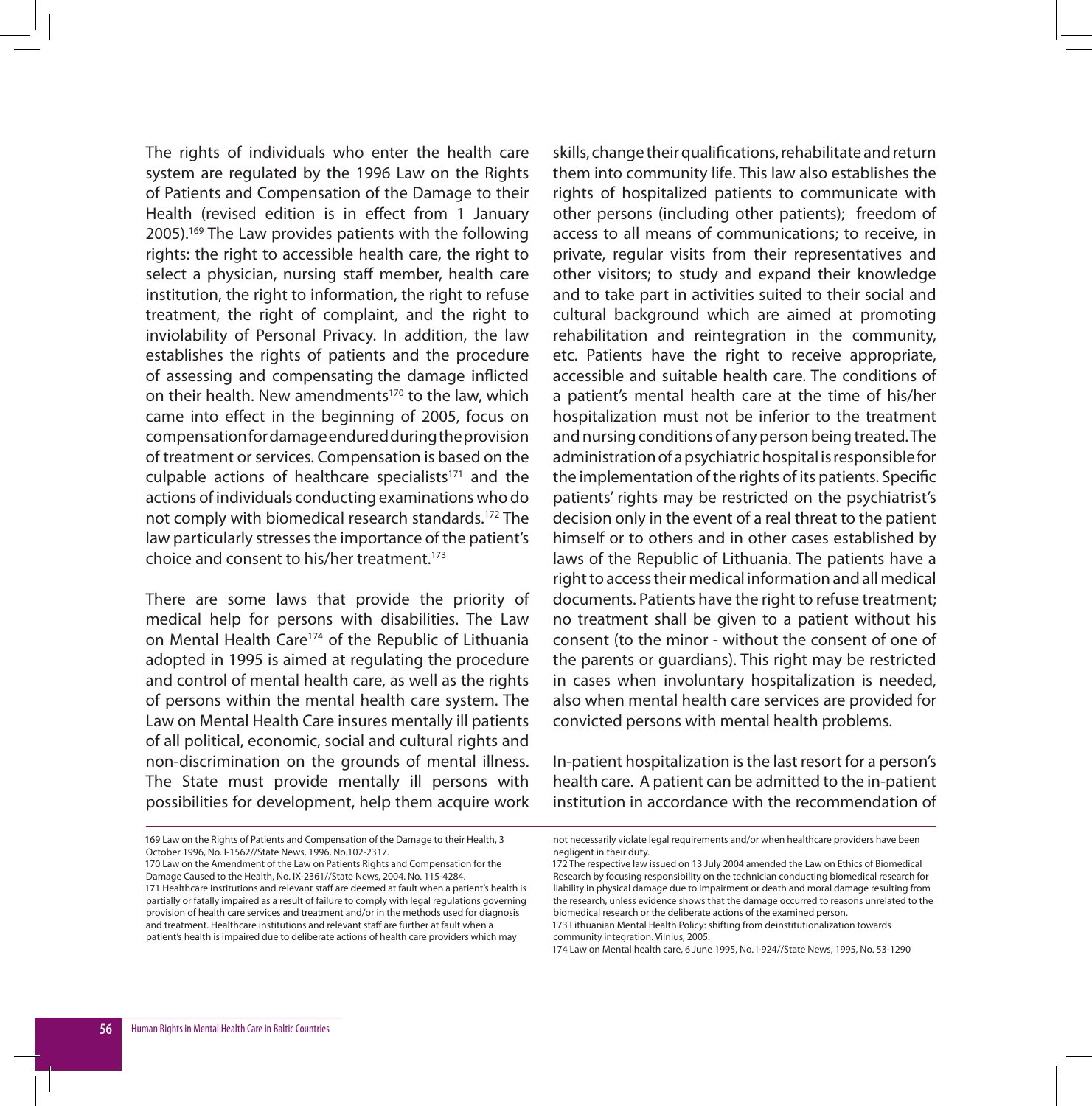the psychiatrist. The patient has to be informed about his rights within the institution, goals of hospitalization, the right to leave the institutions and potential incidents when this right is restricted. The Law on Mental Health care specifies cases when an involuntary hospitalization which restricts person's freedom is legitimate. A person who has a severe mental illness and refuses hospitalization may be admitted involuntarily to the custody of the hospital only if there is real danger that by his/her actions, he/she is likely to be a physical danger to him/herself or to others.

The Civil Code that is upper-level law also describes a third possibility for involuntary hospitalization of a mentally ill person and that is when the person's behavior may constitute a damage of property. In such cases, the patient may be involuntary hospitalized and treated within the psychiatric institution not longer then two days without the permission from the court. The Administration of psychiatric institutions must immediately inform the representative of the patient about the involuntary hospitalization. After the patient's involuntary hospitalization, the Administration is obligated to approach the court no later than within two days. If, within two days, the court does not issue permission to hold the patient, involuntary hospitalization and treatment must be discontinued. The court, after considering recommendations provided by psychiatrists, is entitled to issue a decision of involuntary hospitalization and treatment of the patient, but not longer then one month from the beginning of such hospitalization.

In a case when the patient's involuntary hospitalization and treatment must be prolonged, the Administration of the respective psychiatric institution has to approach the court due to the prolongation. According to the conclusion provided by the psychiatric institution, the court may discontinue or prolong involuntary hospitalization and treatment, but no longer than for 6 months at a time. Depending on the recommendations of the treating psychiatrist, the Administration of psychiatric institutions is entitled to suspend involuntary hospitalization and treatment earlier.

Upon involuntary hospitalization, the patient has to sign that he is informed by the Administration of psychiatric institution about his involuntary hospitalization and his rights within the institution. If the patient refuses or is not able to sign, his conveyance about involuntary hospitalization is confirmed in written by two witnesses, who may be from psychiatric institution personnel, but not psychiatrists. A person's hospitalization provided in breach of these requirements is illegal. The patient or his representative shall have the right to appeal to the Administration of the psychiatric institution, the Ministry of Health or the court against the conditions of health care or any violations of his rights. They shall have the right to be present and to be heard by said Administration, the Ministry of Health and court when the issues concerning his involuntary hospitalization, treatment, etc. are being decided.

Care for persons with mental disorders who committed crimes and were acknowledged legally irresponsible, are brought from all over Lithuania for treatment in the special forensic psychiatric hospital in Rokiskis (North-East corner of Lithuania). This hospital jurisdiction is responsible directly to Ministry of Health. Aftercare procedures are not well-described in Lithuanian documents; therefore, many inpatients face prolongations of hospitalization just because there are not any community services able to care for them after discharge from Rokiskis psychiatric hospital. In addition, the Administration of psycho-neurological pensions are not taking responsibility for these people, even though they do not have their home in the community.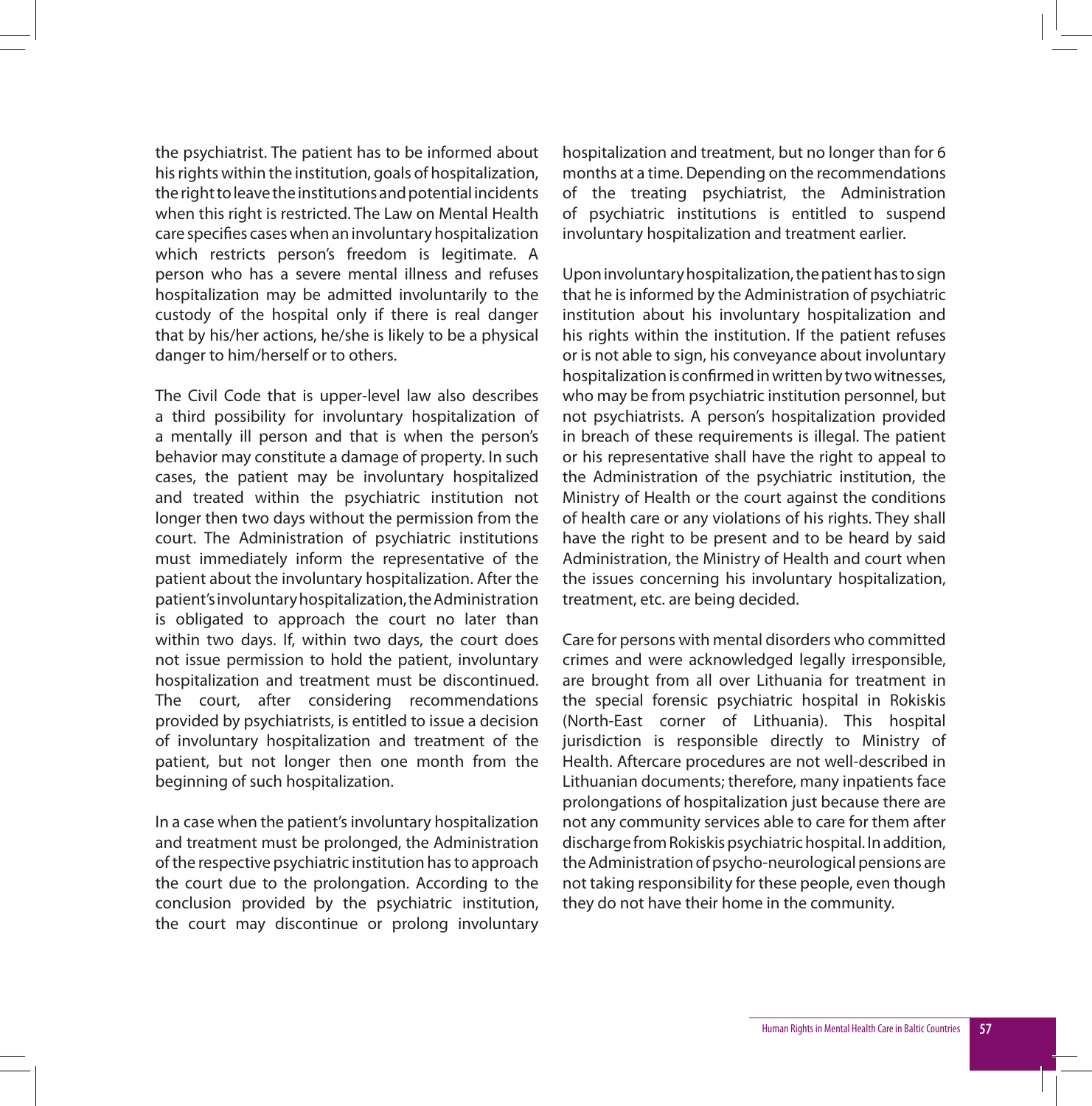The separate requirements and procedures for the provision of psychiatric and psychotherapy services to children, teenagers and adults, and the tariffs of payment for services are approved by orders of the Minister of Health of the Republic of Lithuania.<sup>175</sup> The average treatment period (in days) of services of secondary and tertiary levels<sup>176</sup>; the cost of one day at the hospital<sup>177</sup> and the basic treatment price depending on the profile of the treatment of the illness are separately approved.178 Each in-patient psychiatric institution is financed in accordance with these norms depending on the profile of the hospital (the number of beds, patients accepted and treatment services provided).

The organization and functioning of mental health centers are regulated by the 1996 Government Order on confirming the Regulation of Mental Health Care Center.179 They are accredited by the State to provide mental health care and social support to patients with mental health problems and other persons.

On 18 March 2003, the Government of the Republic of Lithuania approved the Strategy for the Restructuring of Health Care Institutions,<sup>180</sup> that had the main goals of: reforming the quality and accessibility of health care services; coordinating an optimum range and structure of services provided with the needs of residents' health care services, while restructuring the network of health care institutions and forming an effective relationship of county and municipal health care institutions in order to increase the work efficiency of all health care institutions.

### **National Policy**

### **Insights of reforming mental health**

Policies of health, mental health, and social affairs are developed and implemented according to the following factors:

a) Stakeholders lobbying;

b) Common sense or intuition; and

c) Evidence based mental health policy formulation and development.

In Lithuania as well as in other countries in the region, the first two factors are traditionally the major ones. The lobbying of stakeholders affects the administrators of traditional centralized institutions who usually have a huge influence on policy decisions and try hard to increase the weight of their institutions in policy making. This fact definitely is opposite to the idea of deinstitutionalization. Common sense or intuition is based on historical principles and the long tradition of stigmatization; e.g. common sense dictates specific terms to the whole society and to politicians who make decisions. It argues that the current situation should remain as it is; i.e., people with mental health problems should be treated or nursed in specialized institutions, since any reforms may cause huge problems. Common sense is against change, especially when we are talking about resistance to the change of paradigm.

Our case reform is closely connected to changes of paradigms: instead of taking a paternalistic approach to the care of people with mental health problems, suppressing their autonomy, the new paradigm suggests helping them learn to live as independently

177 The the cost of one day at the hospital according to levels: secondary level is 87,70 Litas (25,4 euro); tertiary level is 105,70 Litas (30,60 euro).

<sup>175</sup> Order of the Minister of Health on the Requirements of the Principles of Organizing of psychiatric and psychotherapeutic services for Children and Teenagers, their Description and Provision 14 December 2000 No. 109-3489.

<sup>176</sup> The average length of treatment in year 2005 was 29,4 days (in year 2002 it was 33,3 days)

<sup>178</sup> Order of the Minister of Health on the list of the inpatient health care services and basic prices, funded from the obligatory health insurance fund // State News, 2006 04 27 No. 338. 179 Regulation of Mental health care center of 9 February 1996 No. 234//State news, 1996 No.15-399.

<sup>180</sup> Strategy for restucturization of Health care institutions of 18 March 2003 No. 335//State News, 2003, No. 28-1147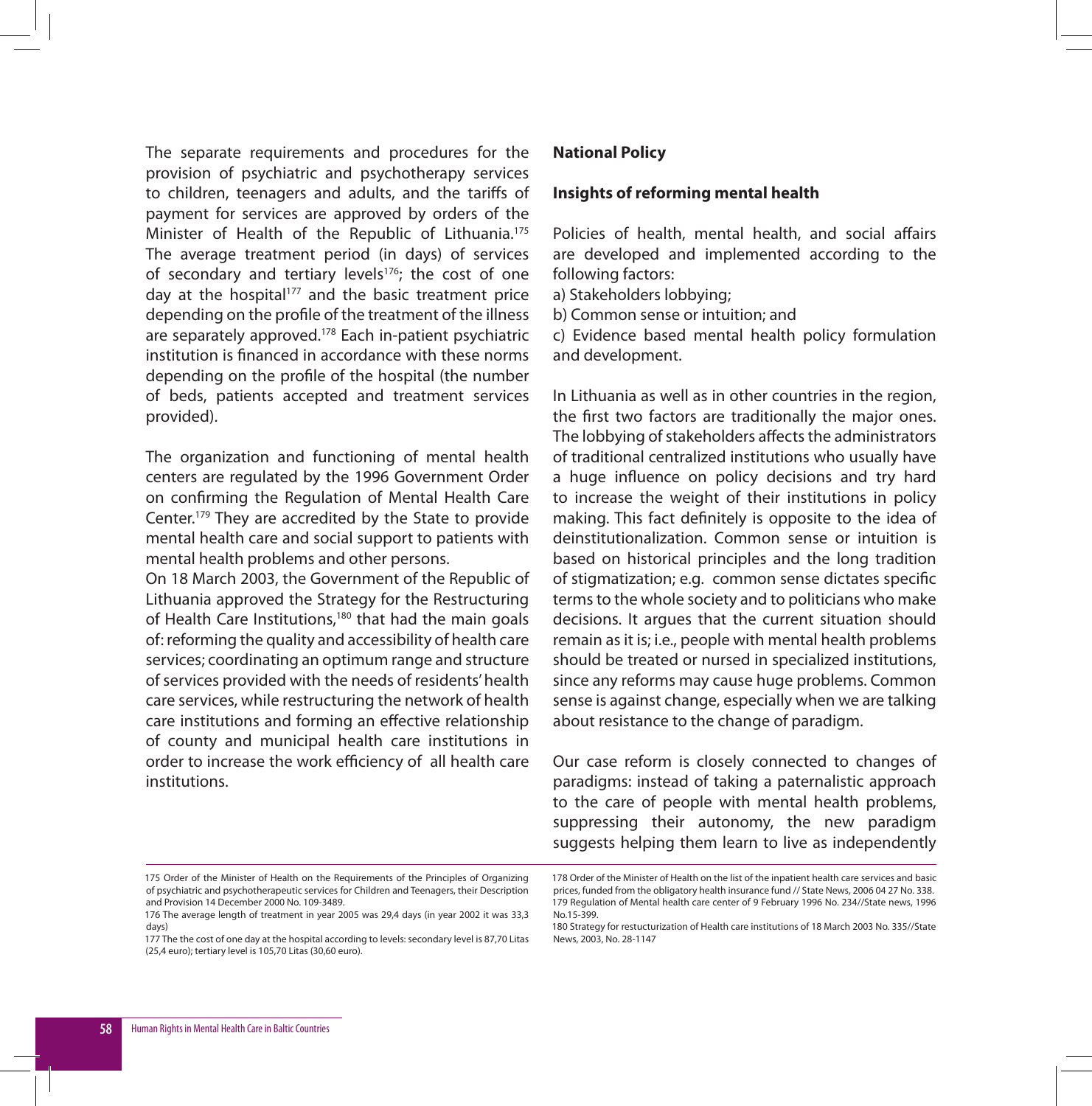and self sufficiently as possible because the people themselves as well as the whole society will gain from it. Common sense is very mistrustful in this case.

The third factor is evidence-based knowledge. Until now, in our state (and in the states of our region) there is no tradition of research systems using objective methods and making independent conclusions about their effectiveness. This shows that the area of system research is not encouraged and is even blocked by hospital administrations, who are interested in preserving the existing infrastructure of services. For example, international mental health policy, programs and services projects, made according to international scientific recommendations and the questionnaire "Country Profile"181 was very criticized by the former leadership and officials of the Ministry of Health in 2002-2003.

The unfavorable context distinguished by many stigmatizing, discriminating attitudes and tendencies towards corrupt mechanisms creates a situation in which new financial resources do not determine the clear indicators, based on science, but, rather, the statistics of the process related to the quantity of services. Until now, the public statistics dominate data about the process (how many beds, psychiatrists, medicine, etc…) without considering if those services increase or decrease autonomy of the patients, their self-sufficiency and quality of life. There are no indicators that clearly monitor and show if the current processes and investments increase or decrease social exclusion.

Lithuania is different from other countries by the very improved conditions in the psychiatric hospitals and social care homes. It is evident that many investments were made. The quality of the residents' lives has increased. Such investments can be justified if a decision is made to remain with the current system of institutions. However, we can assume that this successful investment in the system blocks the development of an alternative system of community based services because there are no financial resources left and because of the society's belief in these institutions, shown by the fact that there are long waiting lists for entrance. We can identify here a vicious circle: the more that is invested in the current unreformed system, the more difficult it will be to implement the process of deinstitutionalization.

### **Mental health policy development**

Main principles and priorities of a new Lithuanian mental health policy are the following:

- **·** Centrality of mental health as a strategically important component of public health and general health services;
- **·** Priority of mental health promotion/prevention activities;
- **·** Human rights in mental health;
- **·** Development of a spectrum of community based mental health services;
- **·** Restore a healthy balance within the biopsychosocial paradigm;
- **·** Promote and implement a principle of users' autonomy and participation;
- **·** Develop a new system of funding of mental health services with effective incentives for deinstitutionalization, involvement of primary care and intersectorial cooperation;
- **·** Develop a system of continuous evaluation and monitoring of indicators of public mental health and system performance;
- **·** Be proactive, also in the activities of the European Union.

181 As a part of international mental health policy, programs and services project, "International mental health policy and services development" the "Country profile" instrument was used for assessment of mental health policy and services in the Republic of Lithuania.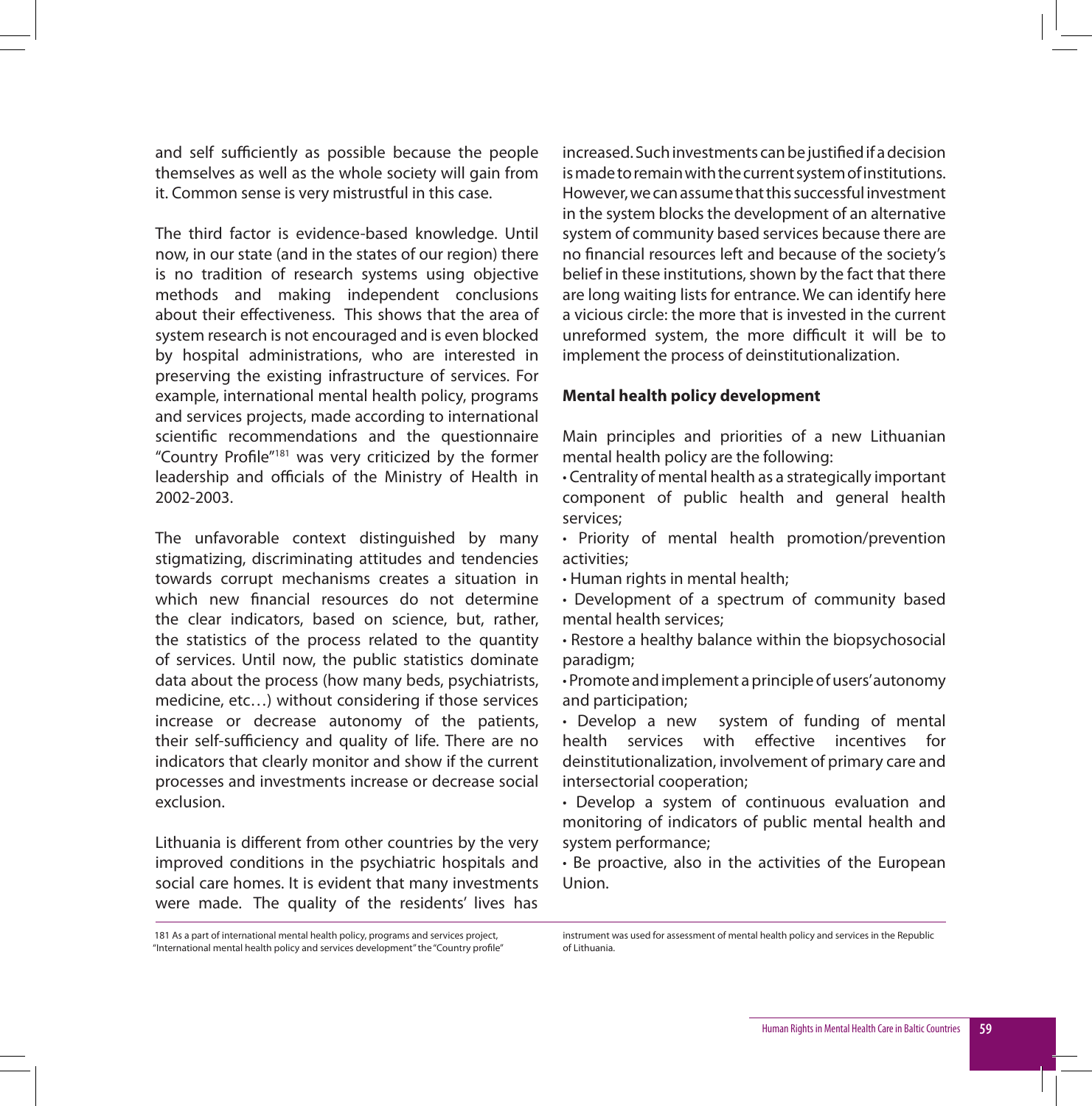Lithuania is one of the leading countries in drafting its modern National Mental Health Strategy, based on new priorities and values putting mental health in the center of general health care. This follows the European mental health development trends from the Declaration and Action Plan on Mental Health for Europe 2005, WHO, and the European Commission Green Paper Promoting the Mental Health of the Population towards a Strategy on Mental Health for the European Union 2005. Basically, these positive developments can be explained by active participation of the stakeholders, especially open minded professionals, and NGOs working in the field of mental health.

The main principles within the Strategy are the following: human rights, modern services meeting users' needs; sustainable development of a bio-psycho-social model; promotion of autonomy and participation; treatment of minor mental health disorders in non-specialized health care services; mental health strengthening and prevention of mental disorders; and strengthening of the roles of users and NGO sector.

## **Social care**

The program for development of a social services  $infrastructure<sup>182</sup>$  from 1998 proclaimed that the main policy trend of social services is the decentralization and development of ambulatory (community) services. Since 2002, the Ministry of Social Security and Labour has been implementing reform of the provision of social services. This reform aims at creating legal, administrative, and financial foundations for an effective planning, provision and organization of social services, thereby ensuring basic human needs and encouraging an individual to search for ways of self-help. Social services aim at satisfying the needs of individuals and creating living conditions that do not debase human dignity, when the individual himself is incapable of accomplishing this. Social services are divided into general and special social services. General social services are provided to help persons with disabilities to live independently at home and in the community. Special social services are provided for in-patient care, out-patient care institutions and rehabilitation institutions: day care institutions, temporary residence institutions, in-patient care and nursing institutions and institutions of mixed services. They may be provided when general social services are ineffective.

The main task for the social care homes is to provide social care services to those people who cannot fend for themselves, including temporary or permanent residence for the disabled who are in need of care, nursing, and who cannot live in their homes independently.

### **Structure of administration of social care**

Different institutions share responsibility for the administration of inpatient social services in Lithuania. The sphere of competence of the Ministry of Social Security and Labor covers the issues of social integration of the disabled, financial social support, social services, employment and social insurance. The founders of the institutions of social services are county governors, municipalities, and non-governmental institutions. Municipalities, which are responsible for the provision of social services to the disabled persons residing in their territories, act as the main organizers of social services in a community.<sup>183</sup> Persons are sent to the inpatient care institution only with the recommendation of the founder if according to the type and degree of the disability, as well as age and other criteria, correspond to the profile of the institution.

182 Government decision on approving of the program for development of social services infrastructure 1998-2003//State News, 1998, No. 19-478

183 www.socmin.lt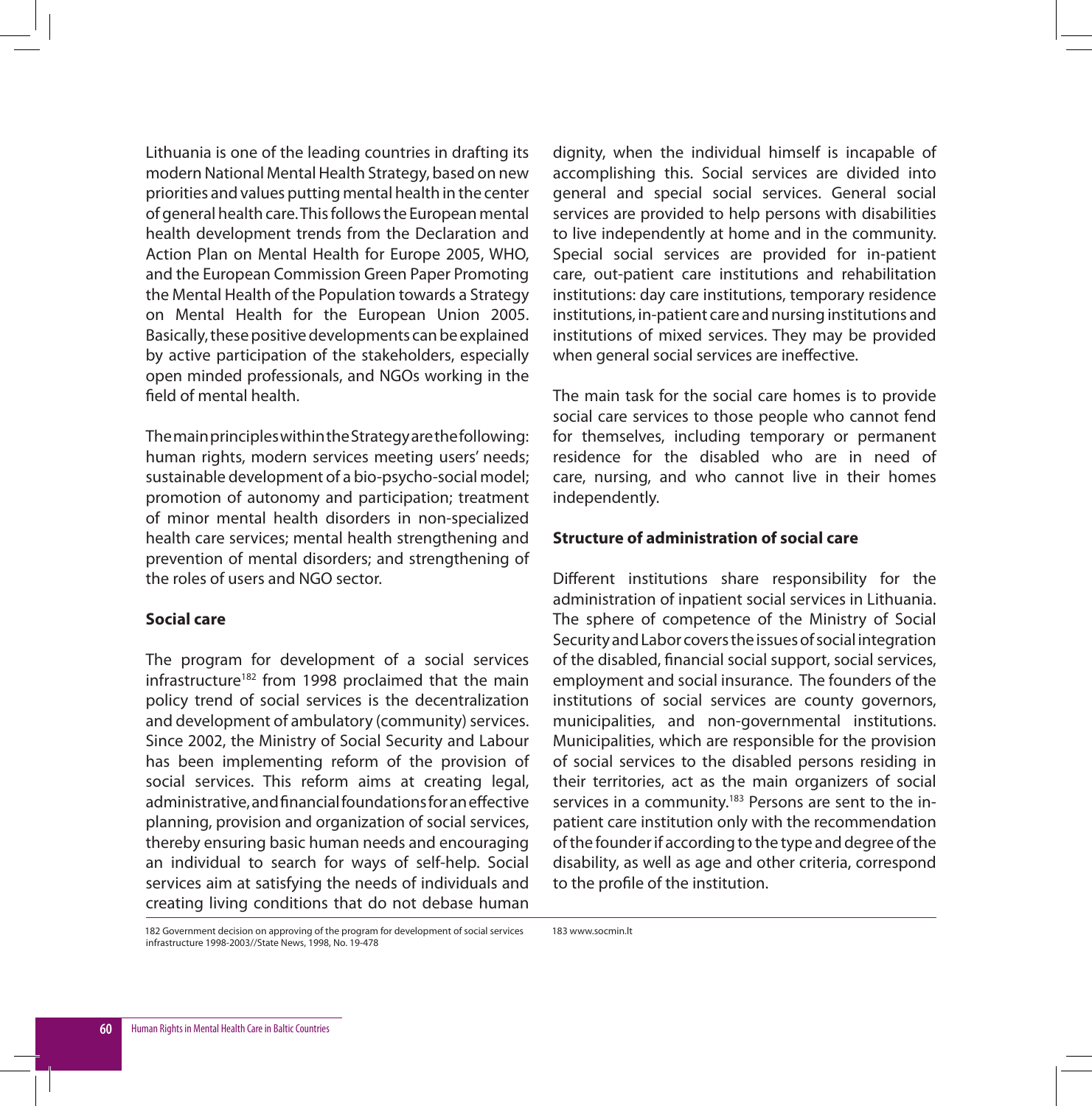Counties are responsible for implementing the policy of social integration of the disabled in the spheres of social maintenance, education, culture, sports, and health care. They also carry out national and regional programs. Municipalities are responsible for carrying out public administration and for the provision of public services for all individuals who reside in the municipality's territory, including the disabled. Municipalities are obligated to ensure the discharge of the functions assigned to them by virtue of laws with regard to the disabled: organization of general education for the disabled children, youth and adults; provision of social services and other social support to the disabled; creation of conditions for the integration of the disabled into the community; development and implementation of municipal health programs; and primary individual and public health care.

The Department of Disabled Affairs under the Ministry of Social Security and Labor<sup>184</sup> is established to help implement the social integration policy that corresponds to the needs of people with disabilities. The Department coordinates, monitors, and controls the national program for social integration of the disabled and other measures related to the social integration policy, and administers finances allocated for implementation of the Law on Social integration for disabled.

Non-governmental organizations for the disabled maintain cooperation with the Department of Disabled Affairs and implement the programs of social integration of the disabled according to the priority directions. These organizations are well aware of the lack of certain services and the need for such services; therefore, their programs are aimed at providing assistance to the individuals with the most severe disability through programs of social services, formation of independent life, medical rehabilitation, and availability of communications and information.<sup>185</sup>

### **National legislation**

Social services in Lithuania were legally established in the Social Support Conception adopted by the Government of the Republic of Lithuania in 1994. Social services were identified as one of the three social support forms. Further development of social services to different groups of individuals was set forth in the Law on Social Services of the Republic of Lithuania.186 A new version of the Law on Social Services was adopted in the beginning of 2006, but will come into force on 1st of July 2006.

On 4 September 1998, the Ministry of Social Security and Labor issued an Order on the development of trends for providing social services at homes and regulations related to the improvement of work efficiency of social care homes<sup>187</sup> that gave the priority for providing social services at homes within the community, and stated that the person must be referred to the social care home only in cases when social services provided at home are not efficient and do not secure the level of independency needed by the individual. Special in-patient social services are provided to children and adults with intellectual disability in social care homes. The Requirements for In-patient Social Care Institutions and the Procedure for Sending Persons to In-patient Social Care Institutions (hereinafter referred to as the Order) were approved by the Order of the Minister of Social Security and Labour on 9 July 2002.<sup>188</sup> The Order regulates the organization of the work of in-patient social care institutions, norms of the personnel, defines the services provided, the rights and duties of residents,

<sup>184</sup> Until 1 January 2006 Lithuanian Council of the Disabled Affairs under the Government of the Republic of Lithuania was responsible the the affairs of the disabled. 185 Ministry of social security and labor, The Report on the Lithuanian Social Security System, Vilnius 2003

<sup>186</sup> Law on Social services of 9 October 1996 No. I-1579//State News, 1996, No. 104-2367

<sup>187</sup> Development of trends for providing social services at homes and regulations of increase of work efficiency of social care homes of 4 September 1998, No. 137//State News 1998 No.94-2621

<sup>188</sup> Requirements for In-patient Social Care Institutions and the Procedure for Sending Persons to In-patient Social Care Institutions of 9 July 2002 No. 97//State News,2002, No. 76-3274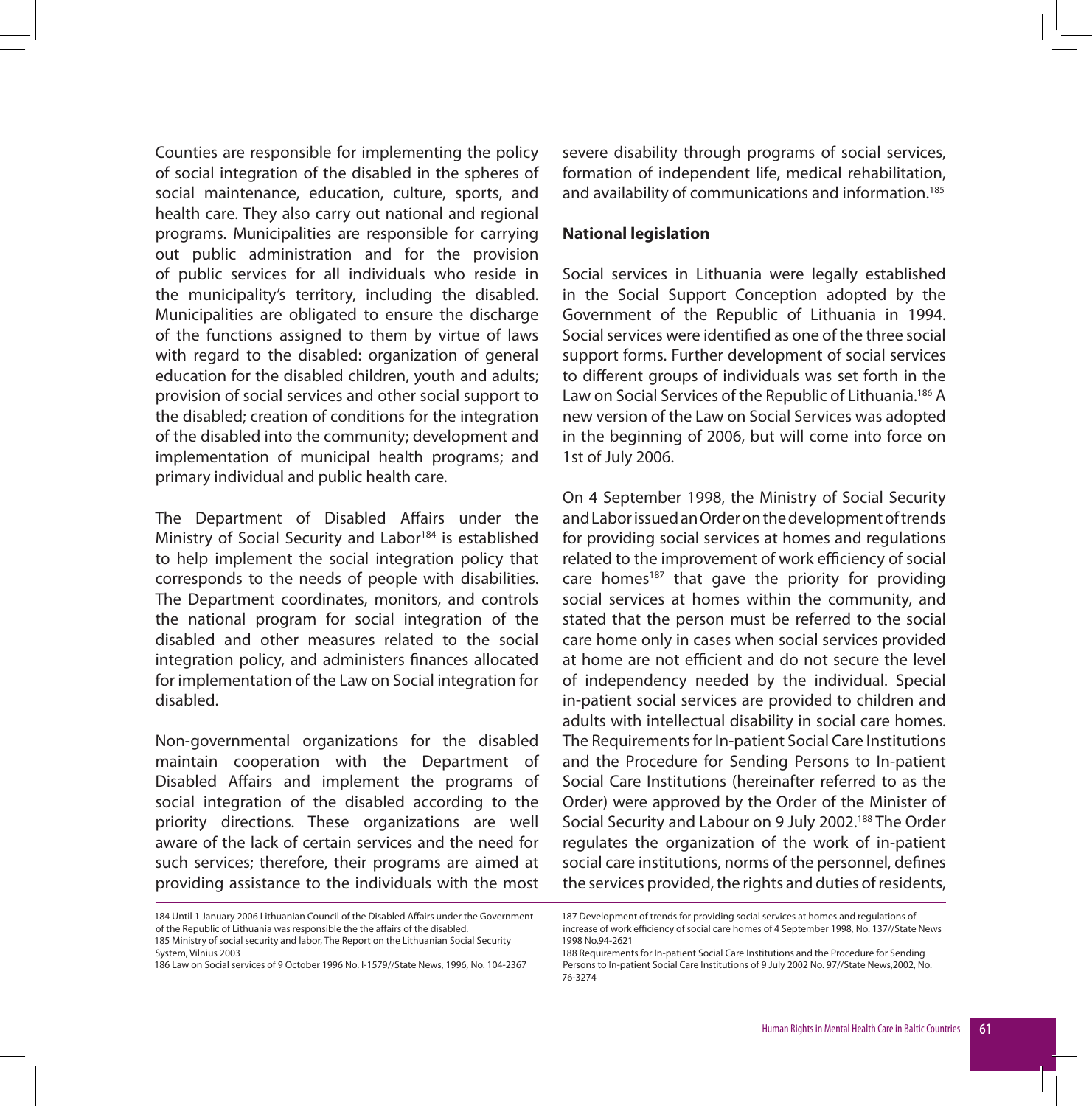requirements for the building of care institutions and environment, acceptance and departure from these institutions and the contingent for accommodated persons. These requirements are applied to care institutions for children, young people, adults and older people with intellectual disability and are mandatory for the in-patient social care institutions established by county governors and local governments. They are recommended to in-patient social care institutions established by non-governmental organizations, religious communities and general communities.

When accepting a capable person into the care institution, an agreement is signed between the person and the authorized representative of the administration of the care institution. The latter must provide the newly arrived person with detailed information about its activities, services, rights of residents, responsibilities and duties, in order to make him/her familiar with the internal procedures. Persons are accepted into the care institutions on a voluntary basis. The resident can leave the care institution for a short period of time (up to three months per year) or for good if he/she is recognized as capable and willing to do so. When releasing a resident, it must be ensured that services will be ensured for him/ her in the community; with proper living conditions and the ability to live independently. Residents who are recognized as incompetent or capable to a limited extent may only leave the institution permanently if they are going to live with a custodian or a guardian assigned by the court.

The Order consolidates the provision stipulating that the residents of care institutions must be provided with housing, catering, utilities, personal hygiene

support, social work, communication and consultation services. Minimum housing adaptations, catering, etc., requirements are identified. The residents have the right to address the administration of the institution regarding different issues. The procedure for filing complaints and tabling proposals must be established in the care institution. The residents must be provided with the possibility to safely keep their personal belongings and money and enjoy their privacy. The resident has the right to become familiar with all documents related to him/her, which are kept at the care institution.

The strategy for reorganization of state social care institutions 2002189 foresees the trends of reorganization of state care institutions for 2003-2008 year. The necessity for such reorganization is conditioned by the facts, that: according to the data of the Ministry of Social Security and Labor, state care institutions house approximately 30% (this number include both old age persons and persons with disabilities) of people who could live independently receiving social services in community.190 The majority of state care institutions are overcrowded; the largest having up to 550 residents.<sup>191</sup> Upon implementation of the strategy, it is foreseen that every year the network of social services provided in community will be gradually expanded, the number of places within institutions will decrease, the living conditions and quality of services provided will be improved. It is hoped that, in 2008, the number of residents would not exceed 300 in one institution and not more than four persons would live in one room.<sup>192</sup>

There are requirements for the outpatient social services institutions, adopted in 2003,<sup>193</sup> that establish

<sup>189</sup> Order of the Minister of Social security and Labor on approval of the Strategy for reorganization of state social care institutions 2002//State News 2002, No.: 71-2991. 190 Lithuanian Mental Health Policy: shifting from deinstitutionalization towards community integration. Vilnius, 2005.

<sup>191</sup> Items 5.2, 5.3, 5.4. Order of the Minister of Social security and Labor on approval of the Strategy for reorganization of state social care institutions 2002//State News 2002, No.: 71-2991.

<sup>192</sup> Despite of the decrease of the total number of places in state social care institutions from 5363 on the 1 January 2004 to 5359 on 1 July 2004 and to 5316 on 1 January 2005, the total number of individuals residing in institutions is yet not decreasing but balancing between 5348, 5344 and 5349 accordingly. Data received from Department of Audit and supervision of social establishments, accessed at website http://www.sipad.lt 193 Order of the Ministry of Social security and labor on Requirements for the outpatient social services institutions//State News 2003, No. 43-1990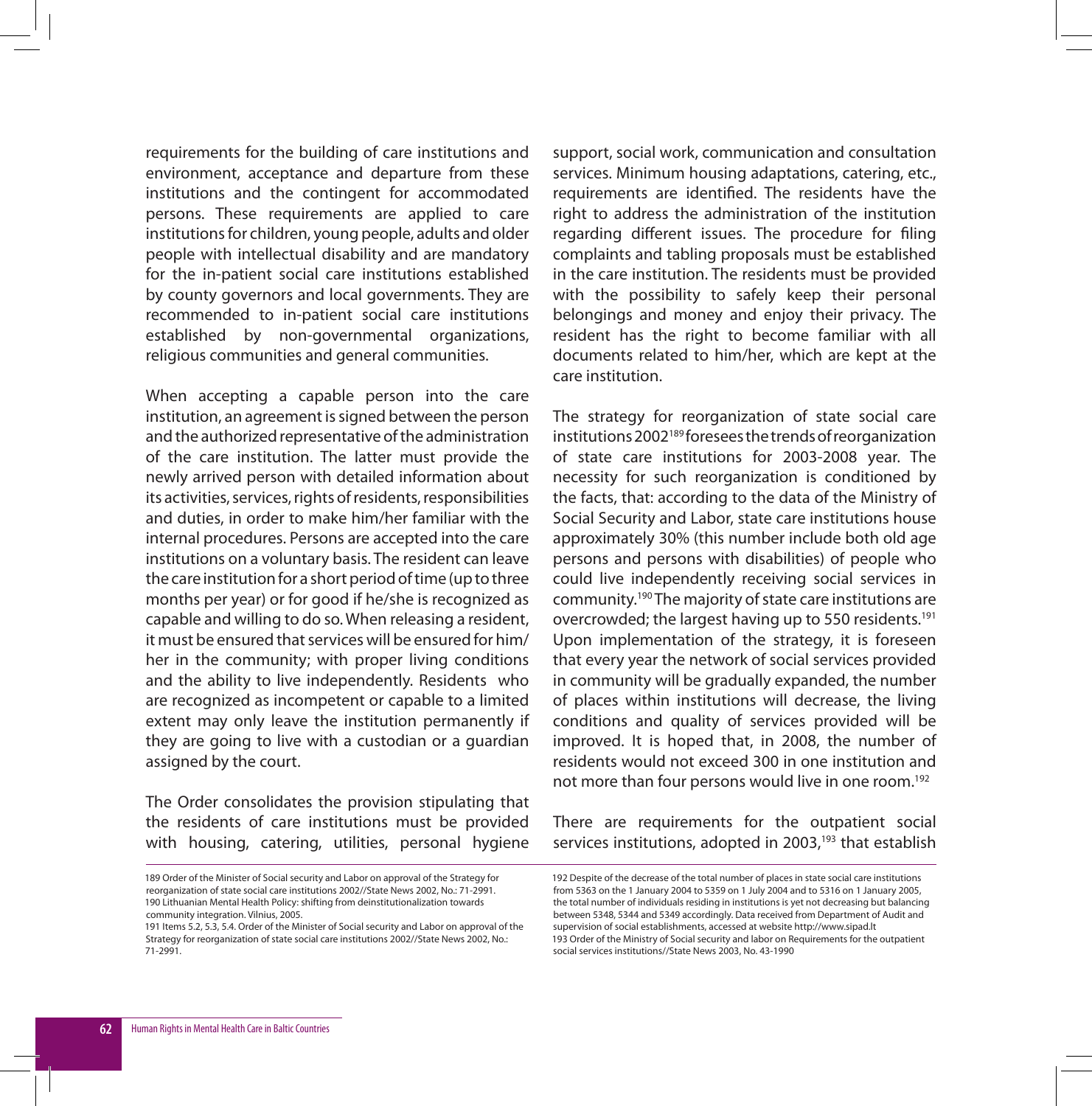minimal standards for such outpatient institutions where the main activity is social work and the provision of social services.194 The description of such institutions, requirements for personnel, social services, buildings, rights and obligations of clients are included. Though the trend for decentralization of institutions and the provision of social services within the community was proclaimed in 1998, only in 2005 was the definition of independent living homes included in the Catalog of Social Services,<sup>195</sup> to house old age persons or people with disabilities not requiring intensive social care services, and who are able to live independently, only with part time support of social worker.<sup>196</sup> **Statistics** 

Expenditure on health as percentage of GDP in 2002 was 5.75% (in 1998 it was 6.2%). The number of psychiatrists per 10,000 population is 1,6 (in 1999 – 1,3).197 In 2002, there were 556 psychiatrists working (in contrast to 1996, when the number was 505; in 1997, 527; in 1998, 519; and in 1999, 488).

According to data of the State Mental Health Center, in 2002, there were 11 psychiatric hospitals in Lithuania. Admissions per population in psychiatry are 10,5 per 1000 population. Bed occupancy is 296,3, average length of stay in psychiatric hospital is 32,4 days, bed turnover is 9,1. In 2002, there were 3816 beds in psychiatry, i.e. 11,0 per 10,000 population. Percentage of deaths is 0.39%. Registered in outpatient clinics per 1000 population (adults) in 2002, mental and behavioral disorders had an incidence of 24,9 and prevalence of 76,5.

The most comprehensive official data on people with disabilities comes from the 2001 population census, $198$ where it was reported that there were 22,121 people with mental disabilities in Lithuania.<sup>199 200</sup> A total of approximately 19,584 adults with disabilities indicated that the main cause of their disabilities was mental (or  $7.4$  per cent of all adults with disabilities).<sup>201</sup> The majority of these (67.5 per cent) were diagnosed as being in disability group II. A total of 2,537 children (18.6 per cent of all children with disabilities) indicated mental disabilities.

Statistics from the State Mental Health Center indicate a higher number of people with mental disabilities in Lithuania than was indicated in the 2001 Census. According to the center, the number of people of all ages with established mental disabilities has gradually increased over the last decade, from 18,937 in 1990 to 28,697 in 2003, and 31,201 in 2004.<sup>202</sup> According to the data from the Ministry of Social Security and Labor, the total number of disabled persons receiving disability pensions for 2002 was 221,577 (in comparison with 2001, this number increased by 4.1%). There were 31,351 people designated as having a disability for the first time in 2002. Out of this group, approximately 2,540 people, or 8.1 per cent of the total, had mental disabilities as their primary disability.203

A significant portion of people with mental disabilities permanently live and are treated in social care homes. Recently, all counties together own 22 state social care homes for adults and three for children and

<sup>194</sup> Requirements are applied to such types of institutions: establishments for day social services (family support centers, day social care centers) and temporal living establishments.

<sup>195</sup> Order of the Minister of Social security and Labor on approval of Catalog of Social services 2000//State News 2000, No. 65-1968.

<sup>196</sup> Item 19-1. Amendments to Social services Catalog 2005// State News, 2005, No. 15-481 197 http://www.lsic.lt/html/en/lhic.htm

<sup>198</sup> Department of Statistics, results of the 2001 Population and Housing Census, available in English and Lithuanian on the website of the Department of Statistics at http://www.std. lt (accessed 23 September 2004), (hereafter, 2001 Census).

<sup>199</sup> Department of Statistics, Information circular No. 2, 20 November 2003 (hereafter, Department of Statistics, Information circular No. 2)

<sup>200</sup> According to the 2001 census, Lithuania's population in 2000 was 3,620,756 people. 201 The total number of persons with disabilities was 263 thousand, and constituted 7,5 percent of the total population of Lithuania. 2001 Census; and Department of Statistics, Information circular No. 2.

<sup>202</sup> Information from the website of the State Mental Health Center, available at http:// www.vpsc.lt. The State Mental Health Center was established in 1999 by the Ministry of Health Care. The Center organises the implementation of mental health care policy and strategy.

<sup>203</sup> Ministry of Social Security and Labor, Social Report 2002, Vilnius, 2003.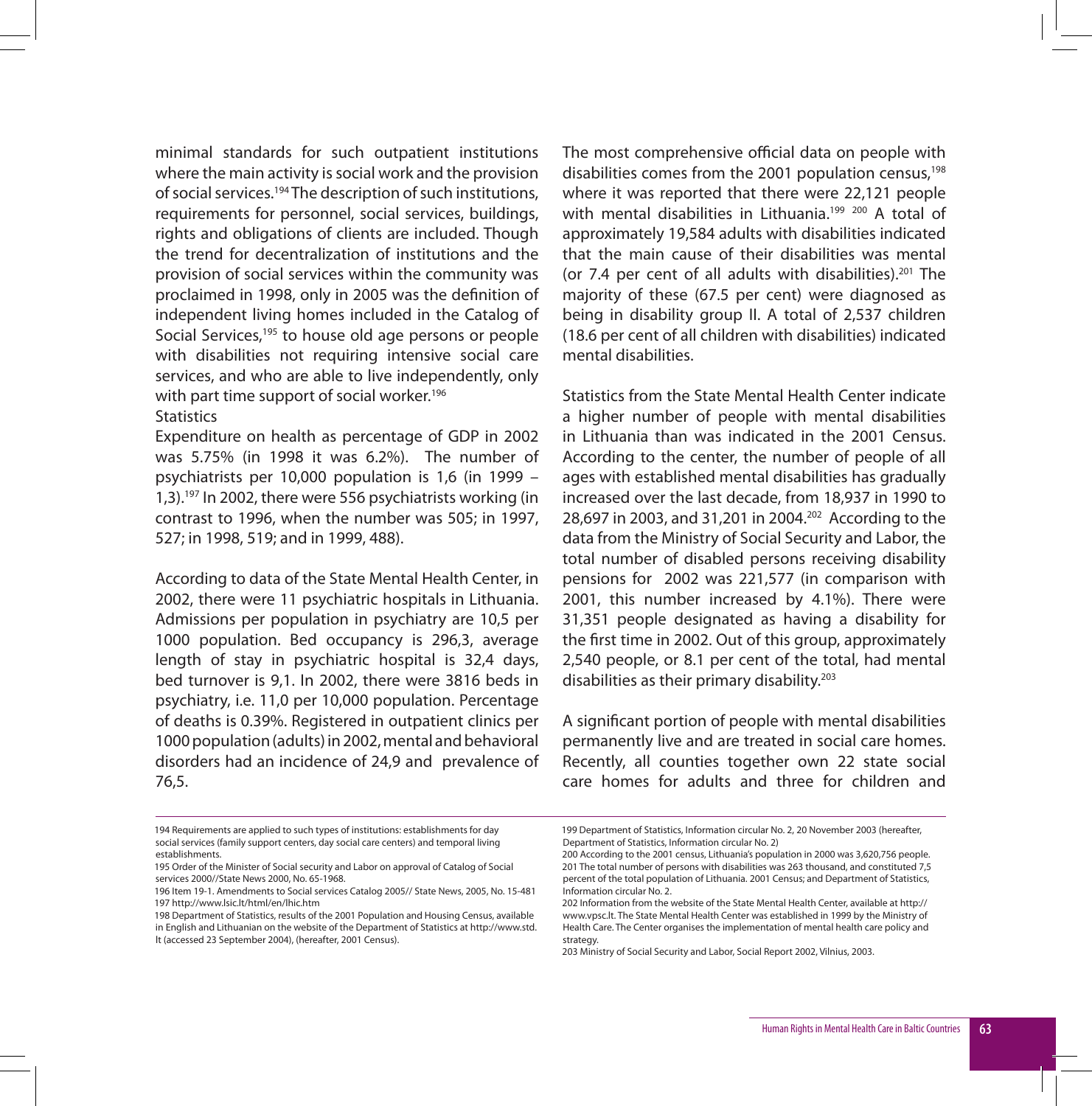young people under the age of 21 with intellectual disabilities.204 A comparison of two years reveals that:

**·** On average, for every 10,000 people, there were 14,6 places in social care homes as of 1 January 2004 and 15,3 places as of 1 January 2005.205

**·** On 1 January 2004, there were 5348 adult residents in state social care homes; by 1 January 2005, there were 5349 adults (2882 male and 2467 female) in these homes and 659 children (373 boys and 286 girls).<sup>206</sup>

**·** On 1 January 2004, 1553 (29%) adults received intensive nursing services and the figures for similar services were 1407 (26.3 %) adults and 244 (37%) children as of 1 January 2005).207

**·** On 1 January 2004, 638 residents had restricted capacity; and 697 adults were in this category on 1 January 2005.

Out of the residents in social nursing homes, 18% could live in the community.<sup>208</sup> The number of places in state social care homes according to counties (as of 1 July 2005) is:209

- 1. Kaunas 382 2. Klaipeda – 540 3. Marijampole – 706 4. Panevežys – 811 5. Siauliai – 987 6. Taurage – 200
- 7. Telsiai 476
- 8. Utena 515
- 9. Vilnius 690

## **Main violations of human rights of people with mental illness and intellectual disability**

There are a number of NGOs working in the field of mental health; however, some legal aspects in monitoring and protecting human rights of people with mental disabilities still need to be addressed. The monitoring project is aimed at specifically highlighting human rights violations of people with mental illness and intellectual disability in closed institutions. Within the monitoring project, the following human rights violations could be distinguished:

**·** The right to information is subject to regular violations – the quantity of information received by residents of social care homes often depends on the goodwill of individual staff members and their knowledge about human rights of the residents. Questions of the residents are normally answered, but the answers are usually confined to minimal information. Formal inhome mechanisms of complaint review do not ensure enforcement of the right to lodge complaints and to receive answers thereto. Though the law obligates staff members of psychiatric hospitals to provide the patients with information about their illnesses, information giving has been depending so far on doctors' goodwill and respect for the patients. At present, informing the patient about his/her illness, forecasts, recommended ways of treatment and available alternatives as well as maximal involvement of the patient into decision making is more episodic than the usual practice.

website http://www.sipad.lt/main/index.php?act=menu&id=57

207. For 1st of July 2004, 1616 (30,2 %) adults and 241 (36,9 %) children had the need for constant nursing. Department of Audit and supervision of social establishments, accessed at website http://www.sipad.lt/main/index.php?act=menu&id=57

208 Mental Health in Lithuania Report of Assessment mission, 16-17 October 2000 209 http://sipad.lt/wt\_sip/customfiles/lt/stacionari1.doc

<sup>204</sup> Data provided by The Supervision and Audit Department at the Ministry of Social Security and Labor, available at http://www.sipad.lt/

<sup>205</sup> This number increased, since data for 1st of January 2004 showed that for 10 000 population there were 14,6 places in social care homes.

<sup>206</sup> This number is increasing, since on 1 July 2004, there were 5344 persons (2865 male and 2479 female) living in social care institutions for adults with mental disabilities. Data received from Department of Audit and supervision of social establishments, accessed at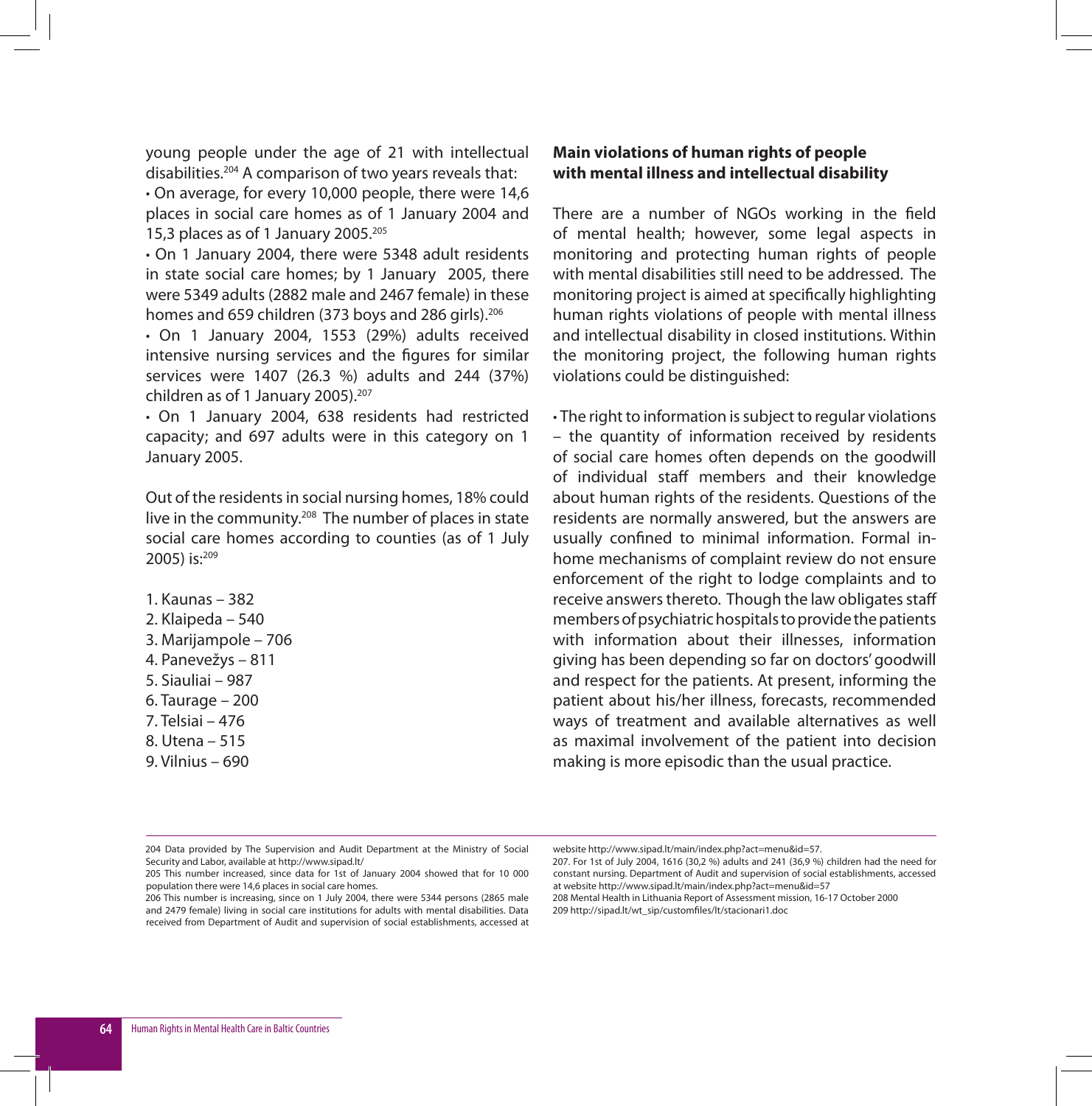**·** The right of residents of social care homes for respect of private life is being violated, in essence: their entire lives are public, constantly watched by the personnel and other residents. They rarely have an opportunity to be alone. Their right to make and maintain intimate relations is being violated. In psychiatric hospitals, the right of patients for respect of private life is limited to a maximal extent, and is nearly absolutely absent in acute wards. This right is being violated in terms of adhering to requirements applied to security of personal data of patients, making it impossible for patients to take care of personal hygiene and to use telephones privately, adhering to requirements as to the number of patients in a ward/room, concurrently depriving them of a possibility to be alone.

**·** Discrimination: Obedient residents of social care homes, actively co-operating with staff members, are encouraged and given privileges inaccessible to other residents. Extremely severe residents are most often exposed to discrimination and placed in the poorest wards. Some patients in psychiatric hospitals, too, are obviously given privileges. Staff members like obedient patients and give them more freedom and privileges not accessible to other patients. For example, obedient patients are allowed to leave the hospital, given keys to bath rooms, allowed to use a mobile phone whenever they want to, given additional allowance of cigarettes or allowed to smoke in an outdoor/indoor smoking room, etc.

**·** Torture and inhumane behavior: Most frequently met forms of improper treatment of residents by staff members are neglect, too infrequent freedom of movement, psychological, physical, sexual violence against the patients, and staff decision making on behalf of the patients on the issues of their personal life. One of the most brutal violations of human rights in asylums is forced abortion. These cases of torture and inhumane behavior are usually hidden from society. During the research, administrations and staff members also avoided discussion of the issue of interruption of pregnancy or negated the problem at all. Residents in all asylums, on the contrary, specifically named cases of interruption of pregnancy, specified women exposed to such a procedure.

Most psychiatric hospitals don't have a standardised procedure for imposition of physical exclusion, physical or chemical restrictions as well as a mechanism for revocation of the mentioned measures. On the other hand, in hospitals, where the mentioned procedures are officially regulated, a number of shortages in implementation thereof have been detected: requirements for filling in the protocols of restraints are violated; patients are fixated for periods exceeding two hours, personnel don't take care of the patients during fixation thereof, the patients are left unattended for several hours; no contacts are kept with the patients during the fixation, measures with chemical effect are always applied in parallel to fixation. There are cases of preventive fixation in order to prevent outbursts of likely aggression. Fixation is also applied as a penalty.

**·** In principle, the right into ownership is not limited in residential institutions, but cases of violation of this right have been recorded. In psychiatric hospitals, the right into ownership is subject to stricter limitation; there are cases when patients are not allowed to keep personal things that are not dangerous; usage of sanctioned personal things is often restricted.

**·** The right to education is not given to residents of social care homes. It is difficult to think about reintegration of individuals with mental disorders, when patients treated in psychiatric hospitals for five or seven years have not been educated or trained in a profession or skills necessary for their reintegration to the society. A visit to a children's department in one psychiatric hospital revealed that patients there are not trained at all; no teachers are coming, no classes are held either.

**·** The right to employment and adequate pay for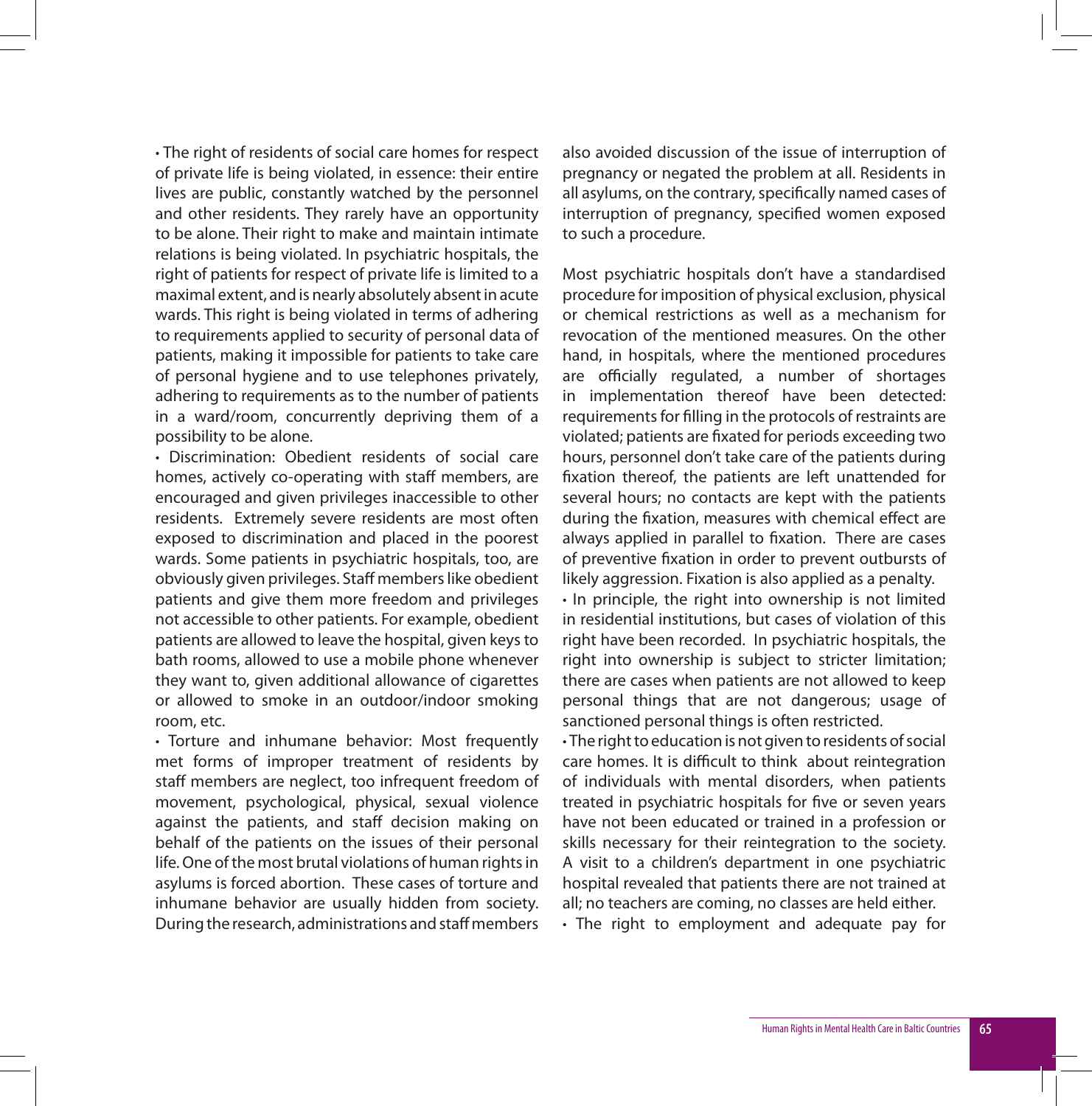work is very rarely provided to residents of social care homes. In most cases, official employment contracts are not made with residents who are employed, no opportunities are sought to employ them, and there is no mechanism to ensure protection from exploitation of residents hired by neighbouring farmers. Only in one psychiatric hospital do patients of a productionrehabilitation department have an opportunity to work and to receive pay, and such employment is not ensured on a regular basis, but only when the hospital gets orders. Other patients are not able to exercise this right.

## **Reference Materials: NGO Reports on Human Rights**

1. CCPR/CO/80/LTU, Human rights committee. Eightieth session, Unedited Version. Consideration of Reports Submitted by States parties under Article 40 of the Covenant, Concluding Observations of the Human Rights Committee Lithuania.

2. Report by Mr. Alvaro Gil-Robles Commissioner for Human rights on his visit to Lithuania 23 – 26 November 2003.

3. The Concept for improvement of state guaranteed legal aid system, approved by the Resolution of the Government of the Republic of Lithuania of November 25, 2003.

4. The Concept for improvement of state guaranteed legal aid system, drafted by Working group following its mandate outlined in the decree No. 17 of February 3, 2003, issued by the Prime Minister of the Republic of Lithuania on setting up the interdepartmental working group on drafting the concept for improvement of state guaranteed legal aid system

and related legal aid acts. It was submitted to the Ministry of Justice on July 24, 2003.

5. JAV departamento pranešimas: Lietuvoje dar esama žmogaus teisių pažeidimų http://www.litlex. lt/portal/start.asp?act=news&Tema=1&Str=8915 2004.02.26, ELTA

6. Assessment of legal assistance guaranteed by state in criminal cases carried out by the Law Institute, Vilnius, in the regions of Vilnius and Kaunas in June - August, 2003 (not published).

7. Access to Justice Country Report: Lithuania, by Linas Sesickas – within the project of Public Interest Law Initiative, Bulgarian Helsinki Committee, Polish Helsinki Foundation for Human Rights and INTERIGHTS on promoting Access to justice in Central and Eastern Europe (http://www.pili.org).

8. Open Society Justice Initiative Project on Reforming Legal Aid Services and Administration in Lithuania – http://www.justiceinitiative.org

9. Memo on Cost efficiency and institutional advantages of Public Defender Offices in Lithuania, prepared by Open Society Justice Initiative on December 11, 2003.

10. Lietuvos Respublikos Seimo ir Jungtinių tautų vystymo programos pranešimas apie žmogaus teisių padėtį Lietuvoje, Vilnius 2002.

11. Concept paper presented by the Working Group on drafting the concept for improvement of state guaranteed legal aid system to the Lithuanian Ministry of Justice on July 24, 2003.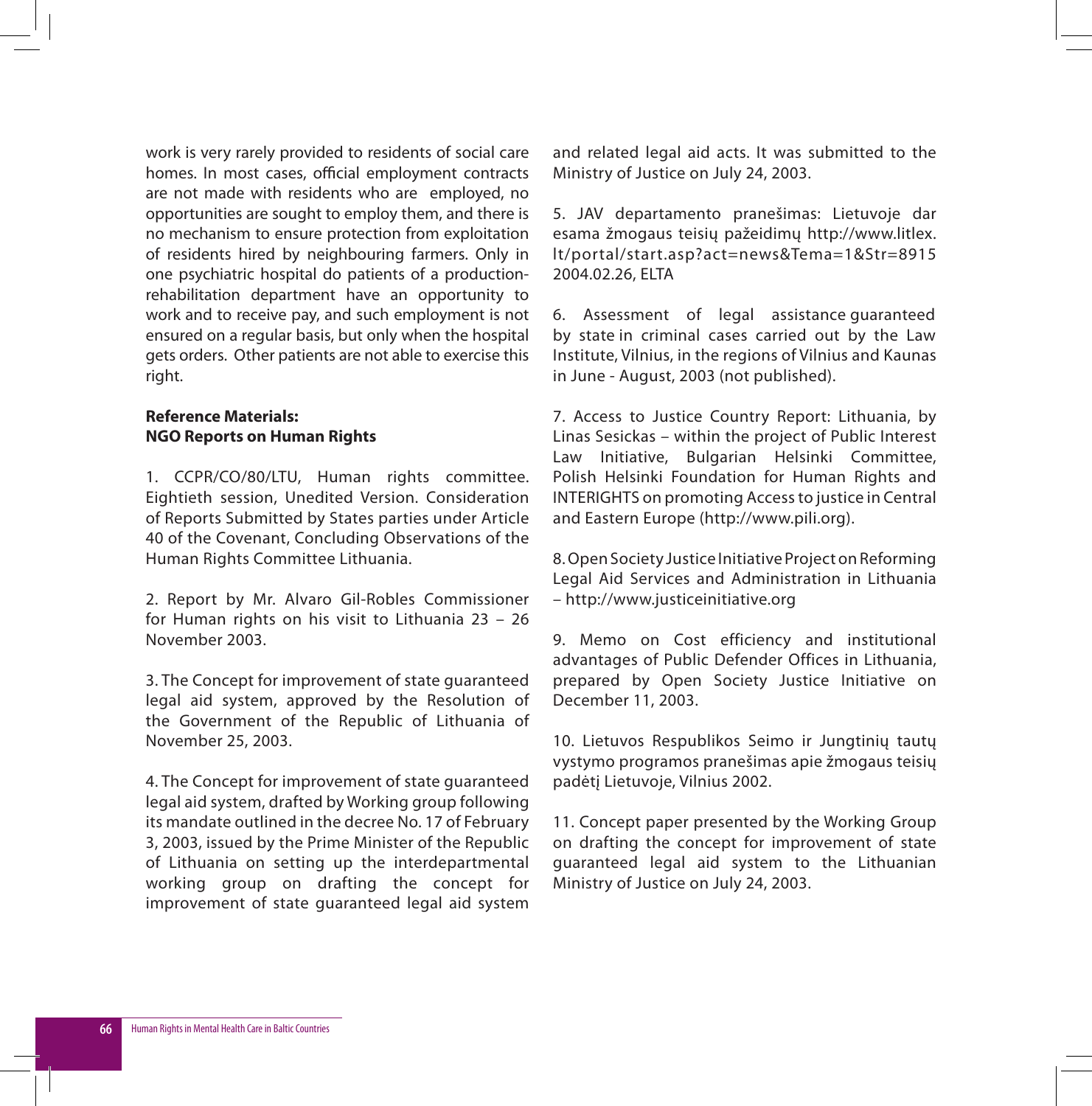12. Reports of 10 countries contained in the volume, Access to Justice in Central and Eastern European Countries, commissioned under the project on Promoting Access to Justice in Central and Eastern European Europe (http://www.pili.org/library/ access/)

13. The Comparative Report, http://www.pili.org/ library/access/country\_reports.html

14. "Human rights of persons with intellectual disability. Country Report LITHUANIA" by Dovile Juodkaite within the project "More Rights for Persons with Intellectual Disability in Lithuania, Belarus, Slovak Republic and Latvia", initiated by Inclusion Europe. Vilnius, 2003.

15. Periodic reports by Human rights monitoring institute: Human rights in Lithuania: Overview, 2003; and Human rights in Lithuania 2004: Overview.

16. Lithuanian Mental Health Policy: shifting from deinstitutionalization towards community integration. Dovilė Juodkaitė. Vilnius, 2005.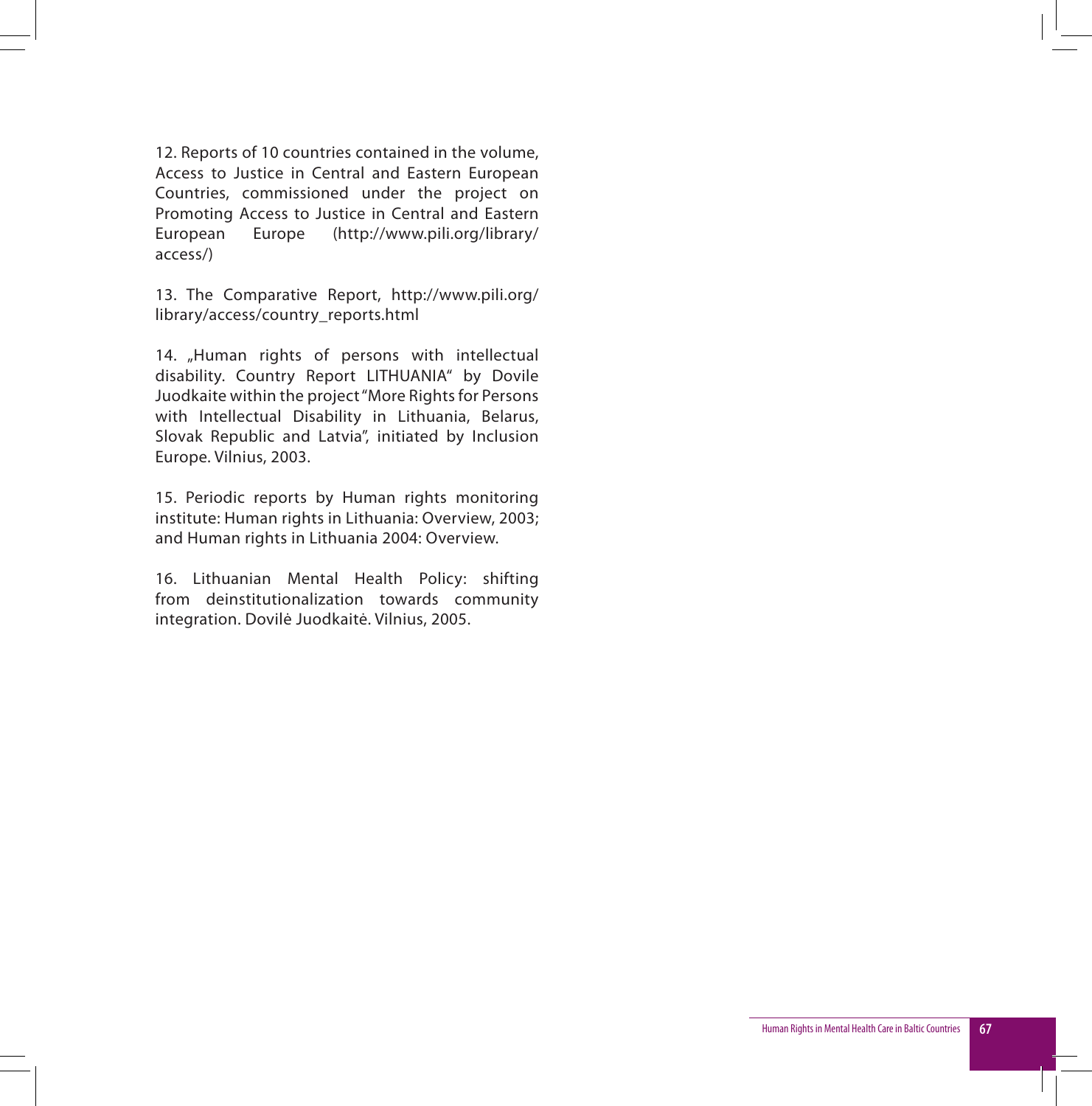## **RECOMMENDATIONS**

### **To the Lithuanian Government:**

1. Take concrete steps toward planning and implementing deinstitutionalization. Treatment of those residing in Lithuania's psychiatric hospitals and social care homes is adequate in many respects. However, by virtue of their institutionalization, thousands of Lithuanians are denied their human rights to education, employment, and social and civic participation. Instead of supporting the expansion of these facilities, the governments need to create day and other support services that will allow residents to return to the community and that will support those currently on social care home waiting lists to stay in the community. While this may require more financial investment in the short-run, in the long-run, costs will be decreased as the government will no longer support so many closed institutions. A few key steps are as follows:

a. Create a detailed timetable for the closure of the biggest psychiatric hospitals and social care homes. Creating a timetable is one important concrete step towards deinstitutionalization. The plan should detail how funds will be transitioned from inpatient to outpatient services, consistent with WHO guidelines. In the absence of clear guidelines outlining funds allocation, the traditional method of allocating resources to in-patient care will likely continue. Emphasis on in-patient care perpetuates exclusion and supports stigmatization of the mentally disabled.

b. Develop a comprehensive plan to establish community-based services that include those with intellectual and psychiatric disabilities, that provide services for those currently residing in institutions, that builds on the support provided by NGOs and families, and that creates community support for individuals without families or in abusive family situations. Given the intersectorial nature of mental health reform and service provision, there is a danger that no entity will clearly take the decision-making initiative, ensure that adequate funds are dedicated to various programming, and ensure that all populations requiring communitybased services are included. The Ministries of Health and Social Security and Labour should cooperate to develop a comprehensive plan that clearly delineates responsibility for various elements of communitybased service development. Such a plan should include all of the essential components of community-based care support, including physical and mental health care, accommodation, social support, and income and occupation.

c. Strengthening and developing services for mentally ill and intellectually disabled individuals in the community, and a network of informal care givers (particularly – family members) should be supported by:

**·** Providing "carer – blind" services, including home care, meals, personal care and home nursing, in order to reduce the levels of support expected from family carers;

**·** Providing respite care services, both home-based and in institutions, in order to give a break for carers;

**·** Giving payments that reward the work of care – giving, based on assessment of the amount of help required by the care – receiver;

**·** Organizing "soft forms" of support, such as information, advice, and membership in support groups;

**·** Recognizing the tensions between care-giving and paid employment, like social security benefits to replace lost income, quasi employment as a paid caregiver, protection from loss of employment –and related social rights.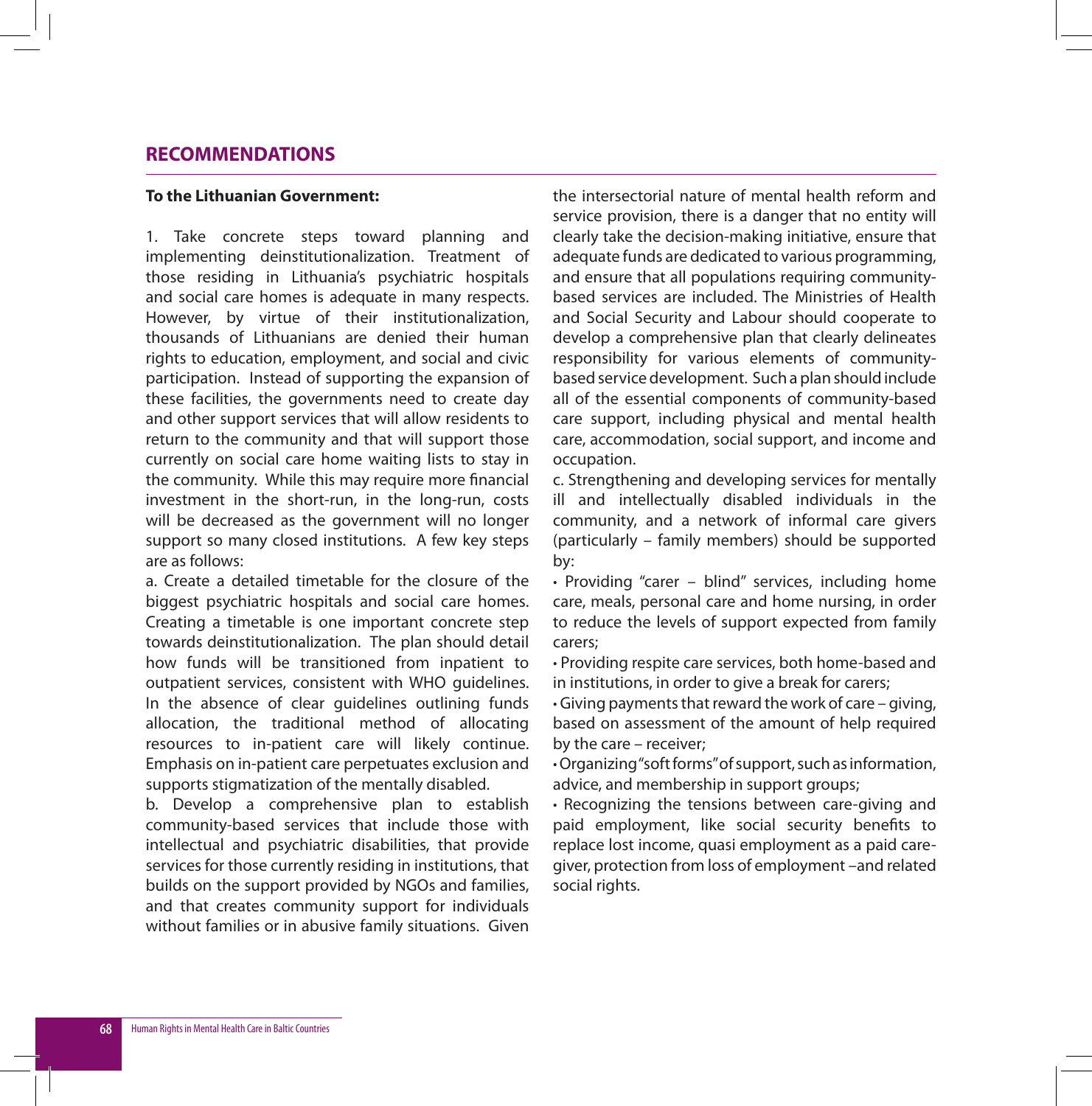2. Support with human and financial resources relevant analytical and scientific research. Such research should include independent analysis of existing attitudinal, managerial, and financial obstacles to de-institutionalization and community-based care development. This will ensure that the development of mental health policy is based on a realistic assessment of knowledge and service provision, as opposed to recommendations made by lobbying entities favouring institutionalization or to the biases and stigma held by some policy planners. Scientific analysis of current gaps will also facilitate the development of clear evaluation criteria that can be applied to new community-based programming. Evaluative indicators can look at the quality and effectiveness of services provided, quality of life, human rights protection, and decreased social exclusion and stigma.

3. Establish an independent human rights monitoring body. This body should be financially supported by the state, but functionally independent. It should monitor respect for human rights within institutions and community programs. The body should use international standards as human rights measures, as well as the evaluative criteria developed by government supported research efforts.

4. Improve the prevention capacity of primary mental health centers. These centers were initially intended to be community integration centers that would provide out-patient services. Instead, they have become sites of referral to hospitals and social care homes, as they do not have adequate human and financial resources to provide individual support to clients.

5. Support the development of non-governmental community support systems. The government should financially and otherwise support the development of peer support groups, user advocacy organizations, and other NGOs. Support could entail training for peer support programs and facilitation for organizations of family members of persons with disabilities. Governmental investment in these initiatives will provide committed and cost-effective partners who can assist in the development of effective, culturally appropriate, and sustainable programs.

6. Support advocacy services for the human rights protection of persons with mental disabilities. These services could provide individuals with legal, social, and psychological information and support.

7. Improve access to justice for the mentally disabled. Access to justice would improve individual capacity to ensure their own rights protection. The Lithuanian government should train lawyers and judges on new laws relating to patient's rights and the disabled and human rights. Establishing a system of legal aid whereby mentally disabled individuals can receive pro bono legal assistance would ensure that those residing in institutions with few financial resources can benefit. Moreover, the government should create guidelines regulating hospital and social care home responsibilities to inform residents about their rights to access justice.

8. Conduct anti-stigma/public awareness campaigns. The general public holds incorrect and degrading stereotypes about the mentally disabled. The government should actively combat these pervasive myths, which allow, and even encourage, the current patterns of institutionalization.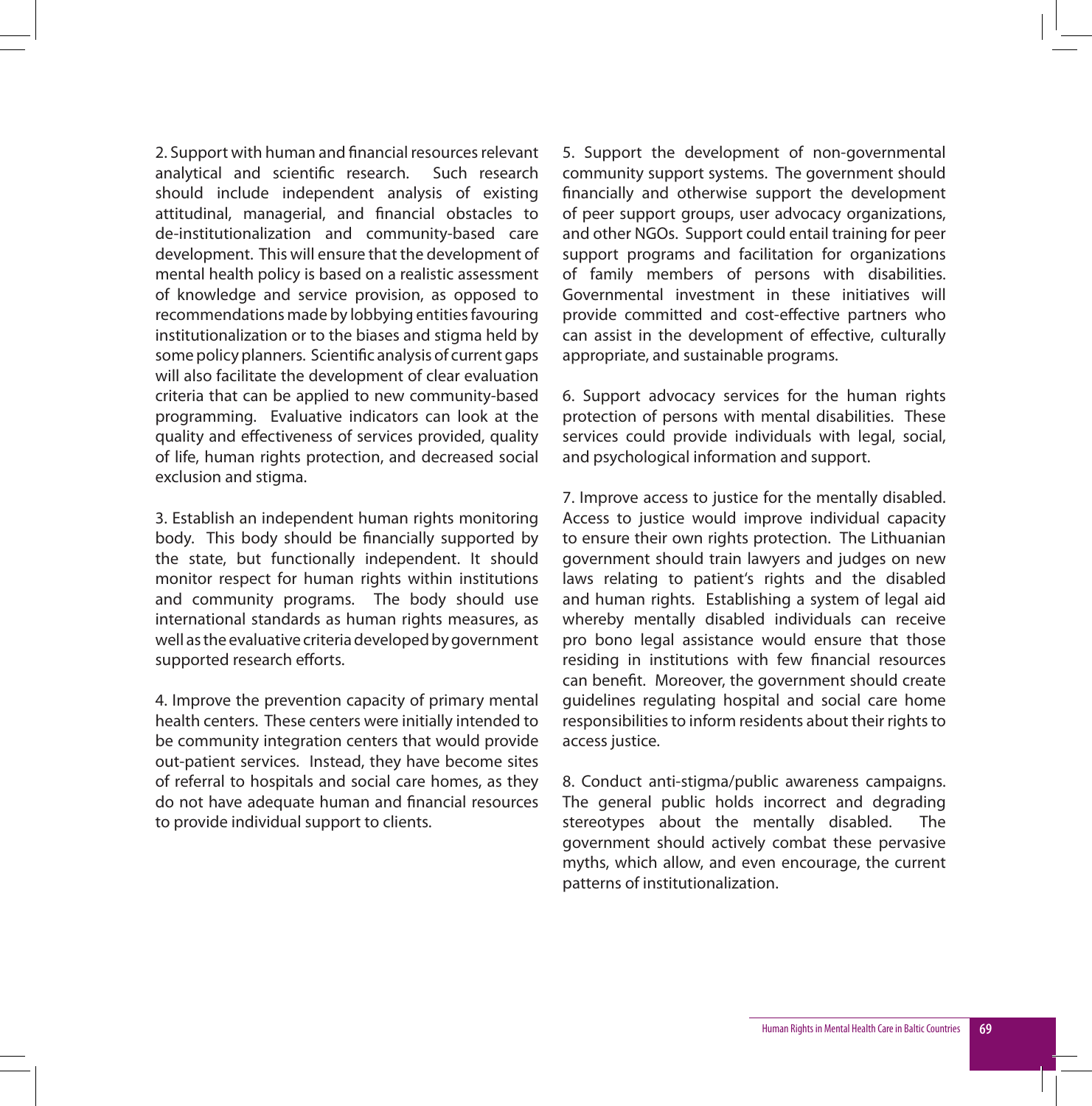## **Recommendations for the Mental Health Care System:**

## **1. Facilitate the integration of mental health and general health services.**

Strengthen guardianship legislation. Under international and national law, people with mental disabilities have the same rights as other citizens. Thus, guardianship should be limited to those activities for which an individual is found to be mentally incompetent; government should create a system whereby partial guardianship can be designated by the courts, on an individual basis. Persons could then exercise their rights according to the extent of their ability. Our suggestions are following:

a. To avoid total guardianship.:

b. To implement it in a tailored and flexible fashion.:

c. To recognize guardianship as a last resort and the need to preserve the rights and status of the disabled.: d. To have alternatives to guardianship (the experience of other countries would be useful here, such as:

**·** In Sweden it is possible to have the appointment of a special representative or trustee;

**·** In Canada, there is an umbrella tool covering various individual legal tools for planning ahead and anticipating needs, a trustee can be appointed without resorting to formal guardianship, and there are mechanisms like joint bank accounts or joint ownership of property;

**·** In the USA, the court can grant the guardian only the powers necessary to provide for the demonstrated need; appointment of a guardian does not indicate general incompetence or modify civil rights unless the court so orders.

#### **2. Provide continuing education to care providers.**

Physicians, psychologists, social workers, nurses and others employed in community-based and institutional services should receive additional

training in the importance of rights-based care, individual rehabilitation, and overall trends in deinstitutionalization. All care providers should be acknowledged and trained (as opposed to just physicians). Training and oversight is also needed to ensure that staff is actively and fully engaged with patients.

## **3. Re-orient financing to follow individuals.**

The current system of funding hospitals or care homes according to the number of residents provides incentives for institutions to maintain or increase the population of their facility. Instead, money should follow individuals, so that community-based service providers can also be funded on this basis.

### **Recommendations for the Social Care System:**

1. Accept a Long Term Care Act, which foresees community based services and home care services as alternatives to institutional care and provides, support for carers. This act should include a patient's rights bill with clear descriptions of client's rights, such as: the right to be dealt with in the manner that is courteous, respectful and free from abuse that respects dignity and privacy, promotes autonomy, recognizes individuality, is sensitive and responds to needs and personal preferences. Recipients have the right to information about the community services provided; to be told who will be providing services; to participate in the assessment and development of the personal plan of service; to give or refuse consent; to raise concerns or recommend changes; to be informed about the laws, rules and policies affecting the operation of the service provider; and be informed in writing about the complaint procedure and have records kept confidential.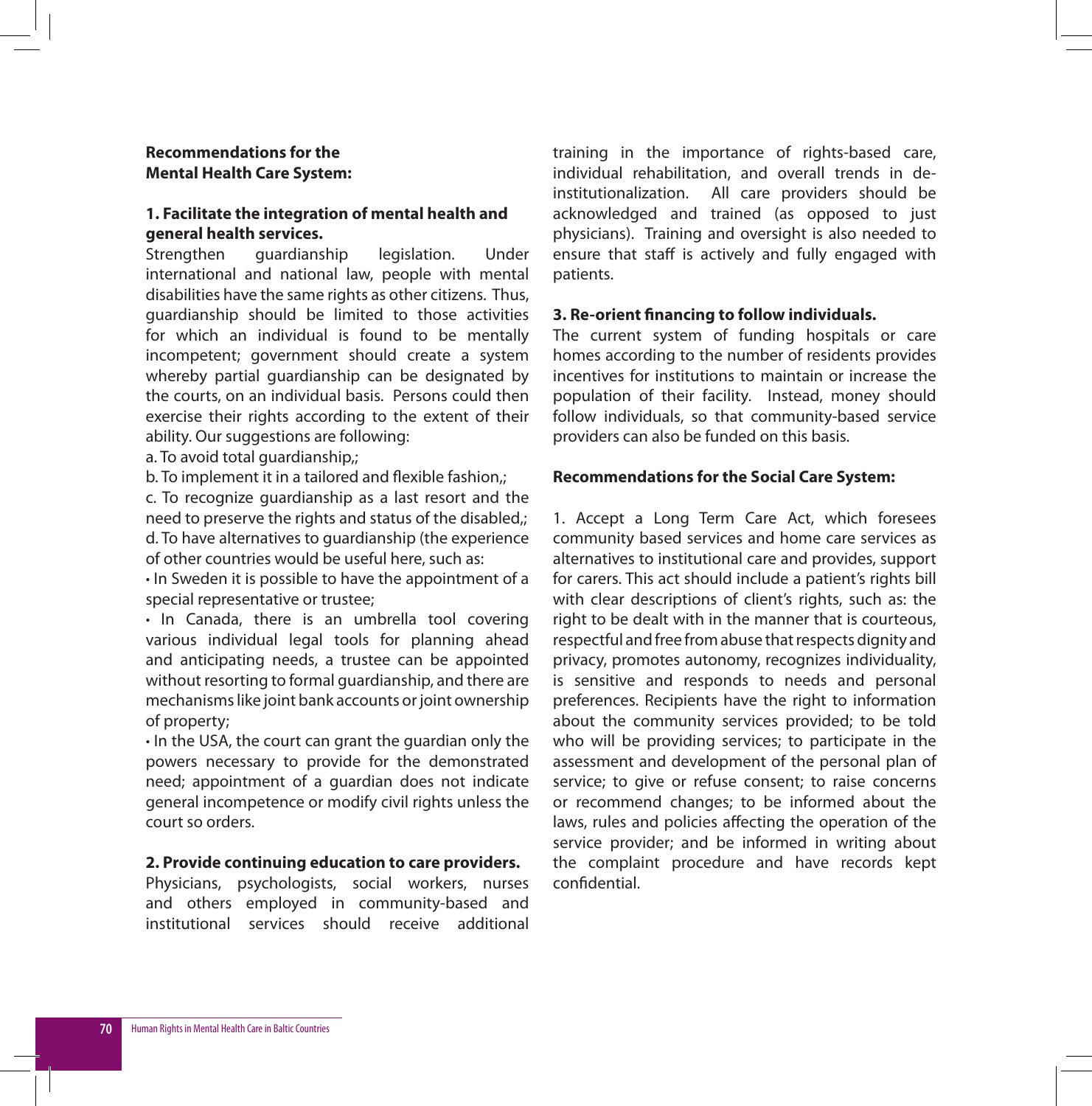2. Develop policy to remedy barriers to social inclusion. The government should create explicit legislation and policies aiming to promote social inclusion of the mentally disabled. These measures, such as an anti-discrimination law and social services, should be outlined in a comprehensive national action plan that also specifies ministerial responsibility.

3. Amend existing legislation to improve procedures for assessing disability. Following the recommendations of pertinent ministries, the government should change existing policy regarding the determination of disability. Assessment procedures for both children and adults should not only be based on medical indicators, but should also take into account social and environmental factors and each individual's special needs, especially those relating to rehabilitation and educational support and assistance.

4. Improve access to services to be specific to individual needs and capacities. The government should develop measures to facilitate access to services for those who require it. These measures should be determined to be part of an improved process of assessing disability.

5. Review and amend the system for sending persons to social care homes. Sending a person with mental disabilities to a social care home should be viewed as a last resort. Local authorities should be responsible for ensuring the provision of the least restrictive care.

6. Clearly plan for residents' to leave social care home. Social workers should support and develop this process by establishing and strengthening the resident's relations with family and relatives The long term goal of a resident rehabilitation plan should be self-sufficient living in the community and attempts should be made to achieve it by strengthening everyday and working skills, teaching household work with the orientation towards leaving social care home and returning to the community.

7. Outreach to the community. A specific person should be employed to ensure that residents maintain connections with the outside world.

8. Facilitate links with other sectors. The Ministry of Labor and Social Security should actively forge links with other pertinent ministries, such as the Ministries of Education, Labor, Welfare, Law, and non-governmental organizations to improve the mental health and social care systems. A key part of improved services should be more access to education, employment, and a higher level of social benefits and allowances.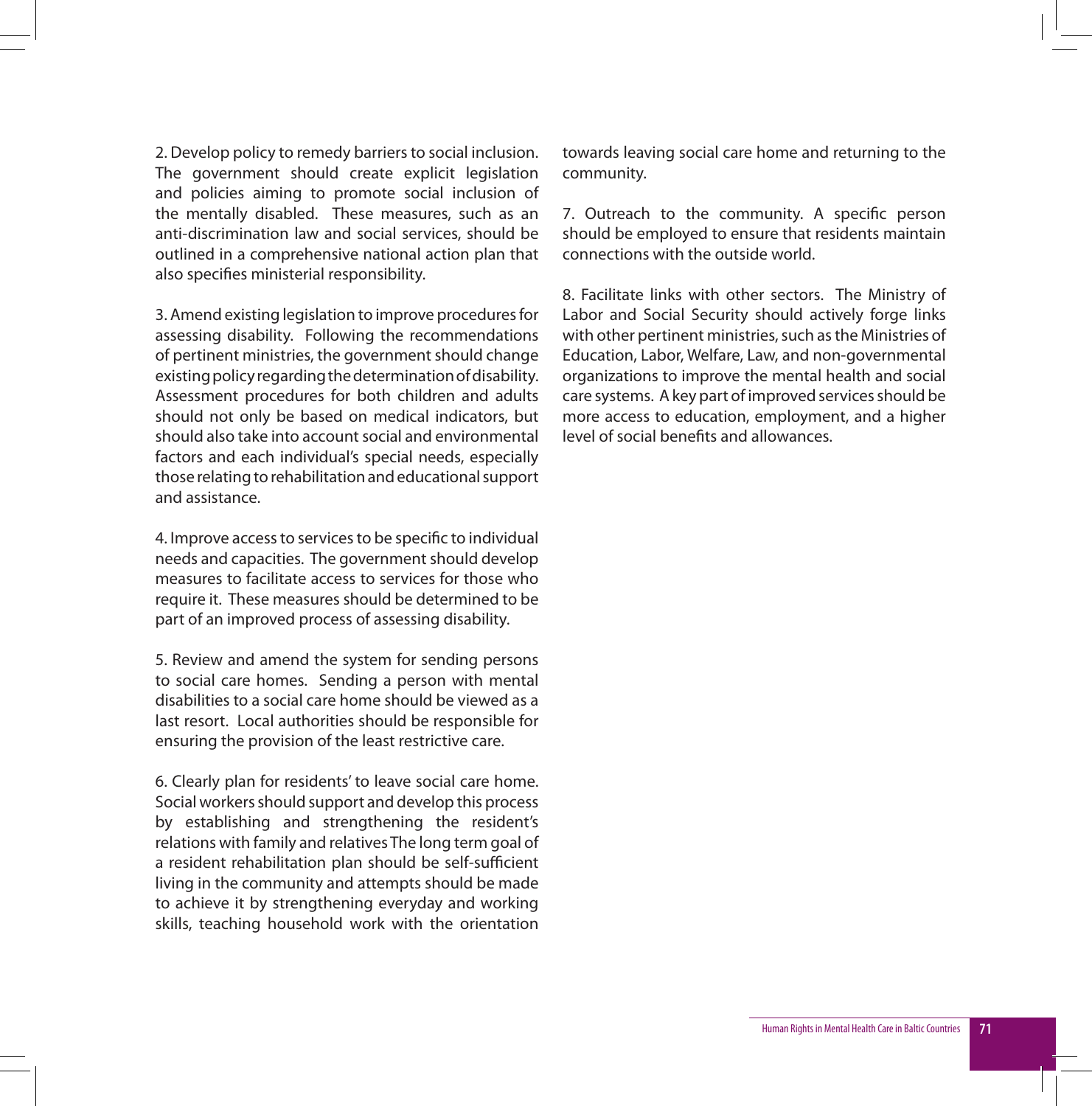# **FINAL CONCLUSIONS / RECOMMENDATIONS** *Mental Disability Advocacy Center*

"We believe that the primary aim of mental health policy is to enhance people's well-being and functioning by focusing their strengths and resources, reinforcing resilience and enhancing protective external factors<sup>"210</sup>

So pledged the Ministers of Health from European countries at the January 2005 World Health Organization (WHO) Ministerial Conference on Mental Health. The Ministers went on to welcome the fact that policy and practice now cover:

i. The promotion of mental well-being;

ii. The tackling of stigma, discrimination and social exclusion;

iii. The prevention of mental health problems;

iv. Care for people with mental health problems, providing comprehensive and effective services and interventions, offering service users and carers involvement and choice;

v. The recovery and inclusion into society of those who have experienced serious mental health problems.<sup>211</sup>

Policy and practice in the Baltic States do not adequately reflect these stated priorities. The following recommendations to governments, institutions (psychiatric hospitals and social care homes), and donors are intended to guide the reallocation of governmental human and financial resources to better support these priorities set forth at the 2005 Ministerial Conference on Mental Health. While governments are ultimately responsible for the care provided in institutions in their territory, recommendations are made to institutional administrations as well, since many of the suggested changes must occur at the level of individual institutions. Implementing these suggestions will result in the

prevention of unnecessary institutionalization and the needed de-institutionalization of many of those currently institutionalized.

### **To Respective National Governments:**

1. Shift the focus of support for the mentally disabled to community-based services and create a detailed timetable for the move from residential to community services. The need for community-based services is great; many residents of residential care institutions could live in the community with support. Thus, the main priority in policy, legislation, and funding should be the creation of community-based care for persons with intellectual disabilities and persons with mental health problems. EU structural funds (the European Social Fund) should be sought for service development and provision, particularly mobile multidisciplinary mental health treatment teams, day care centers for people with intellectual disabilities or mental health problems, group homes, programs of supported employment, and support for peer advocacy and selfhelp groups.

2. Take concrete steps toward planning and implementing deinstitutionalization. A key part of re-orienting resources toward community-based care is the creation of day and other support services that allow residents to return to the community and that support those currently on social care home waiting lists to stay in the community. While this may require more financial investment in the short-run, in the longrun, costs will be decreased as the government funding of large institutions decreases. A few key steps are as follows:

210 WHO European Ministerial Conference on Mental Health. January 2005. Para 1. EUR/ 04/5047810/6 211 Ibid, Para 6.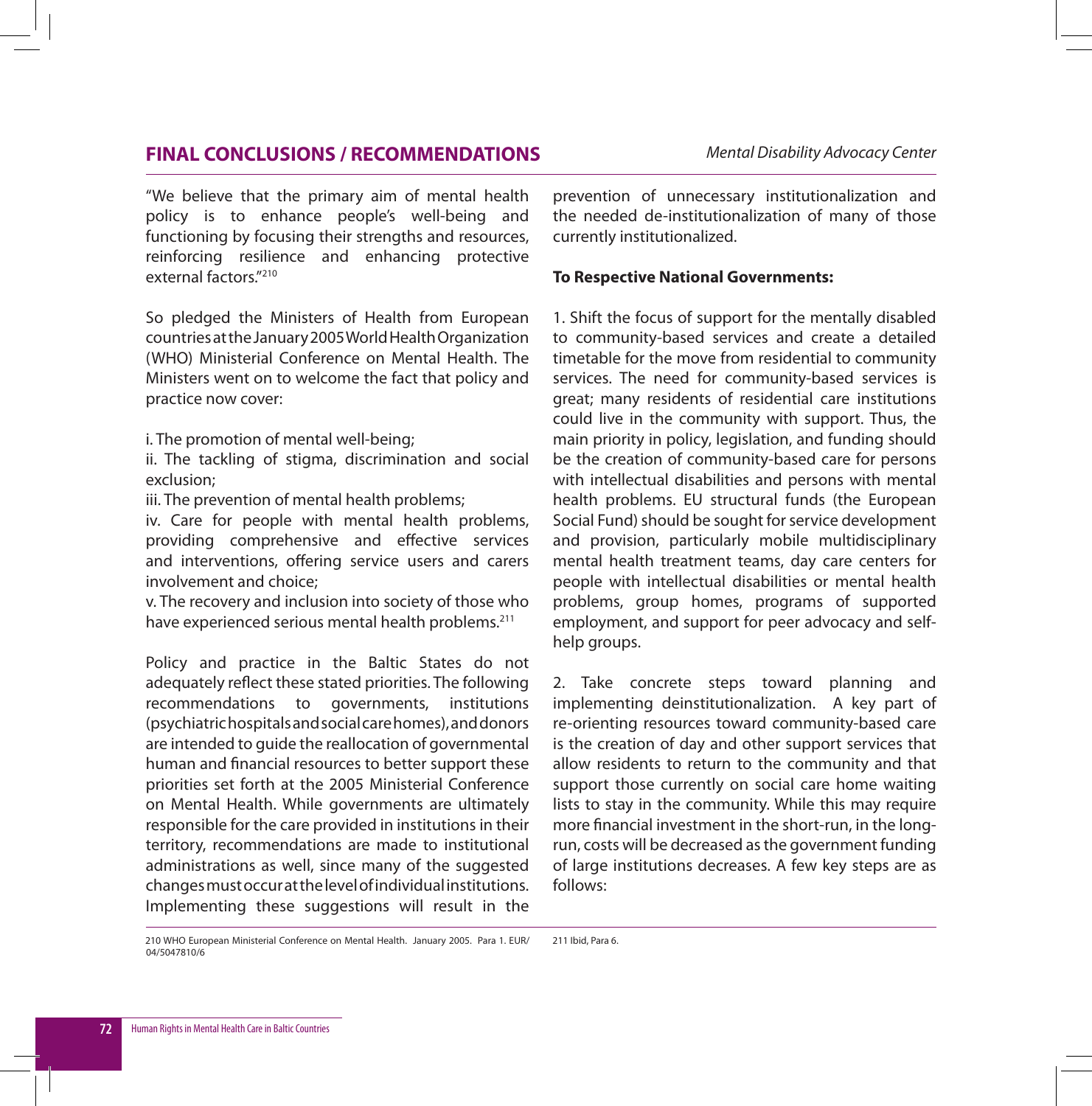a. Work collaboratively in developing an inter-sectoral plan to establish community-based services that can provide services for those currently residing in institutions, that build on the support provided by NGOs and families, and that create community support for individuals without families or in abusive family situations. Given the inter-sectoral nature of mental health reform and service provision, there is a danger that no entity will definitively take the decision-making initiative, ensure that adequate funds are dedicated to various programs, and ensure that all populations requiring community-based services are addressed. Pertinent ministries should cooperate to develop a comprehensive plan that clearly delineates responsibility for various elements of communitybased service development.

b. Support existing networks of informal care givers. These activities should decrease the time and financial burden of care-giving and support caregivers to develop their skills. In-home care, such as meals, visiting mental health or nurse support, and vocational or educational enrichment should be provided regardless of whether or not a person with mental disabilities has a family member assuming primary caretaking responsibilities. Respite services should be made available through home stays or short-term institutionalization, in order to give care providers short breaks. The State should also formally recognize the economic value of care-giving. This could include 'soft support,' such as information, advice and membership in support groups; or 'hard support,' such as social security benefits to replace lost income, quasi-employment as a paid care-giver, and protection of one's loss of employment-related social rights.

3. Establish independent human rights monitoring mechanisms. Monitoring of mental health care institutions by independent organizations should occur regularly. Governments should fund independent entities comprised of relevant ministry staff and representatives of human rights NGOs and users'/ disabled people organizations. These entities should regularly monitor all hospitals, social care homes, and community-based programming and should have uninhibited access to institutional staff as well as to clients. They should use monitoring tools that are based on international standards elaborated by WHO and others. Monitoring should seek to identify human rights violations, as well as areas for improvement in rehabilitation and community integration.

4. Establish legal protections for commitment and treatment consistent with European standards. Ensure the right to review by an independent judicial authority and access to a lawyer before a trial or hearing begins. Train judges, hospital administration, and psychiatrists in these protections.

5. Support the development of users' organizations. Government ministries should make the consultation with users a regular aspect of policy development. implementation, and evaluation. In cases where no users' groups exist or where policy capacity is inadequate, governments should support the creation and training of such groups. Attention must be paid to ensure that any existing disability organizations include persons with intellectual disability and mental health problems (as opposed to organizations that address only physical disabilities). Formal mechanisms of participation should be created and should facilitate broad participation. Rather than just consulting with a few individuals who are regularly contacted to represent people with mental disabilities, planners should use participatory tools to ensure that a large number of residents of institutions and community-based service users are able to voice their needs and desires.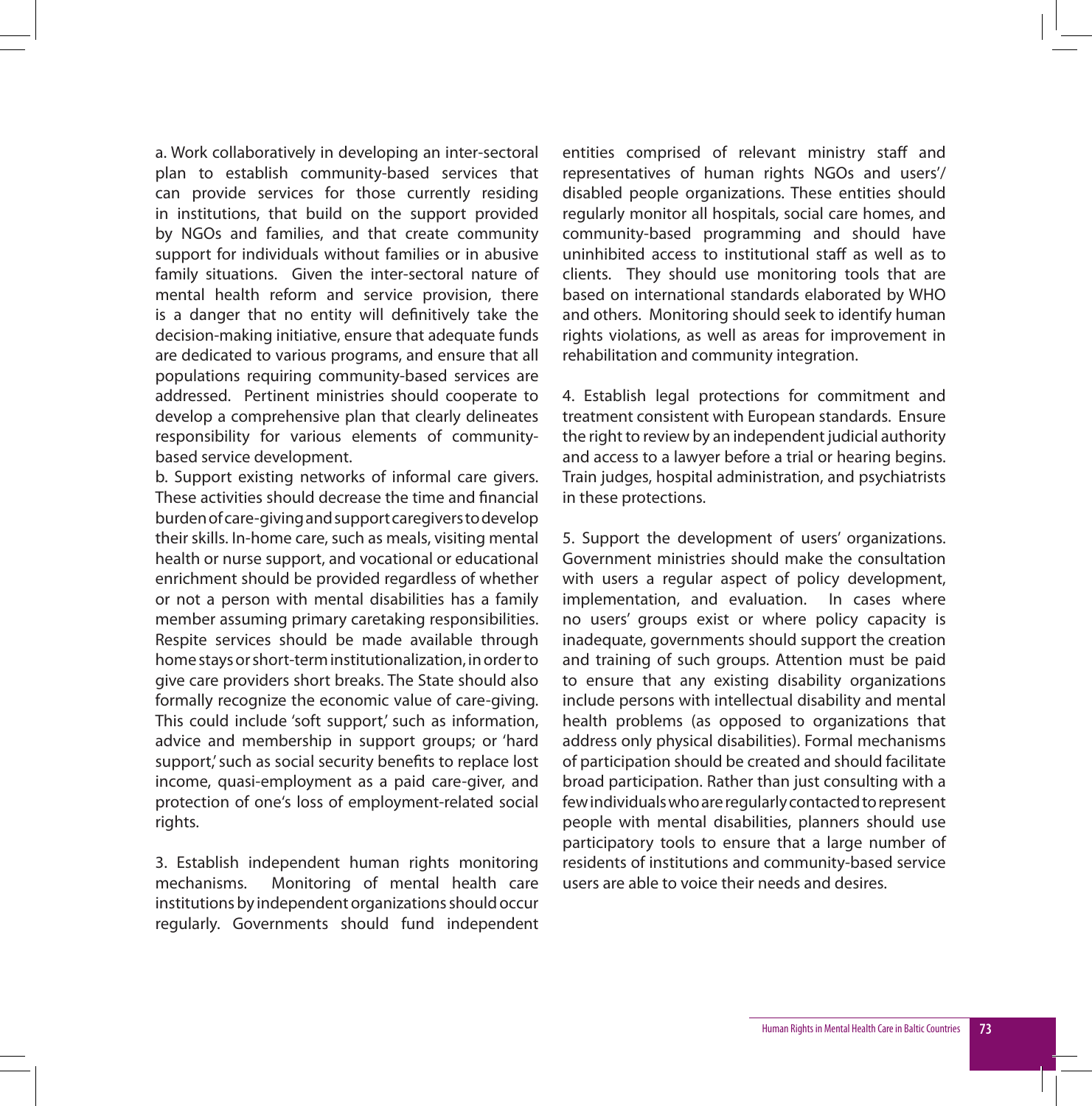6. Implement national campaigns to end stigma. Ministries of health and other pertinent ministries should spearhead media and other awareness campaigns that undermine stigma among the medical and social work professions, as well as among the public at large.

7. Create inter-ministerial teams to support the development of a workforce that is knowledgeable about and committed to rights-based approaches to persons with mental disability. University curricula for psychiatrists as well as for social workers should be updated to reflect WHO policy and international human rights standards pertinent to people with mental disabilities. Continuing education should be provided to new and existing professionals in these fields. Lay staff of hospitals, social care homes, and communitybased services should be trained in the rights-based approach to disability. These teams should also address the training and work of those who often 'diagnose' mental health problems or intellectual disabilities – primary care physicians. Primary care physicians should be appropriately trained, and should have effective mechanisms of referral to specialized medical and nonmedical care.

8. Allocate funding to replicate successful pilot programs on the national level. Several examples of pilot projects or institution level efforts to support true participation or community integration were cited in country sections. Governments should make these efforts the rule, rather than the exception. Human and financial resources should be dedicated to documenting and replicating successful pilot projects in institutions and communities throughout the country.

9. Improve access to justice for people with mental disabilities. Access to justice would improve individuals' capacity to ensure their own rights protection. Establishing a system of legal aid whereby individuals labelled with mental disabilities can receive pro bono legal assistance would ensure that those residing in institutions with few financial resources can benefit from protections. Moreover, the government should create guidelines regulating hospital and social care home responsibilities to inform residents about their rights to access justice.

10. Support with human and financial resources relevant analytical and scientific research. Such research should include independent analysis of existing attitudinal, managerial, and financial obstacles to de-institutionalization and communitybased care development. This will ensure that the development of mental health policy is based on a realistic assessment of knowledge and service provision, as opposed to recommendations made by lobbying entities favouring institutionalization or to the biases and stigma held by some policy planners. Scientific analysis of current gaps will also facilitate the development of clear evaluation criteria that can be applied to new community-based programming. Evaluative indicators can look at the quality and effectiveness of services provided, quality of life, human rights protection, and decreased social exclusion and stigma.

11. Strengthen protections in guardianship legislation. Under international and national law, people with mental disabilities have the same rights as other citizens. Thus, guardianship should be limited to those activities for which an individual is found by a court to be incapacitated, government should create a system whereby partial guardianship can be designated by the courts, on an individually-tailored basis. Persons could then exercise their rights according to the extent of their ability. These changes would entail:

a. Avoiding plenary guardianship as much as possible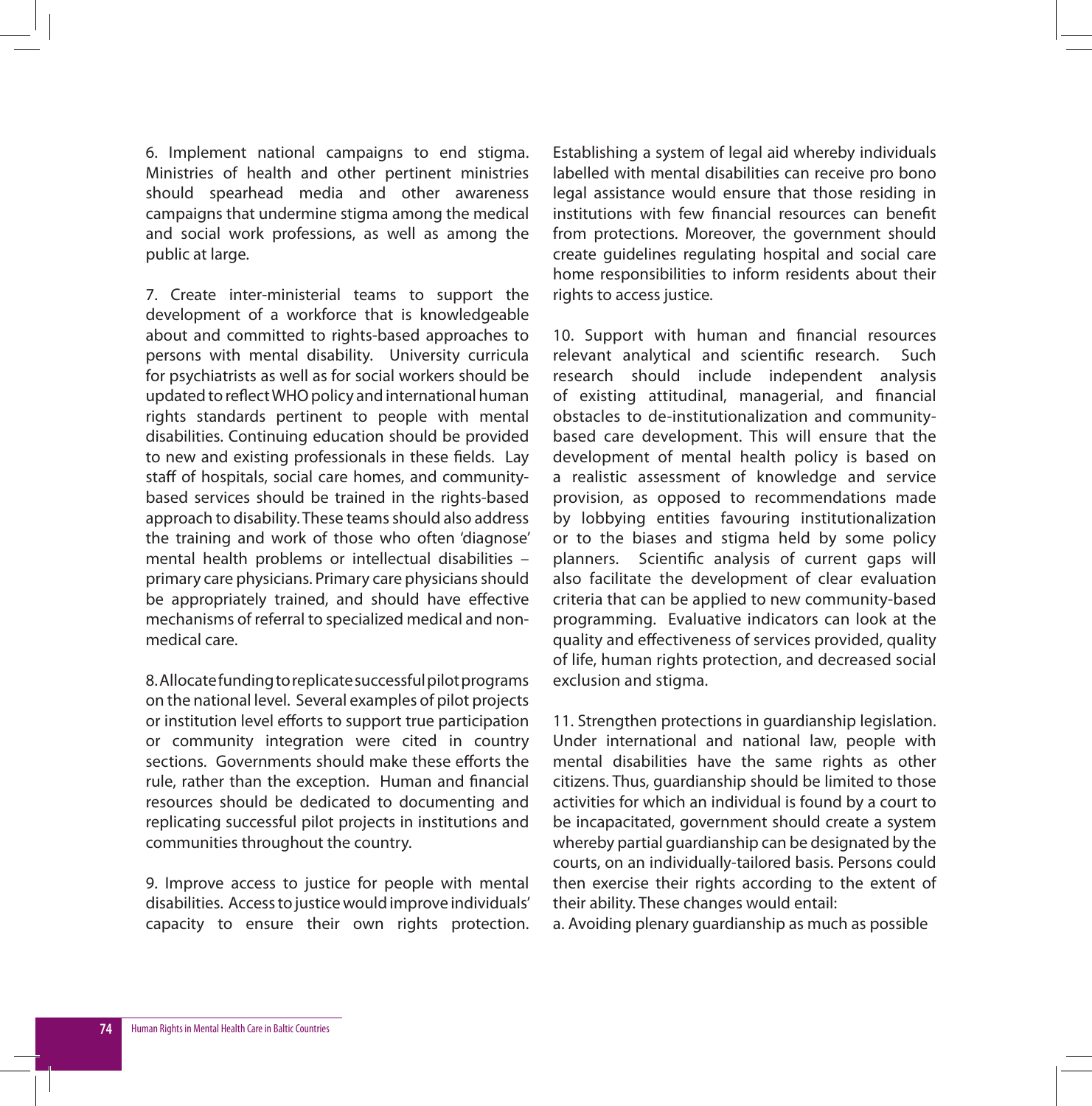b. Designating guardianship in an individually-tailored and flexible fashion

c. Recognising guardianship as a last resort that inherently infringes on the rights and status of the disabled

d. Developing alternatives to guardianship such as those developed in Sweden, Canada, and the United States. In Sweden, a special representative or trustee may be designated, who has fewer rights than a guardian. In Canada, there is an umbrella tool that includes various ways of planning ahead and anticipating needs without resorting to guardianship (supported decision-making); while in the United States, the court has the possibility to grant the guardian only the powers necessary to provide for demonstrated needs.

12. All countries should ratify the Council of Europe Convention on Human Rights and Biomedicine. The purpose of this Convention is to: "Protect the dignity and identity of all human beings and guarantee everyone, without discrimination, respect for their integrity and other rights and fundamental freedoms with regard to the application of biology and medicine."212 Latvia has not yet ratified the Convention, and Russia has neither signed nor ratified it. Doing so would require that Member State governments ensure that domestic legislation is in keeping with Convention laws relating to access to medical care, informed consent, involuntary treatment of persons with mental disabilities, and the right to information.

13. All countries should sign and ratify the European Social Charter, including optional Protocol X, the collective complaint mechanism. Article 11 of the European Social Charter states that "[e]veryone has the right to benefit from any measures enabling

him to enjoy the highest possible standard of health attainable." Article 13 continues: "[a]nyone without adequate resources has the right to social and medical assistance."213 The collective complaints procedure allows individuals and/or NGOs to bring a complaint to the Committee, and if the Committee deems the complaint to be admissible, it will hear the merits, and issue a decision. The European Council of Ministers will subsequently adopt a resolution. Such a mechanism would facilitate the activism/involvement of human rights organizations and users' organizations.

## **To Psychiatric Hospitals and Social Care Homes:**

1. Make (and monitor the implementation of) clear directives regarding the implementation of national legislation relating to patient's rights, prohibitions against inhuman and degrading treatment, the right to informed consent, and so on. In cases where national law is adequate, failures often occur in implementation. Staff members are either unaware of national policies; or they decide for reasons of time, lack of understanding about importance, or stigma, not to implement them. Dissemination of directives should be accompanied by training, as well as clear retribution for not following directives.

2. Develop rehabilitation and occupational therapy programs as well as individualized rehabilitation plans for all residents. Staff in institutions should redirect some of their time and energy from caretaking to rehabilitation. Programs should include a range of services, and should respond to a range of abilities. All persons residing in an institution should have a plan for rehabilitation that corresponds to their needs and capacities.

213 European Social Charter, Council of Europe. Available online at http://conventions.coe. int/treaty/en/treaties/html/163.htm Accessed April 15, 2004.

<sup>212</sup> Convention on Human Rights and Biomedicine. Article 1. http://conventions.coe.int/ treaty/en/treaties/html/164.htm